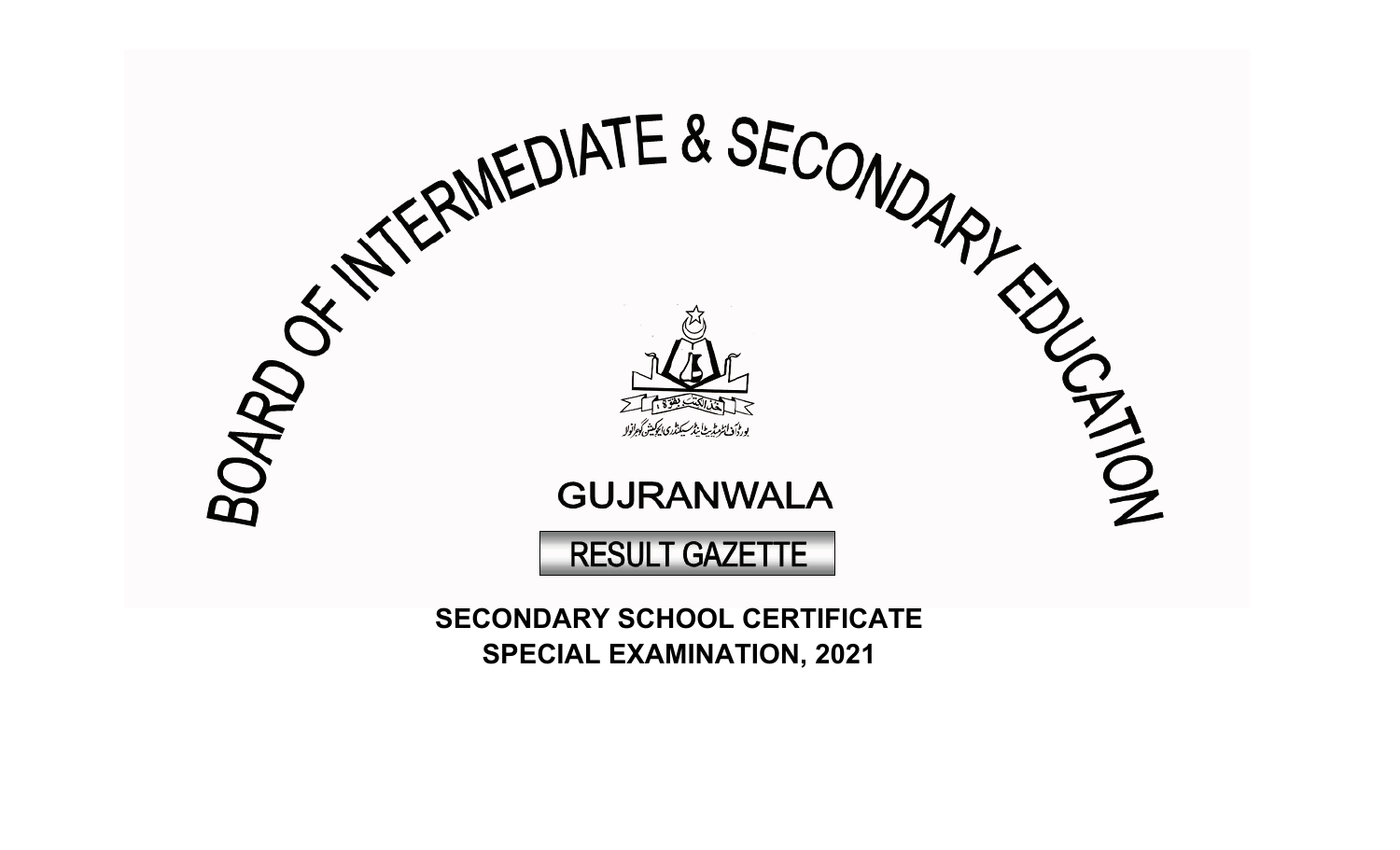# **BOARD OF INTERMEDIATE AND SECONDARY EDUCATION GUJRANWALA SECONDARY SCHOOL CERTIFICATE SPECIAL EXAMINATION, 2021**

## **RESULT NOTIFICATION PROCLAMATION NOTIFICATION NO. 603 CP/PA**

1. Date of declaration of result 29-01-2022.

2. The Secondary School (Special) Examination 2021 commenced from 11-12-2021. Theory papers concluded on 18-12-2021.

- 3. The Result Gazette is issued as a notice only, errors and omission are excepted. Any entry appearing in the notification does not confer any right or privilege for the grant of a certificate to the Candidate. The result cards bearing subject wise marks (Theory & Practical) to the entire pass as well as fail candidates have been dispatched. The private candidates will receive their result at the addresses given by them, whereas, the regular candidates will receive the result through their Head of institutions.
- 4. Total numbers of marks obtained by the successful candidates have been shown against their Roll Numbers and names in this Result Gazette.
- 5. The candidates against whose abbreviations of certain subject have been mentioned are failing in the mentioned subject and are eligible to re -appear in the failing subject(s) till Secondary School (Annual) Examination, 2022. Such candidates can submit their admission forms for Secondary School (Annual) Examination 2022 starting from 10-05-2022 as per schedule given below.

### **ENQUIRIES**

(i) All Enquiries regarding private/Regular result should be addressed to Deputy Controller of Examinations (SSC) Phone No. 055-3892634.

(ii) The Enquiries regarding adjustment of dues such as examination fee etc. should be addressed to Deputy Secretary (Finance).

| <b>GROUP</b>                             | <b>REGULAR</b><br>(PRIVATE SECTOR) |                 | <b>PRIVATE</b> |                 | <b>SINGLE FEE</b><br>From | <b>DOUBLE FEE</b><br>From | <b>TRIPLE FEE</b><br>From |
|------------------------------------------|------------------------------------|-----------------|----------------|-----------------|---------------------------|---------------------------|---------------------------|
|                                          | P I                                | P <sub>II</sub> | P <sub>I</sub> | P <sub>II</sub> | $01-02-2022$              | $01-03-2022$              | 15-03-2022                |
|                                          |                                    |                 |                |                 | Tо                        | Tо                        | To                        |
| <b>Science</b> (with practical subjects) | 650                                | $650 = 1300$    | 700            | $700 = 1400$    | 28-02-2022                | 14-03-2022                | 22-03-2022                |
| General                                  | 600                                | $600 = 1200$    | 650            | $650 = 1300$    |                           |                           |                           |
| <b>Enrolment Fee</b>                     | 1000                               | $- - -$         | 1000           | $- - - -$       |                           |                           |                           |
| <b>Processing Fee</b>                    | 400                                | $---$           | 400            | ----            |                           |                           |                           |

#### **SCHEDULE OF EXAMINATION & FEE S.S.C ANNUAL EXAMINATION, 2022.**

The admission forms can be downloaded from Board's website i-e  $\langle \text{http://www.bisegrw.edu.ph>} \rangle$ .

**Mahmood Ahmad**

System Analyst Phone No. 055-3894611

**Bashir Ahmed Cheema** Deputy Controller of Examination (SSC) Phone No. 055-3892634

**Prof. Muhammad Naeem Butt** Controller of Examinations Phone No. 055-9200746

 $P(2)$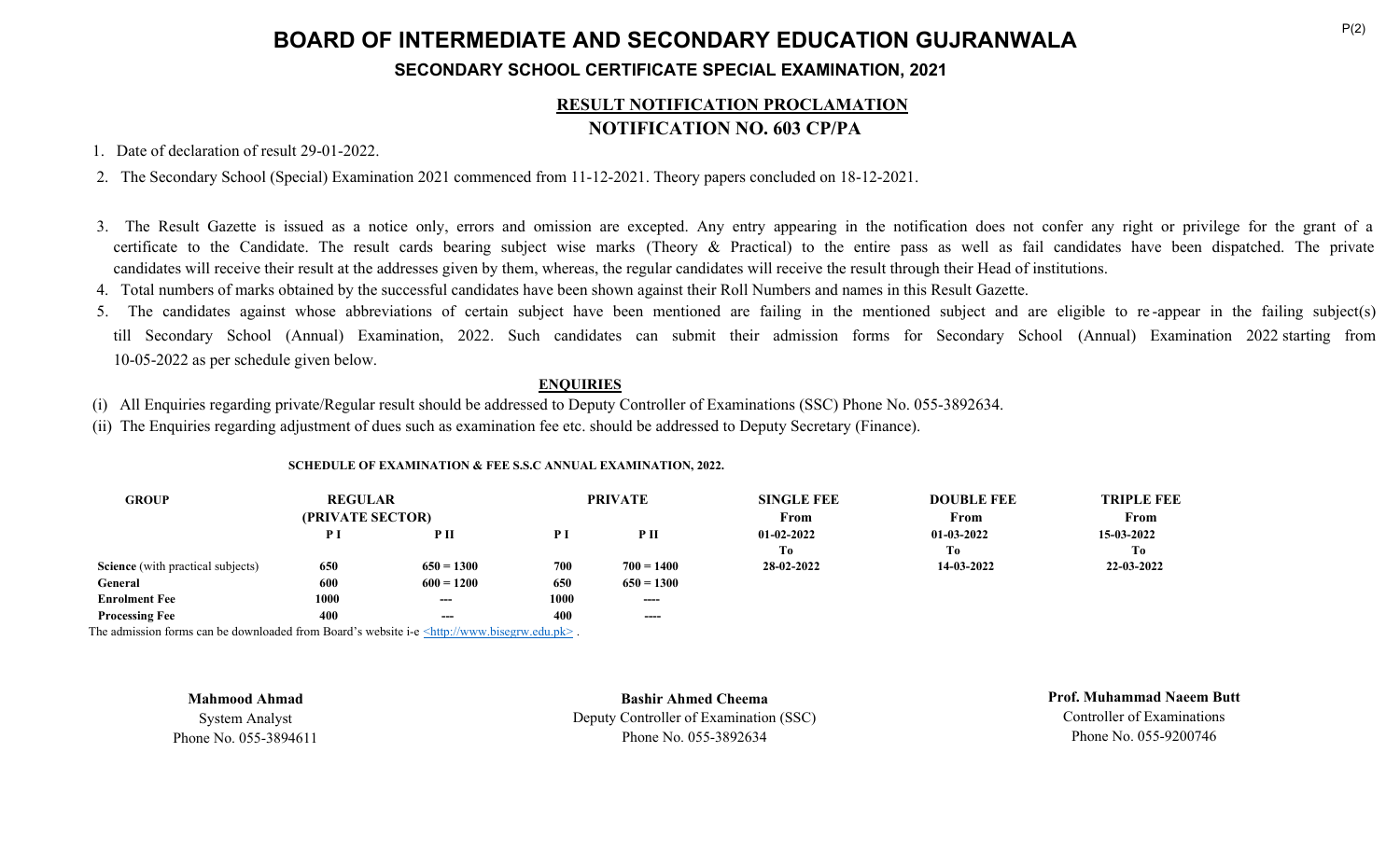### **SECONDARY SCHOOL CERTIFICATE SPECIAL EXAMINATION, 2021**



**GOVERNMENT OF THE PUNJAB HIGHER EDUCATION DEPARTMENT** 

Dated the Lahore, 13th October, 2021



NO.S.O(BOARDS)13-1/2020. In exercise of the powers conferred under subsection (6) of section 12 of the Punjab Boards of Intermediate and Secondary Education Act, 1976 (XIII of 1976), and in supersession of Notification No.S.O.(Boards)13-1/2020, dated 30.07.2021, Governor of the Punjab is pleased to issue the following directions to the Boards of Intermediate and Secondary Education for the conduct of annual examinations and declaration of results of all the examinations, 2021 in the back drop of COVID-19, with immediate effect:

#### **HIGHER SECONDARY SCHOOL CERTIFICATE (HSSC) EXAMINATIONS**

- $1:$ The candidates of HSSC (Part-II) Examinations 2021 in the below-mentioner categories shall appear in Part-II Elective subjects only. The average mark obtained in Elective subjects (Part-II) shall be reflected in Compulsory subjects c the Part-II with 5% additional marks. All those who fail in any subject, shall b granted 33% marks. The same marks shall be awarded for Part-I correspondin subjects:
	- i) Appearing in Part-II
	- Appearing for Composite Examinations  $\overline{11}$
	- iii) Re-appearing in Part-I and appearing in Part-II
	- Re-appearing in both Part-I & Part-II iv)
	- Re-appearing in Part-II only  $V)$
	- Appearing for Marks Improvement in Part-I & Part-II vi)
	- Appearing for Marks Improvement in Part-II vii)
	- Appearing for Marks Improvement (Subject-wise) except in Compulsor viii) subject(s).
	- ix) Appearing in Shahadat-ul-Sa'anvia Khasa and Medical Technologic Group.
- The candidates Re-appearing for HSSC Part-I Examinations 2021, need not  $2.$ appear for examinations. They shall be awarded average marks obtaine previously in all pass subjects of Part-I.
- The candidates of HSSC appearing for Marks Improvement in Par 3. Examinations 2021 shall appear in Elective Subjects for HSSC Part-I. TI average marks obtained in pass subjects (Part-I) shall be reflected Compulsory subjects of Part-I with addition of 5% marks. All those who fail in a subject, shall be granted 33% marks.
- The candidates appearing for Marks Improvement or Re-appearing 4. Compulsory subjects of HSSC Examinations 2021 only, need not to appear examinations. They shall be awarded percentage of average marks obtain previously in all pass subjects of relevant Part-I or Part-II, respectively.
- The candidates appearing for Additional Subjects in HSSC (Annu 5. Examinations 2021 shall appear in the relevant subject(s) in Part-II. The mar

obtained in additional subject(s) Part-II shall be awarded for corresponding subject(s) of Part-I. All those who fail in any subject, shall be granted 33% marks.

- 6. The candidates of Nursing / Homeopathic, etc. and Classical Languages group (Aloom-e-Sharqia), and candidates seeking equivalence from Inter Board Committee of Chairman (IBCC) shall be examined in all the relevant subjects of HSSC. The policy of 33% marks shall be implemented for these candidates as well
- The candidates appearing for HSSC Part-I as fresh candidates shall appear in 7. Part-I Elective subjects only. The average marks obtained in pass subjects (Part-I) shall be reflected in remaining Compulsory subjects of the Part-I with 5% additional marks. All those who fail in any subject, shall be granted 33% marks.

## **SECONDARY SCHOOL CERTIFICATE (SSC) EXAMINATIONS, 2021**

- 8. The candidates of SSC (Part-II) Examination 2021 in below-mentioned categories shall appear in Part-II Elective subjects and Mathematics only. The average marks obtained in Elective subjects and mainematics only. The Compulsory subjects of the Part-II with 5% additional marks. All those who fail in any subject, shall be granted 33% marks. The same marks shall be awarded for Part-I corresponding subjects:
	- $i)$ Appearing in Part-II
	- $\mathbf{ii}$ Appearing for Composite Examinations
	- $iii)$ Re-appearing in Part-I and Appearing in Part-II
	- $iv)$ Re-appearing in both Part-I & Part-II
	- v) Re-appearing in Part-II only
	- vi) Appearing for Marks Improvement in Part-I & Part-II
	- vii) Appearing for Marks Improvement in Part-II
	- Appearing for Marks Improvement (Subject-wise) except in Compulsory Viii) subject(s).
- The candidates Re-appearing for SSC Part-I Examinations 2021, need not to 9. appear for examinations. They shall be awarded average marks obtained previously in all pass subjects of Part-I.
- The candidates of SSC appearing for marks improvement in Part-I Examinations 10. 2021 shall appear in Elective Subjects and Mathematics for SSC Part-I. The average marks obtained in pass subjects (Part-I) shall be reflected in Compulsory subjects of the Part-I with 5% additional marks. All those who fail in any subject, shall be granted 33% marks.
- The candidates appearing for Marks Improvement or Re-appearing in  $11.$ Compulsory subjects of SSC Examinations 2021 only, need not to appear in examinations. They shall be awarded percentage of average marks obtained previously in all pass subjects of relevant Part-I or Part-II, respectively.
- 12. The candidates appearing for Additional Subjects in SSC (Annual) Examinations 2021 shall appear in the relevant subject(s) in Part-II. The marks obtained in additional subject(s) Part-II shall be awarded for corresponding subject(s) of Part-I. All those who fail in any subject, shall be granted 33% marks.
- The candidates of Shahadat-ul-Sa'anvia Aa'ma and O' Level, etc. streams 13. seeking equivalence from IBCC shall be examined in all the relevant subjects to get equivalence for SSC. All those who fail in any subject, shall be granted 33% marks.
- 14. The candidates appearing for SSC Part-I as fresh candidates shall appear in Part-I Elective subjects and Mathematics only. The average marks obtained in pass subjects (Part-I) shall be reflected in Compulsory subjects of the Part-I with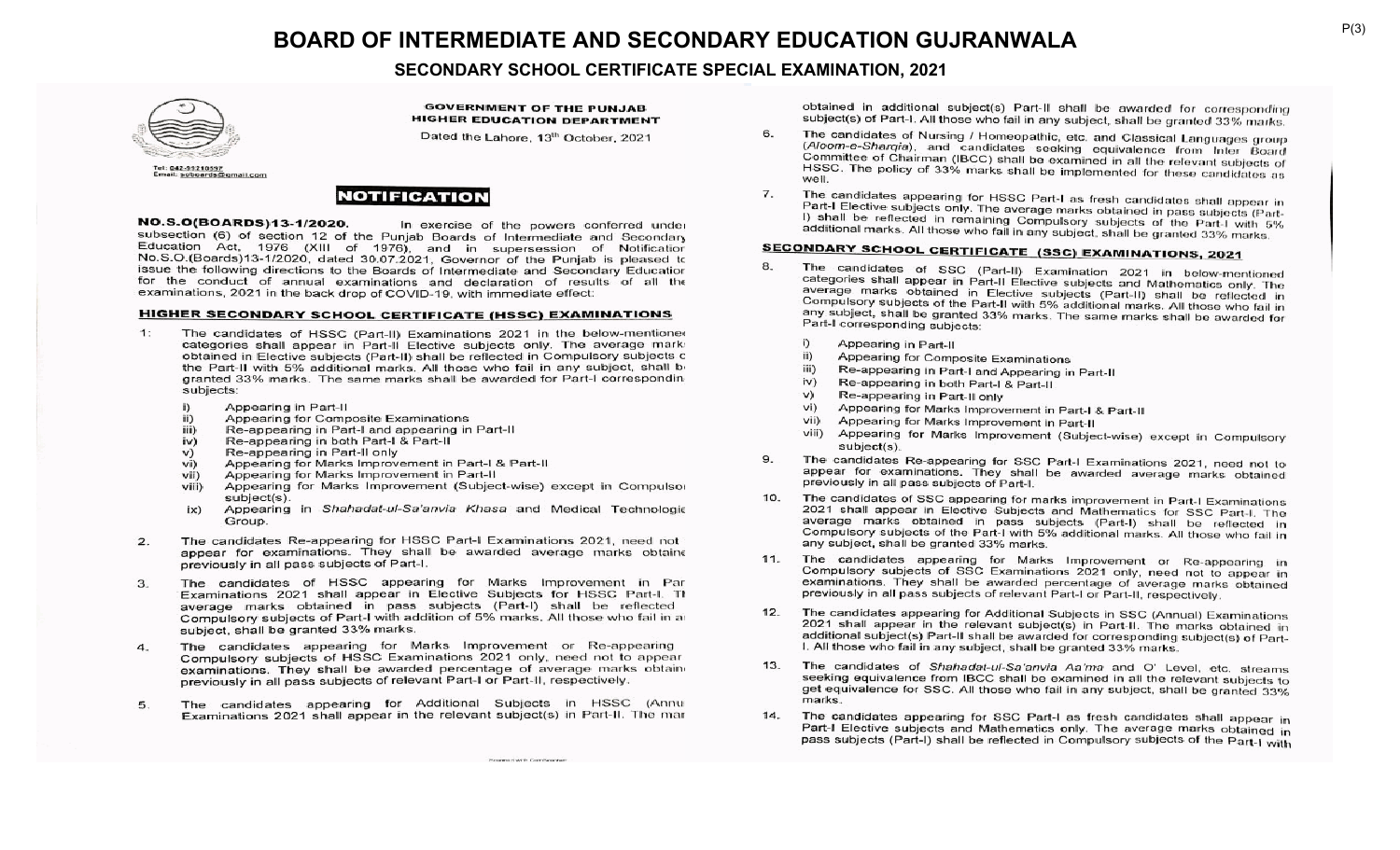### **SECONDARY SCHOOL CERTIFICATE SPECIAL EXAMINATION, 2021**

5% additional marks. All those who fail in any subject, shall be granted 33% *marks*.

15. Practical Examinations for HSSC/SSC Examinations 2021 shall not be conducted and marks for the same shall be awarded to only qualifying candidates, as follows:

> 50% marks of the total practical marks shall be granted to all qualifying candidates while remaining 50% marks be awarded proportionate to their theory marks in the relevant subjects.

- The candidates of SSC and HSSC Part-II (Annual) examinations 2021, who were 16. absent in the examinations or who do not accept the award of 33% passing marks in failed subject or subjects, may appear in Special Examinations to be held in November 2021. Such candidates shall be required to declare in writing their option to appear in the Special Examinations within fifteen days of the declaration of results.
- $17.$ The candidates of SSC and HSSC (Part-I) at the time of declaration of their result, shall be given thirty days' time period to decide if they want to retain their score or they want to opt for Composite Examinations, their result of Part-I shall be cancelled or quashed and it shall not be counted in the number of chances availed and their chance for improvement of score shall also remain intact.
- $18.$ The Boards of Intermediate and Secondary Education shall mention the following statement in the transcript and in the certificate of Intermediate and Secondary Educations for Part-I&II (2021 & 2022):

"The marks awarded are the best prediction of the performance and has been awarded under COVID-19 Examinations Policy, hence considered as valid and fair."

- 19. This policy is valid for the examinations and results of 2021 only.
- In case of any grievances under these directions, an application, in writing, to 20. address the grievances, shall be filed before the Punjab Boards Committee of Chairmen (PBCC) which shall decide the matter within thirty days of the receipt of application and the decision made by the aforementioned Committee shall be final.

#### **SECRETARY**

Government of the Puniab **Higher Education Department** 

#### **NO. & DATE EVEN:**

A copy is forwarded for information and necessary action to the:

- 1. Principal Secretary to Chief Minister, Punjab.
- 2. Chief Secretaries, Punjab, KPK, Balochistan, Sindh, Gilgit Baltistan & AJ&K
- Additional Chief Secretary, S&GAD
- 4. Minister for Education, Punjab KPK, Balochistan, Sindh, Gilgit Baltistan & AJ&K
- 5. Minister for Higher Education, Punjab
- 6. Minister for School Education, Punjab
- Secretary (I&C), Govt. of the Punjab 7.
- 8. Secretary, L&PA Department, Govt. of the Punjab
- 9. Secretary to Governor, Punjab
- 10. Secretary Regulations Wing, S&GAD, Govt. of the Punjab
- 11. Secretary & Special Secretary, School Education Department
- 12. Managing Director, Punjab Curriculum and Text Book Board, Lahore.
- 13. Chairman, Punjab Board of technical Education, Lahore
- 14. Additional Secretaries (E&G, Universities, P&B), Higher Education Department
- 15. Chairman Federal Board of Intermediate and Secondary Education, Islamabad
- 16. Director Public Instructions (Colleges), Punjab, Lahore
- 17. All Chairpersons, BISEs in Punjab
- 18. Chairman IBCC, Islamabad
- 19. Chairperson and Secretary PBCC/BISE, Sargodha and Lahore
- 20. All the Directors of Education (Colleges) in Punjab for onwards dissemination to the Principals.
- 21. In-charge MIS, Higher Education Department with the request to upload the Notification on official website of Higher Education Department
- 22. P.S to Secretary and Special Secretary, Higher Education Department
- 23. Superintendent, Punjab Printing Press, Lahore
- 24. Office order file.

**SECTION OFFICER (BOARDS)**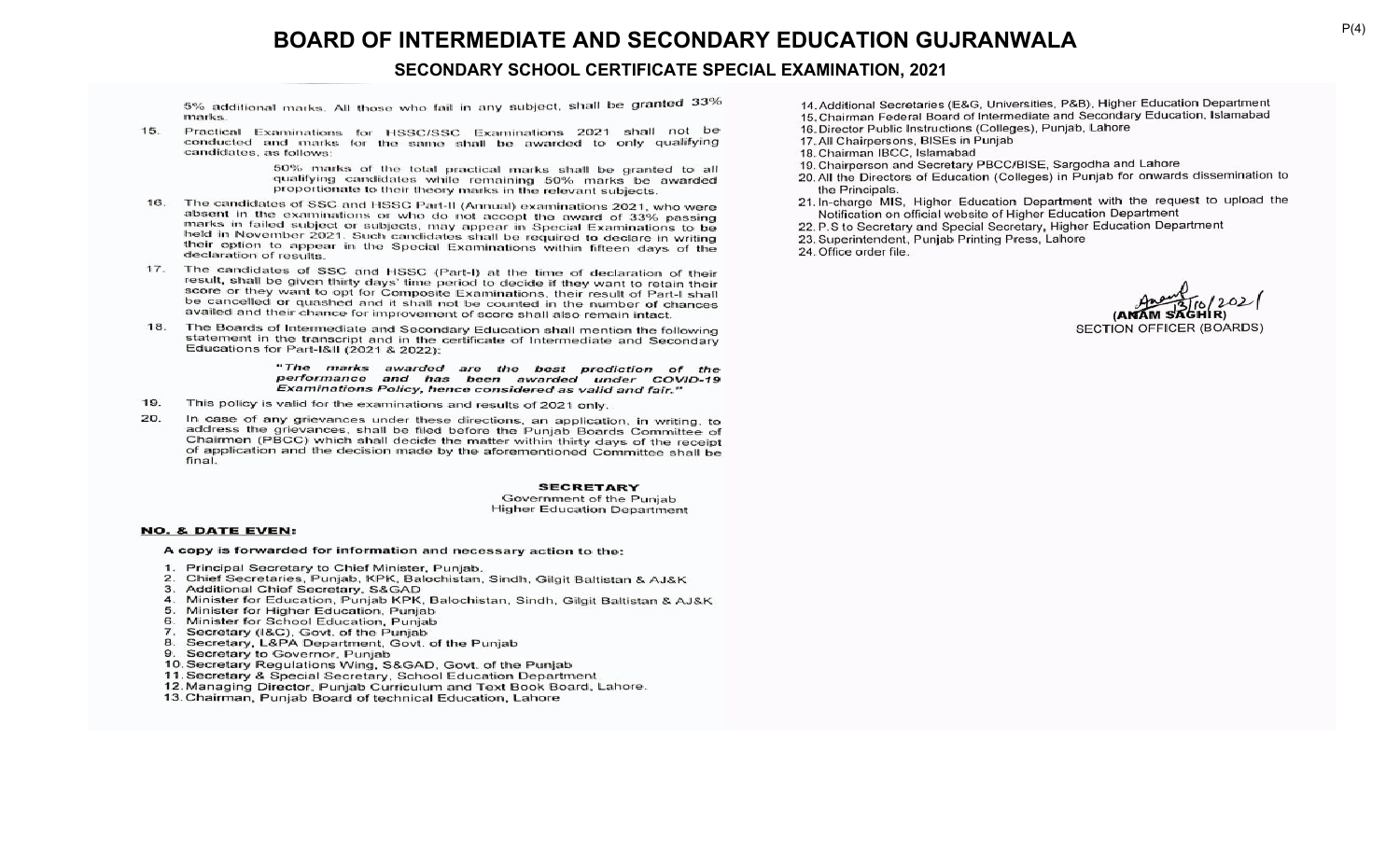# **SECONDARY SCHOOL CERTIFICATE SPECIAL EXAMINATION, 2021**

#### **Abbreviations The following abbreviations have been used in this result notification**

| Abbreviation | Term                          | <b>Abbreviations Term</b> |                                   | <b>Abbreviations Term</b> |                                                    |
|--------------|-------------------------------|---------------------------|-----------------------------------|---------------------------|----------------------------------------------------|
| U            | Urdu (Compulsory)             | Fed                       | Foundation of Education           | M/Sc                      | Military Science                                   |
| ${\bf E}$    | English (Compulsory)          | E/W                       | <b>Electrical Wiring</b>          | Ul                        | Urdu (Literature)                                  |
| Ist          | Islamic Studies               | Edu                       | Education                         | El                        | English (Literature)                               |
| Ps           | Pakistan studies              | W/W                       | Wood Work                         | Agr.                      | Agriculture                                        |
| M            | Mathematics                   | C/G                       | Commercial Geography              | <b>CT</b>                 | Clothing & Textile                                 |
| Gsc          | General Science               | A/Bk                      | Arithmetic's & Book Keeping       | F&N                       | Food & Nutrition                                   |
| <b>HRP</b>   | House Hold Accounts           | TW                        | Type writing                      | Fish                      | Fish Farming                                       |
| Isl          | Islamiyat (Compulsory)        | Fly                       | Family living                     | C/S                       | Computer Science                                   |
| Geo.         | Geography                     | Gtd.                      | Geometrical & Technical Drawing   | <b>ETH</b>                | Ethics (Ikhlaqiyat)                                |
| Art          | Art.                          | E(Ad)                     | English (Advance)                 | Poul                      | Poultry Farming                                    |
| Ar.          | Arabic                        | Mu                        | Music                             | HPEd                      | Health and Physical Education                      |
| Per.         | Persian                       | Geo (PAK)                 | Geography of Pakistan             |                           |                                                    |
| Fr           | French                        | Srp                       | Sec. Practice                     | RL Memo/Photo             | Result later for wants of document in              |
|              |                               |                           |                                   | respect of candidates.    |                                                    |
| Pas          | Pashto                        | M/W                       | Metal Work                        | RL.Elig                   | Result later for checking of eligibility.          |
| $P$ & H      | Physiology & Hygiene          | A/E                       | <b>Applied Electricity</b>        | Disq                      | Disqualified for given number of Examination       |
| Ehe          | Elements Of Home Economics    | B. Md.                    | Business Methods                  | RL Fee                    | Result later due to non-adjustment of Fee          |
| Civ          | Civics                        | Geol                      | Geology                           | Abs                       | Absent                                             |
| Eco.         | Economics                     | A&SS                      | Astronomy & Space Sciences        | <b>SN</b>                 | Second Notification                                |
| Pun          | Punjabi                       | H(Isl)                    | Islamic History                   | Rl. D/B                   | Result later for wants of date of birth            |
| Ch.          | Chemistry                     | Hp                        | History of Pakistan               | RL                        | Result later                                       |
| Bio.         | <b>Biology</b>                | Ahe                       | Art in Home Economics             | <b>RLC</b>                | Result Later on account of complaint               |
|              | Comp. Hard. Computer Hardware | M/BH                      | Management for better Home        |                           | RL UMC Result late on account of unfairmeans cases |
| Phy          | Physics                       |                           |                                   |                           |                                                    |
| GMath        | <b>General Mathematics</b>    | CD &FL                    | Child Development & Family Living |                           |                                                    |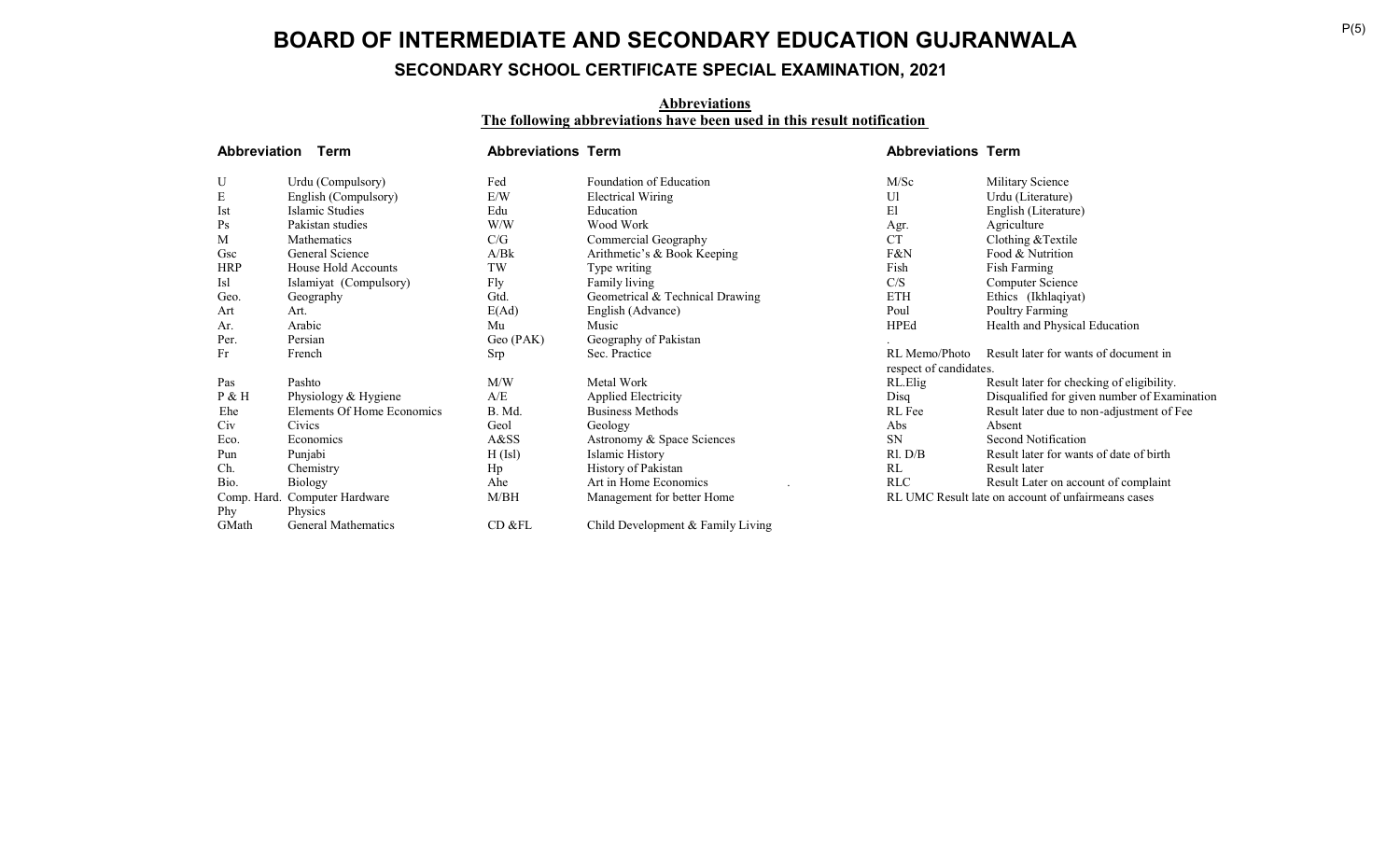**SECONDARY SCHOOL CERTIFICATE SPECIAL EXAMINATION, 2021**

## **THEORATICAL GRADING FORMULA (1100 Marks Scheme)**

| <b>Grades</b> | <b>Percentage of Marks</b> | <b>Marks</b>                                 | <b>Percentage of Marks</b> |
|---------------|----------------------------|----------------------------------------------|----------------------------|
| $A+$          | 80% or above               | 880 or above                                 | Exceptional                |
| A             | 70% to 79%                 | 770 to 879                                   | Excellent                  |
| B             | $60\%$ to $69\%$           | 660 to 769                                   | Very Good                  |
| C             | $50\%$ to $59\%$           | 550 to 659                                   | Good                       |
| D             | $40\%$ to $49\%$           | 440 to 549                                   | Fair                       |
| Е             | 33\% to 39\%               | 439 or below minimum pass marks Satisfactory |                            |
|               |                            |                                              |                            |

## **PRACTICAL GRADING FORMULA (1100 Marks Old Scheme)**

| <b>Grades</b> | <b>Percentage of Marks</b> | <b>Marks</b> | <b>Percentage of Marks</b> |
|---------------|----------------------------|--------------|----------------------------|
| $A+$          | 90% or above               | 18 or above  | Exceptional                |
| A             | 80% to 89%                 | 16 to 17     | Excellent                  |
| B             | 70% to 79%                 | 14 to 15     | Very Good                  |
| $\mathcal{C}$ | $60\%$ to $69\%$           | $12$ to $13$ | Good                       |
| D             | $50\%$ to $59\%$           | $10$ to $11$ | Fair                       |
| E             | $40\%$ to $49\%$           | $8$ to 9     |                            |

| The letter Grades & Corresponding Percentile Score |                      |
|----------------------------------------------------|----------------------|
| <b>BOUNDARIES OF SCORES</b>                        | <b>LETTER GRADES</b> |
| 90-100                                             | $A+$                 |
| $87 - 89$                                          | A                    |
| $82 - 86$                                          | $B+$                 |
| $77 - 81$                                          | B                    |
| 70-76                                              | $C+$                 |
| 60-69                                              | C                    |
| $50 - 59$                                          | D+                   |
| $40 - 49$                                          | D                    |
| 33-39                                              | F                    |
| 32 & below                                         | F                    |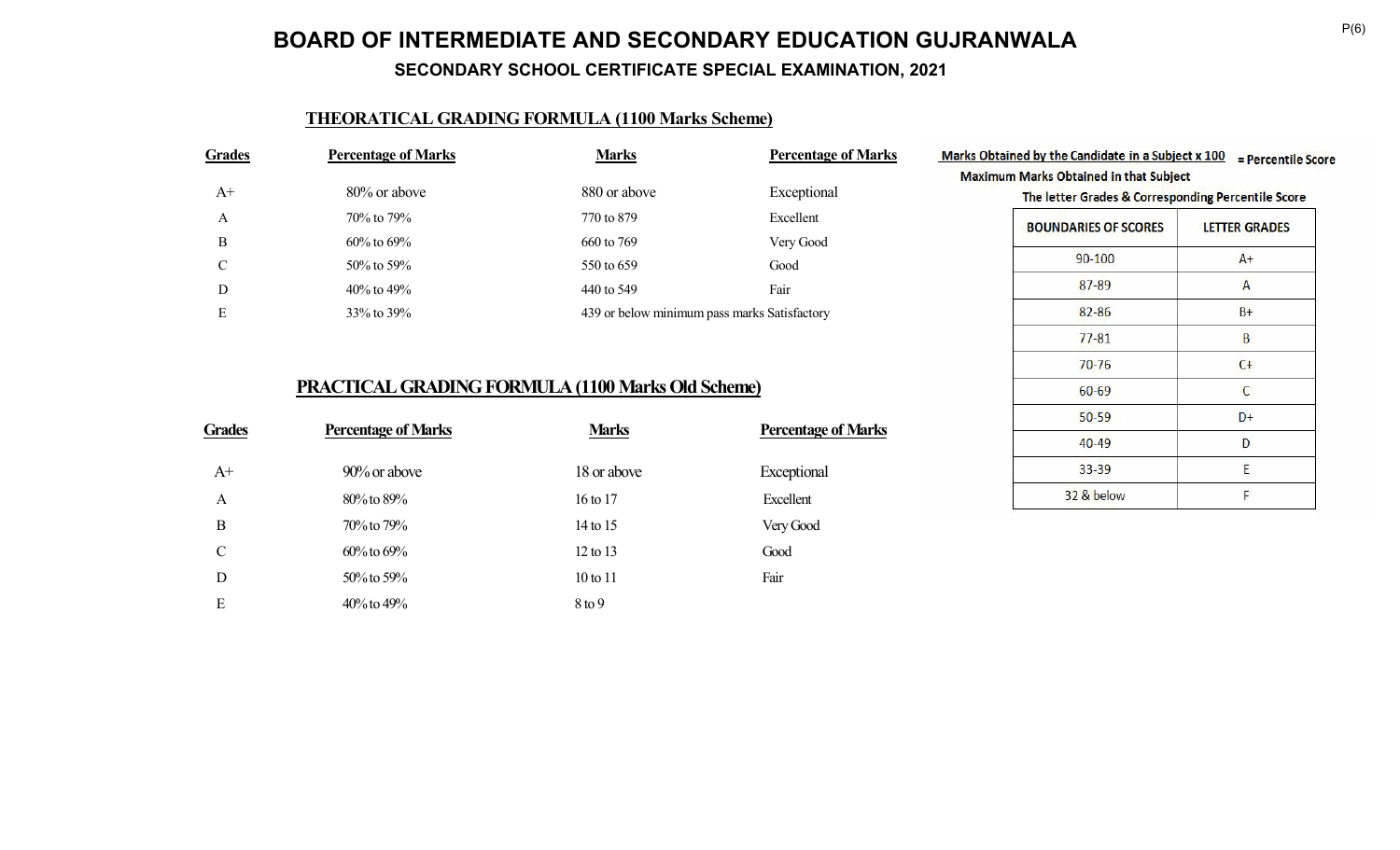### **SECONDARY SCHOOL CERTIFICATE SPECIAL EXAMINATION, 2021**

## **OVERALL COMPARATIVE STATEMENT OF PASS PERCENTAGE OF LAST FIVE YEARS**

| <b>YEAR</b>                  | <b>APPLIED</b> | <b>APPEARED</b> | <b>PASS</b> | <b>PERCENTAGE</b> |
|------------------------------|----------------|-----------------|-------------|-------------------|
| <b>OVERALL PASS % (2017)</b> | 18069          | 17533           | 8853        | 50.49             |
| <b>OVERALL PASS % (2018)</b> | 16625          | 16243           | 8947        | 55.08             |
| <b>OVERALL PASS % (2019)</b> | 18802          | 18244           | 10313       | 56.53             |
| <b>OVERALL PASS % (2020)</b> | 19312          | 18810           | 7385        | 39.26             |
| <b>OVERALL PASS % (2021)</b> | 3400           | 3126            | 2504        | 80.10             |

|                       | <b>APPEARED</b> | <b>PASS</b> | $A+$ | A   | в              | C              | D              | Е.  | <b>PASS %</b> |
|-----------------------|-----------------|-------------|------|-----|----------------|----------------|----------------|-----|---------------|
| <b>Regular Male</b>   | 22              | 20          |      | 0   | 0              | $\overline{2}$ | 4              | 13  | 90.91         |
| <b>Regular Female</b> | 9               | 8           | 0    |     | $\overline{2}$ | 0              | $\overline{2}$ | 3   | 88.89         |
| <b>Sub Total</b>      | 31              | 28          |      |     | $\overline{2}$ | $\overline{2}$ | 6              | 16  | 90.32         |
| <b>Private Male</b>   | 1453            | 1083        | 72   | 51  | 87             | 177            | 338            | 358 | 74.54         |
| <b>Private Female</b> | 1040            | 819         | 75   | 53  | 87             | 172            | 257            | 175 | 78.75         |
| <b>Sub Total</b>      | 2493            | 1902        | 147  | 104 | 174            | 349            | 595            | 533 | 76.29         |
| <b>Grand Total</b>    | 2524            | 1930        | 148  | 105 | 176            | 351            | 601            | 549 | 76.47         |

### **SCIENCE GROUP**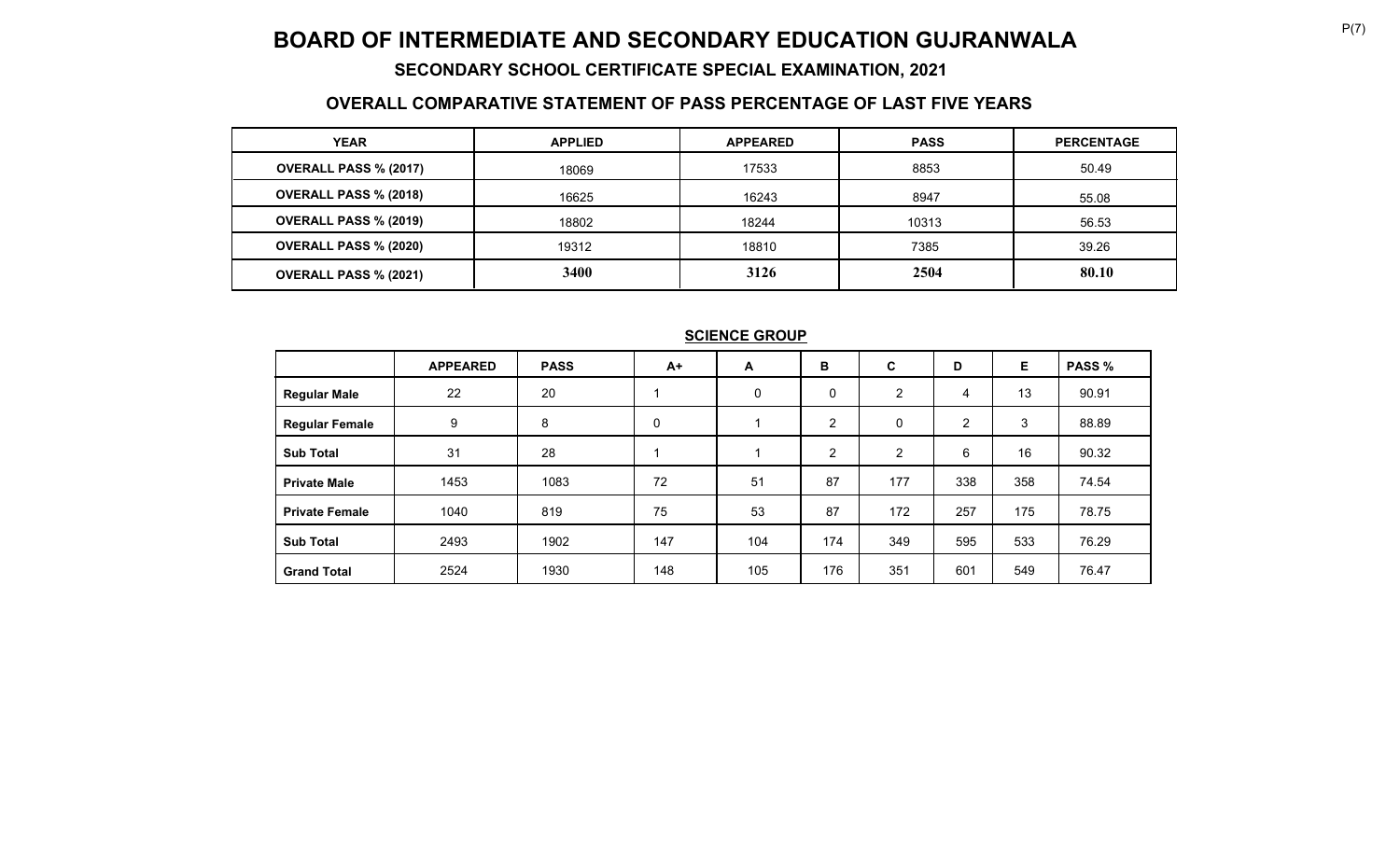**SECONDARY SCHOOL CERTIFICATE SPECIAL EXAMINATION, 2021**

|                       | <b>APPEARED</b> | <b>PASS</b> | $A+$ | A           | в  | C           | D   | E              | <b>PASS %</b> |
|-----------------------|-----------------|-------------|------|-------------|----|-------------|-----|----------------|---------------|
| <b>Regular Male</b>   | 4               | 4           | 0    | 0           | 0  |             |     | $\overline{2}$ | 100.00        |
| <b>Regular Female</b> | 3               | 3           | 0    | $\mathbf 0$ | 0  | $\mathbf 0$ | 0   | 3              | 100.00        |
| <b>Sub Total</b>      | ⇁               | 7           | 0    | $\mathbf 0$ | 0  |             |     | 5              | 100.00        |
| <b>Private Male</b>   | 300             | 279         | 2    | 5           | 10 | 40          | 117 | 105            | 93.00         |
| <b>Private Female</b> | 291             | 284         | 4    | 12          | 27 | 61          | 129 | 51             | 97.59         |
| <b>Sub Total</b>      | 591             | 563         | 6    | 17          | 37 | 101         | 246 | 156            | 95.26         |
| <b>Grand Total</b>    | 598             | 570         | 6    | 17          | 37 | 102         | 247 | 161            | 95.32         |

**GENERAL GROUP**

### **DARS-E-NAZAMI GROUP**

|                       | <b>APPEARED</b> | <b>PASS</b> | A+ | A | в | C | D       | Е | <b>PASS</b> % |
|-----------------------|-----------------|-------------|----|---|---|---|---------|---|---------------|
| <b>Private Male</b>   |                 |             | 0  |   | 0 |   |         | 0 | 100.00        |
| <b>Private Female</b> |                 |             | 0  |   |   |   | ⌒       | 0 | 100.00        |
| <b>Sub Total</b>      |                 |             | 0  |   |   |   | ◠<br>п. | 0 | 100.00        |
| <b>Grand Total</b>    |                 |             | 0  |   |   |   | ົ       | 0 | 100.00        |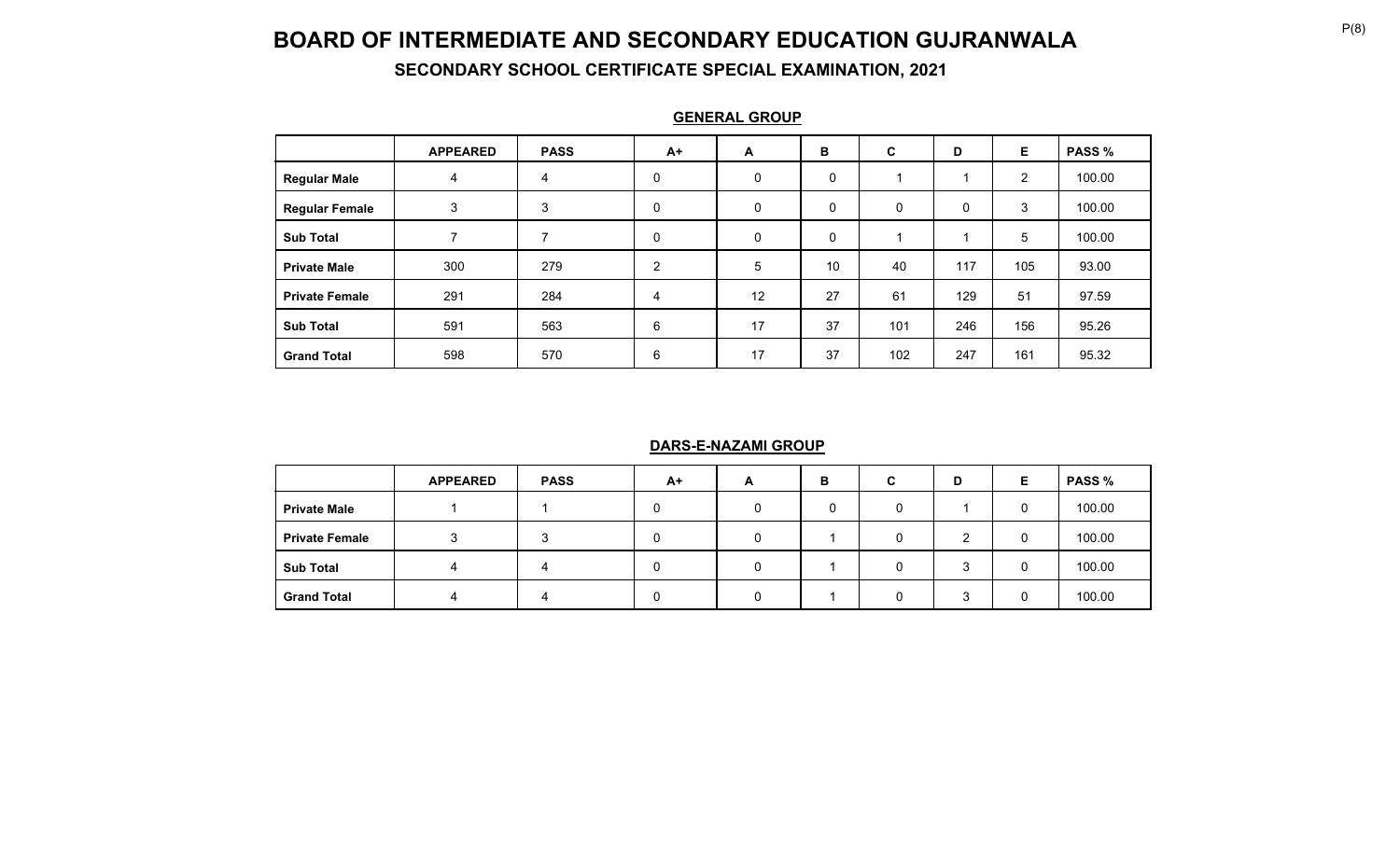### **SECONDARY SCHOOL CERTIFICATE SPECIAL EXAMINATION, 2021**

#### **SUBJECT WISE PASS PERCENTAGE Part-II**

| <b>SUBJECT NAME</b>       | <b>APPEARED</b> | <b>PASS</b> | <b>PASS</b> % | <b>SUBJECT NAME</b>                    | <b>APPEARED</b> | <b>PASS</b> | <b>PASS %</b> |
|---------------------------|-----------------|-------------|---------------|----------------------------------------|-----------------|-------------|---------------|
| <b>ARABIC</b>             | 8               | 8           | 100.00        | <b>BIOLOGY</b>                         | 1588            | 1573        | 99.06         |
| <b>CHEMISTRY</b>          | 1923            | 1906        | 99.12         | <b>CIVICS</b>                          | 18              | 16          | 88.89         |
| I COMMERCIAL GEOGRAPHY    |                 |             | 100.00        | <b>COMPUTER SCIENCES</b>               | 342             | 336         | 98.25         |
| <b>IECONOMICS</b>         | 9               | 9           | 100.00        | <b>EDUCATION</b>                       | 105             | 104         | 99.05         |
| <b>IELECTRICAL WIRING</b> | 6               | 6           | 100.00        | ELEMENTS OF HOME ECONOMICS             | 36              | 35          | 97.22         |
| <b>IENGLISH</b>           | 2383            | 2383        | 100.00        | <b>ENVIRONMENTAL STUDIES</b>           |                 |             | 100.00        |
| <b>ETHICS</b>             | 37              | 37          | 100.00        | <b>GENERAL MATH</b>                    | 363             | 360         | 99.17         |
| I GENERAL SCIENCE         | 279             | 272         | 97.49         | <b>HEALTH &amp; PHYSICAL EDUCATION</b> | 55              | 55          | 100.00        |
| I ISLAMIC HISTORY         | 6               | 6           | 100.00        | <b>ISLAMIC STUDIES</b>                 | 188             | 182         | 96.81         |
| ISLAMIYAT (COMPULSORY)    | 2210            | 2210        | 100.00        | <b>MATHEMATICS</b>                     | 1921            | 1899        | 98.85         |
| IPAKISTAN STUDIES         | 2256            | 2256        | 100.00        | <b>PERSIAN</b>                         |                 |             | 100.00        |
| <b>PHYSICS</b>            | 1889            | 1868        | 98.89         | POULTRY FARMING                        | 17              | 17          | 100.00        |
| <b>PUNJABI</b>            | 59              | 58          | 98.31         | <b>URDU</b>                            | 2255            | 2255        | 100.00        |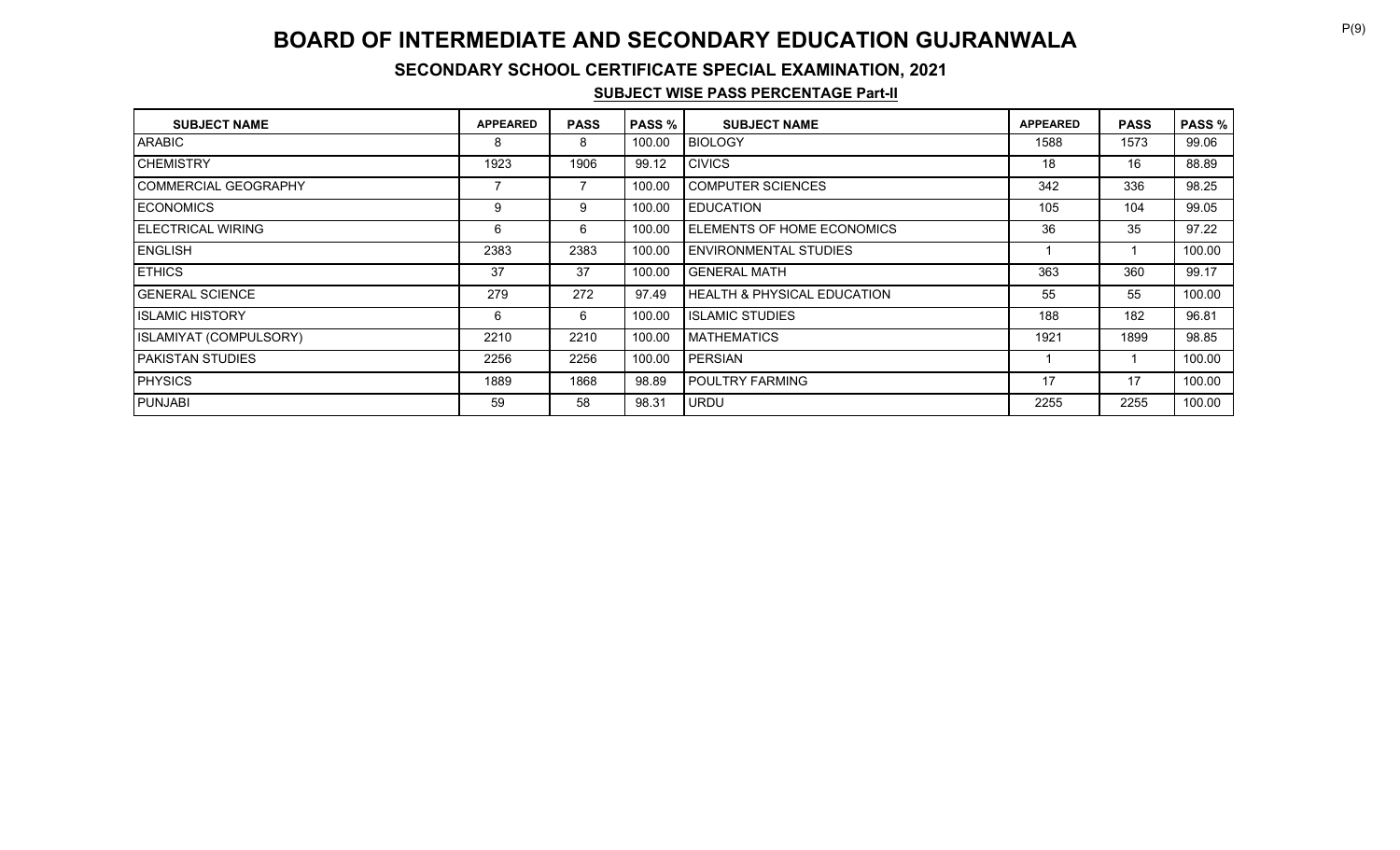### **SECONDARY SCHOOL CERTIFICATE SPECIAL EXAMINATION, 2021**

#### **SUBJECT WISE PASS PERCENTAGE Part-I**

| <b>SUBJECT NAME</b>                | <b>APPEARED</b> | <b>PASS</b>    | <b>PASS %</b> | <b>SUBJECT NAME</b>    | <b>APPEARED</b> | <b>PASS</b>    | <b>PASS %</b> |
|------------------------------------|-----------------|----------------|---------------|------------------------|-----------------|----------------|---------------|
| IARABIC I                          | $\overline{2}$  | $\overline{2}$ | 100.00        | ART & MODEL DRAWING    |                 |                | 100.00        |
| <b>BIOLOGY</b>                     | 663             | 657            | 99.10         | <b>CHEMISTRY</b>       | 964             | 960            | 99.59         |
| <b>CIVICS</b>                      | 4               | 4              | 100.00        | COMMERCIAL GEOGRAPHY   | 2               | $\overline{2}$ | 100.00        |
| ICOMPUTER SCIENCES                 | 129             | 127            | 98.45         | <b>ECONOMICS</b>       | 4               | 4              | 100.00        |
| <b>IEDUCATION</b>                  | 30              | 29             | 96.67         | ELECTRICAL WIRING      | 2               | $\overline{2}$ | 100.00        |
| <b>IELEMENTS OF HOME ECONOMICS</b> | 8               | 8              | 100.00        | <b>ENGLISH</b>         | 1197            | 1197           | 100.00        |
| <b>ENVIRONMENTAL STUDIES</b>       |                 |                | 100.00        | <b>ETHICS</b>          | 19              | 19             | 100.00        |
| IGENERAL MATH                      | 125             | 125            | 100.00        | <b>GENERAL SCIENCE</b> | 104             | 103            | 99.04         |
| IHEALTH & PHYSICAL EDUCATION       | 11              | 11             | 100.00        | <b>ISLAMIC HISTORY</b> | 3               | 3              | 100.00        |
| <b>IISLAMIC STUDIES</b>            | 53              | 52             | 98.11         | ISLAMIYAT (COMPULSORY) | 1085            | 1085           | 100.00        |
| <b>MATHEMATICS</b>                 | 809             | 804            | 99.38         | PAKISTAN STUDIES       | 1112            | 1112           | 100.00        |
| PERSIAN                            |                 |                | 100.00        | <b>PHYSICS</b>         | 778             | 772            | 99.23         |
| <b>IPOULTRY FARMING</b>            | 3               | 3              | 100.00        | <b>PUNJABI</b>         | 15              | 15             | 100.00        |
| URDU                               | 1111            | 1111           | 100.00        |                        |                 |                |               |

#### **UNFAIRMEANS CASES**

In view of strict measures adopted to curb the tendency of unfair means in the examination, remarkable improvement has been noted. Despite of our vast and comprehensive inspections only **0** cases in all could be detected with alleged use of unfair means in the examination halls and complaint received. The numbers of unfair means cases detected this year and so far decided are mentioned here under. A judicious procedure has been observed to decide all these cases. Before deciding the cases of alleged use of unfair means, maximum efforts have been made to provide fair opportunity of defence to all the candidates involved in such cases. A liberal offer has been made to the candidates to avail the chance of personal interview with Discipline committee and it has been ensured that personal hearing is granted to every such candidate who has shown his willingness for this purpose. All the undecided cases are pending for want of written reply from the candidates in response to charge sheet issued to them by the office. These candidates have been reminded more than once to submit their statements to the office to proceed further in the cases. All of them are hereby advised to submit their written defence to avoid ex-party decision.

| No. of unfair means cases<br>registered against the<br>candidates | No. of complaints received from<br>external agencies against the<br>candidates | Total No. of un-fair means<br>cases including complaints | No. of un-fair means cases<br>decided | <b>Under Action</b> |
|-------------------------------------------------------------------|--------------------------------------------------------------------------------|----------------------------------------------------------|---------------------------------------|---------------------|
|                                                                   |                                                                                |                                                          |                                       |                     |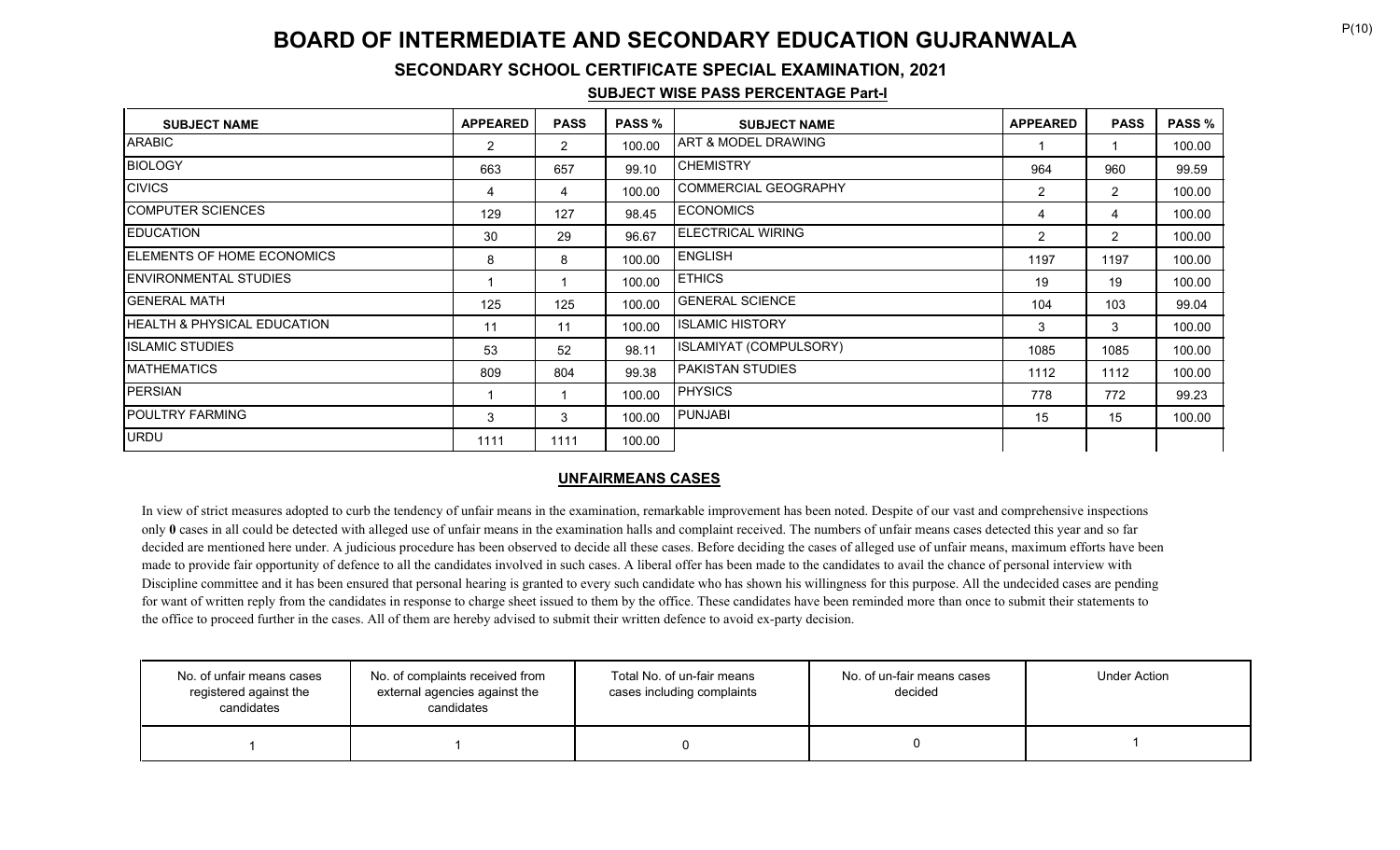# **SECONDARY SCHOOL CERTIFICATE SPECIAL EXAMINATION, 2021**

### **Details of Disciplinary Actions**

| <b>Roll Number</b> | <b>Decision</b> | <b>Roll Number</b> | <b>Decision</b> |
|--------------------|-----------------|--------------------|-----------------|
| 100713             | UNDER ACTION    |                    |                 |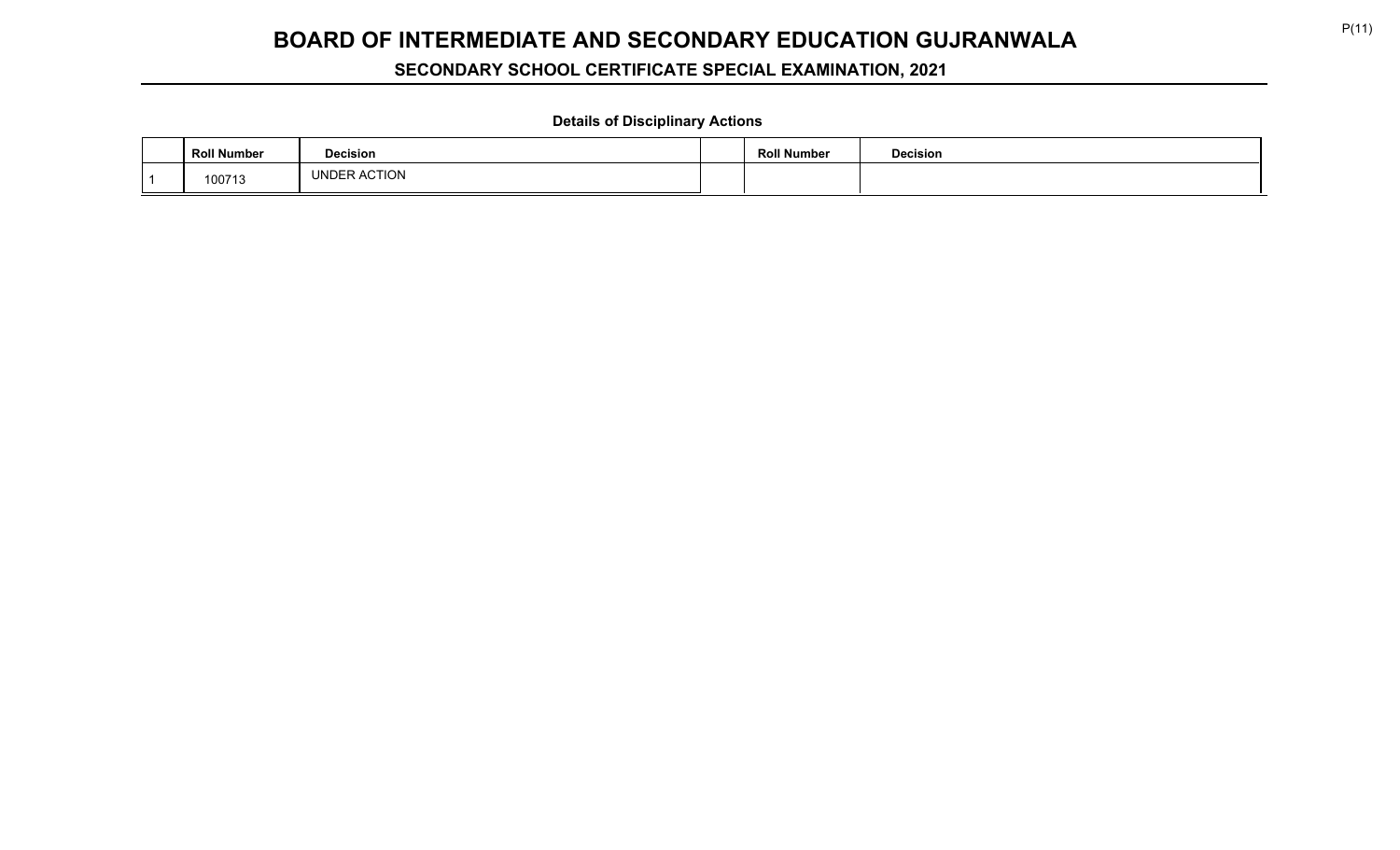| Code   | <b>Institute Name</b>                                                                             | Group          | Appear         | Pass           | %age   | P(12) |
|--------|---------------------------------------------------------------------------------------------------|----------------|----------------|----------------|--------|-------|
| 111049 | GOVT. M.D. ISLAMIA HIGH SCHOOL MUCHHRALA (GUJRANWALA)                                             | <b>SCIENCE</b> | $\overline{2}$ | $\overline{2}$ | 100.00 |       |
| 111073 | GOVT. HIGH SCHOOL TALWANDI MUSA KHAN (GUJRANWALA)                                                 | <b>SCIENCE</b> | $\mathbf{1}$   | 1              | 100.00 |       |
| 111170 | SCIENCE BASE HIGH SCHOOL FOR BOYS, 141-D, SATELITE TOWN, GUJRANWALA                               | <b>SCIENCE</b> | $\overline{2}$ | $\overline{2}$ | 100.00 |       |
| 111191 | KEN IDEAL GRAMMER HIGH SCHOOL KAMOKE GUJRANWALA                                                   | <b>SCIENCE</b> | -1             | 1              | 100.00 |       |
| 111327 | ALLIED SCHOOL CANAL CAMPUS FOR BOYS, NEAR UBL BANK, PASRUR ROAD, FARID TOWN,<br><b>GUJRANWALA</b> | <b>SCIENCE</b> | $\mathbf{1}$   | 0              | 0      |       |
| 111362 | GOVT. M.C HIGH SCHOOL No.12 (BOYS), PEOPLES COLONY, GUJRANWALA                                    | <b>GENERAL</b> | $\mathbf{1}$   | 1              | 100.00 |       |
| 112047 | GOVT. GIRLS HIGH SCHOOL TATLAY AALI (GUJRANWALA)                                                  | <b>SCIENCE</b> | 1              | 1              | 100.00 |       |
| 112075 | GOVT. MISSION GIRLS HIGH SCHOOL GUJRANWALA                                                        | <b>SCIENCE</b> | 1              | 0              | 0      |       |
| 112233 | GOVT. GIRLS HIGH SCHOOL JANDIALA BAGH WALA GUJRANWALA                                             | <b>GENERAL</b> | $\mathbf{1}$   | -1             | 100.00 |       |
| 112272 | AL-MUSTAFA MODEL HIGH SCHOOL FOR GIRLS, FAREED TOWN, GUJRANWALA                                   | <b>SCIENCE</b> | 1              | -1             | 100.00 |       |
| 112289 | GUJRANWALA CITY GRAMMAR SCHOOL FOR GIRLS, PURANI CHUNGI, HAFIZABAD ROAD,<br><b>GUJRANWALA</b>     | <b>SCIENCE</b> | 1              | -1             | 100.00 |       |
| 112482 | SCIENCE FOCUS HIGH SCHOOL FOR GIRLS, 6-SUI GAS ROAD, FAISAL TOWN, GUJRANWALA                      | <b>SCIENCE</b> | $\mathbf{1}$   | $\mathbf{1}$   | 100.00 |       |
| 121039 | GOVT. ISLAMIA HIGH SCHOOL DHORIA (GUJRAT)                                                         | <b>GENERAL</b> | $\mathbf{1}$   | $\mathbf{1}$   | 100.00 |       |
| 121187 | PAKISTAN SCHOOL OF SCIENCES FOR BOYS. KALRA KALAN, GUJRAT                                         | <b>SCIENCE</b> | $\mathbf{1}$   | 0              | 0      |       |
| 121201 | WEBSTERS INTERNATIONAL HIGH SCHOOL SARDAR PURA GUJRAT                                             | <b>SCIENCE</b> | 1              | 1              | 100.00 |       |
| 121219 | QUAID CAMBRIDGE HIGH SCHOOL FOR BOYS KOTLA ARAB ALI KHAN GUJRAT                                   | <b>SCIENCE</b> | 1              | 1              | 100.00 |       |
| 121230 | THE EDUCATORS ALKARAM CAMPUS BOYS, KOTLA ARAB ALI KHAN, KHARIAN, GUJRAT                           | <b>SCIENCE</b> | $\mathbf{1}$   | -1             | 100.00 |       |
| 121289 | GOVT. HIGH SCHOOL (BOYS), DINGA TEHSIL KHARIAN, GUJRAT                                            | <b>SCIENCE</b> | 1              | 1              | 100.00 |       |
| 132016 | GOVT. MODEL GIRLS HIGH SCHOOL HAFIZABAD                                                           | <b>GENERAL</b> | 1              | 1              | 100.00 |       |
| 141011 | GOVT. HIGH SCHOOL CHOTE DHEERAN (MANDI BAHA-UD-DIN)                                               | <b>SCIENCE</b> | 1              | 1              | 100.00 |       |
| 141048 | GOVT. PUBLIC ISLAMIA HIGH SCHOOL. MIANWAL RANJHA                                                  | <b>SCIENCE</b> | $\mathbf{1}$   | $\mathbf 1$    | 100.00 |       |
| 142034 | PILOT MODEL GIRLS SECONDARY SCHOOL MANDI BAHAUDDIN                                                | <b>SCIENCE</b> | $\mathbf{1}$   | 1              | 100.00 |       |
| 151047 | GOVT. HIGH SCHOOL NIDDOKE (NAROWAL)                                                               | <b>SCIENCE</b> | 1              | -1             | 100.00 |       |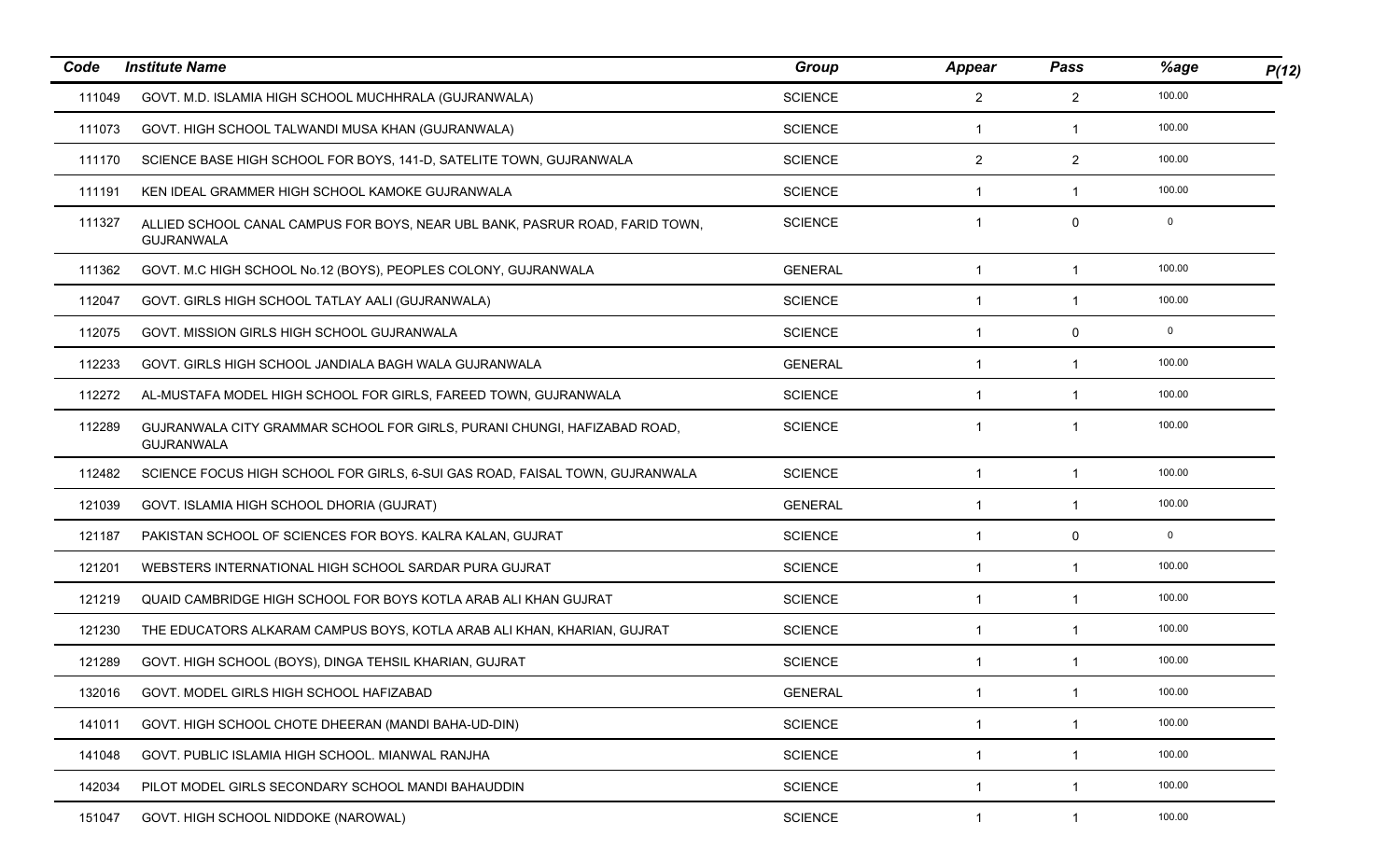| Code   | <b>Institute Name</b>                                                                          | Group          | <b>Appear</b>  | Pass | %age   | P(13) |
|--------|------------------------------------------------------------------------------------------------|----------------|----------------|------|--------|-------|
| 151111 | HASSAN SCHOLARS PUBLIC SCHOOL FOR BOYS, JANDIALA ROAD, ZAFARWAL, NAROWAL                       | <b>SCIENCE</b> |                |      | 100.00 |       |
| 152055 | THE EDUCATOR NAROWAL CAMPUS                                                                    | <b>SCIENCE</b> |                |      | 100.00 |       |
| 161035 | GOVT. HIGH SCHOOL GALOTIAN KALAN (SIALKOT)                                                     | <b>SCIENCE</b> |                |      | 100.00 |       |
| 161039 | GOVT. HIGH SCHOOL HEAD MARALA (SIALKOT)                                                        | <b>GENERAL</b> |                |      | 100.00 |       |
| 161055 | GOVT. HIGH SCHOOL LURHIKI (SIALKOT)                                                            | <b>SCIENCE</b> |                |      | 100.00 |       |
| 161107 | IMAM IBN-E-TAIMYA HIGH SCHOOL MOUTRAH, SIALKOT                                                 | <b>SCIENCE</b> |                |      | 100.00 |       |
| 161157 | CLASSIC SCHOOL SYSTEM MODEL TOWN, SIALKOT                                                      | <b>GENERAL</b> |                |      | 100.00 |       |
| 161160 | CENTRAL MODEL HIGH SCHOOL RANG PURA (BOYS), SIALKOT                                            | <b>SCIENCE</b> |                |      | 100.00 |       |
| 161191 | SCIENCE FOUNDATION HIGH SCHOOL FOR BOYS.MITRANWALI TEHSIL DASKA DISTRICT SIALKOT               | <b>SCIENCE</b> |                |      | 100.00 |       |
| 161198 | ALLIED SCHOOL (HUSSNAIN CAMPUS). DASKA ROAD SAMBRIAL DISTRICT SIALKOT                          | <b>SCIENCE</b> |                |      | 100.00 |       |
| 162112 | GOVT.GIRLS HIGH SCHOOL CHOBARA (SIALKOT)                                                       | <b>GENERAL</b> |                |      | 100.00 |       |
| 342041 | BISMILLAH MUHAMMAD HUSSAIN ZAMINDAR HIGHER SECONDARY SCHOOL, LASURI KALAN<br>(MANDI BAHAUDDIN) | <b>SCIENCE</b> | $\overline{2}$ | 2    | 100.00 |       |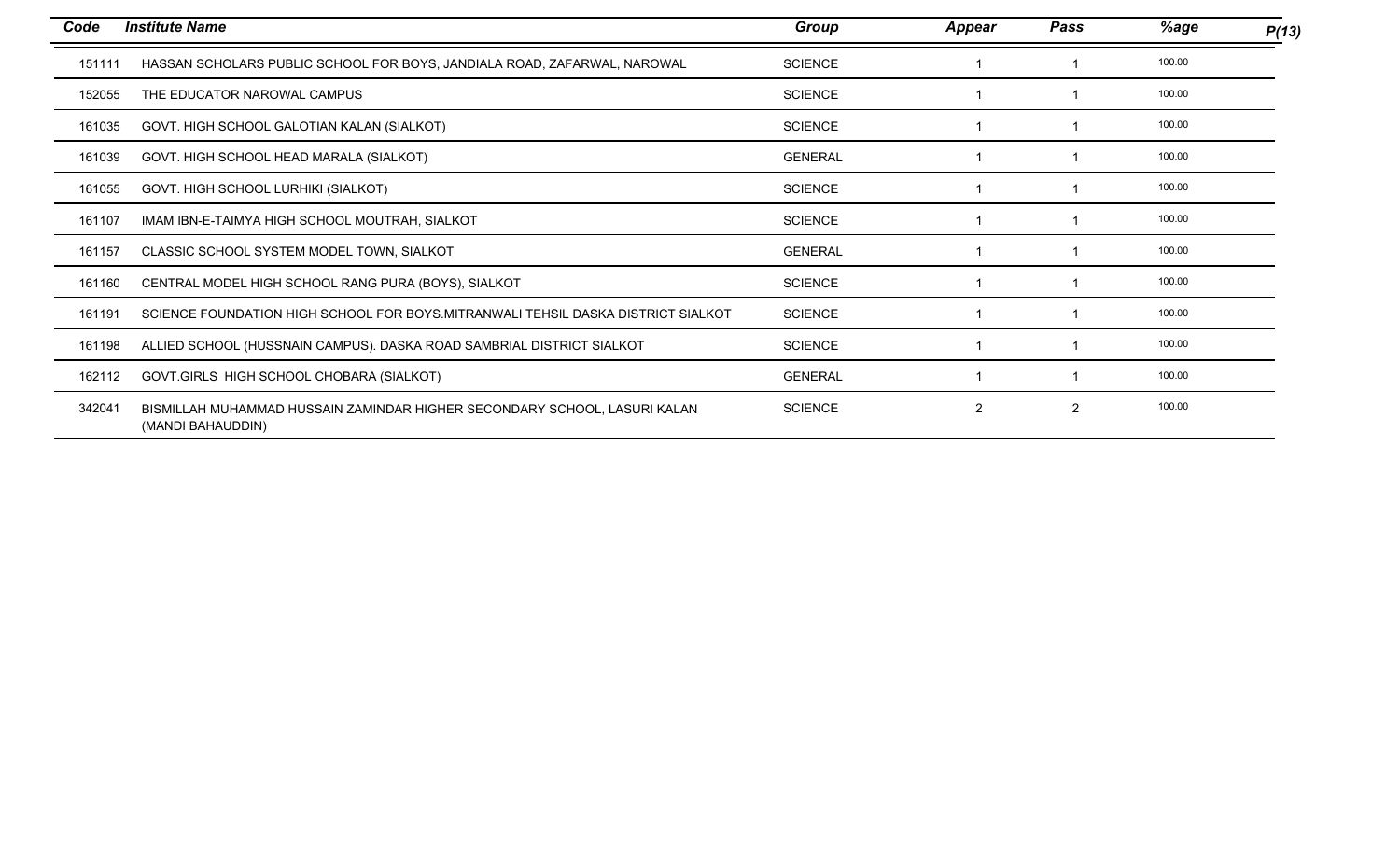**Board of Intermediate & Secondary Education, Gujranwala - Secondary School Special Examination,2021 P(1)** P(1)

| <b>Roll-No</b>    | Name                                                                     | <b>Result-I</b> | <b>Result-II</b> | Roll-No<br>Name                                                          | <b>Result-I</b> | Result-II |
|-------------------|--------------------------------------------------------------------------|-----------------|------------------|--------------------------------------------------------------------------|-----------------|-----------|
|                   | 111049-GOVT. M.D. ISLAMIA HIGH SCHOOL MUCHHRALA (GUJRANWALA)             |                 |                  | 121219-QUAID CAMBRIDGE HIGH SCHOOL FOR BOYS KOTLA ARAB ALI KHAN          |                 |           |
|                   | 100041 BABAR ALI-------------------------                                |                 | 417              | <b>GUJRAT</b>                                                            |                 |           |
|                   | 100044 SHAMIE ULLAH---------------------                                 |                 | 406              | 100616 MUHAMMAD SUFYAN JAVED-------------                                |                 | 589       |
|                   | 111073-GOVT. HIGH SCHOOL TALWANDI MUSA KHAN (GUJRANWALA)                 |                 |                  | 121230-THE EDUCATORS ALKARAM CAMPUS BOYS, KOTLA ARAB ALI KHAN,           |                 |           |
|                   | 108354 AHMAD HASSAN----------------------                                |                 | 406              | KHARIAN, GUJRAT                                                          |                 |           |
|                   | 111170-SCIENCE BASE HIGH SCHOOL FOR BOYS, 141-D SATELITE TOWN,           |                 |                  | 100617 ADEEL SHAHZAD---------------------                                |                 | 512       |
| <b>GUJRANWALA</b> |                                                                          |                 |                  | 121289-GOVT. HIGH SCHOOL (BOYS), DINGA TEHSIL KHARIAN, GUJRAT            |                 |           |
|                   | 100235 AHMER ABID------------------------                                |                 | 454              | 100618 AMEER HAMZA-----------------------                                |                 | 406       |
|                   | 100310 ALI SHAHID------------------------                                |                 | 540              | 132016-GOVT. MODEL GIRLS HIGH SCHOOL HAFIZABAD                           |                 |           |
|                   | 111191-KEN IDEAL GRAMMER HIGH SCHOOL KAMOKE GUJRANWALA                   |                 |                  | 106144 MALIKA SHAHZADI-------------------                                |                 | 412       |
|                   | 100042 MUHAMMAD ADEEL ASIF--------------                                 |                 | 406              | 141011-GOVT. HIGH SCHOOL CHOTE DHEERAN (MANDI BAHA-UD-DIN)               |                 |           |
|                   | 111327-ALLIED SCHOOL CANAL CAMPUS FOR BOYS, NEAR UBL BANK, PASRUR        |                 |                  | 100780 MUHAMMAD HAMMAD------------------                                 |                 | 406       |
|                   | ROAD, FARID TOWN, GUJRANWALA                                             |                 |                  | 141048-GOVT. PUBLIC ISLAMIA HIGH SCHOOL. MIANWAL RANJHA                  |                 |           |
|                   | 100236 MUHAMMAD MUANAM-------------------                                |                 | NOT ISSUE SLIP   | 100857 DILAWAR IJAZ----------------------                                |                 | 406       |
|                   | 111362-GOVT. M.C HIGH SCHOOL No.12 (BOYS), PEOPLES COLONY, GUJRANWALA    |                 |                  | <b>142034-PILOT MODEL GIRLS SECONDARY SCHOOL MANDI BAHAUDDIN</b>         |                 |           |
|                   | 104752 MOUZZAM FAROOQ --------------------                               |                 | 462              | 103224 SAHAR EMAN-----------------------                                 |                 | 474       |
|                   | 112047-GOVT. GIRLS HIGH SCHOOL TATLAY AALI (GUJRANWALA)                  |                 |                  | 151047-GOVT. HIGH SCHOOL NIDDOKE (NAROWAL)                               |                 |           |
|                   | 102675 ESHA------------------------------                                |                 | 709              | 108401 SAQAB JAVED-----------------------                                |                 | 419       |
|                   | 112075-GOVT. MISSION GIRLS HIGH SCHOOL GUJRANWALA                        |                 |                  | 151111-HASSAN SCHOLARS PUBLIC SCHOOL FOR BOY\$, JANDIALA ROAD,           |                 |           |
|                   | 108390 AYESHA----------------------------                                |                 | csc              | ZAFARWAL, NAROWAL                                                        |                 |           |
|                   | 112233-GOVT. GIRLS HIGH SCHOOL JANDIALA BAGH WALA GUJRANWALA             |                 |                  | 101420 SULEMAN ASHFAQ--------------------                                |                 | 406       |
|                   | 106072 SHAMSA----------------------------                                |                 | 376              | 152055-THE EDUCATOR NAROWAL CAMPUS                                       |                 |           |
|                   | 112272-AL-MUSTAFA MODEL HIGH SCHOOL FOR GIRLS, FAREED TOWN,              |                 |                  | 103618 AYESHA ZAINAB---------------------                                |                 | 412       |
| <b>GUJRANWALA</b> |                                                                          |                 |                  | 161035-GOVT. HIGH SCHOOL GALOTIAN KALAN (SIALKOT)                        |                 |           |
|                   | 102739 FAKHRA----------------------------                                |                 | 418              | 108391 ALI MUAVIA------------------------                                |                 | 521       |
|                   | 112289-GUJRANWALA CITY GRAMMAR SCHOOL FOR GIRLS, PURANI CHUNGI,          |                 |                  | 161039-GOVT. HIGH SCHOOL HEAD MARALA (SIALKOT)                           |                 |           |
|                   | HAFIZABAD ROAD, GUJRANWALA                                               |                 |                  | 104947 IHTISHAM WARIS--------------------                                |                 | 589       |
|                   | 108404 NAIMA SHEHZADI-------------------                                 |                 | 515              | 161055-GOVT. HIGH SCHOOL LURHIKI (SIALKOT)                               |                 |           |
|                   | 112482-SCIENCE FOCUS HIGH SCHOOL FOR GIRLS, 6-SUI GAS ROAD, FAISAL TOWN, |                 |                  | 100930 SHAVAIZ EHSAN--------------------                                 |                 | 433       |
| <b>GUJRANWALA</b> |                                                                          |                 |                  | 161107-IMAM IBN-E-TAIMYA HIGH SCHOOL MOUTRAH, SIALKOT                    |                 |           |
|                   | 108403 ZAINAB----------------------------                                |                 | 810              | 100931 AHMAD MUDASSAR--------------------                                |                 | 899       |
|                   | ∣121039-GOVT. ISLAMIA HIGH SCHOOL DHORIA (GUJRAT)                        |                 |                  | 161157-CLASSIC SCHOOL SYSTEM MODEL TOWN, SIALKOT                         |                 |           |
|                   | 104869 ALI HAIDER------------------------                                |                 | <b>ABSENT</b>    | 104948    AZAN-----------------------------                              |                 | 429       |
|                   | 104871 SHAHZEB ILYAS---------------------                                |                 | 376              | 161160-CENTRAL MODEL HIGH SCHOOL RANG PURA (BDYS), SIALKOT               |                 |           |
|                   | 121187-PAKISTAN SCHOOL OF SCIENCES FOR BOYS. KALRA KALAN, GUJRAT         |                 |                  | 101163 SAAD MUDASSAR---------------------                                |                 | 556       |
|                   | 100685 MUHAMMAD KABIR-------------------                                 |                 | м                | <b>161191-SCIENCE FOUNDATION HIGH SCHOOL FOR BOY\$.MITRANWALI TEHSIL</b> |                 |           |
|                   | 121201-WEBSTERS INTERNATIONAL HIGH SCHOOL SARDAR PURA GUJRAT             |                 |                  | <b>DASKA DISTRICT SIALKOT</b>                                            |                 |           |
|                   | 100686 MUHAMMAD TALHA--------------------                                |                 | 414              | 100932 MUHAMMAD ABDULLAH SAEED-----------                                |                 | 406       |
|                   |                                                                          |                 |                  |                                                                          |                 |           |
|                   |                                                                          |                 |                  |                                                                          |                 |           |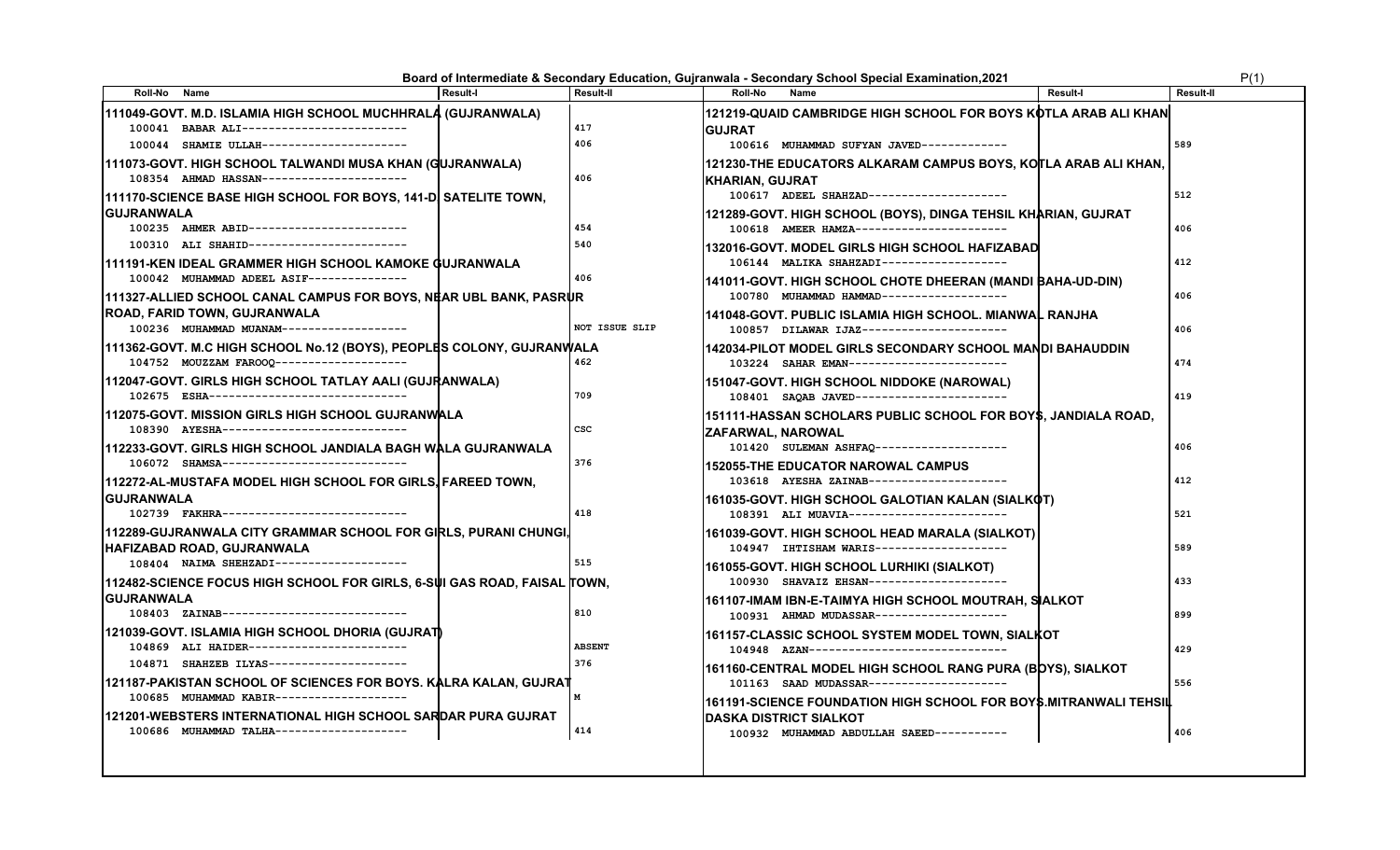### **Board of Intermediate & Secondary Education, Gujranwala - Secondary School Special Examination,2021** P(2)

| Roll-No Name              |                                                                              | l Result-I | <b>Result-II</b> | Roll-No | Name                                | <b>Result-I</b> | <b>Result-II</b>      |
|---------------------------|------------------------------------------------------------------------------|------------|------------------|---------|-------------------------------------|-----------------|-----------------------|
|                           | 161198-ALLIED SCHOOL (HUSSNAIN CAMPUS). DASKA ROAD SAMBRIAL DISTRICT         |            |                  | 100031  | ABDUL HADI-----------------------   |                 | 440                   |
| <b>SIALKOT</b>            |                                                                              |            |                  | 100032  | MUHAMMAD AHTISHAM----------------   |                 | 814 MARKS IMP.        |
|                           | 108400 TAHA SAEED-----------------------                                     |            | 432              | 100033  | TANVEER AHMED--------------------   |                 | 619 MARKS IMP.        |
|                           | 162112-GOVT.GIRLS  HIGH SCHOOL CHOBARA (SIALKOT)                             |            |                  | 100034  | HASSAN ASIF-----------------------  |                 | <b>ABSENT</b>         |
|                           | 106254 MAHAM ARSHAD----------------------                                    |            | 430              | 100035  | MIAN ABDULLAH RASHID--------------  |                 | 1007 MARKS IMP        |
|                           | 342041-BISMILLAH MUHAMMAD HUSSAIN ZAMINDAR HIGHER SECONDARY SCHOOL.          |            |                  | 100036  | ASIM ALI--------------------------  |                 | 414                   |
|                           |                                                                              |            |                  | 100037  | FAHAD NAIMAT GONDAL--------------   |                 | MARKS NOT IMP.        |
|                           | LASURI KALAN  (MANDI BAHAUDDIN)<br>103191 UROOJ INAYAT---------------------- |            | 750              | 100038  | CALEB HAROON----------------------  |                 | MARKS NOT IMP.        |
|                           | 103193 ALIA IRAM-------------------------                                    |            | 406              | 100039  | MUHAMMAD SHAFY--------------------  |                 | 406                   |
|                           |                                                                              |            |                  | 100040  | USAMA-----------------------------  |                 | MARKS NOT IMP.        |
| <b>PRIVATE CANDIDATES</b> | 100001 MUNEEB ALI------------------------                                    |            | MARKS NOT IMP.   | 100043  | ALI AZHAR-------------------------- |                 | 522 MARKS IMP.        |
|                           | 100002 ZULFIQAR ALI MUGHAL---------------                                    |            | 406              | 100045  | ALI AHSAN-------------------------  |                 | 406                   |
| 100003                    | MUHAMMAD ASAD KHAN---------------                                            |            | 428              | 100046  | SABRIK SHAHAN---------------------  |                 | 406                   |
| 100004                    | SHAHROZ IMRAN--------------------                                            |            | 503              | 100047  | MUHAMMAD ZAIN---------------------  |                 | 773 MARKS IMP.        |
| 100005                    | AHMAD MUBEEN---------------------                                            |            | 595              | 100048  | SHAFIQ SIDDIQ---------------------  |                 | 719 MARKS IMP.        |
|                           | 100006 AKHLAQ AHMAD----------------------                                    |            | 406              | 100049  | MUHAMMAD SUBHAN------------------   |                 | NOT ELIG.             |
| 100007                    | MUHAMMAD ANEES--------------------                                           |            | 423              | 100050  | MUHAMMAD AWAIS-------------------   |                 | 760 MARKS IMP.        |
| 100008                    | IKRMA TAHIR-----------------------                                           |            | 417              | 100051  | HUSNAIN ASGHAR--------------------  |                 | 479                   |
| 100009                    | MUHAMMAD AWAIS RAZA---------------                                           |            | 477 MARKS IMP.   | 100052  | MAHRAN----------------------------  |                 | MARKS NOT IMP.        |
| 100010                    | AURANG ZEB------------------------                                           |            | 414              | 100053  | JAMIL ALI HAJAZI------------------  |                 | 499 MARKS IMP.        |
| 100011                    | ABDULLAH---------------------------                                          |            | 1032 MARKS IMP.  | 100054  | BAHADUR SHER----------------------  |                 | <b>MARKS NOT IMP.</b> |
| 100012                    | MUHAMMAD ABDUL WAHID--------------                                           |            | 525 MARKS IMP.   | 100055  | IRTASAM ZULFIQAR------------------  |                 | 954 MARKS IMP.        |
| 100013                    | ZAIN IBRAHIM ZAKA-----------------                                           |            | <b>ABSENT</b>    | 100056  | MUHAMMAD TAHIR--------------------  |                 | MARKS NOT IMP.        |
| 100014                    | MUHAMMAD FAHAD-------------------                                            |            | 414              | 100057  | ALI ZAMAN-------------------------  |                 | 1016 MARKS IMP.       |
| 100015                    | MUHAMMAD SAMI---------------------                                           |            | 533              | 100058  | AURANGZAIB-----------------------   |                 | 537 MARKS IMP.        |
|                           | 100016 MUHAMMAD AFAQ---------------------                                    |            | 498 MARKS IMP.   | 100059  | ABU HURAIRA ALI SHAH--------------  |                 | 485 MARKS IMP.        |
| 100017                    | USAMA RIAZ------------------------                                           |            | MARKS NOT IMP.   | 100060  | MUHAMMAD ABDULLAH CHEEMA----------  |                 | 460                   |
| 100018                    | RANA ABDULLAH ASGHAR CHOHAN-------                                           |            | 406              | 100061  | MUHAMMAD HASSAN SHAHID------------  |                 | 513 MARKS IMP.        |
| 100019                    | MIAN BILAL RASHID-----------------                                           |            | 973 MARKS IMP.   | 100062  | AMMAR ALI-------------------------  |                 | MARKS NOT IMP.        |
| 100020                    | MOEED ASIF ANJUM------------------                                           |            | <b>ABSENT</b>    | 100063  | AHMAD TALHA FAROOQ ---------------- |                 | 988 MARKS IMP.        |
| 100021                    | RANA MUHAMMAD BILAL---------------                                           |            | 406              | 100064  | SEYYED HUSNAIN MUZZAFFAR----------  |                 | 675                   |
| 100022                    | MUHAMMAD HAIDER AMJAD------------                                            |            | 544 MARKS IMP.   | 100065  | MUHAMMAD USMAN-------------------   |                 | 644 MARKS IMP.        |
| 100023                    | FAKHAR ALI-----------------------                                            |            | 517              | 100066  | MUHAMMAD AHMAD-------------------   |                 | <b>ABSENT</b>         |
| 100024                    | FARHAN TABISH--------------------                                            |            | MARKS NOT IMP.   | 100067  | NOOR UL ASAD BUTT-----------------  |                 | 641 MARKS IMP.        |
| 100025                    | HAISAM----------------------------                                           |            | MARKS NOT IMP.   | 100068  | IMTIAZ AHMED---------------------   |                 | MARKS NOT IMP.        |
| 100026                    | RAEES AHMAD-----------------------                                           |            | <b>ABSENT</b>    | 100069  | SYED ASAD ALI---------------------  |                 | MARKS NOT IMP.        |
| 100027                    | SYED TAHIR SAJJAD-----------------                                           |            | 466 MARKS IMP.   | 100070  | AITZAR AHMAD---------------------   |                 | 681 MARKS IMP.        |
| 100028                    | MUHAMMAD AHMAD NAWAZ--------------                                           |            | 406              | 100071  | FAIZAN ALI------------------------  |                 | MARKS NOT IMP.        |
| 100029                    | MUHAMMAD ZAMAN--------------------                                           |            | 510              | 100072  | MUHAMMAD ZOHAIB-------------------  |                 | 630 MARKS IMP.        |
| 100030                    | MUHAMMAD ZOHAIB MIRZA-------------                                           |            | 453 MARKS IMP.   | 100073  | ALI HASSAN------------------------  |                 | 537 MARKS IMP.        |
|                           |                                                                              |            |                  | 100074  | MUHAMMAD FAIZAN-------------------  |                 | MARKS NOT IMP.        |
|                           |                                                                              |            |                  |         |                                     |                 |                       |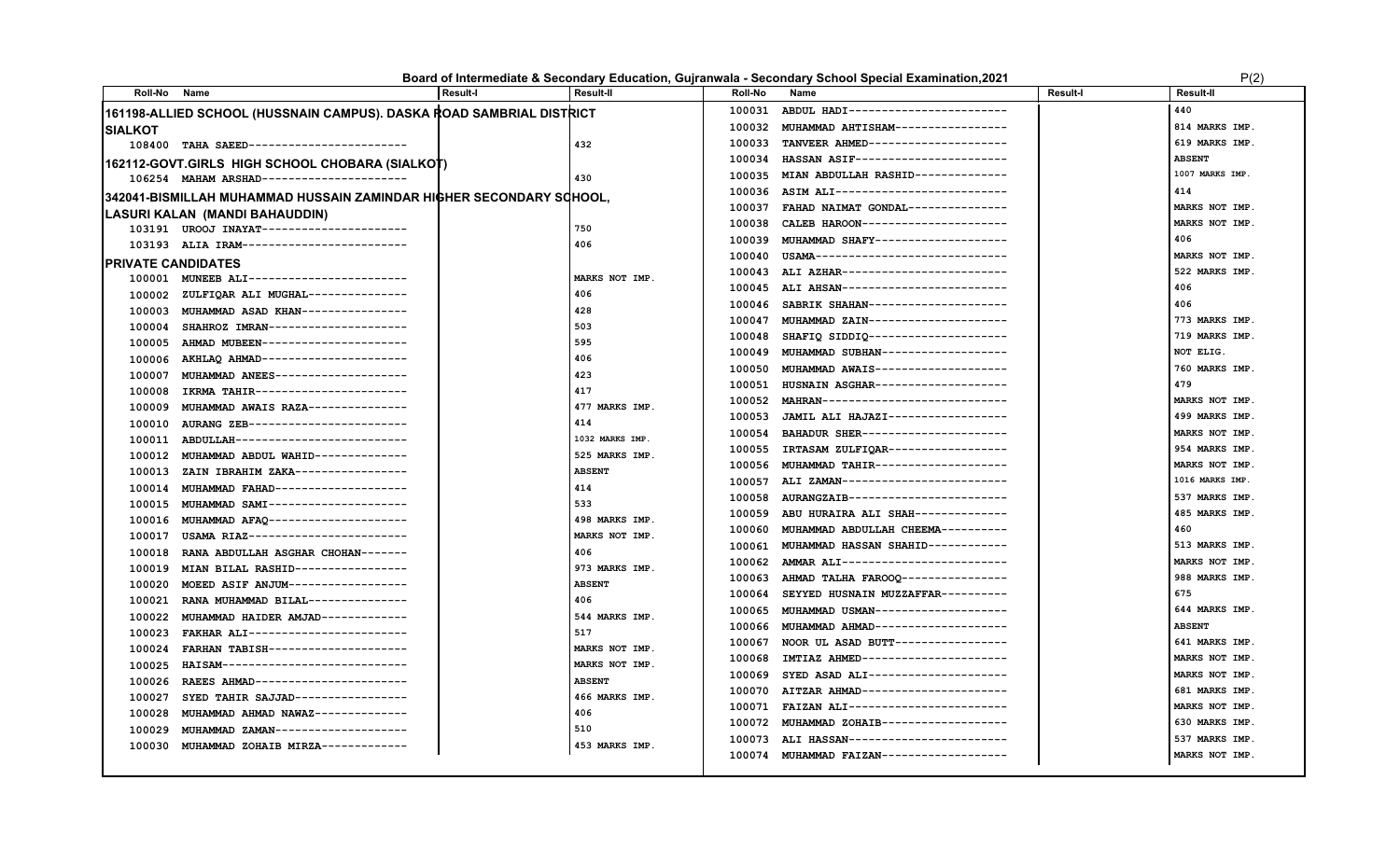|  |  | Board of Intermediate & Secondary Education, Gujranwala - Secondary School Special Examination, 2021 | P(3) |
|--|--|------------------------------------------------------------------------------------------------------|------|
|--|--|------------------------------------------------------------------------------------------------------|------|

| Roll-No | Name                                      | <b>Result-I</b> | Result-II      | Roll-No | Name                                       | <b>Result-I</b> | Result-II      |
|---------|-------------------------------------------|-----------------|----------------|---------|--------------------------------------------|-----------------|----------------|
| 100075  | JAWAD UL HASSAN-------------------        |                 | 414            | 100116  | ZAIN ALI--------------------------         |                 | 569            |
| 100076  | MUZAMAL--------------------------         |                 | 830            | 100117  | ADREES----------------------------         |                 | 406            |
| 100077  | AFAO SHEHZAD----------------------        |                 | 639 MARKS IMP. | 100118  | HASSNAIN ALI----------------------         |                 | 412            |
| 100078  | SAQLAIN AHMED---------------------        |                 | MARKS NOT IMP. | 100119  | RIZWAN NADEEM---------------------         |                 | 406            |
| 100079  | MUAZAM ALI------------------------        |                 | 406            | 100120  | MUZAMMAL HUSSAIN------------------         |                 | <b>ABSENT</b>  |
| 100080  | MUHAMMAD HUSSNAIN-----------------        |                 | <b>ABSENT</b>  | 100121  | SHAH RAB ALI----------------------         |                 | MARKS NOT IMP. |
| 100081  | MUHAMMAD HAMZA SHAHID-------------        |                 | 406            | 100122  | HASHIM ALI------------------------         |                 | 643 MARKS IMP. |
| 100082  | ASAD ALI---------------------------       |                 | NOT ELIG.      | 100123  | SAJAWAL--------------------------          |                 | 478            |
| 100083  | FAIZAN----------------------------        |                 | <b>ABSENT</b>  | 100124  | ZAIN ALI ARSHAD-------------------         |                 | MARKS NOT IMP. |
| 100084  | MUHAMMAD ATEEQ BHATTI-------------        |                 | 668            | 100125  | MUHAMMAD ALTAMASH-----------------         |                 | 419            |
| 100085  | MUHAMMAD AQIB---------------------        |                 | 632 MARKS IMP. | 100126  | MUHAMMAD NADEEM-------------------         |                 | 613            |
| 100086  | MUHAMMAD AHMAD--------------------        |                 | 481            | 100127  | SYED MUHAMMAD SHEHROZ ABBAS-------         |                 | 727            |
| 100087  | BASIT HASSAN JAFRI----------------        |                 | 587 MARKS IMP. | 100128  | ASAD AMAR-------------------------         |                 | <b>ABSENT</b>  |
| 100088  | ZAIN UL ABEDEEN JAMIL-------------        |                 | <b>ABSENT</b>  | 100129  | ABDUL MANAN YASIR-----------------         |                 | 406            |
| 100089  | HAFIZ MUHAMMAD ISMAIL SHERAZI-----        |                 | 538            | 100130  | ALI HASNAIN----------------------          |                 | 419 MARKS IMP. |
| 100090  | MUHAMMAD AQIB---------------------        |                 | 486            | 100131  | SHAMSHAIR ALI--------------------          |                 | 406            |
| 100091  | DANISH ALI------------------------        |                 | MARKS NOT IMP. | 100132  | MUHAMMAD ARHAM ASIF--------------          |                 | 496 MARKS IMP. |
| 100092  | HAMMAD OAISER---------------------        |                 | 609 MARKS IMP. | 100133  | ABU BAKAR-------------------------         |                 | 480            |
| 100093  | RAHID ALI-------------------------        |                 | 406            | 100134  | YAHYA ZULFIQAR--------------------         |                 | 406            |
| 100094  | SHAHZAIB AKBAR--------------------        |                 | 406            | 100135  | TAYYAB TAHIR----------------------         |                 | 881            |
| 100095  | SAJJAD ALI------------------------        |                 | 624            | 100136  | ABDUL MANAN-----------------------         |                 | 406            |
| 100096  | AHMAD ALI-------------------------        |                 | 414            | 100137  | HAQ NAWAZ--------------------------        |                 | 552 MARKS IMP. |
| 100097  | ALI HANZLA------------------------        |                 | 406            | 100138  | TAZEEM ARSHAD---------------------         |                 | 406            |
| 100098  | FAISAL----------------------------        |                 | MARKS NOT IMP. | 100139  | ABDUL MANAN----------------------          |                 | 416 MARKS IMP. |
| 100099  | ABDULLAH RIAZ---------------------        |                 | 544 MARKS IMP. | 100140  | MUHAMMAD SAEED--------------------         |                 | 499 MARKS IMP. |
| 100100  | MUHAMMAD NUMAN--------------------        |                 | 616 MARKS IMP. | 100141  | MUHAMMAD UMAR---------------------         |                 | 490 MARKS IMP. |
| 100101  | ASAD ALI---------------------------       |                 | MARKS NOT IMP. | 100142  | HAMMAD HASAN----------------------         |                 | MARKS NOT IMP. |
|         | 100102 MUHAMMAD HAROON------------------  |                 | 496            |         | 100143 ABU BAKAR-------------------------- |                 | 514 MARKS IMP. |
| 100103  | MUHAMMAD FARHAN RAMZAN------------        |                 | 789            | 100144  | MUHAMMAD LUQMAN ARSHAD------------         |                 | 591            |
| 100104  | HASSAN ALI------------------------        |                 | 406            | 100145  | MUHAMMAD HASSAN-------------------         |                 | MARKS NOT IMP. |
| 100105  | RANA ANAS INTIZAR----------------         |                 | 521 MARKS IMP. | 100146  | SAQLAIN ABBAS---------------------         |                 | MARKS NOT IMP. |
| 100106  | WAQAS AHMAD-----------------------        |                 | 596            | 100147  | WALEED AHMED----------------------         |                 | MARKS NOT IMP. |
| 100107  | MUHAMMAD TAYYAB-------------------        |                 | 406            | 100148  | IRFAN ALI-------------------------         |                 | 435 MARKS IMP. |
| 100108  | HAFIZ ZABIHULLAH------------------        |                 | MARKS NOT IMP. | 100149  | ABDULLAH MUNAWER------------------         |                 | 438            |
| 100109  | MUBASHAR MUSHTAQ ------------------       |                 | 886            | 100150  | MUDASSAR HASSAN------------------          |                 | 550            |
| 100110  | DAIM IFTIKHAR---------------------        |                 | 414            | 100151  | MUHAMMAD ZARGHAM ZAHID------------         |                 | 610            |
|         | 100111 ADEEL ASGHAR---------------------- |                 | 946            | 100152  | MUHAMMAD SHAHERYAR----------------         |                 | MARKS NOT IMP. |
| 100112  | HAMID MEHMOOD---------------------        |                 | 406            | 100153  | FAHAD ALI-------------------------         |                 | MARKS NOT IMP. |
|         | 100113 AFAAQ HASSAN---------------------- |                 | MARKS NOT IMP. | 100154  | ALI HAMZA-------------------------         |                 | 838 MARKS IMP. |
| 100114  | ZAIN ALI---------------------------       |                 | MARKS NOT IMP. | 100155  | AMEER HAMZA-----------------------         |                 | MARKS NOT IMP. |
|         | 100115 MUHAMMAD SUBHAN ALI MUKHTAR------- |                 | <b>ABSENT</b>  |         | 100156 ALI ASGHAR-----------------------   |                 | MARKS NOT IMP. |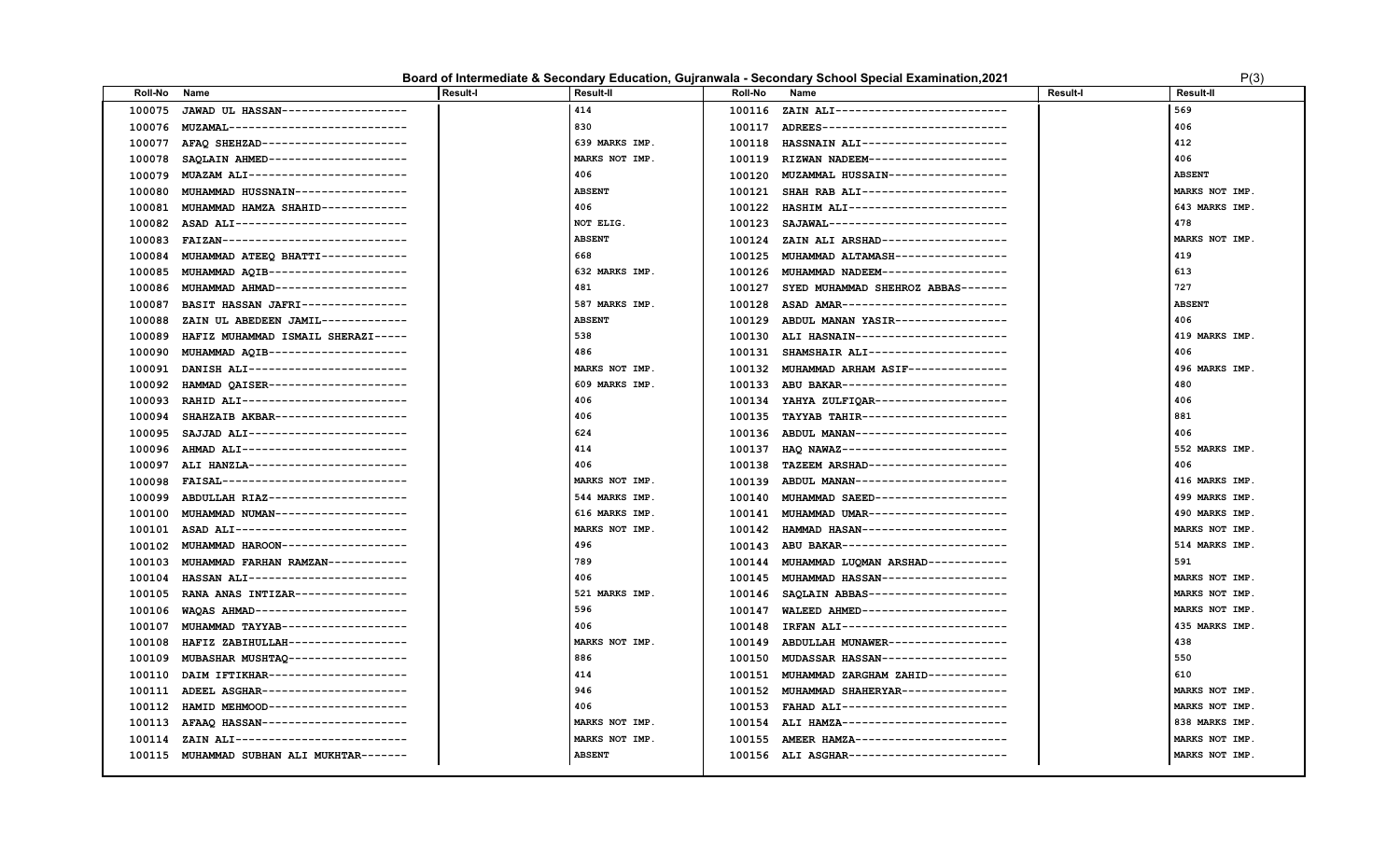### **Board of Intermediate & Secondary Education, Gujranwala - Secondary School Special Examination,2021** P(4)

| Roll-No | Name                                | <b>Result-I</b> | <b>Result-II</b> | Roll-No | Name                                      | Result-I | Result-II      |
|---------|-------------------------------------|-----------------|------------------|---------|-------------------------------------------|----------|----------------|
| 100157  | ABU HAZAIFA-----------------------  |                 | MARKS NOT IMP.   | 100198  | MUHAMMAD RAMEEZ KHAN--------------        |          | MARKS NOT IMP. |
| 100158  | BILAL ZAHID-----------------------  |                 | MARKS NOT IMP.   | 100199  | SHEHAR YAR AHMAD-----------------         |          | 746 MARKS IMP. |
| 100159  | HAMID SHAHID---------------------   |                 | <b>ABSENT</b>    | 100200  | ALI HAMZA-------------------------        |          | 406            |
| 100160  | MUHAMMAD ABDULLAH----------------   |                 | MARKS NOT IMP.   | 100201  | USAMA-----------------------------        |          | 406            |
| 100161  | MUHAMMAD USAMA--------------------  |                 | MARKS NOT IMP.   |         | 100202 FAHAD ALI------------------------  |          | 406            |
| 100162  | KHAZAMA---------------------------  |                 | MARKS NOT IMP.   | 100203  | MAWAZ NADEEM----------------------        |          | 412            |
| 100163  | MUHAMMAD HUSNAIN-----------------   |                 | 417 MARKS IMP.   | 100204  | RANA MUHAMMAD REHAN--------------         |          | 965 MARKS IMP. |
| 100164  | MUHAMMAD SUFYAN------------------   |                 | <b>ABSENT</b>    | 100205  | ANAS RAZA------------------------         |          | MARKS NOT IMP. |
| 100165  | MUDASSAR--------------------------  |                 | 577              |         | 100206 ALI SHAN-------------------------- |          | 487 MARKS IMP. |
| 100166  | MUHAMMAD AWAIS KHAN MANJ----------  |                 | 524 MARKS IMP.   | 100207  | RAMIZ RAZA------------------------        |          | 532            |
| 100167  | MUHAMMAD HAROON------------------   |                 | 414              | 100208  | MUHAMMAD SAQIB ALI----------------        |          | MARKS NOT IMP. |
| 100168  | ABDUL SALAM-----------------------  |                 | <b>ABSENT</b>    | 100209  | EHTASHAM RAZA---------------------        |          | 406            |
| 100169  | WAJAHAT ALI-----------------------  |                 | 638              | 100210  | AHAD NAEEM------------------------        |          | 793 MARKS IMP. |
| 100170  | SAAD MEHMOOD----------------------  |                 | MARKS NOT IMP.   |         | 100211 AHMAD RAZA------------------------ |          | 414            |
| 100171  | GHULAM MUSTAFA--------------------  |                 | 434              |         | 100212 JAWAD AHMAD----------------------- |          | 406            |
| 100172  | ALI SAFDAR HAYAT------------------  |                 | 406              | 100213  | SHAHZAIB--------------------------        |          | 406            |
| 100173  | MUHAMMAD ABDULLAH----------------   |                 | <b>ABSENT</b>    | 100214  | HAFIZ UMER AYAZ-------------------        |          | MARKS NOT IMP. |
| 100174  | MUHAMMAD ABDULLAH AWAN------------  |                 | 479              |         | 100215 ANEES UR REHMAN------------------- |          | <b>ABSENT</b>  |
| 100175  | MUHAMMAD MUBASHIR-----------------  |                 | MARKS NOT IMP.   |         | 100216 MUHAMMAD ZEESHAN AYUB BAATH------- |          | MARKS NOT IMP. |
| 100176  | SHEHR YAR-------------------------  |                 | 494              | 100217  | MUHAMMAD ANEEQ KHAN--------------         |          | 563            |
| 100177  | ABAIDULLAH SALEEM-----------------  |                 | 613 MARKS IMP.   | 100218  | MUHAMMAD ABDULLAH-----------------        |          | MARKS NOT IMP. |
| 100178  | HAMAD KHALID---------------------   |                 | 416              | 100219  | HAFIZ MUHAMMAD ABDULLAH SHAFIQUE--        |          | MARKS NOT IMP. |
| 100179  | UMER ZAFAR------------------------  |                 | 490 MARKS IMP.   | 100220  | AMEER HAMZA-----------------------        |          | 414            |
| 100180  | MUHAMMAD ABDULLAH----------------   |                 | 507 MARKS IMP.   |         | 100221 MUHAMMAD ANAS ASIF---------------  |          | 520 MARKS IMP. |
| 100181  | MUHAMMAD ABDULLAH SHAHID----------  |                 | 604 MARKS IMP.   | 100222  | SAMEER JAVAID--------------------         |          | 488            |
| 100182  | HABIB ULLAH----------------------   |                 | 458 MARKS IMP.   | 100223  | MUHAMMAD AMIR---------------------        |          | 831 MARKS IMP. |
| 100183  | ZAIN ALI--------------------------  |                 | 412              | 100224  | MUHAMMAD IMTIAZ-------------------        |          | 406            |
| 100184  | ROZUL KHAIR-----------------------  |                 | MARKS NOT IMP.   | 100225  | ORANGZAIB ALI---------------------        |          | 406            |
| 100185  | NABEEL SAIFULLAH------------------  |                 | 504              | 100226  | RAFAQAT ALI ALVI------------------        |          | 646            |
| 100186  | BILAL TARIQ ----------------------  |                 | 406              | 100227  | MUHAMMAD SHAHROZ CHEEMA-----------        |          | MARKS NOT IMP. |
| 100187  | MOAZAM ALI-----------------------   |                 | 414              | 100228  | SAAD ZULFIQAR---------------------        |          | 581 MARKS IMP. |
| 100188  | SAAD MANSOOR----------------------  |                 | 522              | 100229  | EHTISHAM ALI----------------------        |          | 477            |
| 100189  | NORAIZ FAROOQ---------------------  |                 | 512              | 100230  | SYED HUSSAIN ABBAS---------------         |          | MARKS NOT IMP. |
| 100190  | ALI MUZAMMAL----------------------  |                 | 423              | 100231  | YAWAR ALI-------------------------        |          | 406            |
| 100191  | WAQAR HASSAN---------------------   |                 | 406              | 100232  | ZAIN UL ABIDEEN-------------------        |          | <b>ABSENT</b>  |
| 100192  | ADAN JADOUN-----------------------  |                 | MARKS NOT IMP.   | 100233  | NOOR HUSSAIN----------------------        |          | 447            |
| 100193  | HAMMAD----------------------------  |                 | NOT ISSUE SLIP   | 100234  | ABU HURAIRA-----------------------        |          | 884 MARKS IMP. |
| 100194  | MUHAMMAD UMAR---------------------  |                 | <b>ABSENT</b>    | 100237  | MUHAMMAD DANIYAL-----------------         |          | 543 MARKS IMP. |
| 100195  | ALI HASSAN------------------------  |                 | 921 MARKS IMP.   | 100238  | MUHAMMAD REHAN-------------------         |          | 498 MARKS IMP. |
| 100196  | HUZAIFA SHAFIQ--------------------- |                 | 642 MARKS IMP.   | 100239  | ABDUL RAFAY-----------------------        |          | 481 MARKS IMP. |
| 100197  | MUHAMMAD ADAM---------------------  |                 | 518              |         | 100240 MUHAMMAD AZAN--------------------- |          | MARKS NOT IMP. |
|         |                                     |                 |                  |         |                                           |          |                |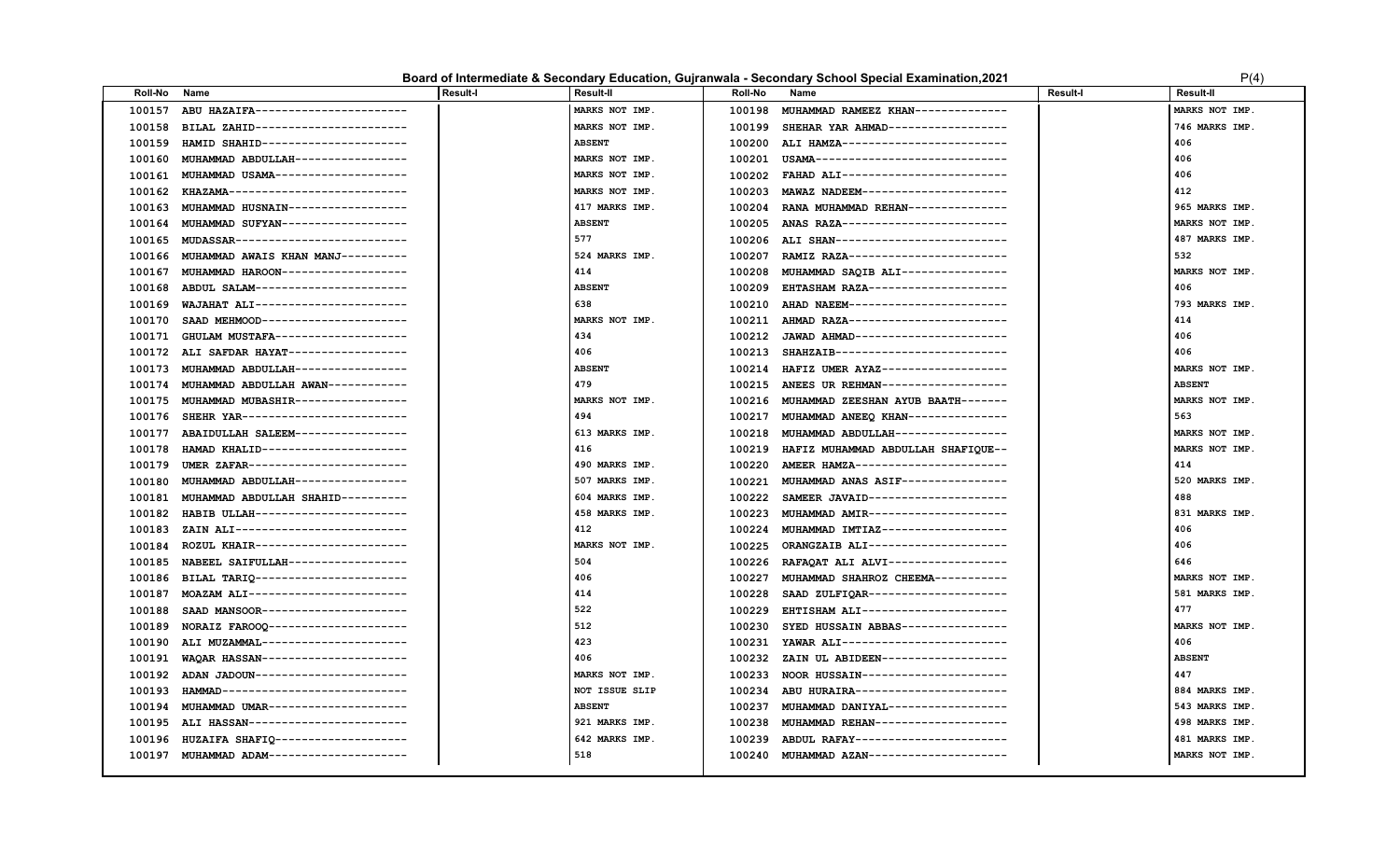### **Board of Intermediate & Secondary Education, Gujranwala - Secondary School Special Examination,2021** P(5)

| Roll-No | Name                                | Result-I | Result-II       | Roll-No | Name                                       | Result-I | Result-II       |
|---------|-------------------------------------|----------|-----------------|---------|--------------------------------------------|----------|-----------------|
| 100241  | SEHREEM YOUSAF NAYYAR-------------  |          | 406             | 100282  | RANA HAROON IFTEKHAR-------------          |          | <b>ABSENT</b>   |
| 100242  | DANIYAL GULZAR--------------------  |          | <b>ABSENT</b>   | 100283  | ANSAR-----------------------------         |          | 438 MARKS IMP.  |
| 100243  | MUHAMMAD HUSNAIN------------------  |          | 687 MARKS IMP.  | 100284  | MUHAMMAD AHMAD -------------------         |          | 523             |
| 100244  | ANAS SHABIR-----------------------  |          | 515 MARKS IMP.  | 100285  | IBRAHIM--------------------------          |          | MARKS NOT IMP.  |
| 100245  | FARQAN AHMAD----------------------  |          | 595 MARKS IMP.  | 100286  | SARIA JAMSHAID-------------------          |          | <b>ABSENT</b>   |
| 100246  | HAFIZ MUHAMMAD USMAN SAJJAD-------  |          | 1058 MARKS IMP. | 100287  | ABDUL REHMAN---------------------          |          | 406             |
| 100247  | MOHSIN RAZA----------------------   |          | 472 MARKS IMP.  | 100288  | USAMA IMRAN----------------------          |          | 584 MARKS IMP.  |
| 100248  | ALI HUSSAIN CHADHAR---------------  |          | <b>ABSENT</b>   | 100289  | RANA ABDUL WADOOD-----------------         |          | 660 MARKS IMP.  |
| 100249  | IKRAM ULLAH-----------------------  |          | MARKS NOT IMP.  | 100290  | UMAR ALI--------------------------         |          | 406             |
| 100250  | AQEEL SHAKEEL---------------------  |          | 503             | 100291  | AKASH-----------------------------         |          | 665             |
| 100251  | MUHAMMAD ADNAN-------------------   |          | MARKS NOT IMP.  | 100292  | MUHAMMAD IBRAR-------------------          |          | <b>ABSENT</b>   |
| 100252  | UMAIR RIFAQAT---------------------  |          | <b>ABSENT</b>   | 100293  | MUHAMMAD ABU BAKAR----------------         |          | MARKS NOT IMP.  |
| 100253  | ZOHAIB ALI------------------------  |          | 586 MARKS IMP.  | 100294  | YASEEN---------------------------          |          | MARKS NOT IMP.  |
| 100254  | ATTA UL MUSTAFA-------------------  |          | 537 MARKS IMP.  | 100295  | NABEEL JOHN-----------------------         |          | csc             |
| 100255  | MUHAMMAD AZAN ALI-----------------  |          | 515 MARKS IMP.  | 100296  | ASIM FAROOQ-----------------------         |          | 632 MARKS IMP.  |
| 100256  | ALI RAZA--------------------------  |          | 414             | 100297  | ALI AHMAD-------------------------         |          | <b>ABSENT</b>   |
| 100257  | AHMAD NOOR------------------------  |          | MARKS NOT IMP.  | 100298  | RANA NAZIM MEHMOOD KHAN-----------         |          | <b>ABSENT</b>   |
| 100258  | AFNAN NISAR-----------------------  |          | <b>ABSENT</b>   | 100299  | HAMID MEER------------------------         |          | 406             |
| 100259  | AFAO AZMAT------------------------  |          | 508             | 100300  | MUHAMMAD HASEEB ASIF-------------          |          | 566             |
| 100260  | DANYAL BUTT-----------------------  |          | 584 MARKS IMP.  | 100301  | MUHAMMAD ALI HASSAN--------------          |          | 441 MARKS IMP.  |
| 100261  | MUHAMMAD UMAR---------------------  |          | 521             |         | 100302 AKSAM------------------------------ |          | 633 MARKS IMP.  |
| 100262  | MUHAMMAD DANISH-------------------  |          | 525             | 100303  | SYED ZARYAB HAIDER----------------         |          | 612 MARKS IMP.  |
| 100263  | MUHAMMAD SHAHZAIB----------------   |          | 603             | 100304  | ABDULLAH NISAR--------------------         |          | MARKS NOT IMP.  |
| 100264  | MUKARRAM MUHAMMAD ABDULLAH--------  |          | MARKS NOT IMP.  | 100305  | ABDUR REHMAN----------------------         |          | 1059 MARKS IMP. |
| 100265  | HASEEB ALI------------------------  |          | 830 MARKS IMP.  | 100306  | MUHAMMAD AMAN ASHRAF-------------          |          | 414             |
| 100266  | MUHAMMAD AHMAD SAEED-------------   |          | MARKS NOT IMP.  | 100307  | USMAN MUSTAFA--------------------          |          | <b>ABSENT</b>   |
| 100267  | MUHAMMAD ZOHAIB------------------   |          | MARKS NOT IMP.  | 100308  | MUHAMMAD AHMAD BHATTI------------          |          | MARKS NOT IMP.  |
| 100268  | ALISHA----------------------------- |          | 468 MARKS IMP.  | 100309  | AMEER HAMZA------------------------        |          | 533 MARKS IMP.  |
| 100269  | MUHAMMAD ZOHAIB-------------------  |          | MARKS NOT IMP.  | 100311  | ZAIN UL ABIDEEN-------------------         |          | 835 MARKS IMP.  |
| 100270  | TALHA-----------------------------  |          | 425             | 100312  | FAZAL ILAHI-----------------------         |          | 564 MARKS IMP.  |
| 100271  | HAFIZ AHMED NISAR----------------   |          | MARKS NOT IMP.  | 100313  | MUHAMMAD HAMMAD NAEEM------------          |          | 704             |
| 100272  | MUHAMMAD HAMZA NAEEM-------------   |          | MARKS NOT IMP.  | 100314  | ZIA UR REHMAN--------------------          |          | 635             |
| 100273  | ABDUL SAMI------------------------  |          | <b>ABSENT</b>   | 100315  | NOUSHAD ALI-----------------------         |          | 547             |
| 100274  | HASEEB SARWAR---------------------  |          | MARKS NOT IMP.  | 100316  | ALI HASSAN------------------------         |          | 602 MARKS IMP.  |
| 100275  | MUHAMMAD SHAMSUDDIN AHSAN---------  |          | 603 MARKS IMP.  | 100317  | DANISH OADEER AHMAD---------------         |          | 589             |
| 100276  | ROSHAAN RAZA----------------------  |          | 907 MARKS IMP.  | 100318  | FAIZAN AHMAD----------------------         |          | 540 MARKS IMP.  |
| 100277  | HASSNAIN RAZA---------------------- |          | <b>ABSENT</b>   | 100319  | MUHAMMAD UBAID ULLAH QAISAR-------         |          | 740 MARKS IMP.  |
| 100278  | HAFIZ MUHAMMAD SAAD---------------  |          | 605 MARKS IMP.  | 100320  | DAUD------------------------------         |          | 502             |
| 100279  | IBRAHEEM SUBHAN------------------   |          | 508             | 100321  | MUHAMMAD ABBAS-------------------          |          | <b>ABSENT</b>   |
| 100280  | SHAHZAD ALI-----------------------  |          | MARKS NOT IMP.  | 100322  | MUHAMMAD FAHAD-------------------          |          | 466             |
| 100281  | AHMAD RAZA VIRK------------------   |          | MARKS NOT IMP.  |         | 100323 ALTAF HUSSAIN---------------------  |          | <b>ABSENT</b>   |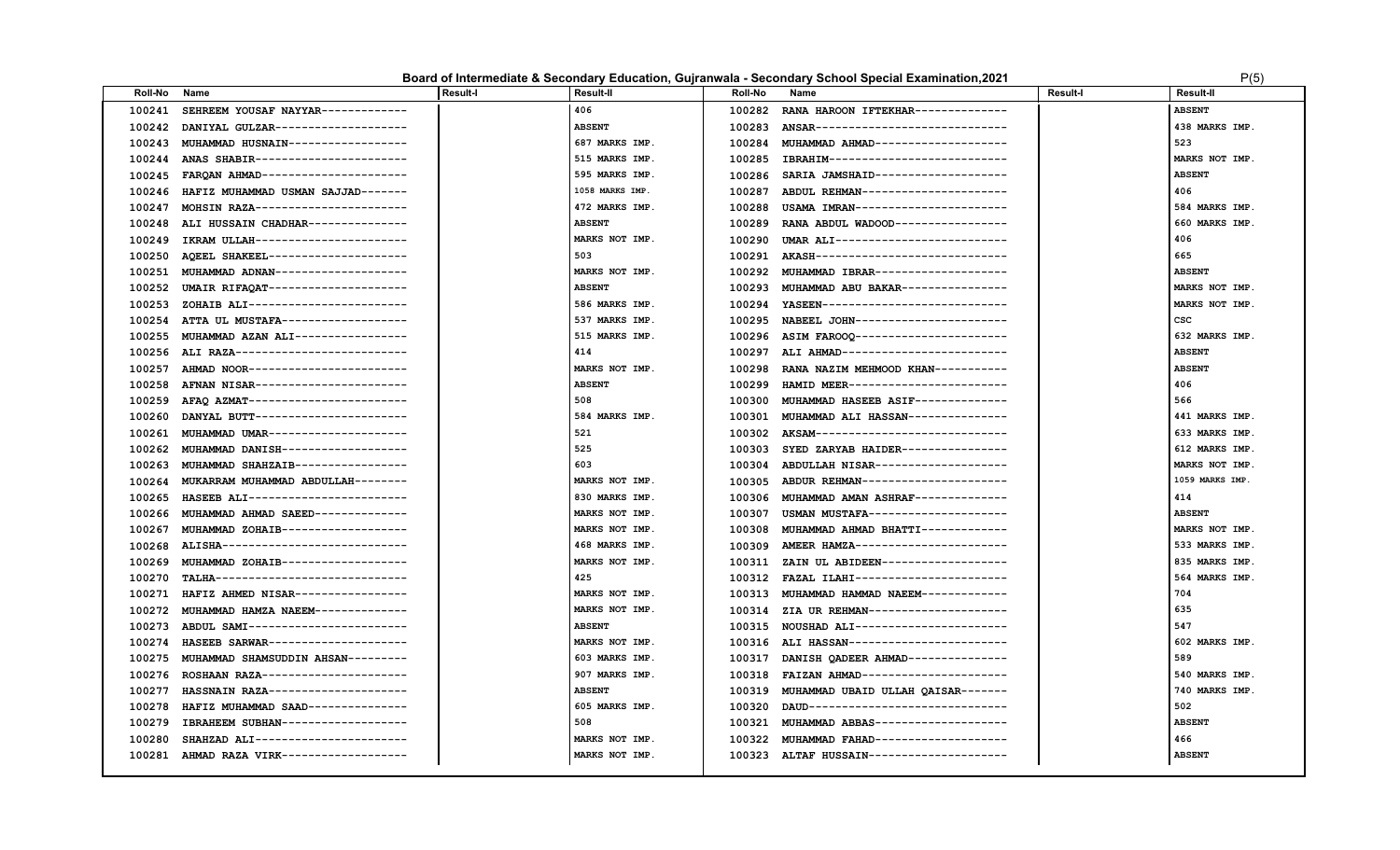### **Board of Intermediate & Secondary Education, Gujranwala - Secondary School Special Examination, 2021** P(6) P(6)

| Roll-No | Name                                | <b>Result-I</b> | <b>Result-II</b>    | <b>Roll-No</b> | Name                                      | Result-I | Result-II           |
|---------|-------------------------------------|-----------------|---------------------|----------------|-------------------------------------------|----------|---------------------|
| 100324  | FAHAD MANAWAR--------------------   |                 | 484                 | 100365         | FAZAL HAQ-------------------------        |          | 432 MARKS IMP.      |
| 100325  | FAHAD AMJAD-----------------------  |                 | 456                 | 100366         | MUHAMMAD HASNAT HAIDER------------        |          | MARKS NOT IMP.      |
| 100326  | ALI AHMAD-------------------------  |                 | 406                 | 100367         | HAIDER ALI------------------------        |          | 498 MARKS IMP.      |
| 100327  | BADER ZAIN------------------------  |                 | 547 MARKS IMP.      | 100368         | MUDDASAR BIN REHMAN--------------         |          | 476                 |
| 100328  | SHUJA ZARK------------------------  |                 | 645                 | 100369         | MUHAMMAD ALI RAZA KHAN------------        |          | 992                 |
| 100329  | UMAR FAROOQ-----------------------  |                 | 521 MARKS IMP.      | 100370         | FAIZUL RASOOL---------------------        |          | <b>ABSENT</b>       |
| 100330  | HAMZA SADIQUE---------------------  |                 | 623 MARKS IMP.      |                | 100371 MUHAMMAD ABDULLAH IMTIAZ---------- |          | <b>ABSENT</b>       |
| 100331  | MUHAMMAD SAJAWAL------------------  |                 | 476                 | 100372         | MUHAMMAD AWAIS--------------------        |          | MARKS NOT IMP.      |
| 100332  | AHMAR ALI-------------------------  |                 | 483 MARKS IMP.      | 100373         | MUHAMMAD SHAHROZ SHAHID-----------        |          | 564 MARKS IMP.      |
| 100333  | MUHAMMAD JUNAID IQBAL-------------  |                 | 530                 | 100374         | MUHAMMAD ALI UL HAQ ---------------       |          | 611 MARKS IMP.      |
| 100334  | UMAR SAIF------------------------   |                 | MARKS NOT IMP.      | 100375         | SAAD ULLAH-----------------------         |          | MARKS NOT IMP.      |
| 100335  | MUHAMMAD NABEEL SHAHZADA----------  |                 | 728 MARKS IMP.      | 100376         | MUHAMMAD DANIYAL------------------        |          | 605                 |
| 100336  | SHAHZAIB--------------------------  |                 | 414 MARKS IMP.      | 100377         | MUHAMMAD NAQEEB UR REHMAN---------        |          | 541                 |
| 100337  | UMER MUSTAFA----------------------  |                 | PASS IN ADD. SUB(s) | 100378         | SYED RAZA ALI SHAH----------------        |          | 654 MARKS IMP.      |
| 100338  | MUHAMMAD UMAR IQBAL---------------  |                 | 784 MARKS IMP.      | 100379         | ABU SUFYAN------------------------        |          | 406                 |
| 100339  | ASAD ALI--------------------------- |                 | 633                 | 100380         | USMAN ATTA------------------------        |          | 478                 |
| 100340  | DANIYAL FAISAL--------------------  |                 | 903                 | 100381         | MUHAMMAD AMIR SULTAN--------------        |          | 406                 |
| 100341  | UMER SOHAIL CHEEMA---------------   |                 | 585 MARKS IMP.      | 100382         | SOHAIB ZULFIQAR-------------------        |          | csc                 |
| 100342  | SIKANDAR NAZIR--------------------  |                 | 414                 | 100383         | SHAIR AFGHAN KHAN-----------------        |          | MARKS NOT IMP.      |
| 100343  | TABRAIZ AHMAD--------------------   |                 | 496 MARKS IMP.      | 100384         | MUHAMMAD ARSLAN-------------------        |          | 550                 |
| 100344  | KANAN-----------------------------  |                 | 758 MARKS IMP.      | 100385         | MUHAMMAD UMER IFTIKHAR------------        |          | 622 MARKS IMP.      |
| 100345  | AZHAN MEHERTAB-------------------   |                 | NOT ELIG.           |                | 100386 MUHAMMAD BEHRAM HUSSAIN----------- |          | 406                 |
| 100346  | JASPER KHOKHAR--------------------  |                 | MARKS NOT IMP.      | 100387         | RANA MUHAMMAD AWAIS RAZA----------        |          | MARKS NOT IMP.      |
| 100347  | MUHAMMAD ASIM---------------------  |                 | 539 MARKS IMP.      | 100388         | HAMID ALI-------------------------        |          | 545 MARKS IMP.      |
| 100348  | MUHAMMAD UMAR---------------------  |                 | 406                 | 100389         | HASSAN REHMAN---------------------        |          | 406                 |
| 100349  | BASIM KHALID----------------------  |                 | MARKS NOT IMP.      | 100390         | MUHAMMAD IMRAN JAMIL-------------         |          | 424 MARKS IMP.      |
| 100350  | IFTIKHAR YOUNAS-------------------  |                 | MARKS NOT IMP.      | 100391         | MUHAMMAD HAMEEZ------------------         |          | 1006                |
| 100351  | KALEEM ULLAH---------------------   |                 | 607                 | 100392         | HANAN-----------------------------        |          | 406                 |
| 100352  | MUHAMMAD ABIS RAZA----------------  |                 | 406                 | 100393         | MUHAMMAD MUKARAM------------------        |          | 434                 |
| 100353  | MUHAMMAD USMAN--------------------  |                 | 500                 | 100394         | MUHAMMAD HAMMAD MUSTAFA HASHMI----        |          | 406                 |
| 100354  | HAFIZ SAIM AHSAN------------------  |                 | 412                 | 100395         | AHMED IQBAL-----------------------        |          | 497                 |
| 100355  | KHIZER ALI CHEEMA-----------------  |                 | CH                  |                | 100396 MUHAMMAD HASNAT------------------  |          | 617 MARKS IMP.      |
| 100356  | MUHAMMAD TALHA--------------------  |                 | MARKS NOT IMP.      | 100397         | ALI HASSAN------------------------        |          | 406                 |
| 100357  | HAFIZ MUHAMMAD SAYYAM-------------  |                 | MARKS NOT IMP.      | 100398         | ABDULAHAD-------------------------        |          | PASS IN ADD. SUB(s) |
| 100358  | HASSAN SALEEM---------------------  |                 | 414                 | 100399         | SHEHZAD HAMEED--------------------        |          | 454                 |
| 100359  | UMAR DARAZ MUSTAFA---------------   |                 | 406                 | 100400         | BILAL ARSHAD---------------------         |          | 406                 |
| 100360  | HAMMAD ALI------------------------  |                 | 414                 | 100401         | MUHAMMAD SAAD---------------------        |          | 414                 |
| 100361  | HAFIZ MUHAMMAD ABDULLAH-----------  |                 | 418 MARKS IMP.      | 100402         | MUHAMMAD AIZAZ AZAM---------------        |          | MARKS NOT IMP.      |
| 100362  | ABDULLAH BIN AHMED----------------  |                 | MARKS NOT IMP.      | 100403         | HASAN ABDUL RAUF------------------        |          | 452 MARKS IMP.      |
| 100363  | ABDUL REHMAN----------------------  |                 | MARKS NOT IMP.      | 100404         | MUHAMMAD AMEER HAMZA--------------        |          | 571                 |
| 100364  | ABDULLAH--------------------------  |                 | 520                 |                | 100405 HASSAN ZIA------------------------ |          | 575                 |
|         |                                     |                 |                     |                |                                           |          |                     |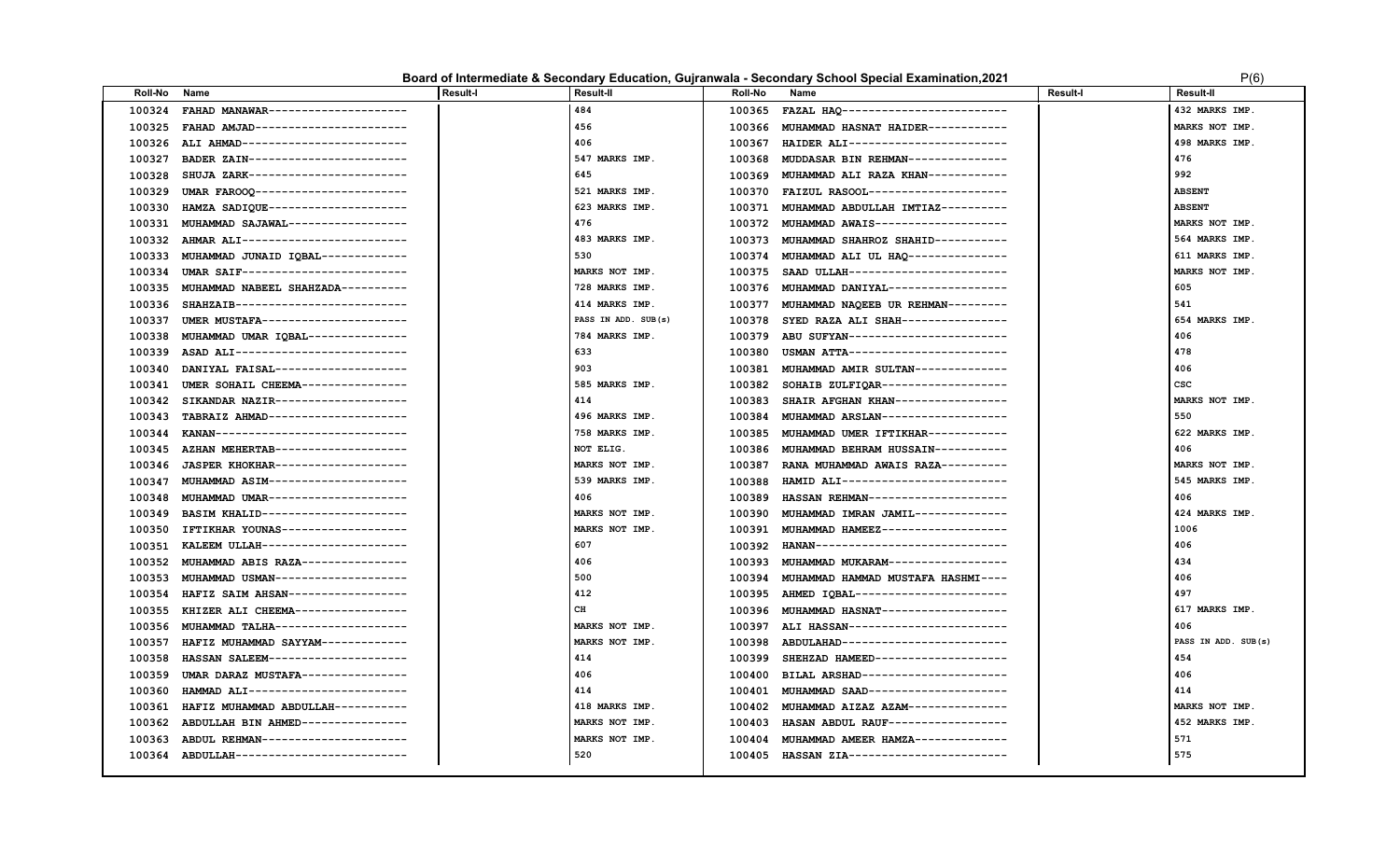### **Board of Intermediate & Secondary Education, Gujranwala - Secondary School Special Examination,2021** P(7)

| Roll-No | Name                               | <b>Result-I</b> | <b>Result-II</b> | <b>Roll-No</b> | Name                                      | <b>Result-I</b> | <b>Result-II</b> |
|---------|------------------------------------|-----------------|------------------|----------------|-------------------------------------------|-----------------|------------------|
| 100406  | FAIZAN AHMED---------------------- |                 | <b>ABSENT</b>    | 100447         | AREEB ALI-------------------------        |                 | 936 MARKS IMP.   |
| 100407  | HAFIZ HAMZA FIAZ------------------ |                 | 514 MARKS IMP.   | 100448         | KHAWAJA SHAHAN AHMAD--------------        |                 | 441              |
| 100408  | MUHAMMAD FAWWAD HAIDER SHIRAZI---- |                 | MARKS NOT IMP.   | 100449         | AZAN------------------------------        |                 | 478              |
| 100409  | ALI AHMED KHOKHAR----------------- |                 | 661 MARKS IMP.   | 100450         | NADEEM ASHRAF--------------------         |                 | 406              |
| 100410  | MUHAMMAD ABDULLAH----------------  |                 | 658 MARKS IMP.   | 100451         | SARDAR MUHAMMAD ABDULLAH----------        |                 | MARKS NOT IMP.   |
| 100411  | MUHAMMAD HASSAM NASIR------------- |                 | MARKS NOT IMP.   | 100452         | KAZIM JAMIL----------------------         |                 | 532 MARKS IMP.   |
| 100412  | SAMIR FARUKH---------------------- |                 | NOT ELIG.        | 100453         | MUHAMMAD UMAR---------------------        |                 | 777 MARKS IMP.   |
| 100413  | SADA MASIH------------------------ |                 | 414              | 100454         | MUHAMMAD WASEEM------------------         |                 | 572 MARKS IMP.   |
| 100414  | MIRZA ALI NAQI BAIG--------------- |                 | <b>ABSENT</b>    |                | 100455 ASAD ALI-------------------------- |                 | 413 MARKS IMP.   |
| 100415  | ZAMAN ALI------------------------- |                 | 412              | 100456         | MUHAMMAD SEHZAD------------------         |                 | <b>ABSENT</b>    |
| 100416  | HASNAIN AHMAD--------------------- |                 | 406              | 100457         | USAMA JAMEEL ABBAS---------------         |                 | 414              |
| 100417  | SAAD LATIF------------------------ |                 | 414              | 100458         | AMJAD KHAN-----------------------         |                 | 416              |
| 100418  | SALMAN YASEEN--------------------- |                 | 597              | 100459         | HASSAN IBRAR----------------------        |                 | 508 MARKS IMP.   |
| 100419  | MASSAB ALI------------------------ |                 | 619              | 100460         | AHMAD RAZA------------------------        |                 | 686              |
| 100420  | MUHAMMAD SUBHAN MUZAFFAR---------- |                 | 1034 MARKS IMP.  | 100461         | MUHAMMAD ADEEL-------------------         |                 | 492 MARKS IMP.   |
| 100421  | MUHAMMAD HUSSNAIN----------------- |                 | 540 MARKS IMP.   | 100462         | MUHAMMAD TAYYAB------------------         |                 | MARKS NOT IMP.   |
| 100422  | ABDUL MANAN----------------------- |                 | 406              | 100463         | UMER NADEEM WARRAICH-------------         |                 | 1046             |
| 100423  | MUHAMMAD KHAWAR ALI KHALID-------- |                 | 412              | 100464         | FARHAN AHMAD----------------------        |                 | 890 MARKS IMP.   |
| 100424  | SYED ALI SHABER SHERAZI----------- |                 | 469 MARKS IMP.   | 100465         | HAFIZ ASHAL SHAHBAZ---------------        |                 | 564              |
| 100425  | MUHAMMAD YASIR-------------------  |                 | CANCELLED        | 100466         | PHILPUS----------------------------       |                 | 610              |
| 100426  | MUHAMMAD SHAFEEN------------------ |                 | 482              | 100467         | UMAIR ABDUL AZIZ------------------        |                 | 661              |
| 100427  | MUHAMMAD ISMAIL------------------  |                 | 406              | 100468         | MUHAMMAD TAHIR HAMMAD------------         |                 | 598 MARKS IMP.   |
| 100428  | MUHAMMAD AWAIS AFZAL-------------- |                 | 406              |                | 100469 ABDUL HADI SHAHRAM---------------- |                 | 1031 MARKS IMP.  |
| 100429  | ALI HAIDER------------------------ |                 | <b>ABSENT</b>    |                | 100470 ABU BAKAR------------------------- |                 | 447              |
| 100430  | AHMAD MEHMOOD--------------------- |                 | 461              |                | 100471 MUHAMMAD AWAIS AZEEM-------------- |                 | 831 MARKS IMP.   |
| 100431  | HAMMAD BASHIR--------------------- |                 | <b>BIO</b>       |                | 100472 ROHAM ALI------------------------- |                 | 676 MARKS IMP.   |
| 100432  | ASAD SALEEM----------------------- |                 | 406              |                | 100473 ALI RAZA-------------------------- |                 | 837              |
| 100433  | MUHAMMAD UMAIR MUGHAL------------- |                 | M, PHY, BIO      | 100474         | SOHAIL SHAHZAD--------------------        |                 | MARKS NOT IMP.   |
| 100434  | NADIR HUSSAIN--------------------  |                 | 457 MARKS IMP.   | 100475         | SOHAIL ABBAS---------------------         |                 | 463 MARKS IMP.   |
| 100435  | MUHAMMAD KASHIF------------------  |                 | 414              |                | 100476 MUHAMMAD USMAN-------------------  |                 | 624              |
| 100436  | MUHAMMAD NOMAN-------------------  |                 | 494              | 100477         | GUL ZAMAN------------------------         |                 | 637              |
| 100437  | ABDUL BAZIL----------------------  |                 | 1040 MARKS IMP.  | 100478         | HASNAIN SAIF----------------------        |                 | 652              |
| 100438  | ARYAN ALI------------------------- |                 | 430              | 100479         | HASSAN ABBAS----------------------        |                 | 414 MARKS IMP    |
| 100439  | IRTZA ALI WARIS------------------  |                 | 790 MARKS IMP.   | 100480         | ABDUL KABEER----------------------        |                 | MARKS NOT IMP.   |
| 100440  | MUHAMMAD MOEEZ NADEEM------------- |                 | 772 MARKS IMP.   | 100481         | SHAZAL ABBAS----------------------        |                 | 589              |
| 100441  | OASIM ALI------------------------- |                 | MARKS NOT IMP.   |                | 100482 BILAL HASSAN---------------------- |                 | 414              |
| 100442  | FERHAN ALI ASGHAR----------------- |                 | 483              | 100483         | MUHAMMAD ZEESHAN-----------------         |                 | 571 MARKS IMP.   |
| 100443  | FAROOO AZAM----------------------- |                 | 988              | 100484         | ALI HASNAIN-----------------------        |                 | 520              |
| 100444  | MUHAMMAD HAMAAS HASSAN------------ |                 | MARKS NOT IMP.   | 100485         | ALI HASSNAIN----------------------        |                 | 524 MARKS IMP.   |
| 100445  | ANAS ANWAR-----------------------  |                 | 706 MARKS IMP.   | 100486         | MUHAMMAD ADEEL--------------------        |                 | 432 MARKS IMP.   |
| 100446  | MUHAMMAD HUZAIFA------------------ |                 | MARKS NOT IMP.   | 100487         | ULFAT SHAHZAD---------------------        |                 | MARKS NOT IMP.   |
|         |                                    |                 |                  |                |                                           |                 |                  |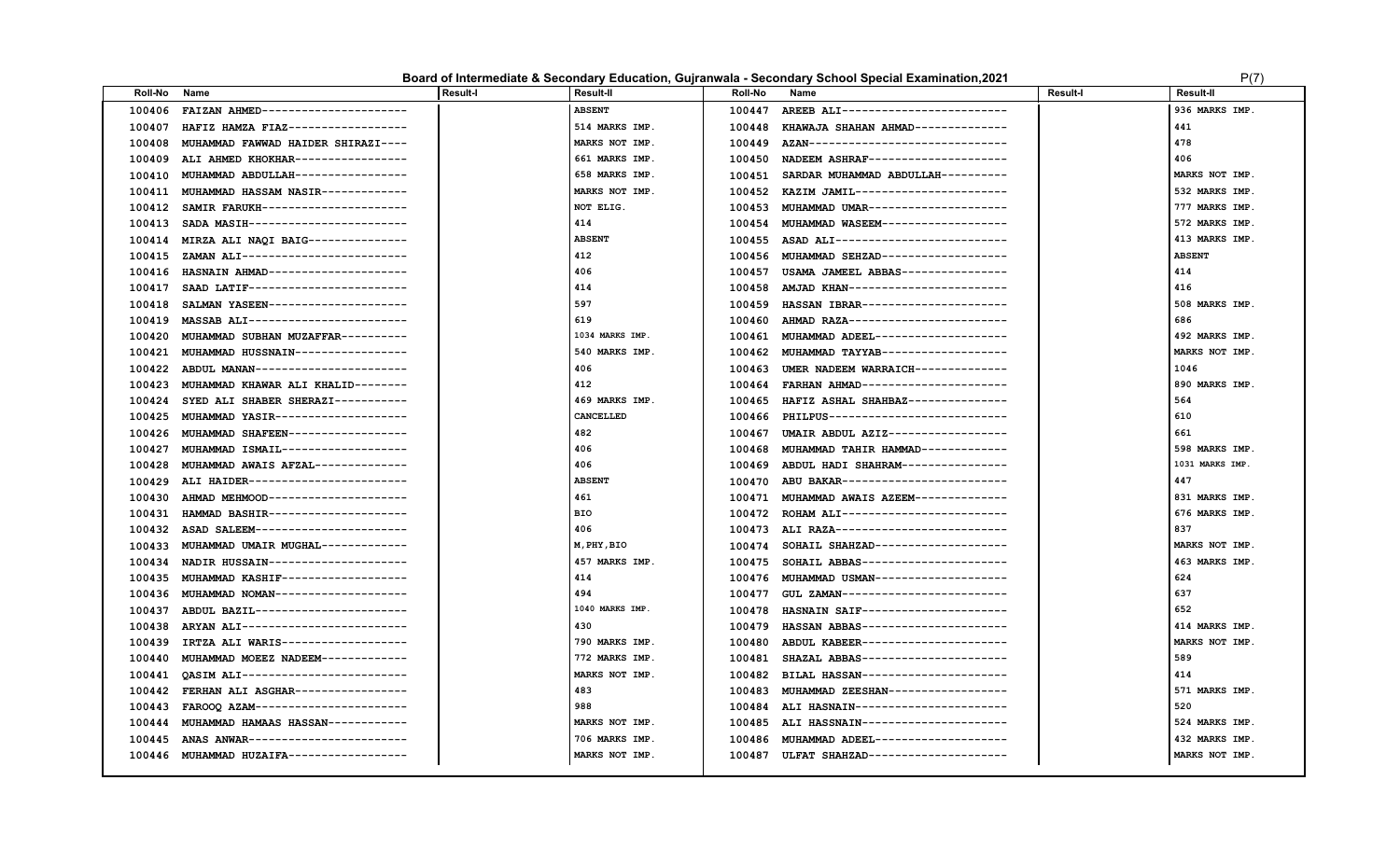### **Board of Intermediate & Secondary Education, Gujranwala - Secondary School Special Examination,2021** P(8)

| Roll-No | Name                                | Result-I | Result-II      | <b>Roll-No</b> | Name                                      | <b>Result-I</b> | <b>Result-II</b> |
|---------|-------------------------------------|----------|----------------|----------------|-------------------------------------------|-----------------|------------------|
| 100488  | AFZAAL AHMAD---------------------   |          | 414            | 100529         | MUHAMMAD SAQLAIN------------------        |                 | 1094 MARKS IMP   |
| 100489  | NOUMAN ALI-----------------------   |          | 877 MARKS IMP. | 100530         | USMAN NAZIR-----------------------        |                 | MARKS NOT IMP.   |
| 100490  | ZEESHAN SHAFI--------------------   |          | 760 MARKS IMP. |                | 100531 MUHAMMAD SAAD--------------------  |                 | <b>BIO</b>       |
| 100491  | MUHAMMAD AZEEM-------------------   |          | 572 MARKS IMP. | 100532         | SHAHZAIB MUSHTAQ ------------------       |                 | 452              |
| 100492  | AAMIR BILAL-----------------------  |          | 525 MARKS IMP. | 100533         | HAMMAD ALI-----------------------         |                 | 867              |
| 100493  | SAQLAIN HAIDER--------------------  |          | 414            | 100534         | ZAIN SHAH-------------------------        |                 | 492              |
| 100494  | MUHAMMAD TAYYAB------------------   |          | 406            | 100535         | MEHD SHAAM------------------------        |                 | 437              |
| 100495  | ABID ALI--------------------------  |          | 662 MARKS IMP. |                | 100536 AHMAD HASSAN---------------------- |                 | <b>ABSENT</b>    |
| 100496  | MOHSIN ALI------------------------  |          | MARKS NOT IMP. | 100537         | ANAS ABBAS------------------------        |                 | 676              |
| 100497  | GULFAM HAIDER--------------------   |          | MARKS NOT IMP. | 100538         | HAIDER SAMI-----------------------        |                 | 412 MARKS IMP.   |
| 100498  | SAQLAIN ABBAS---------------------  |          | 707 MARKS IMP. | 100539         | MUJAHID ALI-----------------------        |                 | 516              |
| 100499  | ALI RAZA--------------------------- |          | 457            |                | 100540 HUSNAIN ABBAS--------------------  |                 | 636 MARKS IMP.   |
| 100500  | MUHAMMAD BILAL HASSAN-------------  |          | 503 MARKS IMP. | 100541         | ABDUL REHMAN----------------------        |                 | MARKS NOT IMP.   |
| 100501  | MAKHDOOM MUHAMMAD SALMAN----------  |          | <b>ABSENT</b>  |                | 100542 ASIM ALI-------------------------- |                 | MARKS NOT IMP.   |
| 100502  | ABDUL RAHMAN---------------------   |          | 617            | 100543         | MUHAMMAD HABIB ULLAH-------------         |                 | MARKS NOT IMP.   |
| 100503  | HANAN MUKHTAR SAYAN---------------  |          | MARKS NOT IMP. | 100544         | MAJID HUSSAIN--------------------         |                 | 406              |
| 100504  | AWAIS ALI-------------------------  |          | MARKS NOT IMP. | 100545         | MUHAMMAD WISHAL GULL--------------        |                 | MARKS NOT IMP.   |
| 100505  | FARAZ AHMAD-----------------------  |          | MARKS NOT IMP. |                | 100546 M AMMAR AHMAD SHAHZAD------------- |                 | <b>ABSENT</b>    |
| 100506  | HASSAN RAZA-----------------------  |          | MARKS NOT IMP. | 100547         | DAWOOD AHMAD---------------------         |                 | 691              |
| 100507  | ALI HAMZA-------------------------  |          | MARKS NOT IMP. | 100548         | HAMMAD ALI------------------------        |                 | 594 MARKS IMP.   |
| 100508  | AHSAN ULLAH-----------------------  |          | 502 MARKS IMP. |                | 100549 FAIZAN---------------------------- |                 | 414              |
| 100509  | AWAIS IOBAL-----------------------  |          | <b>ABSENT</b>  | 100550         | MUBASHAR ALI---------------------         |                 | NOT ELIG.        |
| 100510  | MUHAMMAD ABDULLAH----------------   |          | 461 MARKS IMP. |                | 100551 AHMAD FARAZ----------------------- |                 | 1056             |
| 100511  | GHULAM ABBAS----------------------  |          | 432 MARKS IMP. | 100552         | BILAL AHMAD----------------------         |                 | 778 MARKS IMP.   |
| 100512  | SAQLAIN AFZAL---------------------  |          | 520 MARKS IMP. | 100553         | MUHAMMAD AKMAL-------------------         |                 | 807              |
| 100513  | ABID ALI--------------------------  |          | MARKS NOT IMP. | 100554         | FAHAD HUSSAIN---------------------        |                 | 666 MARKS IMP.   |
| 100514  | TAHIR NAVEED----------------------  |          | <b>ABSENT</b>  | 100555         | FIAZ YOUNAS-----------------------        |                 | 406              |
| 100515  | SOHAIL ASHRAF---------------------  |          | MARKS NOT IMP. | 100556         | MUHAMMAD NUMAN--------------------        |                 | 557 MARKS IMP.   |
| 100516  | ABDUL SABOOR----------------------  |          | 611 MARKS IMP. | 100557         | MUHAMMAD RAMZAN-------------------        |                 | MARKS NOT IMP.   |
| 100517  | MOAZZAM ABBAS---------------------  |          | 516 MARKS IMP. | 100558         | MUHAMMAD TAYYAB------------------         |                 | MARKS NOT IMP.   |
| 100518  | SHAMAS NAWAZ----------------------  |          | MARKS NOT IMP. | 100559         | HASSAN MANZOOR-------------------         |                 | 663              |
| 100519  | BADAR KAMAL----------------------   |          | 414            | 100560         | MUHAMMAD BILAL-------------------         |                 | <b>ABSENT</b>    |
| 100520  | MUHAMMAD JAWAD ALI---------------   |          | 428 MARKS IMP. | 100561         | MUHAMMAD ZEESHAN-----------------         |                 | 497              |
| 100521  | MUHAMMAD SARAB-------------------   |          | 525 MARKS IMP. | 100562         | MUHAMMAD ABDULLAH----------------         |                 | 776 MARKS IMP.   |
| 100522  | ABDUL HANAAN----------------------  |          | 432 MARKS IMP. | 100563         | MUHAMMAD KAIF--------------------         |                 | 693 MARKS IMP.   |
| 100523  | ABRAR HUSSAIN GORAYA-------------   |          | MARKS NOT IMP. | 100564         | MUHAMMAD USMAN-------------------         |                 | MARKS NOT IMP.   |
| 100524  | USAMA NADEEM---------------------   |          | 406            | 100565         | SYED ABDUL HANNAN----------------         |                 | 565              |
| 100525  | NADAR KHAN-----------------------   |          | 406            | 100566         | EHTESHAM MAZHAR------------------         |                 | 486              |
| 100526  | MUHAMMAD MUNEEB ASLAM------------   |          | 676 MARKS IMP. | 100567         | MAAZ AHMED------------------------        |                 | MARKS NOT IMP.   |
| 100527  | AHMAD KABEER---------------------   |          | MARKS NOT IMP. | 100568         | HUSNAIN ALI----------------------         |                 | MARKS NOT IMP    |
| 100528  | ITSHAM AHMAD---------------------   |          | 447 MARKS IMP. |                | 100569 MOHSIN RAZA----------------------  |                 | <b>ABSENT</b>    |
|         |                                     |          |                |                |                                           |                 |                  |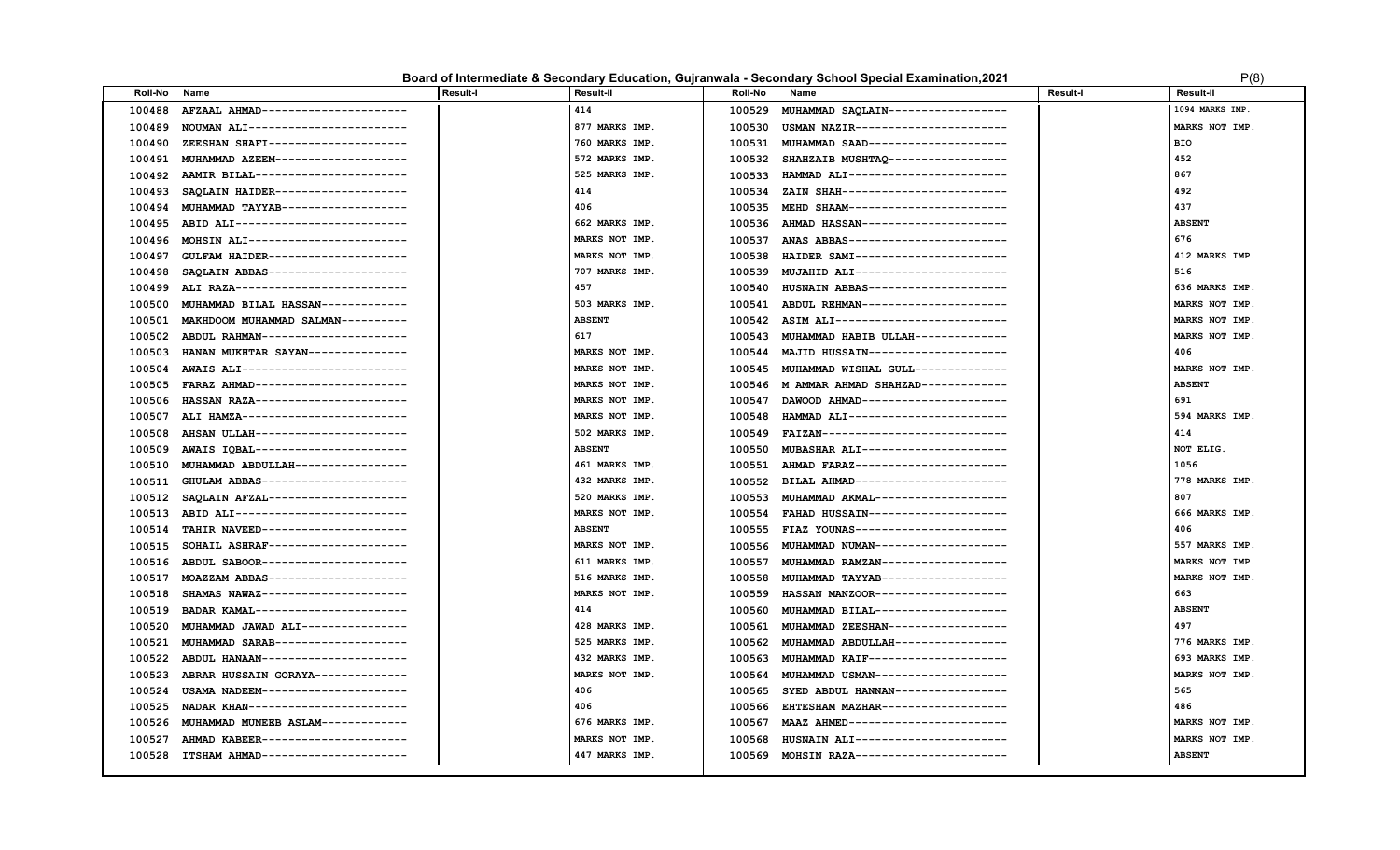### **Board of Intermediate & Secondary Education, Gujranwala - Secondary School Special Examination, 2021** P(9) P(9)

| Roll-No | Name                                      | <b>Result-I</b> | Result-II           | <b>Roll-No</b> | Name                                | <b>Result-I</b> | <b>Result-II</b> |
|---------|-------------------------------------------|-----------------|---------------------|----------------|-------------------------------------|-----------------|------------------|
| 100570  | RANA ABDULLAH GULZAR--------------        |                 | 458 MARKS IMP.      | 100611         | HAIDER EHSAN----------------------  |                 | 406              |
| 100571  | RAOUF MUSHTAQ---------------------        |                 | 414                 | 100612         | MUHAMMAD UMAR TARIQ --------------  |                 | 529              |
| 100572  | TALHA CHAND-----------------------        |                 | MARKS NOT IMP.      | 100613         | ABDULLAH MASUD--------------------  |                 | <b>ABSENT</b>    |
| 100573  | MUHAMMAD BILAL BUTT--------------         |                 | MARKS NOT IMP.      | 100614         | ABDUL AZIZ------------------------  |                 | NOT ELIG.        |
| 100574  | <b>IMRAN HASSAN----------------------</b> |                 | <b>ABSENT</b>       | 100615         | ABU BAKAR-------------------------  |                 | 514              |
| 100575  | AHMAD SHERAZ KHAN-----------------        |                 | 439 MARKS IMP.      | 100619         | MUHAMMAD REHMAN AMJAD------------   |                 | 489              |
| 100576  | MUHAMMAD AZAN---------------------        |                 | 500                 | 100620         | ABDUL REHMAN---------------------   |                 | <b>ABSENT</b>    |
| 100577  | MUAZ AHMAD BUTT-------------------        |                 | 414                 | 100621         | MUHAMMAD HAMZA AZEEM--------------  |                 | MARKS NOT IMP.   |
| 100578  | SYED MUHAMMAD FASIH UL HUSSAIN----        |                 | 561 MARKS IMP.      | 100622         | SHAKAIB AHMED---------------------  |                 | 414              |
| 100579  | ABU SUFYAN------------------------        |                 | MARKS NOT IMP.      | 100623         | AHMAD RAZA------------------------  |                 | 670              |
| 100580  | MUHAMMAD QASIM ALI----------------        |                 | 432                 | 100624         | KHIZAR NASIR----------------------  |                 | 445 MARKS IMP.   |
| 100581  | AZIZ UR REHMAN-------------------         |                 | MARKS NOT IMP.      | 100625         | ABDUL MATEEN----------------------  |                 | 414              |
| 100582  | MUHAMMAD HASSAN AFTAB-------------        |                 | 406                 | 100626         | FAIZAN ALI-----------------------   |                 | 466              |
| 100583  | TANVEER ABBAS---------------------        |                 | 608 MARKS IMP.      | 100627         | MUHAMMAD MAAZ---------------------  |                 | 406              |
| 100584  | MUHAMMAD AJMAL--------------------        |                 | 1031                | 100628         | ABDULLAH MASOOD-------------------  |                 | 415 MARKS IMP.   |
| 100585  | MUHAMMAD ANAS---------------------        |                 | 533 MARKS IMP.      | 100629         | JAWAD NASIR-----------------------  |                 | 414              |
| 100586  | ABDUL RAHMAN TARIQ---------------         |                 | 617 MARKS IMP.      | 100630         | AMEER HAMZA-----------------------  |                 | 578 MARKS IMP.   |
| 100587  | NASIR ABBAS-----------------------        |                 | <b>ABSENT</b>       | 100631         | MUHAMMAD UMAIR-------------------   |                 | 414              |
| 100588  | HUSNAIN ARIF----------------------        |                 | 531 MARKS IMP.      | 100632         | MUHAMMAD ABDULLAH----------------   |                 | 440              |
| 100589  | MUHAMAD SAQIB IMRAN---------------        |                 | MARKS NOT IMP.      | 100633         | HUSNAIN ASHRAF--------------------  |                 | NOT ELIG.        |
| 100590  | MUHAMMAD HASSAN NISAR-------------        |                 | 487 MARKS IMP.      | 100634         | ABUZAR----------------------------  |                 | 457              |
| 100591  | ISMAEEL---------------------------        |                 | <b>ABSENT</b>       | 100635         | HUSNAIN ALI-----------------------  |                 | 766 MARKS IMP.   |
| 100592  | USMAN AKRAM-----------------------        |                 | 493                 | 100636         | SHAH JAMAL HASHMI----------------   |                 | 470 MARKS IMP.   |
| 100593  | MUHAMMAD KHALIL UR REHMAN---------        |                 | MARKS NOT IMP.      | 100637         | MUHAMMAD ABDULLAH----------------   |                 | 414              |
| 100594  | ABDUL REHMAN----------------------        |                 | MARKS NOT IMP.      | 100638         | ALI RAZA--------------------------- |                 | <b>ABSENT</b>    |
| 100595  | JAWAD NADEEM----------------------        |                 | MARKS NOT IMP.      | 100639         | ABDUL WAHAB-----------------------  |                 | 440              |
| 100596  | HAMZA ASIF------------------------        |                 | <b>ABSENT</b>       | 100640         | MUHAMMAD MAHMOOD UL HAQ ----------  |                 | MARKS NOT IMP.   |
| 100597  | SOBAN SARWAR----------------------        |                 | 1024 MARKS IMP.     | 100641         | YAHYA KHAN------------------------  |                 | MARKS NOT IMP.   |
| 100598  | FAISAL SHAHZAD--------------------        |                 | 627 MARKS IMP.      | 100642         | HASSAN ALI------------------------  |                 | <b>ABSENT</b>    |
| 100599  | WALEED NASAR----------------------        |                 | 406                 | 100643         | MUHAMMAD IBRAHIM-----------------   |                 | <b>BIO</b>       |
| 100600  | SYED JAFAR SHAH-------------------        |                 | 414                 | 100644         | ISRAR AHMAD-----------------------  |                 | 414              |
| 100601  | ZOHAIB PRINCE---------------------        |                 | PASS IN ADD. SUB(s) | 100645         | RAFFAY AHMED BHATTI--------------   |                 | 492              |
| 100602  | NOVAIZ ASLAM----------------------        |                 | <b>ABSENT</b>       | 100646         | ALI HASSAN------------------------  |                 | 465              |
| 100603  | HAMID WAQAS-----------------------        |                 | 544                 | 100647         | MUHAMMAD ZULKIFAL----------------   |                 | <b>ABSENT</b>    |
| 100604  | MUHAMMAD TAIMOOR MALIK------------        |                 | 415                 | 100648         | MUHAMMAD SHKAIB ZIA---------------  |                 | MARKS NOT IMP.   |
| 100605  | MUHAMMAD JUNAID NASIR-------------        |                 | 776 MARKS IMP.      | 100649         | MUHAMMAD USMAN--------------------  |                 | 603 MARKS IMP.   |
| 100606  | MUHAMMAD JAWAD--------------------        |                 | 420                 | 100650         | ZAIN UL ABIDIN--------------------  |                 | <b>ABSENT</b>    |
| 100607  | MUHAMMAD ZUBAIR AHSAN-------------        |                 | 752 MARKS IMP.      | 100651         | ADNAN ALI------------------------   |                 | 414              |
| 100608  | ALI RAZA---------------------------       |                 | 466 MARKS IMP.      | 100652         | RAJA MUHAMMAD YOUSAF-------------   |                 | 520              |
| 100609  | AHMAD ALI------------------------         |                 | MARKS NOT IMP.      | 100653         | SUFYAN ALI------------------------  |                 | 414              |
| 100610  | HASSAN SHARAZ---------------------        |                 | MARKS NOT IMP.      | 100654         | SOHAIL RASHID---------------------  |                 | 552 MARKS IMP.   |
|         |                                           |                 |                     |                |                                     |                 |                  |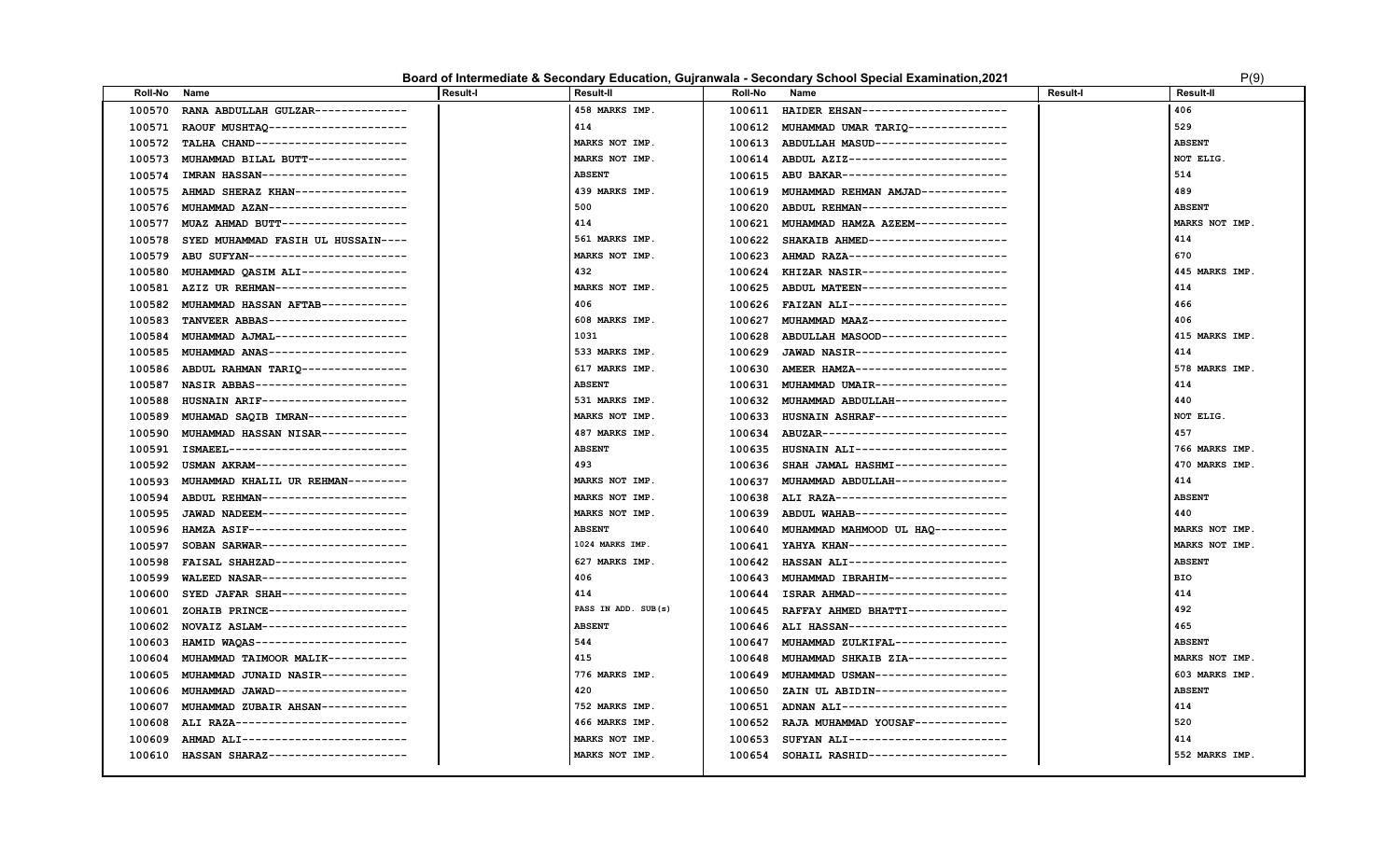### **Board of Intermediate & Secondary Education, Gujranwala - Secondary School Special Examination, 2021** P(10) P(10)

| <b>Roll-No</b> | Name                                | <b>Result-I</b> | <b>Result-II</b> | <b>Roll-No</b> | Name                                       | <b>Result-I</b> | <b>Result-II</b>    |
|----------------|-------------------------------------|-----------------|------------------|----------------|--------------------------------------------|-----------------|---------------------|
| 100655         | DAWOOD NADEEM--------------------   |                 | 495              | 100698         | ABDULLAH--------------------------         |                 | 511                 |
| 100656         | MUHAMMAD SUBHAN------------------   |                 | 607              | 100699         | ALESHIAN ANWAR-------------------          |                 | <b>ABSENT</b>       |
| 100657         | ALI HASSAN------------------------  |                 | 499              | 100700         | RAQEEB ALI------------------------         |                 | 470                 |
| 100658         | TAJAMAL HUSSAIN-------------------  |                 | 448 MARKS IMP.   | 100701         | HAMMAD AHMED----------------------         |                 | 406                 |
| 100659         | CH. SAMEER KHAN-------------------  |                 | 492              | 100702         | MUHAMMAD HASSAN FARAZ-------------         |                 | 774 MARKS IMP.      |
| 100660         | WASI ABBAS------------------------  |                 | <b>ABSENT</b>    | 100703         | MUHAMMAD UMER---------------------         |                 | MARKS NOT IMP.      |
| 100661         | ZEESHAN ALI SHAH------------------  |                 | 876 MARKS IMP.   | 100704         | SYED ALI HAMZA--------------------         |                 | MARKS NOT IMP.      |
| 100662         | ALI SULAMAN-----------------------  |                 | 532              | 100705         | SHEIKH MUHAMMAD HASNAIN-----------         |                 | 480                 |
| 100663         | MUHAMMAD JAHANGEER ASHRAF---------  |                 | MARKS NOT IMP.   |                | 100706 ABDUR REHMAN----------------------  |                 | 1005 MARKS IMP.     |
| 100664         | MUHAMMAD USMAN--------------------  |                 | 566              | 100707         | ANAS FAROOQ-----------------------         |                 | MARKS NOT IMP.      |
| 100665         | MUHAMMAD ASAD ALI-----------------  |                 | MARKS NOT IMP.   | 100708         | AHMED RAZA------------------------         |                 | 937 MARKS IMP.      |
| 100666         | UMER SHAHZAD AMJAD---------------   |                 | <b>ABSENT</b>    | 100709         | ABDUL SAMAD-----------------------         |                 | <b>ABSENT</b>       |
| 100667         | ALI FAHAD-------------------------  |                 | 406              | 100710         | MUKARRUM HUSSAIN------------------         |                 | 410 MARKS IMP.      |
| 100668         | ALI HAMZA-------------------------- |                 | 476              | 100711         | ABDUL HASEEB KHALID--------------          |                 | 793 MARKS IMP.      |
| 100669         | SHAHID MEHMOOD MUSTAFAVI----------  |                 | <b>ABSENT</b>    | 100712         | MUHAMMAD SAIM AQEEL--------------          |                 | 562                 |
| 100670         | MUHAMMAD SUFYAN-------------------  |                 | 422 MARKS IMP.   | 100713         | SYED MUHAMMAD BUKHARI-------------         |                 | UNDER ACTION        |
| 100671         | MUHAMMAD ABUBAKAR SAEED-----------  |                 | 493 MARKS IMP.   | 100714         | SYED MAHAD HUSSAIN NAQVI----------         |                 | 724 MARKS IMP.      |
| 100672         | MUHAMMAD WALEED FAISAL------------  |                 | 414              |                | 100715 ARSLAN FAROOQ --------------------- |                 | 434                 |
| 100673         | MUHAMMAD AAMIR SHAHZAD------------  |                 | 634 MARKS IMP.   |                | 100716 MUHAMMAD HASHIR-------------------  |                 | MARKS NOT IMP.      |
| 100674         | FARHAN ALI------------------------  |                 | 438              | 100717         | MOUAZAM HUSSAIN-------------------         |                 | 563                 |
| 100675         | TAHIR MEHMOOD---------------------  |                 | MARKS NOT IMP.   | 100718         | ZUNAIN HAIDER---------------------         |                 | 553                 |
| 100676         | ABDUL TAWAB-----------------------  |                 | 582 MARKS IMP.   | 100719         | MUHAMMAD EZAAZ TARIQ--------------         |                 | 604                 |
| 100677         | MUHAMMAD AWAIS--------------------  |                 | 586 MARKS IMP.   | 100720         | OASIM ALI-------------------------         |                 | 414                 |
| 100678         | ALI HASSAN------------------------  |                 | 496 MARKS IMP.   | 100721         | ABDULLAH KHAN SAHI---------------          |                 | 414                 |
| 100679         | SYED MUHAMMAD ABDULLAH SHAH-------  |                 | 534              | 100722         | MUHAMMAD ABDULLAH----------------          |                 | MARKS NOT IMP.      |
| 100680         | SAAD ABDULLAH---------------------  |                 | MARKS NOT IMP.   | 100723         | MUHAMMAD ARSLAN-------------------         |                 | MARKS NOT IMP.      |
| 100681         | ALI RAZA--------------------------- |                 | 430              | 100724         | TIPU IJAZ-------------------------         |                 | 406                 |
| 100682         | MIRZA JALIL AHMAD----------------   |                 | 414              | 100725         | HAIDER ALI------------------------         |                 | 414                 |
| 100683         | MUHAMMAD ANAS--------------------   |                 | 429              | 100726         | SHAH NAWAZ------------------------         |                 | <b>ABSENT</b>       |
| 100684         | ABDUL HADI UL ISLAM KHAN----------  |                 | <b>ABSENT</b>    | 100727         | EHTSHAM ULLAH---------------------         |                 | <b>ABSENT</b>       |
| 100687         | HUSSNAIN ALI SETHI----------------  |                 | 406              | 100728         | MUSTAFA ALI-----------------------         |                 | PASS IN ADD. SUB(s) |
| 100688         | ZABI ULLAH------------------------  |                 | 414              | 100729         | SAMIULLAH-------------------------         |                 | 414                 |
| 100689         | MUHAMMAD FAIZAN SHAHID-----------   |                 | 748 MARKS IMP.   | 100730         | MUHAMMAD ABDUL REHMAN DAR---------         |                 | 469 MARKS IMP.      |
| 100690         | MUHAMMAD AWAIS-------------------   |                 | <b>ABSENT</b>    | 100731         | JABBAR AHMAD----------------------         |                 | 414                 |
| 100691         | SYED ZOHAIB HASSAN----------------  |                 | NOT ELIG.        | 100732         | ZEESHAN HAIDER--------------------         |                 | MARKS NOT IMP.      |
| 100692         | ABDULLAH YOUNAS-------------------  |                 | 414              | 100733         | ZAIN ALI RAZA---------------------         |                 | 429                 |
| 100693         | MUHAMMAD DABEER ASLAM-------------  |                 | 406              | 100734         | MUHAMMAD SIBT-E-HAIDER------------         |                 | 414                 |
| 100694         | HASEEB UL REHMAN------------------  |                 | 414              | 100735         | UMER ISLAM------------------------         |                 | MARKS NOT IMP.      |
| 100695         | USMAN YOUSAF---------------------   |                 | MARKS NOT IMP.   | 100736         | GULFAM AHMAD---------------------          |                 | MARKS NOT IMP.      |
| 100696         | KHURRAM SHAHZAD------------------   |                 | 537              | 100737         | MUHAMMAD SOBAN--------------------         |                 | 589 MARKS IMP.      |
| 100697         | RAMIS BAIG------------------------  |                 | 552              | 100738         | SAQIB MUNIR-----------------------         |                 | 560                 |
|                |                                     |                 |                  |                |                                            |                 |                     |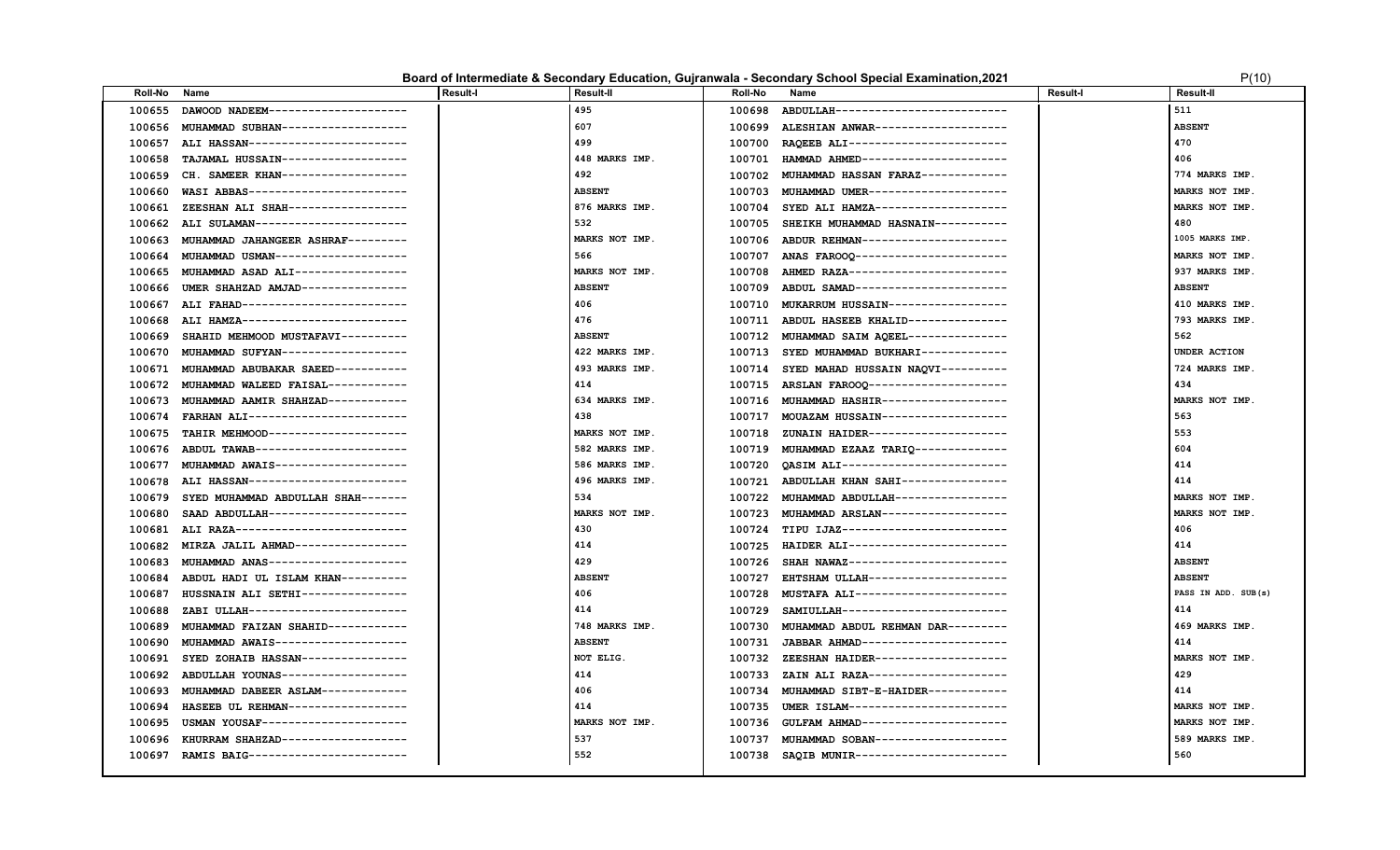### **Board of Intermediate & Secondary Education, Gujranwala - Secondary School Special Examination, 2021** P(11)

| <b>Roll-No</b> | Name                                | <b>Result-I</b> | <b>Result-II</b> | <b>Roll-No</b> | Name                                      | <b>Result-I</b> | <b>Result-II</b>    |
|----------------|-------------------------------------|-----------------|------------------|----------------|-------------------------------------------|-----------------|---------------------|
| 100739         | AHMAD RAZA------------------------  |                 | MARKS NOT IMP.   | 100781         | ALI RAZA---------------------------       |                 | NOT ELIG.           |
| 100740         | JAMSHAID--------------------------  |                 | MARKS NOT IMP.   |                | 100782 IMRAN NAZIR----------------------- |                 | 677                 |
| 100741         | MUHAMMAD MASHAM------------------   |                 | MARKS NOT IMP.   | 100783         | SUFIAN AKRAM---------------------         |                 | PHY                 |
| 100742         | SAHIL SAFDAR---------------------   |                 | 1035             | 100784         | MUHAMMAD SOHAIL------------------         |                 | 414                 |
| 100743         | MUHAMMAD ABU SUFYAN--------------   |                 | 586 MARKS IMP.   | 100785         | MUHAMMAD IMRAN-------------------         |                 | 643 MARKS IMP.      |
| 100744         | ALI AHMED-------------------------  |                 | 498              |                | 100786 MAHDI HASSAN NAQVI---------------  |                 | MARKS NOT IMP.      |
| 100745         | ALI HASSAN------------------------  |                 | MARKS NOT IMP.   | 100787         | MUHAMMAD HASSAAN KHAN------------         |                 | MARKS NOT IMP.      |
| 100746         | SHAHAB ALI------------------------  |                 | <b>ABSENT</b>    | 100788         | MUHAMMAD ADEEL-------------------         |                 | 406                 |
| 100747         | CH MUHAMMAD ABUBAKAR SOHAIL-------  |                 | MARKS NOT IMP.   | 100789         | MUHAMMMAD HASSNAIN---------------         |                 | <b>ABSENT</b>       |
| 100748         | AHMAD ALI-------------------------  |                 | NOT ELIG.        | 100790         | MUHAMMAD JUNAID NIAZI-------------        |                 | 406                 |
| 100749         | ZEESHAN AFZAL---------------------  |                 | <b>ABSENT</b>    |                | 100791 ALMAS IQBAL----------------------- |                 | <b>ABSENT</b>       |
| 100750         | JASIM IQBAL-----------------------  |                 | 465 MARKS IMP.   | 100792         | MUHAMMAD MUZAMMIL SHAHID----------        |                 | MARKS NOT IMP.      |
| 100751         | AOEEL ABBAS-----------------------  |                 | 567 MARKS IMP.   | 100793         | MUHAMMAD HAMMAD MUNIR-------------        |                 | 560                 |
| 100752         | MUHAMMAD NOUMAN HAIDER BUTT-------  |                 | 414              | 100794         | HASEEB ARSHAD---------------------        |                 | 509 MARKS IMP.      |
| 100753         | SAAD SHABBIR----------------------  |                 | <b>ABSENT</b>    | 100795         | MUHAMMAD RAOUF-------------------         |                 | PASS IN ADD. SUB(s) |
| 100754         | AWAIS UR REHMAN-------------------  |                 | NOT ELIG.        |                | 100796 MUHAMMAD KAIF ARSHAD-------------- |                 | 657                 |
| 100755         | ANS REHMAN-----------------------   |                 | 492              | 100797         | HASSAN ASGHAR AWAN----------------        |                 | MARKS NOT IMP.      |
| 100756         | HUSNAIN SHAH----------------------  |                 | MARKS NOT IMP.   | 100798         | ATIF SHAHZAD----------------------        |                 | 429                 |
| 100757         | NABEEL SHAH----------------------   |                 | 660              |                | 100799 ALI HUSNAIN----------------------- |                 | 414                 |
| 100758         | SYED WAFA ABBAS JAFRI-------------  |                 | 465 MARKS IMP.   | 100800         | AHTSHAM INAYAT--------------------        |                 | 933 MARKS IMP.      |
| 100759         | SAJAWAL---------------------------  |                 | MARKS NOT IMP.   | 100801         | MUHAMMAD HASSAN NAZIR------------         |                 | <b>ABSENT</b>       |
| 100760         | UZAIR-----------------------------  |                 | MARKS NOT IMP.   | 100802         | ALI HAMZA-------------------------        |                 | 514                 |
| 100761         | SYED HAMAYUN SAJJAD--------------   |                 | <b>ABSENT</b>    | 100803         | RAJA MOHSIN ALI------------------         |                 | 707                 |
| 100762         | LAWERIAN TARIQ -------------------- |                 | 428              | 100804         | MUHAMMAD TAYYAB------------------         |                 | 482                 |
| 100763         | UMAR NISAR------------------------  |                 | MARKS NOT IMP.   |                | 100805 JAHANTAB HUSSAIN-----------------  |                 | 425                 |
| 100764         | YASIR ALI-------------------------  |                 | 492 MARKS IMP.   |                | 100806 MUHAMMAD KALEEM------------------  |                 | MARKS NOT IMP.      |
| 100765         | ABDUL SAMI-----------------------   |                 | 414              | 100807         | MUHAMMAD AOUN--------------------         |                 | MARKS NOT IMP.      |
| 100766         | SYED AMMAZ ALI--------------------  |                 | MARKS NOT IMP.   | 100808         | HASSAN ALI------------------------        |                 | 497 MARKS IMP.      |
| 100767         | SYED SOHAIL SHAH-----------------   |                 | <b>ABSENT</b>    | 100809         | MUHAMMAD TAHA--------------------         |                 | MARKS NOT IMP.      |
| 100768         | MUJTABA HASSAN--------------------  |                 | 1057             | 100810         | MUHAMMAD FARHAN USMAN-------------        |                 | 485 MARKS IMP.      |
| 100769         | ALI HASSAN------------------------  |                 | MARKS NOT IMP.   |                | 100811 ASAD ALI-------------------------- |                 | 414                 |
| 100770         | SUFAN ANSAR-----------------------  |                 | 753              | 100812         | MUHAMMAD ZEESHAN SIKANDAR---------        |                 | 513                 |
| 100771         | ALI HAMZA-------------------------  |                 | 425 MARKS IMP.   |                | 100813 ABDUL RAFAY----------------------  |                 | 406                 |
| 100772         | ABDULREHMAN-----------------------  |                 | 406              | 100814         | SHAHBAN HASSAN--------------------        |                 | 414                 |
| 100773         | BILAL------------------------------ |                 | MARKS NOT IMP.   |                | 100815 YASIR ABDULLAH-------------------  |                 | <b>ABSENT</b>       |
| 100774         | HAROON MALIK----------------------  |                 | 406              | 100816         | SHAZAB MANZOOR--------------------        |                 | MARKS NOT IMP.      |
| 100775         | MUHAMMAD AHMED--------------------  |                 | MARKS NOT IMP.   | 100817         | MUHAMMAD AWAIS--------------------        |                 | 604 MARKS IMP.      |
| 100776         | SYED HAMMAD HASSAN SHAH-----------  |                 | 592              | 100818         | ABU BAKAR-------------------------        |                 | 657                 |
| 100777         | ADIL MEHMOOD----------------------  |                 | 447              | 100819         | SAQIB SHAHZAD---------------------        |                 | 454 MARKS IMP.      |
| 100778         | ALI MUSTAFA-----------------------  |                 | 414              | 100820         | SAMI ULLAH------------------------        |                 | 514                 |
| 100779         | AHMED HASSAN----------------------  |                 | MARKS NOT IMP.   |                | 100821 MUHAMMAD AMMAR ------------------- |                 | 406                 |
|                |                                     |                 |                  |                |                                           |                 |                     |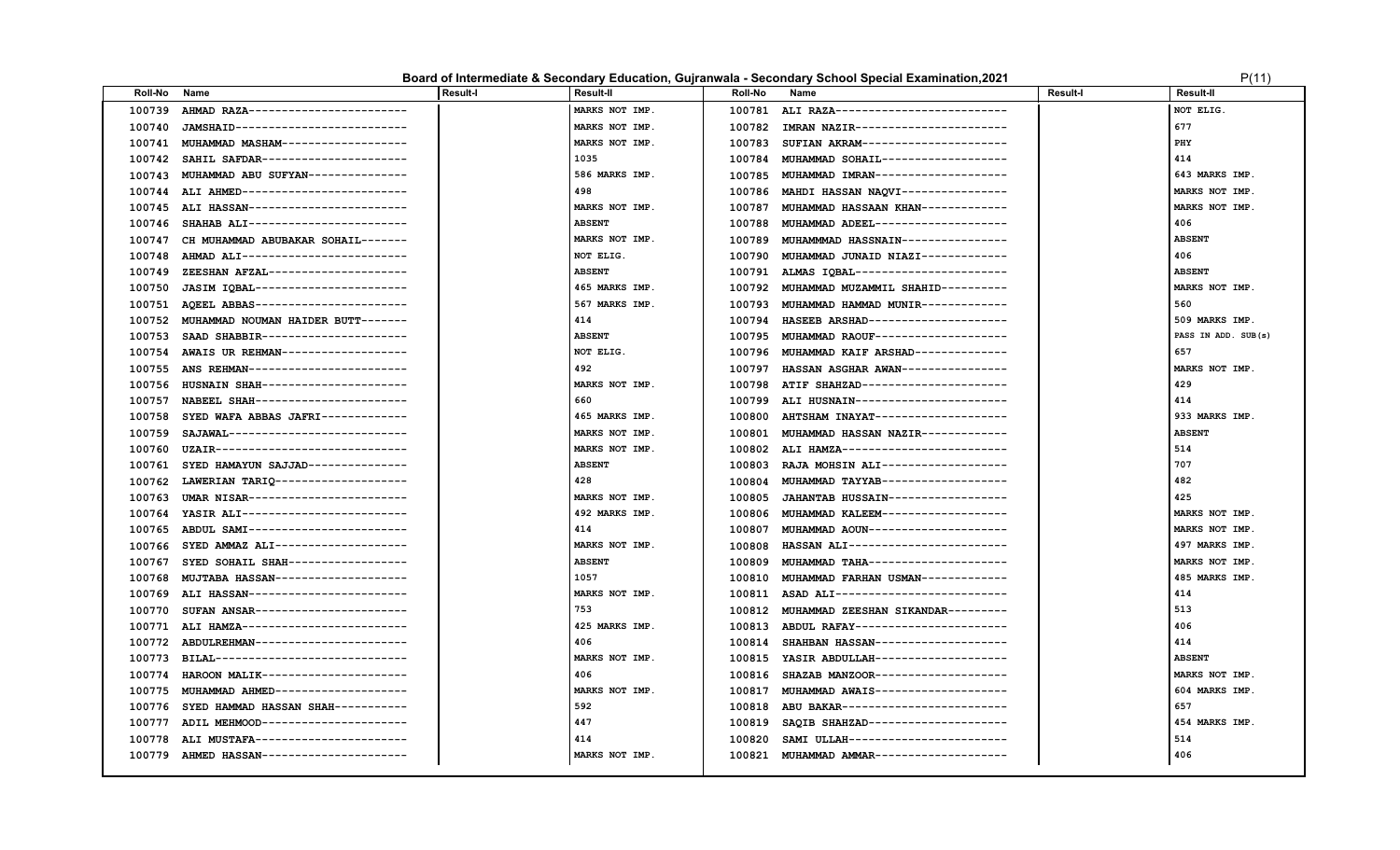### **Board of Intermediate & Secondary Education, Gujranwala - Secondary School Special Examination, 2021 P(12)** P(12)

| 414<br>540 MARKS IMP.<br>100822<br>NAZIM ALI-------------------------<br>100864<br>MUHAMMAD ZOHAIB HASSAN------------<br>603 MARKS IMP.<br>JAWAD FAROOQ----------------------<br>ABDUL REHMAN---------------------<br>442 MARKS IMP.<br>100823<br>100865<br>530<br>HASSAN RAZA-----------------------<br>429 MARKS IMP.<br>100824<br>MUHAMMAD HASNAT ASHRAF------------<br>100866<br>414<br>SAMI ULLAH-----------------------<br>FAISAL SHEHZAD-------------------<br>414<br>100825<br>100867<br>729<br>MUHAMMAD NAUMAN------------------<br>466 MARKS IMP.<br>100826<br>USAMA RASOOL----------------------<br>100868<br>544<br>MUHAMMAD ZAEEM-------------------<br>MARKS NOT IMP.<br>100827<br>TAYYAB YAQOOB---------------------<br>100869<br>909<br>MUHAMMAD ASAD---------------------<br>414<br>ROSHAN AHMAD----------------------<br>100828<br>100870<br>CANCELLED<br>715 MARKS IMP.<br>MUHAMMAD USMAN-------------------<br>SOHAIL AHMED----------------------<br>100829<br>100871<br>406<br>830<br>100830<br>100872<br>RAHEEL SAJID----------------------<br>MUHAMMAD USMAN--------------------<br><b>ABSENT</b><br>505 MARKS IMP.<br>100831<br>MUHAMMAD USAMA ABDUL SAMAD--------<br>SHEHRYAR---------------------------<br>100873<br>588<br>MARKS NOT IMP.<br>UMAIR ASGHAR----------------------<br>100832<br>HASSAN RAZA-----------------------<br>100874<br><b>ABSENT</b><br>MUHAMMAD ABU BAKAR---------------<br>491<br>100833<br>NOUMAN HAFEEZ---------------------<br>100875<br>479 MARKS IMP.<br>ABDULLAH SHABBIR BHUTTA-----------<br>MUHAMMAD ABDULLAH-----------------<br><b>ABSENT</b><br>100834<br>100876<br>414<br>MOHSIN ALI------------------------<br>SYED ABU BAKAR--------------------<br>441 MARKS IMP.<br>100835<br>100877<br>MARKS NOT IMP.<br>508<br>100836<br>GHULAM ABBAS----------------------<br>100878<br>SAOLAIN AHMAD---------------------<br>414<br>479 MARKS IMP.<br>100837<br>100879<br>HAMZA RASHID----------------------<br>SAMI ULLAH------------------------<br>MARKS NOT IMP.<br>582<br>100838<br>100880<br>ASHER RAUF------------------------<br>JAMAL TARIQ-----------------------<br>MARKS NOT IMP.<br>992 MARKS IMP.<br>SHAFAQAT MANZOOR------------------<br>100881<br>100839<br>MUHAMMAD SALMAN HAIDER------------<br>588 MARKS IMP.<br>653 MARKS IMP.<br>100840<br>HASEEB ULLAH----------------------<br>100882 ABDUR REHMAN---------------------<br>562<br>593 MARKS IMP.<br>100841<br>MUHAMMAD SUFWAN MUEEZ-------------<br>100883<br>MUHAMMAD NOMAN ARIF--------------<br>414<br><b>ABSENT</b><br>100842<br>BILAL AHMAD-----------------------<br>100884<br>ZAIN UL AABDIN--------------------<br>438<br>773 MARKS IMP.<br>100843<br>HANZLA RAHMAN---------------------<br>100885<br>ARSLAN ALI GOHAR------------------<br>502<br>SHERAZ FAIZ------------------------<br>MARKS NOT IMP.<br>JAFFAR MUKTHAR--------------------<br>100844<br>100886<br><b>ABSENT</b><br>MUHAMMAD TALHA REHMAN-------------<br>449 MARKS IMP.<br>ALI HAMZA-------------------------<br>100845<br>100887<br>852 MARKS IMP.<br>414<br>TAYYAB SAJJAD--------------------<br>SUFYAN ALI ZIA--------------------<br>100846<br>100888<br>MARKS NOT IMP.<br>830 MARKS IMP.<br>ANAS MUAVIA----------------------<br>100847<br>AWAIS SHABBIR BHUTTA--------------<br>100889<br>ADIL KHAN------------------------<br>MARKS NOT IMP.<br>HASSAN ALI ZIA--------------------<br>414<br>100848<br>100890<br>JAHANGIR HASSAN-------------------<br>406<br>AHMAD BIN KHALIL------------------<br>529 MARKS IMP.<br>100849<br>100891<br>447<br>MUHAMMAD ABDULLAH-----------------<br>507 MARKS IMP.<br>USAMA SAEED-----------------------<br>100850<br>100892<br>406<br>SHAZAL ZAMAN----------------------<br>835 MARKS IMP.<br>AHMED ABID-----------------------<br>100851<br>100893<br>MUHAMMAD KAIF HASSAN--------------<br>MARKS NOT IMP.<br>MUHAMMAD MUSTAGHEES ASLAM---------<br>MARKS NOT IMP.<br>100852<br>100894<br>414<br>NOMAN AZAM-----------------------<br>SHAZAIB---------------------------<br><b>ABSENT</b><br>100853<br>100895<br>406<br>MUHAMMAD ABDULLAH----------------<br>492 MARKS IMP.<br>100854<br>MUHAMMAD ABDULLAH FEROZ-----------<br>100896<br>683<br>FURKAN ALI-----------------------<br><b>ABSENT</b><br>100855<br>SYED MUHAMMAD DEBAJ---------------<br>100897<br>438<br>IBRAHIM---------------------------<br>MARKS NOT IMP.<br>100856<br>SHERYAR ARSHAD--------------------<br>100898<br>502<br>490 MARKS IMP.<br>HASSAN NASRULAH-------------------<br>MUHAMMAD SUFIAN-------------------<br>100858<br>100899<br>MARKS NOT IMP.<br>RANA MUHAMMAD ABUBAKAR------------<br>BILAL ANSAR-----------------------<br>MARKS NOT IMP.<br>100859<br>100900<br>467<br>HAFIZ MUHAMMAD RIAZ---------------<br>HAMZA KHALID----------------------<br><b>ABSENT</b><br>100860<br>100901<br>SUFYAN ALI------------------------<br>MARKS NOT IMP.<br>SAMEER ULFAT---------------------<br>414<br>100861<br>100902<br>406<br>701 MARKS IMP.<br>100862<br>AHSAN SHAHZAD---------------------<br>100903<br>SHAHZAIB BANARAS------------------<br>997 MARKS IMP.<br>100904 | <b>Roll-No</b> | Name                               | <b>Result-I</b> | <b>Result-II</b> | <b>Roll-No</b> | Name                               | <b>Result-I</b> | <b>Result-II</b> |
|----------------------------------------------------------------------------------------------------------------------------------------------------------------------------------------------------------------------------------------------------------------------------------------------------------------------------------------------------------------------------------------------------------------------------------------------------------------------------------------------------------------------------------------------------------------------------------------------------------------------------------------------------------------------------------------------------------------------------------------------------------------------------------------------------------------------------------------------------------------------------------------------------------------------------------------------------------------------------------------------------------------------------------------------------------------------------------------------------------------------------------------------------------------------------------------------------------------------------------------------------------------------------------------------------------------------------------------------------------------------------------------------------------------------------------------------------------------------------------------------------------------------------------------------------------------------------------------------------------------------------------------------------------------------------------------------------------------------------------------------------------------------------------------------------------------------------------------------------------------------------------------------------------------------------------------------------------------------------------------------------------------------------------------------------------------------------------------------------------------------------------------------------------------------------------------------------------------------------------------------------------------------------------------------------------------------------------------------------------------------------------------------------------------------------------------------------------------------------------------------------------------------------------------------------------------------------------------------------------------------------------------------------------------------------------------------------------------------------------------------------------------------------------------------------------------------------------------------------------------------------------------------------------------------------------------------------------------------------------------------------------------------------------------------------------------------------------------------------------------------------------------------------------------------------------------------------------------------------------------------------------------------------------------------------------------------------------------------------------------------------------------------------------------------------------------------------------------------------------------------------------------------------------------------------------------------------------------------------------------------------------------------------------------------------------------------------------------------------------------------------------------------------------------------------------------------------------------------------------------------------------------------------------------------------------------------------------------------------------------------------------------------------------------------------------------------------------------------------------------------------------------------------------------------------------------------------------------------------------------------------------------------------------------------------------------------------------------------------------------------------------------------------------------------------------------------------------------------------------------------------------------------------------------------------------------------------------------------------------------------------------------------------------------------------------------------------------------------------------------------------------------------------------------------------------------------------------------------------------------------------------------------------------------------------------------------------------------------------------------------------------------------------------------------------------------------------------------------------------------|----------------|------------------------------------|-----------------|------------------|----------------|------------------------------------|-----------------|------------------|
|                                                                                                                                                                                                                                                                                                                                                                                                                                                                                                                                                                                                                                                                                                                                                                                                                                                                                                                                                                                                                                                                                                                                                                                                                                                                                                                                                                                                                                                                                                                                                                                                                                                                                                                                                                                                                                                                                                                                                                                                                                                                                                                                                                                                                                                                                                                                                                                                                                                                                                                                                                                                                                                                                                                                                                                                                                                                                                                                                                                                                                                                                                                                                                                                                                                                                                                                                                                                                                                                                                                                                                                                                                                                                                                                                                                                                                                                                                                                                                                                                                                                                                                                                                                                                                                                                                                                                                                                                                                                                                                                                                                                                                                                                                                                                                                                                                                                                                                                                                                                                                                                                                                |                |                                    |                 |                  |                |                                    |                 |                  |
|                                                                                                                                                                                                                                                                                                                                                                                                                                                                                                                                                                                                                                                                                                                                                                                                                                                                                                                                                                                                                                                                                                                                                                                                                                                                                                                                                                                                                                                                                                                                                                                                                                                                                                                                                                                                                                                                                                                                                                                                                                                                                                                                                                                                                                                                                                                                                                                                                                                                                                                                                                                                                                                                                                                                                                                                                                                                                                                                                                                                                                                                                                                                                                                                                                                                                                                                                                                                                                                                                                                                                                                                                                                                                                                                                                                                                                                                                                                                                                                                                                                                                                                                                                                                                                                                                                                                                                                                                                                                                                                                                                                                                                                                                                                                                                                                                                                                                                                                                                                                                                                                                                                |                |                                    |                 |                  |                |                                    |                 |                  |
|                                                                                                                                                                                                                                                                                                                                                                                                                                                                                                                                                                                                                                                                                                                                                                                                                                                                                                                                                                                                                                                                                                                                                                                                                                                                                                                                                                                                                                                                                                                                                                                                                                                                                                                                                                                                                                                                                                                                                                                                                                                                                                                                                                                                                                                                                                                                                                                                                                                                                                                                                                                                                                                                                                                                                                                                                                                                                                                                                                                                                                                                                                                                                                                                                                                                                                                                                                                                                                                                                                                                                                                                                                                                                                                                                                                                                                                                                                                                                                                                                                                                                                                                                                                                                                                                                                                                                                                                                                                                                                                                                                                                                                                                                                                                                                                                                                                                                                                                                                                                                                                                                                                |                |                                    |                 |                  |                |                                    |                 |                  |
|                                                                                                                                                                                                                                                                                                                                                                                                                                                                                                                                                                                                                                                                                                                                                                                                                                                                                                                                                                                                                                                                                                                                                                                                                                                                                                                                                                                                                                                                                                                                                                                                                                                                                                                                                                                                                                                                                                                                                                                                                                                                                                                                                                                                                                                                                                                                                                                                                                                                                                                                                                                                                                                                                                                                                                                                                                                                                                                                                                                                                                                                                                                                                                                                                                                                                                                                                                                                                                                                                                                                                                                                                                                                                                                                                                                                                                                                                                                                                                                                                                                                                                                                                                                                                                                                                                                                                                                                                                                                                                                                                                                                                                                                                                                                                                                                                                                                                                                                                                                                                                                                                                                |                |                                    |                 |                  |                |                                    |                 |                  |
|                                                                                                                                                                                                                                                                                                                                                                                                                                                                                                                                                                                                                                                                                                                                                                                                                                                                                                                                                                                                                                                                                                                                                                                                                                                                                                                                                                                                                                                                                                                                                                                                                                                                                                                                                                                                                                                                                                                                                                                                                                                                                                                                                                                                                                                                                                                                                                                                                                                                                                                                                                                                                                                                                                                                                                                                                                                                                                                                                                                                                                                                                                                                                                                                                                                                                                                                                                                                                                                                                                                                                                                                                                                                                                                                                                                                                                                                                                                                                                                                                                                                                                                                                                                                                                                                                                                                                                                                                                                                                                                                                                                                                                                                                                                                                                                                                                                                                                                                                                                                                                                                                                                |                |                                    |                 |                  |                |                                    |                 |                  |
|                                                                                                                                                                                                                                                                                                                                                                                                                                                                                                                                                                                                                                                                                                                                                                                                                                                                                                                                                                                                                                                                                                                                                                                                                                                                                                                                                                                                                                                                                                                                                                                                                                                                                                                                                                                                                                                                                                                                                                                                                                                                                                                                                                                                                                                                                                                                                                                                                                                                                                                                                                                                                                                                                                                                                                                                                                                                                                                                                                                                                                                                                                                                                                                                                                                                                                                                                                                                                                                                                                                                                                                                                                                                                                                                                                                                                                                                                                                                                                                                                                                                                                                                                                                                                                                                                                                                                                                                                                                                                                                                                                                                                                                                                                                                                                                                                                                                                                                                                                                                                                                                                                                |                |                                    |                 |                  |                |                                    |                 |                  |
|                                                                                                                                                                                                                                                                                                                                                                                                                                                                                                                                                                                                                                                                                                                                                                                                                                                                                                                                                                                                                                                                                                                                                                                                                                                                                                                                                                                                                                                                                                                                                                                                                                                                                                                                                                                                                                                                                                                                                                                                                                                                                                                                                                                                                                                                                                                                                                                                                                                                                                                                                                                                                                                                                                                                                                                                                                                                                                                                                                                                                                                                                                                                                                                                                                                                                                                                                                                                                                                                                                                                                                                                                                                                                                                                                                                                                                                                                                                                                                                                                                                                                                                                                                                                                                                                                                                                                                                                                                                                                                                                                                                                                                                                                                                                                                                                                                                                                                                                                                                                                                                                                                                |                |                                    |                 |                  |                |                                    |                 |                  |
|                                                                                                                                                                                                                                                                                                                                                                                                                                                                                                                                                                                                                                                                                                                                                                                                                                                                                                                                                                                                                                                                                                                                                                                                                                                                                                                                                                                                                                                                                                                                                                                                                                                                                                                                                                                                                                                                                                                                                                                                                                                                                                                                                                                                                                                                                                                                                                                                                                                                                                                                                                                                                                                                                                                                                                                                                                                                                                                                                                                                                                                                                                                                                                                                                                                                                                                                                                                                                                                                                                                                                                                                                                                                                                                                                                                                                                                                                                                                                                                                                                                                                                                                                                                                                                                                                                                                                                                                                                                                                                                                                                                                                                                                                                                                                                                                                                                                                                                                                                                                                                                                                                                |                |                                    |                 |                  |                |                                    |                 |                  |
|                                                                                                                                                                                                                                                                                                                                                                                                                                                                                                                                                                                                                                                                                                                                                                                                                                                                                                                                                                                                                                                                                                                                                                                                                                                                                                                                                                                                                                                                                                                                                                                                                                                                                                                                                                                                                                                                                                                                                                                                                                                                                                                                                                                                                                                                                                                                                                                                                                                                                                                                                                                                                                                                                                                                                                                                                                                                                                                                                                                                                                                                                                                                                                                                                                                                                                                                                                                                                                                                                                                                                                                                                                                                                                                                                                                                                                                                                                                                                                                                                                                                                                                                                                                                                                                                                                                                                                                                                                                                                                                                                                                                                                                                                                                                                                                                                                                                                                                                                                                                                                                                                                                |                |                                    |                 |                  |                |                                    |                 |                  |
|                                                                                                                                                                                                                                                                                                                                                                                                                                                                                                                                                                                                                                                                                                                                                                                                                                                                                                                                                                                                                                                                                                                                                                                                                                                                                                                                                                                                                                                                                                                                                                                                                                                                                                                                                                                                                                                                                                                                                                                                                                                                                                                                                                                                                                                                                                                                                                                                                                                                                                                                                                                                                                                                                                                                                                                                                                                                                                                                                                                                                                                                                                                                                                                                                                                                                                                                                                                                                                                                                                                                                                                                                                                                                                                                                                                                                                                                                                                                                                                                                                                                                                                                                                                                                                                                                                                                                                                                                                                                                                                                                                                                                                                                                                                                                                                                                                                                                                                                                                                                                                                                                                                |                |                                    |                 |                  |                |                                    |                 |                  |
|                                                                                                                                                                                                                                                                                                                                                                                                                                                                                                                                                                                                                                                                                                                                                                                                                                                                                                                                                                                                                                                                                                                                                                                                                                                                                                                                                                                                                                                                                                                                                                                                                                                                                                                                                                                                                                                                                                                                                                                                                                                                                                                                                                                                                                                                                                                                                                                                                                                                                                                                                                                                                                                                                                                                                                                                                                                                                                                                                                                                                                                                                                                                                                                                                                                                                                                                                                                                                                                                                                                                                                                                                                                                                                                                                                                                                                                                                                                                                                                                                                                                                                                                                                                                                                                                                                                                                                                                                                                                                                                                                                                                                                                                                                                                                                                                                                                                                                                                                                                                                                                                                                                |                |                                    |                 |                  |                |                                    |                 |                  |
|                                                                                                                                                                                                                                                                                                                                                                                                                                                                                                                                                                                                                                                                                                                                                                                                                                                                                                                                                                                                                                                                                                                                                                                                                                                                                                                                                                                                                                                                                                                                                                                                                                                                                                                                                                                                                                                                                                                                                                                                                                                                                                                                                                                                                                                                                                                                                                                                                                                                                                                                                                                                                                                                                                                                                                                                                                                                                                                                                                                                                                                                                                                                                                                                                                                                                                                                                                                                                                                                                                                                                                                                                                                                                                                                                                                                                                                                                                                                                                                                                                                                                                                                                                                                                                                                                                                                                                                                                                                                                                                                                                                                                                                                                                                                                                                                                                                                                                                                                                                                                                                                                                                |                |                                    |                 |                  |                |                                    |                 |                  |
|                                                                                                                                                                                                                                                                                                                                                                                                                                                                                                                                                                                                                                                                                                                                                                                                                                                                                                                                                                                                                                                                                                                                                                                                                                                                                                                                                                                                                                                                                                                                                                                                                                                                                                                                                                                                                                                                                                                                                                                                                                                                                                                                                                                                                                                                                                                                                                                                                                                                                                                                                                                                                                                                                                                                                                                                                                                                                                                                                                                                                                                                                                                                                                                                                                                                                                                                                                                                                                                                                                                                                                                                                                                                                                                                                                                                                                                                                                                                                                                                                                                                                                                                                                                                                                                                                                                                                                                                                                                                                                                                                                                                                                                                                                                                                                                                                                                                                                                                                                                                                                                                                                                |                |                                    |                 |                  |                |                                    |                 |                  |
|                                                                                                                                                                                                                                                                                                                                                                                                                                                                                                                                                                                                                                                                                                                                                                                                                                                                                                                                                                                                                                                                                                                                                                                                                                                                                                                                                                                                                                                                                                                                                                                                                                                                                                                                                                                                                                                                                                                                                                                                                                                                                                                                                                                                                                                                                                                                                                                                                                                                                                                                                                                                                                                                                                                                                                                                                                                                                                                                                                                                                                                                                                                                                                                                                                                                                                                                                                                                                                                                                                                                                                                                                                                                                                                                                                                                                                                                                                                                                                                                                                                                                                                                                                                                                                                                                                                                                                                                                                                                                                                                                                                                                                                                                                                                                                                                                                                                                                                                                                                                                                                                                                                |                |                                    |                 |                  |                |                                    |                 |                  |
|                                                                                                                                                                                                                                                                                                                                                                                                                                                                                                                                                                                                                                                                                                                                                                                                                                                                                                                                                                                                                                                                                                                                                                                                                                                                                                                                                                                                                                                                                                                                                                                                                                                                                                                                                                                                                                                                                                                                                                                                                                                                                                                                                                                                                                                                                                                                                                                                                                                                                                                                                                                                                                                                                                                                                                                                                                                                                                                                                                                                                                                                                                                                                                                                                                                                                                                                                                                                                                                                                                                                                                                                                                                                                                                                                                                                                                                                                                                                                                                                                                                                                                                                                                                                                                                                                                                                                                                                                                                                                                                                                                                                                                                                                                                                                                                                                                                                                                                                                                                                                                                                                                                |                |                                    |                 |                  |                |                                    |                 |                  |
|                                                                                                                                                                                                                                                                                                                                                                                                                                                                                                                                                                                                                                                                                                                                                                                                                                                                                                                                                                                                                                                                                                                                                                                                                                                                                                                                                                                                                                                                                                                                                                                                                                                                                                                                                                                                                                                                                                                                                                                                                                                                                                                                                                                                                                                                                                                                                                                                                                                                                                                                                                                                                                                                                                                                                                                                                                                                                                                                                                                                                                                                                                                                                                                                                                                                                                                                                                                                                                                                                                                                                                                                                                                                                                                                                                                                                                                                                                                                                                                                                                                                                                                                                                                                                                                                                                                                                                                                                                                                                                                                                                                                                                                                                                                                                                                                                                                                                                                                                                                                                                                                                                                |                |                                    |                 |                  |                |                                    |                 |                  |
|                                                                                                                                                                                                                                                                                                                                                                                                                                                                                                                                                                                                                                                                                                                                                                                                                                                                                                                                                                                                                                                                                                                                                                                                                                                                                                                                                                                                                                                                                                                                                                                                                                                                                                                                                                                                                                                                                                                                                                                                                                                                                                                                                                                                                                                                                                                                                                                                                                                                                                                                                                                                                                                                                                                                                                                                                                                                                                                                                                                                                                                                                                                                                                                                                                                                                                                                                                                                                                                                                                                                                                                                                                                                                                                                                                                                                                                                                                                                                                                                                                                                                                                                                                                                                                                                                                                                                                                                                                                                                                                                                                                                                                                                                                                                                                                                                                                                                                                                                                                                                                                                                                                |                |                                    |                 |                  |                |                                    |                 |                  |
|                                                                                                                                                                                                                                                                                                                                                                                                                                                                                                                                                                                                                                                                                                                                                                                                                                                                                                                                                                                                                                                                                                                                                                                                                                                                                                                                                                                                                                                                                                                                                                                                                                                                                                                                                                                                                                                                                                                                                                                                                                                                                                                                                                                                                                                                                                                                                                                                                                                                                                                                                                                                                                                                                                                                                                                                                                                                                                                                                                                                                                                                                                                                                                                                                                                                                                                                                                                                                                                                                                                                                                                                                                                                                                                                                                                                                                                                                                                                                                                                                                                                                                                                                                                                                                                                                                                                                                                                                                                                                                                                                                                                                                                                                                                                                                                                                                                                                                                                                                                                                                                                                                                |                |                                    |                 |                  |                |                                    |                 |                  |
|                                                                                                                                                                                                                                                                                                                                                                                                                                                                                                                                                                                                                                                                                                                                                                                                                                                                                                                                                                                                                                                                                                                                                                                                                                                                                                                                                                                                                                                                                                                                                                                                                                                                                                                                                                                                                                                                                                                                                                                                                                                                                                                                                                                                                                                                                                                                                                                                                                                                                                                                                                                                                                                                                                                                                                                                                                                                                                                                                                                                                                                                                                                                                                                                                                                                                                                                                                                                                                                                                                                                                                                                                                                                                                                                                                                                                                                                                                                                                                                                                                                                                                                                                                                                                                                                                                                                                                                                                                                                                                                                                                                                                                                                                                                                                                                                                                                                                                                                                                                                                                                                                                                |                |                                    |                 |                  |                |                                    |                 |                  |
|                                                                                                                                                                                                                                                                                                                                                                                                                                                                                                                                                                                                                                                                                                                                                                                                                                                                                                                                                                                                                                                                                                                                                                                                                                                                                                                                                                                                                                                                                                                                                                                                                                                                                                                                                                                                                                                                                                                                                                                                                                                                                                                                                                                                                                                                                                                                                                                                                                                                                                                                                                                                                                                                                                                                                                                                                                                                                                                                                                                                                                                                                                                                                                                                                                                                                                                                                                                                                                                                                                                                                                                                                                                                                                                                                                                                                                                                                                                                                                                                                                                                                                                                                                                                                                                                                                                                                                                                                                                                                                                                                                                                                                                                                                                                                                                                                                                                                                                                                                                                                                                                                                                |                |                                    |                 |                  |                |                                    |                 |                  |
|                                                                                                                                                                                                                                                                                                                                                                                                                                                                                                                                                                                                                                                                                                                                                                                                                                                                                                                                                                                                                                                                                                                                                                                                                                                                                                                                                                                                                                                                                                                                                                                                                                                                                                                                                                                                                                                                                                                                                                                                                                                                                                                                                                                                                                                                                                                                                                                                                                                                                                                                                                                                                                                                                                                                                                                                                                                                                                                                                                                                                                                                                                                                                                                                                                                                                                                                                                                                                                                                                                                                                                                                                                                                                                                                                                                                                                                                                                                                                                                                                                                                                                                                                                                                                                                                                                                                                                                                                                                                                                                                                                                                                                                                                                                                                                                                                                                                                                                                                                                                                                                                                                                |                |                                    |                 |                  |                |                                    |                 |                  |
|                                                                                                                                                                                                                                                                                                                                                                                                                                                                                                                                                                                                                                                                                                                                                                                                                                                                                                                                                                                                                                                                                                                                                                                                                                                                                                                                                                                                                                                                                                                                                                                                                                                                                                                                                                                                                                                                                                                                                                                                                                                                                                                                                                                                                                                                                                                                                                                                                                                                                                                                                                                                                                                                                                                                                                                                                                                                                                                                                                                                                                                                                                                                                                                                                                                                                                                                                                                                                                                                                                                                                                                                                                                                                                                                                                                                                                                                                                                                                                                                                                                                                                                                                                                                                                                                                                                                                                                                                                                                                                                                                                                                                                                                                                                                                                                                                                                                                                                                                                                                                                                                                                                |                |                                    |                 |                  |                |                                    |                 |                  |
|                                                                                                                                                                                                                                                                                                                                                                                                                                                                                                                                                                                                                                                                                                                                                                                                                                                                                                                                                                                                                                                                                                                                                                                                                                                                                                                                                                                                                                                                                                                                                                                                                                                                                                                                                                                                                                                                                                                                                                                                                                                                                                                                                                                                                                                                                                                                                                                                                                                                                                                                                                                                                                                                                                                                                                                                                                                                                                                                                                                                                                                                                                                                                                                                                                                                                                                                                                                                                                                                                                                                                                                                                                                                                                                                                                                                                                                                                                                                                                                                                                                                                                                                                                                                                                                                                                                                                                                                                                                                                                                                                                                                                                                                                                                                                                                                                                                                                                                                                                                                                                                                                                                |                |                                    |                 |                  |                |                                    |                 |                  |
|                                                                                                                                                                                                                                                                                                                                                                                                                                                                                                                                                                                                                                                                                                                                                                                                                                                                                                                                                                                                                                                                                                                                                                                                                                                                                                                                                                                                                                                                                                                                                                                                                                                                                                                                                                                                                                                                                                                                                                                                                                                                                                                                                                                                                                                                                                                                                                                                                                                                                                                                                                                                                                                                                                                                                                                                                                                                                                                                                                                                                                                                                                                                                                                                                                                                                                                                                                                                                                                                                                                                                                                                                                                                                                                                                                                                                                                                                                                                                                                                                                                                                                                                                                                                                                                                                                                                                                                                                                                                                                                                                                                                                                                                                                                                                                                                                                                                                                                                                                                                                                                                                                                |                |                                    |                 |                  |                |                                    |                 |                  |
|                                                                                                                                                                                                                                                                                                                                                                                                                                                                                                                                                                                                                                                                                                                                                                                                                                                                                                                                                                                                                                                                                                                                                                                                                                                                                                                                                                                                                                                                                                                                                                                                                                                                                                                                                                                                                                                                                                                                                                                                                                                                                                                                                                                                                                                                                                                                                                                                                                                                                                                                                                                                                                                                                                                                                                                                                                                                                                                                                                                                                                                                                                                                                                                                                                                                                                                                                                                                                                                                                                                                                                                                                                                                                                                                                                                                                                                                                                                                                                                                                                                                                                                                                                                                                                                                                                                                                                                                                                                                                                                                                                                                                                                                                                                                                                                                                                                                                                                                                                                                                                                                                                                |                |                                    |                 |                  |                |                                    |                 |                  |
|                                                                                                                                                                                                                                                                                                                                                                                                                                                                                                                                                                                                                                                                                                                                                                                                                                                                                                                                                                                                                                                                                                                                                                                                                                                                                                                                                                                                                                                                                                                                                                                                                                                                                                                                                                                                                                                                                                                                                                                                                                                                                                                                                                                                                                                                                                                                                                                                                                                                                                                                                                                                                                                                                                                                                                                                                                                                                                                                                                                                                                                                                                                                                                                                                                                                                                                                                                                                                                                                                                                                                                                                                                                                                                                                                                                                                                                                                                                                                                                                                                                                                                                                                                                                                                                                                                                                                                                                                                                                                                                                                                                                                                                                                                                                                                                                                                                                                                                                                                                                                                                                                                                |                |                                    |                 |                  |                |                                    |                 |                  |
|                                                                                                                                                                                                                                                                                                                                                                                                                                                                                                                                                                                                                                                                                                                                                                                                                                                                                                                                                                                                                                                                                                                                                                                                                                                                                                                                                                                                                                                                                                                                                                                                                                                                                                                                                                                                                                                                                                                                                                                                                                                                                                                                                                                                                                                                                                                                                                                                                                                                                                                                                                                                                                                                                                                                                                                                                                                                                                                                                                                                                                                                                                                                                                                                                                                                                                                                                                                                                                                                                                                                                                                                                                                                                                                                                                                                                                                                                                                                                                                                                                                                                                                                                                                                                                                                                                                                                                                                                                                                                                                                                                                                                                                                                                                                                                                                                                                                                                                                                                                                                                                                                                                |                |                                    |                 |                  |                |                                    |                 |                  |
|                                                                                                                                                                                                                                                                                                                                                                                                                                                                                                                                                                                                                                                                                                                                                                                                                                                                                                                                                                                                                                                                                                                                                                                                                                                                                                                                                                                                                                                                                                                                                                                                                                                                                                                                                                                                                                                                                                                                                                                                                                                                                                                                                                                                                                                                                                                                                                                                                                                                                                                                                                                                                                                                                                                                                                                                                                                                                                                                                                                                                                                                                                                                                                                                                                                                                                                                                                                                                                                                                                                                                                                                                                                                                                                                                                                                                                                                                                                                                                                                                                                                                                                                                                                                                                                                                                                                                                                                                                                                                                                                                                                                                                                                                                                                                                                                                                                                                                                                                                                                                                                                                                                |                |                                    |                 |                  |                |                                    |                 |                  |
|                                                                                                                                                                                                                                                                                                                                                                                                                                                                                                                                                                                                                                                                                                                                                                                                                                                                                                                                                                                                                                                                                                                                                                                                                                                                                                                                                                                                                                                                                                                                                                                                                                                                                                                                                                                                                                                                                                                                                                                                                                                                                                                                                                                                                                                                                                                                                                                                                                                                                                                                                                                                                                                                                                                                                                                                                                                                                                                                                                                                                                                                                                                                                                                                                                                                                                                                                                                                                                                                                                                                                                                                                                                                                                                                                                                                                                                                                                                                                                                                                                                                                                                                                                                                                                                                                                                                                                                                                                                                                                                                                                                                                                                                                                                                                                                                                                                                                                                                                                                                                                                                                                                |                |                                    |                 |                  |                |                                    |                 |                  |
|                                                                                                                                                                                                                                                                                                                                                                                                                                                                                                                                                                                                                                                                                                                                                                                                                                                                                                                                                                                                                                                                                                                                                                                                                                                                                                                                                                                                                                                                                                                                                                                                                                                                                                                                                                                                                                                                                                                                                                                                                                                                                                                                                                                                                                                                                                                                                                                                                                                                                                                                                                                                                                                                                                                                                                                                                                                                                                                                                                                                                                                                                                                                                                                                                                                                                                                                                                                                                                                                                                                                                                                                                                                                                                                                                                                                                                                                                                                                                                                                                                                                                                                                                                                                                                                                                                                                                                                                                                                                                                                                                                                                                                                                                                                                                                                                                                                                                                                                                                                                                                                                                                                |                |                                    |                 |                  |                |                                    |                 |                  |
|                                                                                                                                                                                                                                                                                                                                                                                                                                                                                                                                                                                                                                                                                                                                                                                                                                                                                                                                                                                                                                                                                                                                                                                                                                                                                                                                                                                                                                                                                                                                                                                                                                                                                                                                                                                                                                                                                                                                                                                                                                                                                                                                                                                                                                                                                                                                                                                                                                                                                                                                                                                                                                                                                                                                                                                                                                                                                                                                                                                                                                                                                                                                                                                                                                                                                                                                                                                                                                                                                                                                                                                                                                                                                                                                                                                                                                                                                                                                                                                                                                                                                                                                                                                                                                                                                                                                                                                                                                                                                                                                                                                                                                                                                                                                                                                                                                                                                                                                                                                                                                                                                                                |                |                                    |                 |                  |                |                                    |                 |                  |
|                                                                                                                                                                                                                                                                                                                                                                                                                                                                                                                                                                                                                                                                                                                                                                                                                                                                                                                                                                                                                                                                                                                                                                                                                                                                                                                                                                                                                                                                                                                                                                                                                                                                                                                                                                                                                                                                                                                                                                                                                                                                                                                                                                                                                                                                                                                                                                                                                                                                                                                                                                                                                                                                                                                                                                                                                                                                                                                                                                                                                                                                                                                                                                                                                                                                                                                                                                                                                                                                                                                                                                                                                                                                                                                                                                                                                                                                                                                                                                                                                                                                                                                                                                                                                                                                                                                                                                                                                                                                                                                                                                                                                                                                                                                                                                                                                                                                                                                                                                                                                                                                                                                |                |                                    |                 |                  |                |                                    |                 |                  |
|                                                                                                                                                                                                                                                                                                                                                                                                                                                                                                                                                                                                                                                                                                                                                                                                                                                                                                                                                                                                                                                                                                                                                                                                                                                                                                                                                                                                                                                                                                                                                                                                                                                                                                                                                                                                                                                                                                                                                                                                                                                                                                                                                                                                                                                                                                                                                                                                                                                                                                                                                                                                                                                                                                                                                                                                                                                                                                                                                                                                                                                                                                                                                                                                                                                                                                                                                                                                                                                                                                                                                                                                                                                                                                                                                                                                                                                                                                                                                                                                                                                                                                                                                                                                                                                                                                                                                                                                                                                                                                                                                                                                                                                                                                                                                                                                                                                                                                                                                                                                                                                                                                                |                |                                    |                 |                  |                |                                    |                 |                  |
|                                                                                                                                                                                                                                                                                                                                                                                                                                                                                                                                                                                                                                                                                                                                                                                                                                                                                                                                                                                                                                                                                                                                                                                                                                                                                                                                                                                                                                                                                                                                                                                                                                                                                                                                                                                                                                                                                                                                                                                                                                                                                                                                                                                                                                                                                                                                                                                                                                                                                                                                                                                                                                                                                                                                                                                                                                                                                                                                                                                                                                                                                                                                                                                                                                                                                                                                                                                                                                                                                                                                                                                                                                                                                                                                                                                                                                                                                                                                                                                                                                                                                                                                                                                                                                                                                                                                                                                                                                                                                                                                                                                                                                                                                                                                                                                                                                                                                                                                                                                                                                                                                                                |                |                                    |                 |                  |                |                                    |                 |                  |
|                                                                                                                                                                                                                                                                                                                                                                                                                                                                                                                                                                                                                                                                                                                                                                                                                                                                                                                                                                                                                                                                                                                                                                                                                                                                                                                                                                                                                                                                                                                                                                                                                                                                                                                                                                                                                                                                                                                                                                                                                                                                                                                                                                                                                                                                                                                                                                                                                                                                                                                                                                                                                                                                                                                                                                                                                                                                                                                                                                                                                                                                                                                                                                                                                                                                                                                                                                                                                                                                                                                                                                                                                                                                                                                                                                                                                                                                                                                                                                                                                                                                                                                                                                                                                                                                                                                                                                                                                                                                                                                                                                                                                                                                                                                                                                                                                                                                                                                                                                                                                                                                                                                |                |                                    |                 |                  |                |                                    |                 |                  |
|                                                                                                                                                                                                                                                                                                                                                                                                                                                                                                                                                                                                                                                                                                                                                                                                                                                                                                                                                                                                                                                                                                                                                                                                                                                                                                                                                                                                                                                                                                                                                                                                                                                                                                                                                                                                                                                                                                                                                                                                                                                                                                                                                                                                                                                                                                                                                                                                                                                                                                                                                                                                                                                                                                                                                                                                                                                                                                                                                                                                                                                                                                                                                                                                                                                                                                                                                                                                                                                                                                                                                                                                                                                                                                                                                                                                                                                                                                                                                                                                                                                                                                                                                                                                                                                                                                                                                                                                                                                                                                                                                                                                                                                                                                                                                                                                                                                                                                                                                                                                                                                                                                                |                |                                    |                 |                  |                |                                    |                 |                  |
|                                                                                                                                                                                                                                                                                                                                                                                                                                                                                                                                                                                                                                                                                                                                                                                                                                                                                                                                                                                                                                                                                                                                                                                                                                                                                                                                                                                                                                                                                                                                                                                                                                                                                                                                                                                                                                                                                                                                                                                                                                                                                                                                                                                                                                                                                                                                                                                                                                                                                                                                                                                                                                                                                                                                                                                                                                                                                                                                                                                                                                                                                                                                                                                                                                                                                                                                                                                                                                                                                                                                                                                                                                                                                                                                                                                                                                                                                                                                                                                                                                                                                                                                                                                                                                                                                                                                                                                                                                                                                                                                                                                                                                                                                                                                                                                                                                                                                                                                                                                                                                                                                                                |                |                                    |                 |                  |                |                                    |                 |                  |
|                                                                                                                                                                                                                                                                                                                                                                                                                                                                                                                                                                                                                                                                                                                                                                                                                                                                                                                                                                                                                                                                                                                                                                                                                                                                                                                                                                                                                                                                                                                                                                                                                                                                                                                                                                                                                                                                                                                                                                                                                                                                                                                                                                                                                                                                                                                                                                                                                                                                                                                                                                                                                                                                                                                                                                                                                                                                                                                                                                                                                                                                                                                                                                                                                                                                                                                                                                                                                                                                                                                                                                                                                                                                                                                                                                                                                                                                                                                                                                                                                                                                                                                                                                                                                                                                                                                                                                                                                                                                                                                                                                                                                                                                                                                                                                                                                                                                                                                                                                                                                                                                                                                |                |                                    |                 |                  |                |                                    |                 |                  |
|                                                                                                                                                                                                                                                                                                                                                                                                                                                                                                                                                                                                                                                                                                                                                                                                                                                                                                                                                                                                                                                                                                                                                                                                                                                                                                                                                                                                                                                                                                                                                                                                                                                                                                                                                                                                                                                                                                                                                                                                                                                                                                                                                                                                                                                                                                                                                                                                                                                                                                                                                                                                                                                                                                                                                                                                                                                                                                                                                                                                                                                                                                                                                                                                                                                                                                                                                                                                                                                                                                                                                                                                                                                                                                                                                                                                                                                                                                                                                                                                                                                                                                                                                                                                                                                                                                                                                                                                                                                                                                                                                                                                                                                                                                                                                                                                                                                                                                                                                                                                                                                                                                                |                |                                    |                 |                  |                |                                    |                 |                  |
|                                                                                                                                                                                                                                                                                                                                                                                                                                                                                                                                                                                                                                                                                                                                                                                                                                                                                                                                                                                                                                                                                                                                                                                                                                                                                                                                                                                                                                                                                                                                                                                                                                                                                                                                                                                                                                                                                                                                                                                                                                                                                                                                                                                                                                                                                                                                                                                                                                                                                                                                                                                                                                                                                                                                                                                                                                                                                                                                                                                                                                                                                                                                                                                                                                                                                                                                                                                                                                                                                                                                                                                                                                                                                                                                                                                                                                                                                                                                                                                                                                                                                                                                                                                                                                                                                                                                                                                                                                                                                                                                                                                                                                                                                                                                                                                                                                                                                                                                                                                                                                                                                                                |                |                                    |                 |                  |                |                                    |                 |                  |
|                                                                                                                                                                                                                                                                                                                                                                                                                                                                                                                                                                                                                                                                                                                                                                                                                                                                                                                                                                                                                                                                                                                                                                                                                                                                                                                                                                                                                                                                                                                                                                                                                                                                                                                                                                                                                                                                                                                                                                                                                                                                                                                                                                                                                                                                                                                                                                                                                                                                                                                                                                                                                                                                                                                                                                                                                                                                                                                                                                                                                                                                                                                                                                                                                                                                                                                                                                                                                                                                                                                                                                                                                                                                                                                                                                                                                                                                                                                                                                                                                                                                                                                                                                                                                                                                                                                                                                                                                                                                                                                                                                                                                                                                                                                                                                                                                                                                                                                                                                                                                                                                                                                | 100863         | SHAMMAS REHMAN-------------------- |                 |                  |                | SYED ZULQARNAAIN HAIDER----------- |                 | MARKS NOT IMP.   |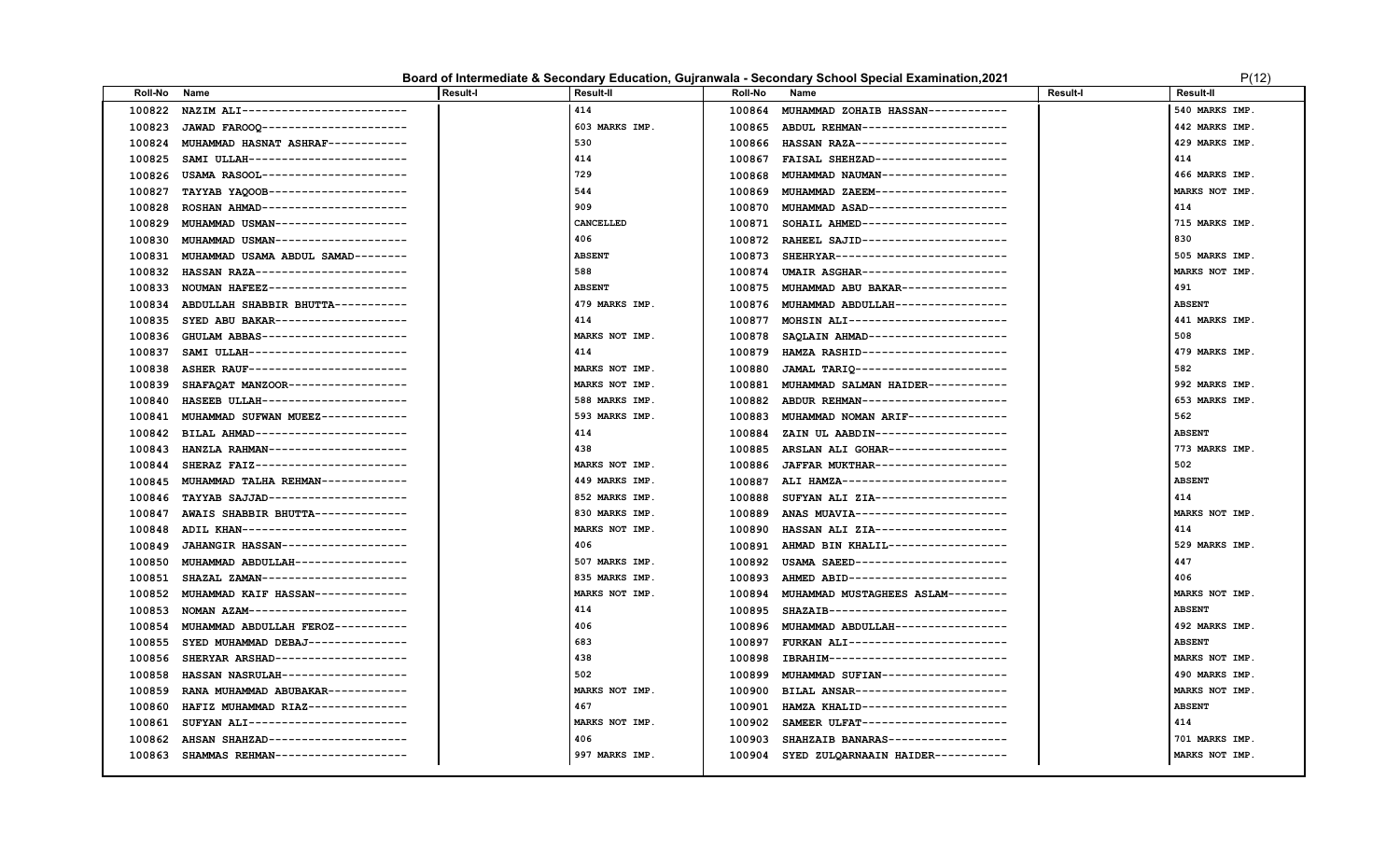### **Board of Intermediate & Secondary Education, Gujranwala - Secondary School Special Examination, 2021** P(13)

| <b>Roll-No</b> | Name                               | <b>Result-I</b> | <b>Result-II</b> | <b>Roll-No</b> | Name                                      | Result-I | <b>Result-II</b> |
|----------------|------------------------------------|-----------------|------------------|----------------|-------------------------------------------|----------|------------------|
| 100905         | OASIM ALI------------------------- |                 | 414              | 100949         | MUHAMMAD MAAZ ANWAR--------------         |          | 592 MARKS IMP.   |
| 100906         | ALI HAMZA------------------------- |                 | 414              | 100950         | ABDULLAH KALEEM-------------------        |          | 440              |
| 100907         | MUBEEN ASHRAF--------------------  |                 | <b>ABSENT</b>    | 100951         | RANA ABDUL REHMAN----------------         |          | MARKS NOT IMP.   |
| 100908         | MUHAMMAD ADIL MIRZA--------------- |                 | MARKS NOT IMP.   | 100952         | AHMAD AZIZ------------------------        |          | 728 MARKS IMP.   |
| 100909         | USMAN GHANI----------------------- |                 | MARKS NOT IMP.   | 100953         | OASIM ALI-------------------------        |          | 622              |
| 100910         | MUHAMMAD ZUBAIR------------------- |                 | 507              | 100954         | MUHAMMAD FAIZAN KHALID------------        |          | 549 MARKS IMP.   |
| 100911         | MUHAMMAD ADEEL IJAZ--------------- |                 | 406              | 100955         | MUHAMMAD FAIZAN-------------------        |          | 472              |
| 100912         | MUHAMMAD HAYAT KHAN--------------- |                 | 579              | 100956         | MEHMOOD AHMAD---------------------        |          | 692              |
| 100913         | AHMAD MUKHTAR--------------------- |                 | MARKS NOT IMP.   | 100957         | MUHAMMAD ASFAND YAAR--------------        |          | 418              |
| 100914         | HASSAN ZULFIOAR------------------- |                 | MARKS NOT IMP.   | 100958         | AHSAN ULLAH-----------------------        |          | 853 MARKS IMP.   |
| 100915         | WAQAR HASSAN---------------------- |                 | MARKS NOT IMP.   | 100959         | MUHAMMAD UMAR---------------------        |          | MARKS NOT IMP.   |
| 100916         | BILAL AHMAD----------------------- |                 | 536 MARKS IMP.   | 100960         | ZOHAIB HASSAN---------------------        |          | 489              |
| 100917         | ALI HASSAN NAWAZ------------------ |                 | 424              | 100961         | MUHAMMAD SAJAWAL SULTAN-----------        |          | 662 MARKS IMP.   |
| 100918         | SHAHZAIB SOHAIL------------------- |                 | 414              | 100962         | AMEER HAMZA-----------------------        |          | 617              |
| 100919         | ATIQ UR REHMAN-------------------- |                 | MARKS NOT IMP.   |                | 100963 ALI HASSAN------------------------ |          | 539              |
| 100920         | TAYYAB ALI------------------------ |                 | 490              | 100964         | MUHAMMAD FURQAN UL HAQUE----------        |          | 414              |
| 100921         | TALAL MUGHAL---------------------- |                 | MARKS NOT IMP.   | 100965         | SHUJA UL REHMAN-------------------        |          | <b>ABSENT</b>    |
| 100922         | ABDUL QADEER---------------------- |                 | 406              |                | 100966 AHMED AKRAM----------------------- |          | 743 MARKS IMP.   |
| 100923         | NAZIM ALI------------------------- |                 | 414              | 100967         | KHURRAM SHAHZAD-------------------        |          | 406              |
| 100924         | SAIM ZAFAR------------------------ |                 | 580 MARKS IMP.   | 100968         | AHMED ALI-------------------------        |          | 406              |
| 100925         | MINHAS SULTAN--------------------- |                 | 417              | 100969         | ZAIN UL ABIDIN--------------------        |          | 512              |
| 100926         | MUHAMMAD JAWAD AFZAL-------------  |                 | 596 MARKS IMP.   | 100970         | MUHAMMAD WALEED-------------------        |          | 569              |
| 100927         | SHUMAIL AHMED--------------------- |                 | 524 MARKS IMP.   |                | 100971 RANA MUHAMMAD SHAHZAD------------- |          | 915 MARKS IMP.   |
| 100928         | MUHAMMAD HUSNAIN RAZA------------- |                 | 822 MARKS IMP.   |                | 100972 ALYAN ALI------------------------- |          | NOT ELIG.        |
| 100929         | MUHAMMAD TOHEED------------------  |                 | 406              |                | 100973 LEHRASIB ALI---------------------  |          | 660 MARKS IMP.   |
| 100933         | ZAID UL HASAN--------------------- |                 | <b>ABSENT</b>    | 100974         | MUDASSAR YOUSAF------------------         |          | 599              |
| 100934         | HAMMAD---------------------------- |                 | 406              |                | 100975 ALI HAIDER------------------------ |          | 406              |
| 100935         | ANS AHMED------------------------- |                 | 561              |                | 100976 ALI RAZA-------------------------- |          | 406              |
| 100936         | ABU HARAIRA----------------------- |                 | 465              | 100977         | HUSSNAIN SARWAR-------------------        |          | 406              |
| 100937         | MUTAL ILYAS----------------------- |                 | 406              | 100978         | NAFEES AHMAD----------------------        |          | 406              |
| 100938         | MUHAMMAD ABDULLAH----------------  |                 | 687 MARKS IMP.   | 100979         | TALHA IMTIAZ----------------------        |          | <b>ABSENT</b>    |
| 100939         | MUHAMMAD AHMED RAFAQAT------------ |                 | PHY, CH, BIO     | 100980         | DANIYAL---------------------------        |          | NOT ELIG.        |
| 100940         | MUHAMMAD HASSAN------------------- |                 | <b>ABSENT</b>    | 100981         | MUHAMMAD SAQIB--------------------        |          | 431              |
| 100941         | RANA SAAD AKRAM------------------  |                 | 406              | 100982         | TALHA SAOLAIN---------------------        |          | 522 MARKS IMP.   |
| 100942         | RANA HASEEB----------------------- |                 | MARKS NOT IMP.   | 100983         | ABU HARAIRA-----------------------        |          | 595 MARKS IMP.   |
| 100943         | MUHAMMAD AHMAD-------------------  |                 | 406              | 100984         | BURHAN ANWAAR --------------------        |          | 526              |
| 100944         | ABDUL REHMAN---------------------  |                 | 520              | 100985         | MUHAMMAD MUBEEN NASEER------------        |          | 763 MARKS IMP.   |
| 100945         | AZAZ MATLOOB---------------------  |                 | 1056 MARKS IMP.  | 100986         | MUHAMMAD AWAIS MUNIR--------------        |          | 700              |
| 100946         | MUHAMMAD BILAL-------------------  |                 | MARKS NOT IMP.   | 100987         | AHSAN IJAZ------------------------        |          | <b>ABSENT</b>    |
| 100947         | MUHAMMAD YAR---------------------- |                 | 589              | 100988         | MUHAMMAD HASEEB KHAN-------------         |          | 926 MARKS IMP.   |
| 100948         | MOIZ AHMED------------------------ |                 | 406              |                | 100989 AFTAB AHMAD----------------------  |          | 784              |
|                |                                    |                 |                  |                |                                           |          |                  |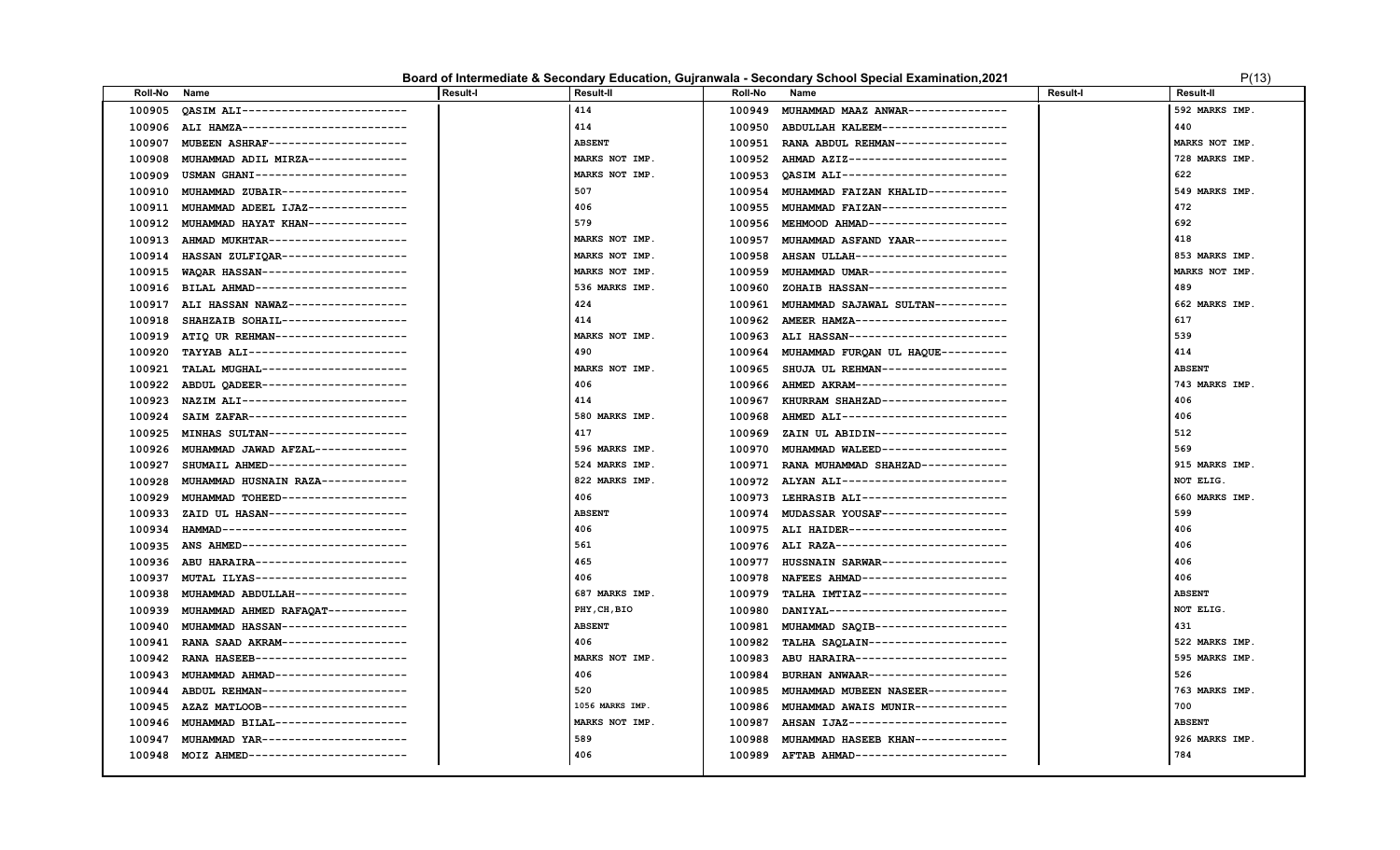### **Board of Intermediate & Secondary Education, Gujranwala - Secondary School Special Examination, 2021 P**(14)

| Roll-No | Name                               | <b>Result-I</b> | Result-II       | <b>Roll-No</b> | Name                                      | <b>Result-I</b> | <b>Result-II</b> |
|---------|------------------------------------|-----------------|-----------------|----------------|-------------------------------------------|-----------------|------------------|
| 100990  | HASSAN ALI------------------------ |                 | 414             | 101031         | HAMZA FIAZ------------------------        |                 | 551 MARKS IMP.   |
| 100991  | REHMAN ALI------------------------ |                 | 414             | 101032         | FARAZ AHMAD-----------------------        |                 | MARKS NOT IMP.   |
| 100992  | ZAIN ALI-------------------------- |                 | 442             | 101033         | IAYAZ AHMAD-----------------------        |                 | MARKS NOT IMP.   |
| 100993  | MUHAMMAD UMAIR ASIF--------------  |                 | <b>ABSENT</b>   | 101034         | HASSAN RAZA-----------------------        |                 | MARKS NOT IMP.   |
| 100994  | ABDULLAH-------------------------  |                 | 996 MARKS IMP.  | 101035         | MUHAMMAD HANZLA SAJJAD------------        |                 | 994 MARKS IMP.   |
| 100995  | AMEER HAMZA----------------------  |                 | 504 MARKS IMP.  |                | 101036 MUHMMAD AHAD---------------------  |                 | 460 MARKS IMP.   |
| 100996  | UBAID UR REHMAN------------------  |                 | 540 MARKS IMP.  | 101037         | MAJID ALI-------------------------        |                 | 640              |
| 100997  | AHMAD RAZA------------------------ |                 | 586             | 101038         | ABDULLAH ASHFAQ -------------------       |                 | MARKS NOT IMP.   |
| 100998  | MUHAMMAD ZEESHAN HAIDER----------- |                 | 406             | 101039         | ASADULLAH-------------------------        |                 | 598 MARKS IMP.   |
| 100999  | MUHAMMAD MANSOOR RAZA------------- |                 | 771 MARKS IMP.  | 101040         | MUHAMMAD ABDULLAH MIRZA-----------        |                 | 1006 MARKS IMP.  |
| 101000  | TULHA IRFAN----------------------- |                 | MARKS NOT IMP.  | 101041         | HANAN AHMAD----------------------         |                 | 443 MARKS IMP.   |
| 101001  | ALI HASSAN------------------------ |                 | <b>ABSENT</b>   | 101042         | JAHANZAIB KABEER------------------        |                 | 406              |
| 101002  | RANA MUHAMMAD FAROOQ-------------- |                 | MARKS NOT IMP.  | 101043         | MUHAMMAD SALEH TARIQ--------------        |                 | 444              |
| 101003  | JAHANZAIB SAIF-------------------- |                 | 536             | 101044         | MUHAMMAD SAAD---------------------        |                 | 840              |
| 101004  | HANZLA---------------------------- |                 | MARKS NOT IMP.  | 101045         | ZAHID HUSSAIN---------------------        |                 | 416              |
| 101005  | SALAHUD DIN JUNAID BUTT----------- |                 | 1040 MARKS IMP. | 101046         | SHAH ZMAN-------------------------        |                 | MARKS NOT IMP.   |
| 101006  | SHAHZAD AHMAD--------------------- |                 | 1074            | 101047         | DANIYAL YAQOOB--------------------        |                 | 680 MARKS IMP.   |
| 101007  | AMEER HAMZA----------------------- |                 | 663 MARKS IMP.  | 101048         | MUHAMMAD YASEEN------------------         |                 | 900              |
| 101008  | MUHAMMAD ALEEM ARIF--------------  |                 | 478             | 101049         | MUHAMMAD FAHAD--------------------        |                 | 768 MARKS IMP.   |
| 101009  | ABDUL WAHEED---------------------- |                 | MARKS NOT IMP.  | 101050         | SAJJAD ZAFAR----------------------        |                 | MARKS NOT IMP.   |
| 101010  | ABDULLAH-------------------------- |                 | 512 MARKS IMP.  | 101051         | NOMAN NASIR-----------------------        |                 | MARKS NOT IMP.   |
| 101011  | ZOHAIB MEHBOOB-------------------- |                 | 563             | 101052         | MUHAMMAD HASSAN-------------------        |                 | 756 MARKS IMP.   |
| 101012  | ZOHAIB SHAREEF-------------------- |                 | MARKS NOT IMP.  | 101053         | HUSNAIN ABBAS---------------------        |                 | 406              |
| 101013  | IHTISHAM ALI---------------------- |                 | 406             | 101054         | HASSAN----------------------------        |                 | 512 MARKS IMP.   |
| 101014  | SUFYAN MASIH---------------------- |                 | MARKS NOT IMP.  | 101055         | MUHAMMAD DAANISH------------------        |                 | 438              |
| 101015  | ATIB AHMAD CHOUDRAY--------------- |                 | 510             | 101056         | MUHAMMAD AHMAD-------------------         |                 | 579              |
| 101016  | AMEER IHTISHAM UL HAQ------------- |                 | 605 MARKS IMP.  | 101057         | HASEEB UL HASSAN------------------        |                 | 583              |
| 101017  | MUHAMMAD DANISH ARIF-------------  |                 | 662 MARKS IMP.  | 101058         | SALMAN---------------------------         |                 | MARKS NOT IMP.   |
| 101018  | MUHAMMAD AHMED-------------------- |                 | 828 MARKS IMP.  | 101059         | DANISH RIAZ-----------------------        |                 | MARKS NOT IMP.   |
| 101019  | MUHAMMAD UMAR SHAHID-------------- |                 | 416             | 101060         | MUKARAM ALI-----------------------        |                 | 686 MARKS IMP.   |
| 101020  | MUHAMMAD AHMAD ------------------- |                 | 751 MARKS IMP.  | 101061         | MICHAEL NAPHTALI-----------------         |                 | MARKS NOT IMP.   |
| 101021  | ZABI ULLAH------------------------ |                 | MARKS NOT IMP.  | 101062         | MUHAMMAD SUBHAN-------------------        |                 | <b>ABSENT</b>    |
| 101022  | IHTSHAM ALI----------------------- |                 | MARKS NOT IMP.  | 101063         | MUHAMMAD HUSSNAIN SULEHRI---------        |                 | 466 MARKS IMP.   |
| 101023  | MUHAMMAD NAUMAN ASIF-------------- |                 | 718             | 101064         | IBRAHIM---------------------------        |                 | MARKS NOT IMP.   |
| 101024  | MUGHEES AHMAD--------------------- |                 | MARKS NOT IMP.  | 101065         | MUHAMMAD HUSSNAIN SIDDIQUE--------        |                 | 792 MARKS IMP.   |
| 101025  | MUHAMMAD AHMAR ASHRAF------------- |                 | MARKS NOT IMP.  | 101066         | SHARYAR---------------------------        |                 | MARKS NOT IMP.   |
| 101026  | MUHAMMAD NABEEL------------------  |                 | 602 MARKS IMP.  | 101067         | AMIR ASLAM------------------------        |                 | MARKS NOT IMP.   |
| 101027  | SOHAIB TARIQ---------------------- |                 | <b>ABSENT</b>   | 101068         | INAM-UR-REHMAN--------------------        |                 | 516 MARKS IMP.   |
| 101028  | ABDULLAH-------------------------- |                 | 965 MARKS IMP.  | 101069         | MUHAMMAD DANISH------------------         |                 | <b>ABSENT</b>    |
| 101029  | MAHEEB HUSSAIN-------------------- |                 | MARKS NOT IMP.  | 101070         | MUHAMMAD HAROON BAJWA-------------        |                 | 594 MARKS IMP.   |
| 101030  | HASSAN ALI------------------------ |                 | 438             |                | 101071 MUHAMMAD ZOHAIB------------------- |                 | 406              |
|         |                                    |                 |                 |                |                                           |                 |                  |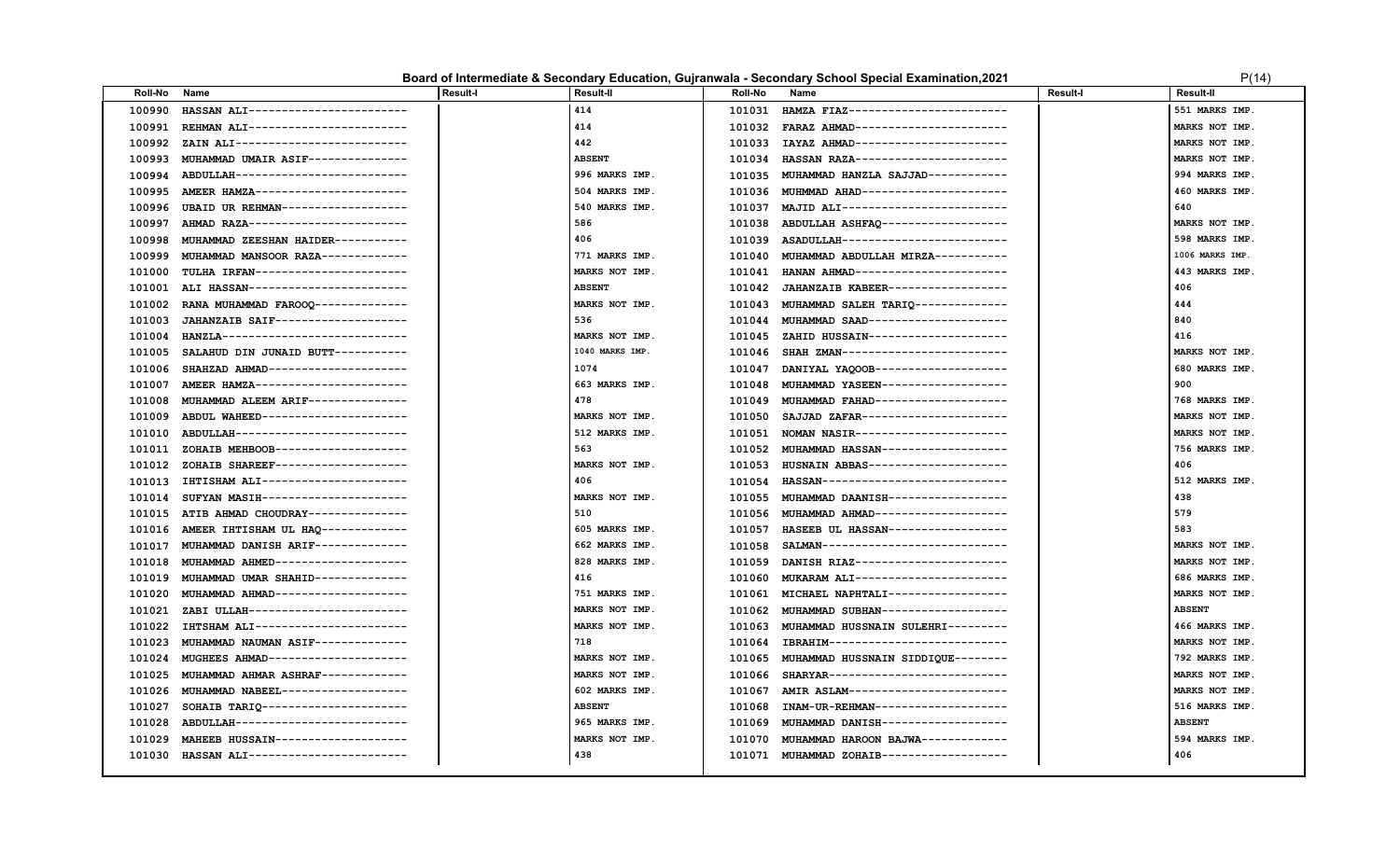### **Board of Intermediate & Secondary Education, Gujranwala - Secondary School Special Examination, 2021** P(15) P(15)

| 406<br>406<br>ASGHAR ALI------------------------<br>MUHAMMAD SALMAN------------------<br>101072<br>101113<br>406<br>417<br>AHAD AFZAL------------------------<br>IHTESHAM ALI----------------------<br>101073<br>101114<br>453<br>MUHAMMAD USMAN-------------------<br>MARKS NOT IMP.<br>101074<br>IJAZ MUNIR------------------------<br>101115<br>414<br>NAVEED MASIH---------------------<br>541<br>101075<br>AMEER HAMZA-----------------------<br>101116<br>MUHAMMAD TAYYAB SHAHZAD-----------<br>549 MARKS IMP.<br>NASAR HUSSAIN---------------------<br>MARKS NOT IMP.<br>101076<br>101117<br>AHMAD FARAZ KHAN-----------------<br>412<br>SHAMEER TALAT---------------------<br>419<br>101077<br>101118<br>JANID ALI-------------------------<br>473<br>414<br>ASFAND YAR ALI--------------------<br>101078<br>101119<br>USMAN ALI-------------------------<br>442<br>MARKS NOT IMP<br>ATTA U REHMAN---------------------<br>101079<br>101120<br>1008 MARKS IMP.<br>JUNAID---------------------------<br>PHY<br>101080<br>SANAM HUSSAIN---------------------<br>101121<br>474<br>406<br>RAUF ARSHAD-----------------------<br>101081<br>MUHAMMAD UMER RANDHAWA------------<br>101122<br>515<br>485<br>TALHA MUJAHID---------------------<br>HAMZA IJAZ------------------------<br>101082<br>101123<br>446<br>ZOHAIB ALI------------------------<br>MARKS NOT IMP.<br>ADEN NASIR------------------------<br>101083<br>101124<br>AMEER HAMZA-----------------------<br>MUHAMMAD WASI---------------------<br>MARKS NOT IMP.<br>MARKS NOT IMP.<br>101084<br>101125<br>455<br>HAIDER ALI SULTAN-----------------<br>MARKS NOT IMP.<br>AHMED ALI-------------------------<br>101085<br>101126<br>MARKS NOT IMP.<br>MARKS NOT IMP.<br>MUHAMMAD TALHA--------------------<br>101127<br>MUHAMMAD UMER ARSHAD--------------<br>101086<br>MARKS NOT IMP.<br>MARKS NOT IMP.<br>101087<br>SAMEER ALI------------------------<br>101128<br>SHEHFAR SHAMMAS CHAUDARY----------<br>406<br>439<br>101088<br>ZEESHAN BUTT----------------------<br>101129<br>KAMRAN ALI-----------------------<br>586 MARKS IMP.<br>CANCELLED<br>MASAB ALI-------------------------<br>NAFEES KHOKHAR--------------------<br>101089<br>101130<br><b>ABSENT</b><br>MARKS NOT IMP.<br>REHAN ASIF------------------------<br>101090<br>HUSNAIN ALI-----------------------<br>101131<br>MARKS NOT IMP.<br>406<br>101091<br>MUHAMMAD USMAN KHAN--------------<br>101132 MUHAMMAD AHMED-------------------<br>406<br>NOT ELIG.<br>101092<br>MUHAMMAD SAMNAN------------------<br>101133 MUHAMMAD BILAL--------------------<br>605 MARKS IMP.<br>804 MARKS IMP.<br>101093<br>ALI AHSAN-------------------------<br>101134 NAEEM AKHTAR----------------------<br>700 MARKS IMP.<br>406<br>101094<br>MUHAMMAD RUWAIFA KHAN-------------<br>101135 TOUQEER AHMED---------------------<br>575<br>CANCELLED<br>101095<br>ABDULLAH NAZIR-------------------<br>101136 TAHA SAEED------------------------<br>558<br>HANAN ALI BAJWA------------------<br>MARKS NOT IMP.<br>ABU BAKAR-------------------------<br>101096<br>101137<br>406<br>HAFIZ SHEHZAD RASHEED-------------<br>972 MARKS IMP.<br>MUHAMMAD SAJAWAL-----------------<br>101097<br>101138<br>535 MARKS IMP.<br>FAISAL MEHMOOD-------------------<br>572 MARKS IMP.<br>HUSNAIN ALI-----------------------<br>101098<br>101139<br>NABEEL ALI------------------------<br>497 MARKS IMP.<br>MUHAMMAD IRFAN--------------------<br>MARKS NOT IMP.<br>101099<br>101140<br>NABI AHMED-----------------------<br>YAHYA ALI-------------------------<br>MARKS NOT IMP.<br>827 MARKS IMP.<br>101100<br>101141<br>406<br>MUHAMMAD ABU BAKAR----------------<br>MARKS NOT IMP.<br>TALAL AHMED-----------------------<br>101101<br>101142<br>ABDUL REHMAN ZAFAR---------------<br>867<br>MARKS NOT IMP.<br>ZAIN ARIF-------------------------<br>101102<br>101143<br>HUSNAIN YOUNAS--------------------<br>MARKS NOT IMP.<br>ABDUL MANAN----------------------<br>718 MARKS IMP.<br>101103<br>101144<br>1035 MARKS IMP.<br>MUHAMMAD TABASSAM----------------<br>480 MARKS IMP.<br>MUHAMMAD BURHAN NAZAR-------------<br>101104<br>101145<br>419<br>481<br>101105<br>MUHAMMAD AHMAD--------------------<br>101146 AHMED KAMAL-----------------------<br>MUHAMMAD SHAHZAIB----------------<br>522 MARKS IMP.<br>MUHAMMAD HAMAD -------------------<br>661 MARKS IMP.<br>101106<br>101147<br>WAQAR JAVED MASIH-----------------<br><b>ABSENT</b><br>MARKS NOT IMP.<br>HAFIZ MUHAMMAD AWAIS--------------<br>101107<br>101148<br>ALI ASGHAR------------------------<br>594<br>101149 ASIMULLAH-------------------------<br><b>ABSENT</b><br>101108<br>428<br>HASSAN ALI------------------------<br>NUMAN MAQSOOD---------------------<br>NOT ELIG.<br>101109<br>101150<br>HASEEM AHMAD---------------------<br>1004 MARKS IMP.<br>MARKS NOT IMP.<br>101110<br>101151<br>MUHAMMAD ABU UL QASIM TAMIMI------<br>ALI HAIDER------------------------<br>MARKS NOT IMP.<br>406<br>101111<br>MUHAMMAD SAAD---------------------<br>101152<br>468<br>415 MARKS IMP.<br>101112 MUHAMMAD WAQAS ABBAS--------------<br>101153 FAIZ AHMED------------------------ | <b>Roll-No</b> | Name | <b>Result-I</b> | <b>Result-II</b> | <b>Roll-No</b> | Name | <b>Result-I</b> | <b>Result-II</b> |
|--------------------------------------------------------------------------------------------------------------------------------------------------------------------------------------------------------------------------------------------------------------------------------------------------------------------------------------------------------------------------------------------------------------------------------------------------------------------------------------------------------------------------------------------------------------------------------------------------------------------------------------------------------------------------------------------------------------------------------------------------------------------------------------------------------------------------------------------------------------------------------------------------------------------------------------------------------------------------------------------------------------------------------------------------------------------------------------------------------------------------------------------------------------------------------------------------------------------------------------------------------------------------------------------------------------------------------------------------------------------------------------------------------------------------------------------------------------------------------------------------------------------------------------------------------------------------------------------------------------------------------------------------------------------------------------------------------------------------------------------------------------------------------------------------------------------------------------------------------------------------------------------------------------------------------------------------------------------------------------------------------------------------------------------------------------------------------------------------------------------------------------------------------------------------------------------------------------------------------------------------------------------------------------------------------------------------------------------------------------------------------------------------------------------------------------------------------------------------------------------------------------------------------------------------------------------------------------------------------------------------------------------------------------------------------------------------------------------------------------------------------------------------------------------------------------------------------------------------------------------------------------------------------------------------------------------------------------------------------------------------------------------------------------------------------------------------------------------------------------------------------------------------------------------------------------------------------------------------------------------------------------------------------------------------------------------------------------------------------------------------------------------------------------------------------------------------------------------------------------------------------------------------------------------------------------------------------------------------------------------------------------------------------------------------------------------------------------------------------------------------------------------------------------------------------------------------------------------------------------------------------------------------------------------------------------------------------------------------------------------------------------------------------------------------------------------------------------------------------------------------------------------------------------------------------------------------------------------------------------------------------------------------------------------------------------------------------------------------------------------------------------------------------------------------------------------------------------------------------------------------------------------------------------------------------------------------------------------------------------------------------------------------------------------------------------------------------------------------------------------------------------------------------------------------------------------------------------------------------------------------------------------------------------------------------------------------------------------------------------------------------------------------------------------------------------------------------------------------------------------------------------------------------------|----------------|------|-----------------|------------------|----------------|------|-----------------|------------------|
|                                                                                                                                                                                                                                                                                                                                                                                                                                                                                                                                                                                                                                                                                                                                                                                                                                                                                                                                                                                                                                                                                                                                                                                                                                                                                                                                                                                                                                                                                                                                                                                                                                                                                                                                                                                                                                                                                                                                                                                                                                                                                                                                                                                                                                                                                                                                                                                                                                                                                                                                                                                                                                                                                                                                                                                                                                                                                                                                                                                                                                                                                                                                                                                                                                                                                                                                                                                                                                                                                                                                                                                                                                                                                                                                                                                                                                                                                                                                                                                                                                                                                                                                                                                                                                                                                                                                                                                                                                                                                                                                                                                                                                                                                                                                                                                                                                                                                                                                                                                                                                                                                                                                                              |                |      |                 |                  |                |      |                 |                  |
|                                                                                                                                                                                                                                                                                                                                                                                                                                                                                                                                                                                                                                                                                                                                                                                                                                                                                                                                                                                                                                                                                                                                                                                                                                                                                                                                                                                                                                                                                                                                                                                                                                                                                                                                                                                                                                                                                                                                                                                                                                                                                                                                                                                                                                                                                                                                                                                                                                                                                                                                                                                                                                                                                                                                                                                                                                                                                                                                                                                                                                                                                                                                                                                                                                                                                                                                                                                                                                                                                                                                                                                                                                                                                                                                                                                                                                                                                                                                                                                                                                                                                                                                                                                                                                                                                                                                                                                                                                                                                                                                                                                                                                                                                                                                                                                                                                                                                                                                                                                                                                                                                                                                                              |                |      |                 |                  |                |      |                 |                  |
|                                                                                                                                                                                                                                                                                                                                                                                                                                                                                                                                                                                                                                                                                                                                                                                                                                                                                                                                                                                                                                                                                                                                                                                                                                                                                                                                                                                                                                                                                                                                                                                                                                                                                                                                                                                                                                                                                                                                                                                                                                                                                                                                                                                                                                                                                                                                                                                                                                                                                                                                                                                                                                                                                                                                                                                                                                                                                                                                                                                                                                                                                                                                                                                                                                                                                                                                                                                                                                                                                                                                                                                                                                                                                                                                                                                                                                                                                                                                                                                                                                                                                                                                                                                                                                                                                                                                                                                                                                                                                                                                                                                                                                                                                                                                                                                                                                                                                                                                                                                                                                                                                                                                                              |                |      |                 |                  |                |      |                 |                  |
|                                                                                                                                                                                                                                                                                                                                                                                                                                                                                                                                                                                                                                                                                                                                                                                                                                                                                                                                                                                                                                                                                                                                                                                                                                                                                                                                                                                                                                                                                                                                                                                                                                                                                                                                                                                                                                                                                                                                                                                                                                                                                                                                                                                                                                                                                                                                                                                                                                                                                                                                                                                                                                                                                                                                                                                                                                                                                                                                                                                                                                                                                                                                                                                                                                                                                                                                                                                                                                                                                                                                                                                                                                                                                                                                                                                                                                                                                                                                                                                                                                                                                                                                                                                                                                                                                                                                                                                                                                                                                                                                                                                                                                                                                                                                                                                                                                                                                                                                                                                                                                                                                                                                                              |                |      |                 |                  |                |      |                 |                  |
|                                                                                                                                                                                                                                                                                                                                                                                                                                                                                                                                                                                                                                                                                                                                                                                                                                                                                                                                                                                                                                                                                                                                                                                                                                                                                                                                                                                                                                                                                                                                                                                                                                                                                                                                                                                                                                                                                                                                                                                                                                                                                                                                                                                                                                                                                                                                                                                                                                                                                                                                                                                                                                                                                                                                                                                                                                                                                                                                                                                                                                                                                                                                                                                                                                                                                                                                                                                                                                                                                                                                                                                                                                                                                                                                                                                                                                                                                                                                                                                                                                                                                                                                                                                                                                                                                                                                                                                                                                                                                                                                                                                                                                                                                                                                                                                                                                                                                                                                                                                                                                                                                                                                                              |                |      |                 |                  |                |      |                 |                  |
|                                                                                                                                                                                                                                                                                                                                                                                                                                                                                                                                                                                                                                                                                                                                                                                                                                                                                                                                                                                                                                                                                                                                                                                                                                                                                                                                                                                                                                                                                                                                                                                                                                                                                                                                                                                                                                                                                                                                                                                                                                                                                                                                                                                                                                                                                                                                                                                                                                                                                                                                                                                                                                                                                                                                                                                                                                                                                                                                                                                                                                                                                                                                                                                                                                                                                                                                                                                                                                                                                                                                                                                                                                                                                                                                                                                                                                                                                                                                                                                                                                                                                                                                                                                                                                                                                                                                                                                                                                                                                                                                                                                                                                                                                                                                                                                                                                                                                                                                                                                                                                                                                                                                                              |                |      |                 |                  |                |      |                 |                  |
|                                                                                                                                                                                                                                                                                                                                                                                                                                                                                                                                                                                                                                                                                                                                                                                                                                                                                                                                                                                                                                                                                                                                                                                                                                                                                                                                                                                                                                                                                                                                                                                                                                                                                                                                                                                                                                                                                                                                                                                                                                                                                                                                                                                                                                                                                                                                                                                                                                                                                                                                                                                                                                                                                                                                                                                                                                                                                                                                                                                                                                                                                                                                                                                                                                                                                                                                                                                                                                                                                                                                                                                                                                                                                                                                                                                                                                                                                                                                                                                                                                                                                                                                                                                                                                                                                                                                                                                                                                                                                                                                                                                                                                                                                                                                                                                                                                                                                                                                                                                                                                                                                                                                                              |                |      |                 |                  |                |      |                 |                  |
|                                                                                                                                                                                                                                                                                                                                                                                                                                                                                                                                                                                                                                                                                                                                                                                                                                                                                                                                                                                                                                                                                                                                                                                                                                                                                                                                                                                                                                                                                                                                                                                                                                                                                                                                                                                                                                                                                                                                                                                                                                                                                                                                                                                                                                                                                                                                                                                                                                                                                                                                                                                                                                                                                                                                                                                                                                                                                                                                                                                                                                                                                                                                                                                                                                                                                                                                                                                                                                                                                                                                                                                                                                                                                                                                                                                                                                                                                                                                                                                                                                                                                                                                                                                                                                                                                                                                                                                                                                                                                                                                                                                                                                                                                                                                                                                                                                                                                                                                                                                                                                                                                                                                                              |                |      |                 |                  |                |      |                 |                  |
|                                                                                                                                                                                                                                                                                                                                                                                                                                                                                                                                                                                                                                                                                                                                                                                                                                                                                                                                                                                                                                                                                                                                                                                                                                                                                                                                                                                                                                                                                                                                                                                                                                                                                                                                                                                                                                                                                                                                                                                                                                                                                                                                                                                                                                                                                                                                                                                                                                                                                                                                                                                                                                                                                                                                                                                                                                                                                                                                                                                                                                                                                                                                                                                                                                                                                                                                                                                                                                                                                                                                                                                                                                                                                                                                                                                                                                                                                                                                                                                                                                                                                                                                                                                                                                                                                                                                                                                                                                                                                                                                                                                                                                                                                                                                                                                                                                                                                                                                                                                                                                                                                                                                                              |                |      |                 |                  |                |      |                 |                  |
|                                                                                                                                                                                                                                                                                                                                                                                                                                                                                                                                                                                                                                                                                                                                                                                                                                                                                                                                                                                                                                                                                                                                                                                                                                                                                                                                                                                                                                                                                                                                                                                                                                                                                                                                                                                                                                                                                                                                                                                                                                                                                                                                                                                                                                                                                                                                                                                                                                                                                                                                                                                                                                                                                                                                                                                                                                                                                                                                                                                                                                                                                                                                                                                                                                                                                                                                                                                                                                                                                                                                                                                                                                                                                                                                                                                                                                                                                                                                                                                                                                                                                                                                                                                                                                                                                                                                                                                                                                                                                                                                                                                                                                                                                                                                                                                                                                                                                                                                                                                                                                                                                                                                                              |                |      |                 |                  |                |      |                 |                  |
|                                                                                                                                                                                                                                                                                                                                                                                                                                                                                                                                                                                                                                                                                                                                                                                                                                                                                                                                                                                                                                                                                                                                                                                                                                                                                                                                                                                                                                                                                                                                                                                                                                                                                                                                                                                                                                                                                                                                                                                                                                                                                                                                                                                                                                                                                                                                                                                                                                                                                                                                                                                                                                                                                                                                                                                                                                                                                                                                                                                                                                                                                                                                                                                                                                                                                                                                                                                                                                                                                                                                                                                                                                                                                                                                                                                                                                                                                                                                                                                                                                                                                                                                                                                                                                                                                                                                                                                                                                                                                                                                                                                                                                                                                                                                                                                                                                                                                                                                                                                                                                                                                                                                                              |                |      |                 |                  |                |      |                 |                  |
|                                                                                                                                                                                                                                                                                                                                                                                                                                                                                                                                                                                                                                                                                                                                                                                                                                                                                                                                                                                                                                                                                                                                                                                                                                                                                                                                                                                                                                                                                                                                                                                                                                                                                                                                                                                                                                                                                                                                                                                                                                                                                                                                                                                                                                                                                                                                                                                                                                                                                                                                                                                                                                                                                                                                                                                                                                                                                                                                                                                                                                                                                                                                                                                                                                                                                                                                                                                                                                                                                                                                                                                                                                                                                                                                                                                                                                                                                                                                                                                                                                                                                                                                                                                                                                                                                                                                                                                                                                                                                                                                                                                                                                                                                                                                                                                                                                                                                                                                                                                                                                                                                                                                                              |                |      |                 |                  |                |      |                 |                  |
|                                                                                                                                                                                                                                                                                                                                                                                                                                                                                                                                                                                                                                                                                                                                                                                                                                                                                                                                                                                                                                                                                                                                                                                                                                                                                                                                                                                                                                                                                                                                                                                                                                                                                                                                                                                                                                                                                                                                                                                                                                                                                                                                                                                                                                                                                                                                                                                                                                                                                                                                                                                                                                                                                                                                                                                                                                                                                                                                                                                                                                                                                                                                                                                                                                                                                                                                                                                                                                                                                                                                                                                                                                                                                                                                                                                                                                                                                                                                                                                                                                                                                                                                                                                                                                                                                                                                                                                                                                                                                                                                                                                                                                                                                                                                                                                                                                                                                                                                                                                                                                                                                                                                                              |                |      |                 |                  |                |      |                 |                  |
|                                                                                                                                                                                                                                                                                                                                                                                                                                                                                                                                                                                                                                                                                                                                                                                                                                                                                                                                                                                                                                                                                                                                                                                                                                                                                                                                                                                                                                                                                                                                                                                                                                                                                                                                                                                                                                                                                                                                                                                                                                                                                                                                                                                                                                                                                                                                                                                                                                                                                                                                                                                                                                                                                                                                                                                                                                                                                                                                                                                                                                                                                                                                                                                                                                                                                                                                                                                                                                                                                                                                                                                                                                                                                                                                                                                                                                                                                                                                                                                                                                                                                                                                                                                                                                                                                                                                                                                                                                                                                                                                                                                                                                                                                                                                                                                                                                                                                                                                                                                                                                                                                                                                                              |                |      |                 |                  |                |      |                 |                  |
|                                                                                                                                                                                                                                                                                                                                                                                                                                                                                                                                                                                                                                                                                                                                                                                                                                                                                                                                                                                                                                                                                                                                                                                                                                                                                                                                                                                                                                                                                                                                                                                                                                                                                                                                                                                                                                                                                                                                                                                                                                                                                                                                                                                                                                                                                                                                                                                                                                                                                                                                                                                                                                                                                                                                                                                                                                                                                                                                                                                                                                                                                                                                                                                                                                                                                                                                                                                                                                                                                                                                                                                                                                                                                                                                                                                                                                                                                                                                                                                                                                                                                                                                                                                                                                                                                                                                                                                                                                                                                                                                                                                                                                                                                                                                                                                                                                                                                                                                                                                                                                                                                                                                                              |                |      |                 |                  |                |      |                 |                  |
|                                                                                                                                                                                                                                                                                                                                                                                                                                                                                                                                                                                                                                                                                                                                                                                                                                                                                                                                                                                                                                                                                                                                                                                                                                                                                                                                                                                                                                                                                                                                                                                                                                                                                                                                                                                                                                                                                                                                                                                                                                                                                                                                                                                                                                                                                                                                                                                                                                                                                                                                                                                                                                                                                                                                                                                                                                                                                                                                                                                                                                                                                                                                                                                                                                                                                                                                                                                                                                                                                                                                                                                                                                                                                                                                                                                                                                                                                                                                                                                                                                                                                                                                                                                                                                                                                                                                                                                                                                                                                                                                                                                                                                                                                                                                                                                                                                                                                                                                                                                                                                                                                                                                                              |                |      |                 |                  |                |      |                 |                  |
|                                                                                                                                                                                                                                                                                                                                                                                                                                                                                                                                                                                                                                                                                                                                                                                                                                                                                                                                                                                                                                                                                                                                                                                                                                                                                                                                                                                                                                                                                                                                                                                                                                                                                                                                                                                                                                                                                                                                                                                                                                                                                                                                                                                                                                                                                                                                                                                                                                                                                                                                                                                                                                                                                                                                                                                                                                                                                                                                                                                                                                                                                                                                                                                                                                                                                                                                                                                                                                                                                                                                                                                                                                                                                                                                                                                                                                                                                                                                                                                                                                                                                                                                                                                                                                                                                                                                                                                                                                                                                                                                                                                                                                                                                                                                                                                                                                                                                                                                                                                                                                                                                                                                                              |                |      |                 |                  |                |      |                 |                  |
|                                                                                                                                                                                                                                                                                                                                                                                                                                                                                                                                                                                                                                                                                                                                                                                                                                                                                                                                                                                                                                                                                                                                                                                                                                                                                                                                                                                                                                                                                                                                                                                                                                                                                                                                                                                                                                                                                                                                                                                                                                                                                                                                                                                                                                                                                                                                                                                                                                                                                                                                                                                                                                                                                                                                                                                                                                                                                                                                                                                                                                                                                                                                                                                                                                                                                                                                                                                                                                                                                                                                                                                                                                                                                                                                                                                                                                                                                                                                                                                                                                                                                                                                                                                                                                                                                                                                                                                                                                                                                                                                                                                                                                                                                                                                                                                                                                                                                                                                                                                                                                                                                                                                                              |                |      |                 |                  |                |      |                 |                  |
|                                                                                                                                                                                                                                                                                                                                                                                                                                                                                                                                                                                                                                                                                                                                                                                                                                                                                                                                                                                                                                                                                                                                                                                                                                                                                                                                                                                                                                                                                                                                                                                                                                                                                                                                                                                                                                                                                                                                                                                                                                                                                                                                                                                                                                                                                                                                                                                                                                                                                                                                                                                                                                                                                                                                                                                                                                                                                                                                                                                                                                                                                                                                                                                                                                                                                                                                                                                                                                                                                                                                                                                                                                                                                                                                                                                                                                                                                                                                                                                                                                                                                                                                                                                                                                                                                                                                                                                                                                                                                                                                                                                                                                                                                                                                                                                                                                                                                                                                                                                                                                                                                                                                                              |                |      |                 |                  |                |      |                 |                  |
|                                                                                                                                                                                                                                                                                                                                                                                                                                                                                                                                                                                                                                                                                                                                                                                                                                                                                                                                                                                                                                                                                                                                                                                                                                                                                                                                                                                                                                                                                                                                                                                                                                                                                                                                                                                                                                                                                                                                                                                                                                                                                                                                                                                                                                                                                                                                                                                                                                                                                                                                                                                                                                                                                                                                                                                                                                                                                                                                                                                                                                                                                                                                                                                                                                                                                                                                                                                                                                                                                                                                                                                                                                                                                                                                                                                                                                                                                                                                                                                                                                                                                                                                                                                                                                                                                                                                                                                                                                                                                                                                                                                                                                                                                                                                                                                                                                                                                                                                                                                                                                                                                                                                                              |                |      |                 |                  |                |      |                 |                  |
|                                                                                                                                                                                                                                                                                                                                                                                                                                                                                                                                                                                                                                                                                                                                                                                                                                                                                                                                                                                                                                                                                                                                                                                                                                                                                                                                                                                                                                                                                                                                                                                                                                                                                                                                                                                                                                                                                                                                                                                                                                                                                                                                                                                                                                                                                                                                                                                                                                                                                                                                                                                                                                                                                                                                                                                                                                                                                                                                                                                                                                                                                                                                                                                                                                                                                                                                                                                                                                                                                                                                                                                                                                                                                                                                                                                                                                                                                                                                                                                                                                                                                                                                                                                                                                                                                                                                                                                                                                                                                                                                                                                                                                                                                                                                                                                                                                                                                                                                                                                                                                                                                                                                                              |                |      |                 |                  |                |      |                 |                  |
|                                                                                                                                                                                                                                                                                                                                                                                                                                                                                                                                                                                                                                                                                                                                                                                                                                                                                                                                                                                                                                                                                                                                                                                                                                                                                                                                                                                                                                                                                                                                                                                                                                                                                                                                                                                                                                                                                                                                                                                                                                                                                                                                                                                                                                                                                                                                                                                                                                                                                                                                                                                                                                                                                                                                                                                                                                                                                                                                                                                                                                                                                                                                                                                                                                                                                                                                                                                                                                                                                                                                                                                                                                                                                                                                                                                                                                                                                                                                                                                                                                                                                                                                                                                                                                                                                                                                                                                                                                                                                                                                                                                                                                                                                                                                                                                                                                                                                                                                                                                                                                                                                                                                                              |                |      |                 |                  |                |      |                 |                  |
|                                                                                                                                                                                                                                                                                                                                                                                                                                                                                                                                                                                                                                                                                                                                                                                                                                                                                                                                                                                                                                                                                                                                                                                                                                                                                                                                                                                                                                                                                                                                                                                                                                                                                                                                                                                                                                                                                                                                                                                                                                                                                                                                                                                                                                                                                                                                                                                                                                                                                                                                                                                                                                                                                                                                                                                                                                                                                                                                                                                                                                                                                                                                                                                                                                                                                                                                                                                                                                                                                                                                                                                                                                                                                                                                                                                                                                                                                                                                                                                                                                                                                                                                                                                                                                                                                                                                                                                                                                                                                                                                                                                                                                                                                                                                                                                                                                                                                                                                                                                                                                                                                                                                                              |                |      |                 |                  |                |      |                 |                  |
|                                                                                                                                                                                                                                                                                                                                                                                                                                                                                                                                                                                                                                                                                                                                                                                                                                                                                                                                                                                                                                                                                                                                                                                                                                                                                                                                                                                                                                                                                                                                                                                                                                                                                                                                                                                                                                                                                                                                                                                                                                                                                                                                                                                                                                                                                                                                                                                                                                                                                                                                                                                                                                                                                                                                                                                                                                                                                                                                                                                                                                                                                                                                                                                                                                                                                                                                                                                                                                                                                                                                                                                                                                                                                                                                                                                                                                                                                                                                                                                                                                                                                                                                                                                                                                                                                                                                                                                                                                                                                                                                                                                                                                                                                                                                                                                                                                                                                                                                                                                                                                                                                                                                                              |                |      |                 |                  |                |      |                 |                  |
|                                                                                                                                                                                                                                                                                                                                                                                                                                                                                                                                                                                                                                                                                                                                                                                                                                                                                                                                                                                                                                                                                                                                                                                                                                                                                                                                                                                                                                                                                                                                                                                                                                                                                                                                                                                                                                                                                                                                                                                                                                                                                                                                                                                                                                                                                                                                                                                                                                                                                                                                                                                                                                                                                                                                                                                                                                                                                                                                                                                                                                                                                                                                                                                                                                                                                                                                                                                                                                                                                                                                                                                                                                                                                                                                                                                                                                                                                                                                                                                                                                                                                                                                                                                                                                                                                                                                                                                                                                                                                                                                                                                                                                                                                                                                                                                                                                                                                                                                                                                                                                                                                                                                                              |                |      |                 |                  |                |      |                 |                  |
|                                                                                                                                                                                                                                                                                                                                                                                                                                                                                                                                                                                                                                                                                                                                                                                                                                                                                                                                                                                                                                                                                                                                                                                                                                                                                                                                                                                                                                                                                                                                                                                                                                                                                                                                                                                                                                                                                                                                                                                                                                                                                                                                                                                                                                                                                                                                                                                                                                                                                                                                                                                                                                                                                                                                                                                                                                                                                                                                                                                                                                                                                                                                                                                                                                                                                                                                                                                                                                                                                                                                                                                                                                                                                                                                                                                                                                                                                                                                                                                                                                                                                                                                                                                                                                                                                                                                                                                                                                                                                                                                                                                                                                                                                                                                                                                                                                                                                                                                                                                                                                                                                                                                                              |                |      |                 |                  |                |      |                 |                  |
|                                                                                                                                                                                                                                                                                                                                                                                                                                                                                                                                                                                                                                                                                                                                                                                                                                                                                                                                                                                                                                                                                                                                                                                                                                                                                                                                                                                                                                                                                                                                                                                                                                                                                                                                                                                                                                                                                                                                                                                                                                                                                                                                                                                                                                                                                                                                                                                                                                                                                                                                                                                                                                                                                                                                                                                                                                                                                                                                                                                                                                                                                                                                                                                                                                                                                                                                                                                                                                                                                                                                                                                                                                                                                                                                                                                                                                                                                                                                                                                                                                                                                                                                                                                                                                                                                                                                                                                                                                                                                                                                                                                                                                                                                                                                                                                                                                                                                                                                                                                                                                                                                                                                                              |                |      |                 |                  |                |      |                 |                  |
|                                                                                                                                                                                                                                                                                                                                                                                                                                                                                                                                                                                                                                                                                                                                                                                                                                                                                                                                                                                                                                                                                                                                                                                                                                                                                                                                                                                                                                                                                                                                                                                                                                                                                                                                                                                                                                                                                                                                                                                                                                                                                                                                                                                                                                                                                                                                                                                                                                                                                                                                                                                                                                                                                                                                                                                                                                                                                                                                                                                                                                                                                                                                                                                                                                                                                                                                                                                                                                                                                                                                                                                                                                                                                                                                                                                                                                                                                                                                                                                                                                                                                                                                                                                                                                                                                                                                                                                                                                                                                                                                                                                                                                                                                                                                                                                                                                                                                                                                                                                                                                                                                                                                                              |                |      |                 |                  |                |      |                 |                  |
|                                                                                                                                                                                                                                                                                                                                                                                                                                                                                                                                                                                                                                                                                                                                                                                                                                                                                                                                                                                                                                                                                                                                                                                                                                                                                                                                                                                                                                                                                                                                                                                                                                                                                                                                                                                                                                                                                                                                                                                                                                                                                                                                                                                                                                                                                                                                                                                                                                                                                                                                                                                                                                                                                                                                                                                                                                                                                                                                                                                                                                                                                                                                                                                                                                                                                                                                                                                                                                                                                                                                                                                                                                                                                                                                                                                                                                                                                                                                                                                                                                                                                                                                                                                                                                                                                                                                                                                                                                                                                                                                                                                                                                                                                                                                                                                                                                                                                                                                                                                                                                                                                                                                                              |                |      |                 |                  |                |      |                 |                  |
|                                                                                                                                                                                                                                                                                                                                                                                                                                                                                                                                                                                                                                                                                                                                                                                                                                                                                                                                                                                                                                                                                                                                                                                                                                                                                                                                                                                                                                                                                                                                                                                                                                                                                                                                                                                                                                                                                                                                                                                                                                                                                                                                                                                                                                                                                                                                                                                                                                                                                                                                                                                                                                                                                                                                                                                                                                                                                                                                                                                                                                                                                                                                                                                                                                                                                                                                                                                                                                                                                                                                                                                                                                                                                                                                                                                                                                                                                                                                                                                                                                                                                                                                                                                                                                                                                                                                                                                                                                                                                                                                                                                                                                                                                                                                                                                                                                                                                                                                                                                                                                                                                                                                                              |                |      |                 |                  |                |      |                 |                  |
|                                                                                                                                                                                                                                                                                                                                                                                                                                                                                                                                                                                                                                                                                                                                                                                                                                                                                                                                                                                                                                                                                                                                                                                                                                                                                                                                                                                                                                                                                                                                                                                                                                                                                                                                                                                                                                                                                                                                                                                                                                                                                                                                                                                                                                                                                                                                                                                                                                                                                                                                                                                                                                                                                                                                                                                                                                                                                                                                                                                                                                                                                                                                                                                                                                                                                                                                                                                                                                                                                                                                                                                                                                                                                                                                                                                                                                                                                                                                                                                                                                                                                                                                                                                                                                                                                                                                                                                                                                                                                                                                                                                                                                                                                                                                                                                                                                                                                                                                                                                                                                                                                                                                                              |                |      |                 |                  |                |      |                 |                  |
|                                                                                                                                                                                                                                                                                                                                                                                                                                                                                                                                                                                                                                                                                                                                                                                                                                                                                                                                                                                                                                                                                                                                                                                                                                                                                                                                                                                                                                                                                                                                                                                                                                                                                                                                                                                                                                                                                                                                                                                                                                                                                                                                                                                                                                                                                                                                                                                                                                                                                                                                                                                                                                                                                                                                                                                                                                                                                                                                                                                                                                                                                                                                                                                                                                                                                                                                                                                                                                                                                                                                                                                                                                                                                                                                                                                                                                                                                                                                                                                                                                                                                                                                                                                                                                                                                                                                                                                                                                                                                                                                                                                                                                                                                                                                                                                                                                                                                                                                                                                                                                                                                                                                                              |                |      |                 |                  |                |      |                 |                  |
|                                                                                                                                                                                                                                                                                                                                                                                                                                                                                                                                                                                                                                                                                                                                                                                                                                                                                                                                                                                                                                                                                                                                                                                                                                                                                                                                                                                                                                                                                                                                                                                                                                                                                                                                                                                                                                                                                                                                                                                                                                                                                                                                                                                                                                                                                                                                                                                                                                                                                                                                                                                                                                                                                                                                                                                                                                                                                                                                                                                                                                                                                                                                                                                                                                                                                                                                                                                                                                                                                                                                                                                                                                                                                                                                                                                                                                                                                                                                                                                                                                                                                                                                                                                                                                                                                                                                                                                                                                                                                                                                                                                                                                                                                                                                                                                                                                                                                                                                                                                                                                                                                                                                                              |                |      |                 |                  |                |      |                 |                  |
|                                                                                                                                                                                                                                                                                                                                                                                                                                                                                                                                                                                                                                                                                                                                                                                                                                                                                                                                                                                                                                                                                                                                                                                                                                                                                                                                                                                                                                                                                                                                                                                                                                                                                                                                                                                                                                                                                                                                                                                                                                                                                                                                                                                                                                                                                                                                                                                                                                                                                                                                                                                                                                                                                                                                                                                                                                                                                                                                                                                                                                                                                                                                                                                                                                                                                                                                                                                                                                                                                                                                                                                                                                                                                                                                                                                                                                                                                                                                                                                                                                                                                                                                                                                                                                                                                                                                                                                                                                                                                                                                                                                                                                                                                                                                                                                                                                                                                                                                                                                                                                                                                                                                                              |                |      |                 |                  |                |      |                 |                  |
|                                                                                                                                                                                                                                                                                                                                                                                                                                                                                                                                                                                                                                                                                                                                                                                                                                                                                                                                                                                                                                                                                                                                                                                                                                                                                                                                                                                                                                                                                                                                                                                                                                                                                                                                                                                                                                                                                                                                                                                                                                                                                                                                                                                                                                                                                                                                                                                                                                                                                                                                                                                                                                                                                                                                                                                                                                                                                                                                                                                                                                                                                                                                                                                                                                                                                                                                                                                                                                                                                                                                                                                                                                                                                                                                                                                                                                                                                                                                                                                                                                                                                                                                                                                                                                                                                                                                                                                                                                                                                                                                                                                                                                                                                                                                                                                                                                                                                                                                                                                                                                                                                                                                                              |                |      |                 |                  |                |      |                 |                  |
|                                                                                                                                                                                                                                                                                                                                                                                                                                                                                                                                                                                                                                                                                                                                                                                                                                                                                                                                                                                                                                                                                                                                                                                                                                                                                                                                                                                                                                                                                                                                                                                                                                                                                                                                                                                                                                                                                                                                                                                                                                                                                                                                                                                                                                                                                                                                                                                                                                                                                                                                                                                                                                                                                                                                                                                                                                                                                                                                                                                                                                                                                                                                                                                                                                                                                                                                                                                                                                                                                                                                                                                                                                                                                                                                                                                                                                                                                                                                                                                                                                                                                                                                                                                                                                                                                                                                                                                                                                                                                                                                                                                                                                                                                                                                                                                                                                                                                                                                                                                                                                                                                                                                                              |                |      |                 |                  |                |      |                 |                  |
|                                                                                                                                                                                                                                                                                                                                                                                                                                                                                                                                                                                                                                                                                                                                                                                                                                                                                                                                                                                                                                                                                                                                                                                                                                                                                                                                                                                                                                                                                                                                                                                                                                                                                                                                                                                                                                                                                                                                                                                                                                                                                                                                                                                                                                                                                                                                                                                                                                                                                                                                                                                                                                                                                                                                                                                                                                                                                                                                                                                                                                                                                                                                                                                                                                                                                                                                                                                                                                                                                                                                                                                                                                                                                                                                                                                                                                                                                                                                                                                                                                                                                                                                                                                                                                                                                                                                                                                                                                                                                                                                                                                                                                                                                                                                                                                                                                                                                                                                                                                                                                                                                                                                                              |                |      |                 |                  |                |      |                 |                  |
|                                                                                                                                                                                                                                                                                                                                                                                                                                                                                                                                                                                                                                                                                                                                                                                                                                                                                                                                                                                                                                                                                                                                                                                                                                                                                                                                                                                                                                                                                                                                                                                                                                                                                                                                                                                                                                                                                                                                                                                                                                                                                                                                                                                                                                                                                                                                                                                                                                                                                                                                                                                                                                                                                                                                                                                                                                                                                                                                                                                                                                                                                                                                                                                                                                                                                                                                                                                                                                                                                                                                                                                                                                                                                                                                                                                                                                                                                                                                                                                                                                                                                                                                                                                                                                                                                                                                                                                                                                                                                                                                                                                                                                                                                                                                                                                                                                                                                                                                                                                                                                                                                                                                                              |                |      |                 |                  |                |      |                 |                  |
|                                                                                                                                                                                                                                                                                                                                                                                                                                                                                                                                                                                                                                                                                                                                                                                                                                                                                                                                                                                                                                                                                                                                                                                                                                                                                                                                                                                                                                                                                                                                                                                                                                                                                                                                                                                                                                                                                                                                                                                                                                                                                                                                                                                                                                                                                                                                                                                                                                                                                                                                                                                                                                                                                                                                                                                                                                                                                                                                                                                                                                                                                                                                                                                                                                                                                                                                                                                                                                                                                                                                                                                                                                                                                                                                                                                                                                                                                                                                                                                                                                                                                                                                                                                                                                                                                                                                                                                                                                                                                                                                                                                                                                                                                                                                                                                                                                                                                                                                                                                                                                                                                                                                                              |                |      |                 |                  |                |      |                 |                  |
|                                                                                                                                                                                                                                                                                                                                                                                                                                                                                                                                                                                                                                                                                                                                                                                                                                                                                                                                                                                                                                                                                                                                                                                                                                                                                                                                                                                                                                                                                                                                                                                                                                                                                                                                                                                                                                                                                                                                                                                                                                                                                                                                                                                                                                                                                                                                                                                                                                                                                                                                                                                                                                                                                                                                                                                                                                                                                                                                                                                                                                                                                                                                                                                                                                                                                                                                                                                                                                                                                                                                                                                                                                                                                                                                                                                                                                                                                                                                                                                                                                                                                                                                                                                                                                                                                                                                                                                                                                                                                                                                                                                                                                                                                                                                                                                                                                                                                                                                                                                                                                                                                                                                                              |                |      |                 |                  |                |      |                 |                  |
|                                                                                                                                                                                                                                                                                                                                                                                                                                                                                                                                                                                                                                                                                                                                                                                                                                                                                                                                                                                                                                                                                                                                                                                                                                                                                                                                                                                                                                                                                                                                                                                                                                                                                                                                                                                                                                                                                                                                                                                                                                                                                                                                                                                                                                                                                                                                                                                                                                                                                                                                                                                                                                                                                                                                                                                                                                                                                                                                                                                                                                                                                                                                                                                                                                                                                                                                                                                                                                                                                                                                                                                                                                                                                                                                                                                                                                                                                                                                                                                                                                                                                                                                                                                                                                                                                                                                                                                                                                                                                                                                                                                                                                                                                                                                                                                                                                                                                                                                                                                                                                                                                                                                                              |                |      |                 |                  |                |      |                 |                  |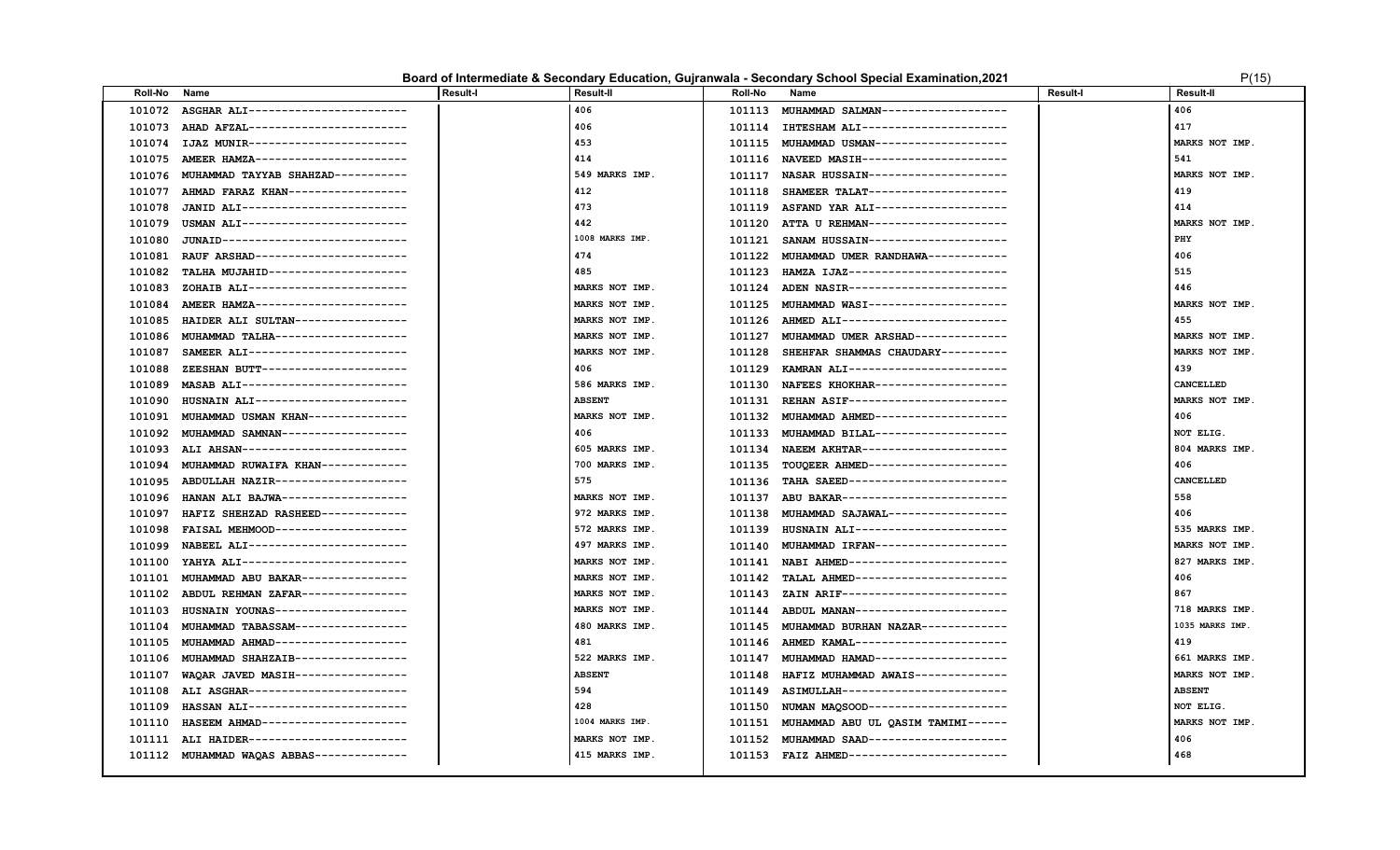#### **Board of Intermediate & Secondary Education, Gujranwala - Secondary School Special Examination, 2021** P(16)

|  | P(16) |  |
|--|-------|--|
|  |       |  |

| <b>Roll-No</b> | Name                                      | <b>Result-I</b> | <b>Result-II</b> | <b>Roll-No</b> | Name                                      | <b>Result-I</b> | <b>Result-II</b> |
|----------------|-------------------------------------------|-----------------|------------------|----------------|-------------------------------------------|-----------------|------------------|
| 101154         | CHAUDHARY MUHAMMAD SAIM-----------        |                 | 432              | 101196         | MUHAMMAD DANISH------------------         |                 | <b>ABSENT</b>    |
| 101155         | ABDULLAH-------------------------         |                 | <b>ABSENT</b>    | 101197         | UMAIR ALI-------------------------        |                 | MARKS NOT IMP.   |
| 101156         | SALMAN OAISAR---------------------        |                 | 406              | 101198         | ABDULLAH IRSHAD------------------         |                 | 563 MARKS IMP.   |
| 101157         | UMAR MUNEEB----------------------         |                 | 868 MARKS IMP.   | 101199         | FAHAD RAZA------------------------        |                 | 414              |
| 101158         | MUHAMMAD ANAS AMJAD--------------         |                 | 406              | 101200         | HUSSNAIN ARSHAD------------------         |                 | 406              |
| 101159         | MUHAMMAD WAQAS--------------------        |                 | 618 MARKS IMP.   | 101201         | RUHAAN AHMAD---------------------         |                 | 466 MARKS IMP.   |
| 101160         | SUBHAN AHMED----------------------        |                 | NOT ELIG.        | 101202         | TABBISH ASHRAF-------------------         |                 | 414              |
| 101161         | ABUBAKAR--------------------------        |                 | 406              | 101203         | ZAMIN ALI-------------------------        |                 | 480              |
| 101162         | MUHAMMAD SAIM SHAFIQ-------------         |                 | MARKS NOT IMP.   | 101204         | ALI SHAIR-------------------------        |                 | MARKS NOT IMP.   |
| 101164         | MUSLIM----------------------------        |                 | 491              | 101205         | KHIZAR RIZWAN---------------------        |                 | MARKS NOT IMP.   |
| 101165         | MUHAMMAD SULEMAN-----------------         |                 | 414              | 101206         | AHMED SHAHZAD ABBASI-------------         |                 | MARKS NOT IMP.   |
| 101166         | MUHAMMAD DILSHAD-----------------         |                 | 679 MARKS IMP.   | 101207         | AZAN SHEHZAD----------------------        |                 | 545              |
| 101167         | ABU ZAR---------------------------        |                 | 538 MARKS IMP.   | 101208         | ABDULLAH--------------------------        |                 | MARKS NOT IMP.   |
| 101168         | MUHAMMAD DANISH HASNAIN-----------        |                 | MARKS NOT IMP.   |                | 101209 ALI HAMZA------------------------- |                 | 574 MARKS IMP.   |
| 101169         | SYED MUHAMMAD RAEES RAZA RIZVI----        |                 | 764              | 101210         | MUHAMMAD AWAIS IDREES-------------        |                 | <b>ABSENT</b>    |
| 101170         | ABDULLAH ZUBAIR------------------         |                 | 968 MARKS IMP.   |                | 101211 ALI HASSAN------------------------ |                 | 1058 MARKS IMP.  |
| 101171         | NOOR AHMAD SULTAN-----------------        |                 | MARKS NOT IMP.   |                | 101212 LUQMAN HAIDER--------------------- |                 | 430 MARKS IMP.   |
| 101172         | QASIM AFZAL-----------------------        |                 | 1065 MARKS IMP.  |                | 101213 MUHAMMAD ZAID--------------------  |                 | 533              |
| 101173         | MUZAMAL AHMED--------------------         |                 | 527              | 101214         | HUSSAIN--------------------------         |                 | M, PHY, CH       |
| 101174         | MUHAMMAD AMMAD BASRA--------------        |                 | 406              |                | 101215 KALEEM ULLAH---------------------- |                 | 516 MARKS IMP.   |
| 101175         | MUHAMMAD FAHAD IJAZ---------------        |                 | 615 MARKS IMP.   | 101216         | MUHAMMAD HAMID RAFIQUE-----------         |                 | 1008 MARKS IMP.  |
| 101176         | ZAIN ABBAS------------------------        |                 | M, PHY, CH       | 101217         | ZAIN ALI--------------------------        |                 | 447 MARKS IMP.   |
| 101177         | ASAHEL KHAN----------------------         |                 | 581              | 101218         | SHAMSHER UL HASAN----------------         |                 | M, PHY, CH       |
| 101178         | MUHAMMAD ABDULLAH JAVED-----------        |                 | MARKS NOT IMP.   |                | 101219 ASHIR SEMAB GILL------------------ |                 | 732              |
| 101179         | HAMAD MEHMOOD--------------------         |                 | MARKS NOT IMP.   | 101220         | WAHAB-----------------------------        |                 | 520              |
| 101180         | HAFIZ AHMED ASHRAF---------------         |                 | MARKS NOT IMP.   |                | 101221 TEMAAN SALEEM--------------------  |                 | <b>ABSENT</b>    |
| 101181         | MINHAL OASIM----------------------        |                 | MARKS NOT IMP.   | 101222         | EMAN ALI-------------------------         |                 | 699              |
| 101182         | SYED MUHAMMAD ANEES RAZA---------         |                 | 414              | 101223         | MATEEN----------------------------        |                 | MARKS NOT IMP.   |
| 101183         | OMAN ABID------------------------         |                 | MARKS NOT IMP.   | 101224         | MUHAMMAD ROHAN-------------------         |                 | 451              |
| 101184         | AZAN MUHAMMAD--------------------         |                 | 427 MARKS IMP.   | 101225         | AGHA MUHAMMAD SHAHBAZ KHAN--------        |                 | 1017 MARKS IMP.  |
| 101185         | ABDULLHA--------------------------        |                 | <b>ABSENT</b>    | 101226         | CHOUDHARI TALHA MAHMOOD-----------        |                 | 618              |
| 101186         | HANAN HUSSAIN--------------------         |                 | 456              | 101227         | MEHAB NASEER----------------------        |                 | 663 MARKS IMP.   |
| 101187         | OAMAR SHAHZAD--------------------         |                 | 414              | 101228         | SHAHZAIB--------------------------        |                 | 507              |
| 101188         | MUHAMMAD AWAIS--------------------        |                 | 991              | 101229         | ZAIN UL ABIDEEN-------------------        |                 | 573 MARKS IMP.   |
| 101189         | MUHAMMAD AZKAR--------------------        |                 | 406              | 101230         | ABU BAKAR-------------------------        |                 | MARKS NOT IMP.   |
| 101190         | MUHAMMAD HASSAN------------------         |                 | 491 MARKS IMP.   | 101231         | MUHAMMAD SAYYAM-------------------        |                 | MARKS NOT IMP.   |
| 101191         | ZAIN ALI--------------------------        |                 | 726              | 101232         | SOHAIL ARIF-----------------------        |                 | 432              |
| 101192         | MUHAMMAD MUBASHIR-----------------        |                 | 726 MARKS IMP.   | 101233         | SYED QASIM RAZA-------------------        |                 | 645 MARKS IMP    |
| 101193         | AHMED HASSAN---------------------         |                 | MARKS NOT IMP.   | 101234         | ABDUL REHMAN---------------------         |                 | 1096 MARKS IMP   |
| 101194         | TAYYAB ALI------------------------        |                 | 542              | 101235         | MUHAMMAD ASAD---------------------        |                 | 450              |
|                | 101195 AHMAD ABBAS----------------------- |                 | MARKS NOT IMP.   |                | 101236 ABU USAMA------------------------- |                 | 406              |
|                |                                           |                 |                  |                |                                           |                 |                  |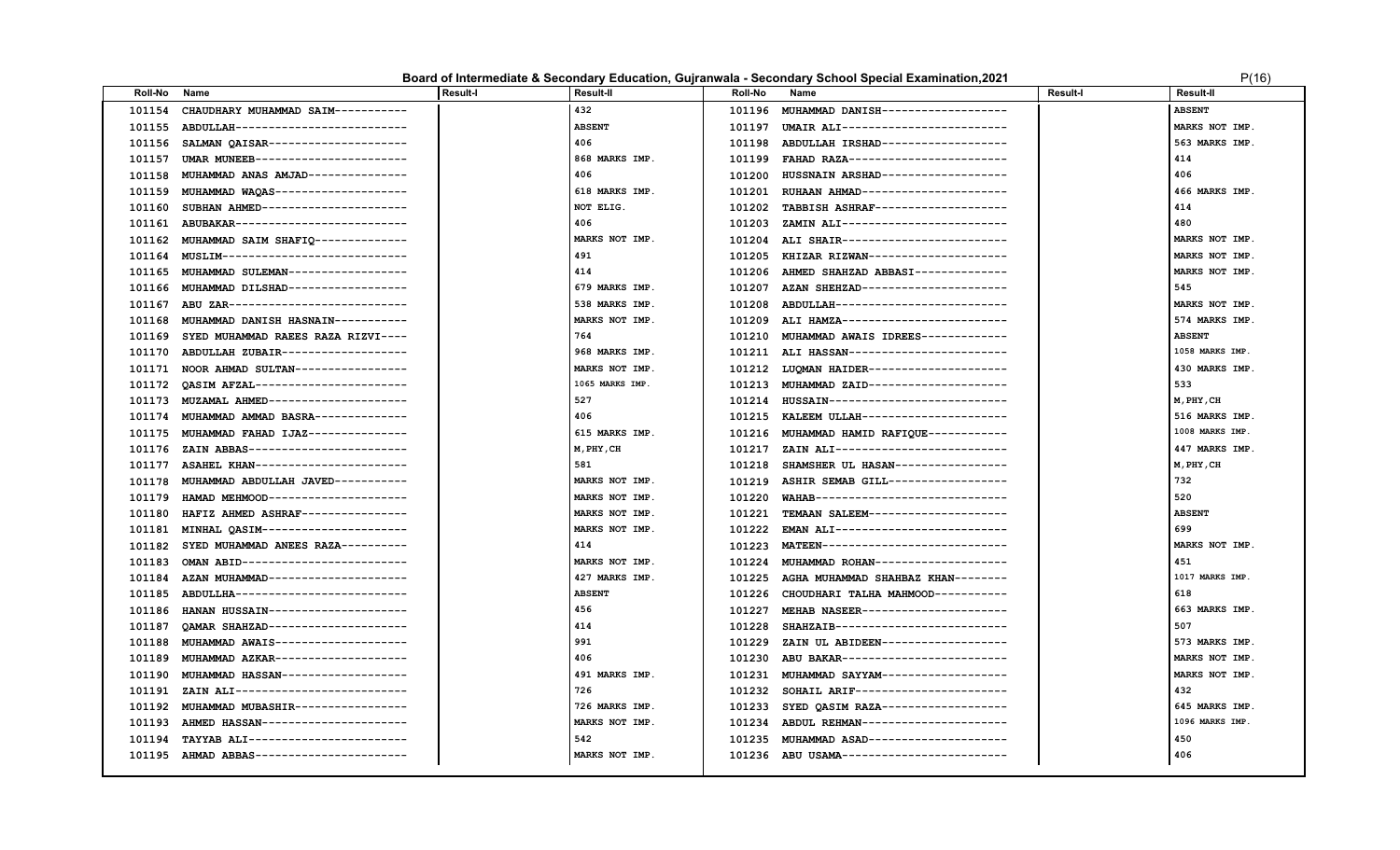### **Board of Intermediate & Secondary Education, Gujranwala - Secondary School Special Examination,2021** P(17)

| '( | 1 | 7 |  |
|----|---|---|--|
|    |   |   |  |

| Roll-No | Name                               | <b>Result-I</b> | Result-II       | <b>Roll-No</b> | Name                                      | <b>Result-I</b> | <b>Result-II</b>    |
|---------|------------------------------------|-----------------|-----------------|----------------|-------------------------------------------|-----------------|---------------------|
| 101237  | BAZIL SUNIL----------------------- |                 | 603             | 101278         | DANISH ALI------------------------        |                 | 579                 |
| 101238  | ABDULLAH-------------------------  |                 | MARKS NOT IMP.  | 101279         | MUHAMMAD ABDULLAH SHEIKH----------        |                 | 414                 |
| 101239  | MUHAMMAD REHAN-------------------  |                 | MARKS NOT IMP.  | 101280         | RIZWAN NISAR----------------------        |                 | 641                 |
| 101240  | AFTAB GHANI----------------------- |                 | MARKS NOT IMP.  | 101281         | ALI HASSAN------------------------        |                 | 414                 |
| 101241  | SAMEER MASIH---------------------  |                 | 406             | 101282         | HUSNAIN RAFIQUE-------------------        |                 | 979 MARKS IMP.      |
| 101242  | HASSNAIN ALI---------------------- |                 | 414 MARKS IMP.  | 101283         | HAMID ALI BAJWA-------------------        |                 | 529                 |
| 101243  | ZEESHAN ALI----------------------- |                 | 545 MARKS IMP.  | 101284         | LUQMAN----------------------------        |                 | 501                 |
| 101244  | MUHAMMAD SAAD RAUF---------------  |                 | 449 MARKS IMP.  | 101285         | HASNAIN SULEMAN------------------         |                 | 868                 |
| 101245  | MUHAMMAD SULEMAN-----------------  |                 | 497             | 101286         | HAMID SARDAR----------------------        |                 | 406                 |
| 101246  | GHULAM RAZA----------------------- |                 | 415             | 101287         | MUNEEB ILYAS----------------------        |                 | 477 MARKS IMP.      |
| 101247  | MUHAMMAD ABU BAKAR---------------- |                 | 440 MARKS IMP.  | 101288         | SAQIB ABRAR-----------------------        |                 | MARKS NOT IMP.      |
| 101248  | DANIAL ABID----------------------- |                 | 714 MARKS IMP.  | 101289         | MUHAMMAD SAAD--------------------         |                 | PASS IN ADD. SUB(s) |
| 101249  | ZAIN-UL-ABADIN-------------------- |                 | 414             | 101290         | ZAIN ALI--------------------------        |                 | 432 MARKS IMP.      |
| 101250  | FAIZAN NASEER--------------------- |                 | 481             | 101291         | UMER RAZA CHAUDHRY---------------         |                 | <b>ABSENT</b>       |
| 101251  | HIZBUL MUJAHID-------------------- |                 | MARKS NOT IMP.  | 101292         | AHMED ZIA GHUMMAN-----------------        |                 | 936 MARKS IMP.      |
| 101252  | MUHAMMAD AWAIS-------------------- |                 | 450             | 101293         | MEER HAMZA------------------------        |                 | MARKS NOT IMP.      |
| 101253  | SYED ALI ABDULLAH NAQVI----------- |                 | 414             | 101294         | USMAN-----------------------------        |                 | 416                 |
| 101254  | FAIZAN SHAHID--------------------- |                 | 1017 MARKS IMP. | 101295         | MUHAMMAD OASIM-------------------         |                 | MARKS NOT IMP.      |
| 101255  | FARHAN MUJAHID-------------------- |                 | CANCELLED       | 101296         | MUHAMMAD FIAZAN-------------------        |                 | 521                 |
| 101256  | FARHAN MUJAHID-------------------  |                 | 808 MARKS IMP.  | 101297         | MUHAMMAD TAHA BUTT---------------         |                 | <b>ABSENT</b>       |
| 101257  | MUHAMMAD ABU BAKAR---------------- |                 | MARKS NOT IMP.  | 101298         | HADEED AKRAM----------------------        |                 | MARKS NOT IMP.      |
| 101258  | UTBAN----------------------------- |                 | <b>ABSENT</b>   | 101299         | MUHAMMAD TAJAMUL JAVED------------        |                 | 548 MARKS IMP.      |
| 101259  | ALI HASSAN------------------------ |                 | 625 MARKS IMP.  | 101300         | MUHAMMAD AASIM-------------------         |                 | 414                 |
| 101260  | BILAL AHMED----------------------- |                 | MARKS NOT IMP.  | 101301         | ZEESHAN ALI-----------------------        |                 | MARKS NOT IMP.      |
| 101261  | MUHAMMAD FAHAD RAUF--------------  |                 | 454 MARKS IMP.  | 101302         | ALI AFZAL-------------------------        |                 | 717 MARKS IMP.      |
| 101262  | AHMED JABIR----------------------- |                 | 481             | 101303         | MUHAMMAD AWAIS--------------------        |                 | 494 MARKS IMP.      |
| 101263  | ADNAN LIAQUAT--------------------- |                 | 535 MARKS IMP.  | 101304         | NAQI ABBAS------------------------        |                 | 447                 |
| 101264  | AHMED NABEEGH QURESHI------------- |                 | 761 MARKS IMP.  | 101305         | QASIM EJAZ SHEIKH-----------------        |                 | 414                 |
| 101265  | ZAKWAN---------------------------  |                 | <b>ABSENT</b>   | 101306         | ABDULLAH--------------------------        |                 | 481 MARKS IMP.      |
| 101266  | SHAROZ JAMSHAID------------------- |                 | 406             | 101307         | MUHAMMAD HUMAIR------------------         |                 | 498                 |
| 101267  | ALI AHMER------------------------- |                 | 447             | 101308         | MUHAMMAD ZUBAIR------------------         |                 | 417                 |
| 101268  | MUHAMMAD DANISH------------------- |                 | 432             | 101309         | SUFYAN ALI------------------------        |                 | 827                 |
| 101269  | MUHAMMAD ABDULLAH SHAMAS---------- |                 | MARKS NOT IMP.  | 101310         | MUHAMMAD HUSSAIN------------------        |                 | 458 MARKS IMP.      |
| 101270  | MUHAMMAD BILAL-------------------- |                 | 524             | 101311         | NADEEM DANIEL--------------------         |                 | 457                 |
| 101271  | ABDULLAH-------------------------- |                 | 918 MARKS IMP.  | 101312         | SAAD AKRAM------------------------        |                 | 737 MARKS IMP.      |
| 101272  | HAROON ABDULLAH------------------- |                 | 587 MARKS IMP.  | 101313         | ALI AWAIS-------------------------        |                 | <b>ABSENT</b>       |
| 101273  | MUHAMMAD ABDULLAH----------------- |                 | 406             | 101314         | MUSTAFA RAZA TOOR-----------------        |                 | 867                 |
| 101274  | MUHAMMAD HASEEB------------------  |                 | 520             | 101315         | HASSAN MUSHTAQ--------------------        |                 | MARKS NOT IMP.      |
| 101275  | ROOMAN QAISER--------------------- |                 | <b>ABSENT</b>   | 101316         | MUHAMMAD HAMMAD ------------------        |                 | 530                 |
| 101276  | ARHUM SAJID----------------------- |                 | 653 MARKS IMP.  | 101317         | MUHAMMAD AHMED--------------------        |                 | 1017 MARKS IMP.     |
| 101277  | MUHAMMAD AHMED KHALID------------- |                 | 522             |                | 101318 YASHU KHAN------------------------ |                 | 457 MARKS IMP.      |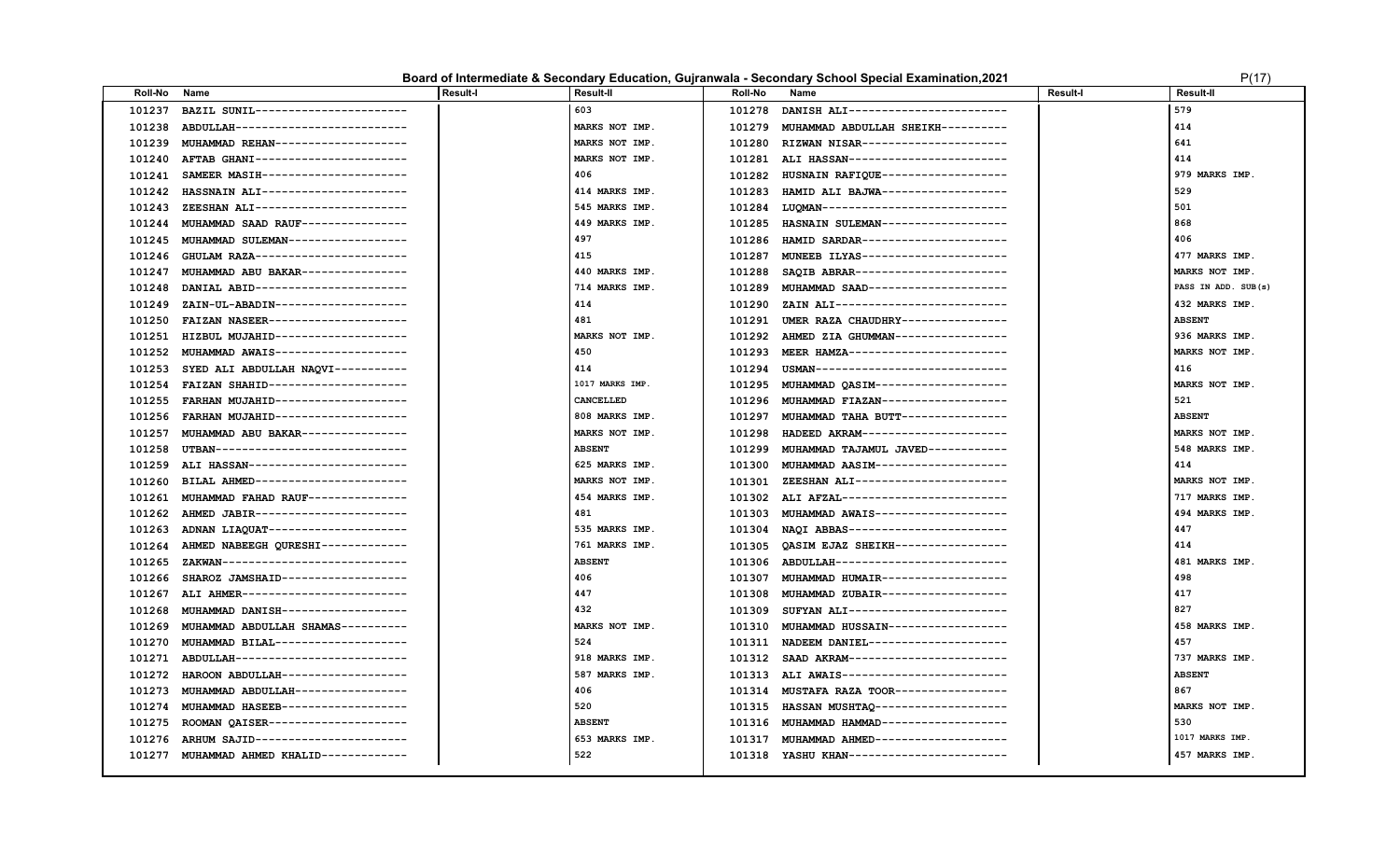### **Board of Intermediate & Secondary Education, Gujranwala - Secondary School Special Examination, 2021** P(18)

| <b>Roll-No</b> | Name                                | <b>Result-I</b> | <b>Result-II</b> | <b>Roll-No</b> | Name                                      | Result-I | Result-II      |
|----------------|-------------------------------------|-----------------|------------------|----------------|-------------------------------------------|----------|----------------|
| 101319         | ABDULLAH KHALID------------------   |                 | 720 MARKS IMP.   | 101360         | HAMAD RASHEED--------------------         |          | MARKS NOT IMP. |
| 101320         | AMAN PERVAIZ----------------------  |                 | 406              |                | 101361 ALI ABBAS------------------------- |          | 451            |
| 101321         | ABDULLAH-------------------------   |                 | 406              | 101362         | HAMZA ALI-------------------------        |          | <b>ABSENT</b>  |
| 101322         | MUHAMMAD RAYYAN BUTT-------------   |                 | 526 MARKS IMP.   | 101363         | MUHAMMAD ANWAR--------------------        |          | 682            |
| 101323         | MUHAMMAD FAIZAN SAJAWAL-----------  |                 | MARKS NOT IMP.   | 101364         | HAFIZ ABDUL REHMAN----------------        |          | 480 MARKS IMP. |
| 101324         | ALI AKBER BUTT--------------------  |                 | MARKS NOT IMP.   | 101365         | MUHAMMAD JAWAD IMRAN--------------        |          | 513 MARKS IMP. |
| 101325         | HUSNAIN---------------------------  |                 | MARKS NOT IMP.   | 101366         | SAJJAD KHAN----------------------         |          | 445            |
| 101326         | MUHAMMAD MUJEEB BAIG-------------   |                 | NOT ELIG.        | 101367         | NOHAIB ZAFAR----------------------        |          | 768            |
| 101327         | JALAL UL DIN ARIF-----------------  |                 | MARKS NOT IMP.   | 101368         | M HARIS RASHEED CH---------------         |          | 969 MARKS IMP. |
| 101328         | AHMAD SAJJAD----------------------  |                 | MARKS NOT IMP.   | 101369         | SIKANDER ALI----------------------        |          | 702 MARKS IMP. |
| 101329         | MUHAMMAD AOURANG ZAIB-------------  |                 | 537              | 101370         | UMAIR SHABBIR---------------------        |          | 414            |
| 101330         | ABDUL RAHMAN----------------------  |                 | 452              |                | 101371 MUHAMMAD ASMAT AZIZ--------------- |          | 553            |
| 101331         | MUJEEB UR REHMAN------------------  |                 | 490              | 101372         | SAMI ULLAH------------------------        |          | 493            |
| 101332         | ABDULLAH--------------------------  |                 | 511 MARKS IMP.   | 101373         | MUAZ AMJAD------------------------        |          | 537 MARKS IMP. |
| 101333         | MUHAMMAD SARMAD------------------   |                 | MARKS NOT IMP.   | 101374         | MUHAMMAD RAZWAN------------------         |          | 419            |
| 101334         | MUHAMMAD WAQAS ALI----------------  |                 | 558 MARKS IMP.   | 101375         | MUHAMMAD ZOHAIB KHAN-------------         |          | MARKS NOT IMP. |
| 101335         | ALI HAMZA-------------------------  |                 | 677              | 101376         | GHULAM ABBAS----------------------        |          | 406            |
| 101336         | HASSNAT AHMAD---------------------  |                 | 543 MARKS IMP.   | 101377         | HAMZA HAMEED----------------------        |          | <b>ABSENT</b>  |
| 101337         | ABDULLAH SHARIF------------------   |                 | <b>ABSENT</b>    | 101378         | FAAKHIR FAROOQ GHAURI-------------        |          | 459            |
| 101338         | MUHAMMAD IOBAL--------------------  |                 | MARKS NOT IMP.   | 101379         | MUHAMMAD HAMMAD NIAZ-------------         |          | <b>ABSENT</b>  |
| 101339         | MUHAMMAD ADREES-------------------  |                 | 406              | 101380         | MUHAMMAD ZAKA ULLAH ZAFAR---------        |          | MARKS NOT IMP. |
| 101340         | AHMAD KHAN-----------------------   |                 | 438              | 101381         | DAREZ GULL------------------------        |          | MARKS NOT IMP. |
| 101341         | HUSSNAIN ALI----------------------  |                 | 478 MARKS IMP.   | 101382         | MUHAMMAD TASEER KHAN--------------        |          | 521 MARKS IMP. |
| 101342         | ALI HAMZA-------------------------  |                 | 504 MARKS IMP.   | 101383         | ALI HAMZA-------------------------        |          | MARKS NOT IMP. |
| 101343         | HAMAD SADAQAT --------------------- |                 | MARKS NOT IMP.   | 101384         | ALI HAMZA-------------------------        |          | 475            |
| 101344         | MUHAMMAD HUSSNAIN KHALID----------  |                 | 429 MARKS IMP.   | 101385         | MUHAMMAD SHEROOZ GHUMAN-----------        |          | 406            |
| 101345         | TOOEER AHMAD----------------------  |                 | 497 MARKS IMP.   |                | 101386 AMRAT MASIH----------------------- |          | MARKS NOT IMP. |
| 101346         | UMAR FAIZ-------------------------  |                 | 469              | 101387         | HANZLA ZULFIOAR-------------------        |          | 406            |
| 101347         | AQIB ALI--------------------------  |                 | 621 MARKS IMP.   | 101388         | MUHAMMAD TOUSEEF KHAN-------------        |          | 484            |
| 101348         | ABDUL REHMAN HAROON--------------   |                 | <b>ABSENT</b>    | 101389         | HAMZA ANSAR KHAN------------------        |          | 452            |
| 101349         | HAFIZ MUHAMMAD BIN IFTIKHAR-------  |                 | MARKS NOT IMP.   | 101390         | HASEEB KHAN-----------------------        |          | 406            |
| 101350         | SAQLAIN QAYYUM--------------------  |                 | MARKS NOT IMP.   |                | 101391 ALI MUAVIA------------------------ |          | 600            |
| 101351         | ZUHAIR IMTIAZ---------------------  |                 | 517              |                | 101392 MUHAMMAD UMAR KHALIL-------------- |          | 649 MARKS IMP. |
| 101352         | ABDUL REHMAN TUFAIL--------------   |                 | MARKS NOT IMP.   | 101393         | ALI AKBAR-------------------------        |          | MARKS NOT IMP. |
| 101353         | MUHAMMAD ZDAAR-------------------   |                 | 1041 MARKS IMP.  | 101394         | DANIAL BASHARAT-------------------        |          | MARKS NOT IMP. |
| 101354         | REHMAN ALI------------------------  |                 | 550 MARKS IMP.   | 101395         | TAHIR JAVED-----------------------        |          | 1007 MARKS IMP |
| 101355         | FAIZAN YOUSAF---------------------  |                 | 552 MARKS IMP.   |                | 101396 ASAAM AHMAD----------------------  |          | 441            |
| 101356         | MOHAMMAD AHMAD KHAN---------------  |                 | 549              | 101397         | MUHAMMAD AWAIS--------------------        |          | MARKS NOT IMP. |
| 101357         | MUHAMMAD ZAIN UL ABIDEEN----------  |                 | MARKS NOT IMP.   | 101398         | MUHAMMAD USMAN-------------------         |          | 406            |
| 101358         | ALI SHAN--------------------------  |                 | MARKS NOT IMP.   | 101399         | MUHAMMAD KALEEM IFTIKHAR----------        |          | MARKS NOT IMP. |
| 101359         | ALI AKBAR-------------------------  |                 | 406              |                | 101400 MUHAMMAD SULEMAN------------------ |          | MARKS NOT IMP. |
|                |                                     |                 |                  |                |                                           |          |                |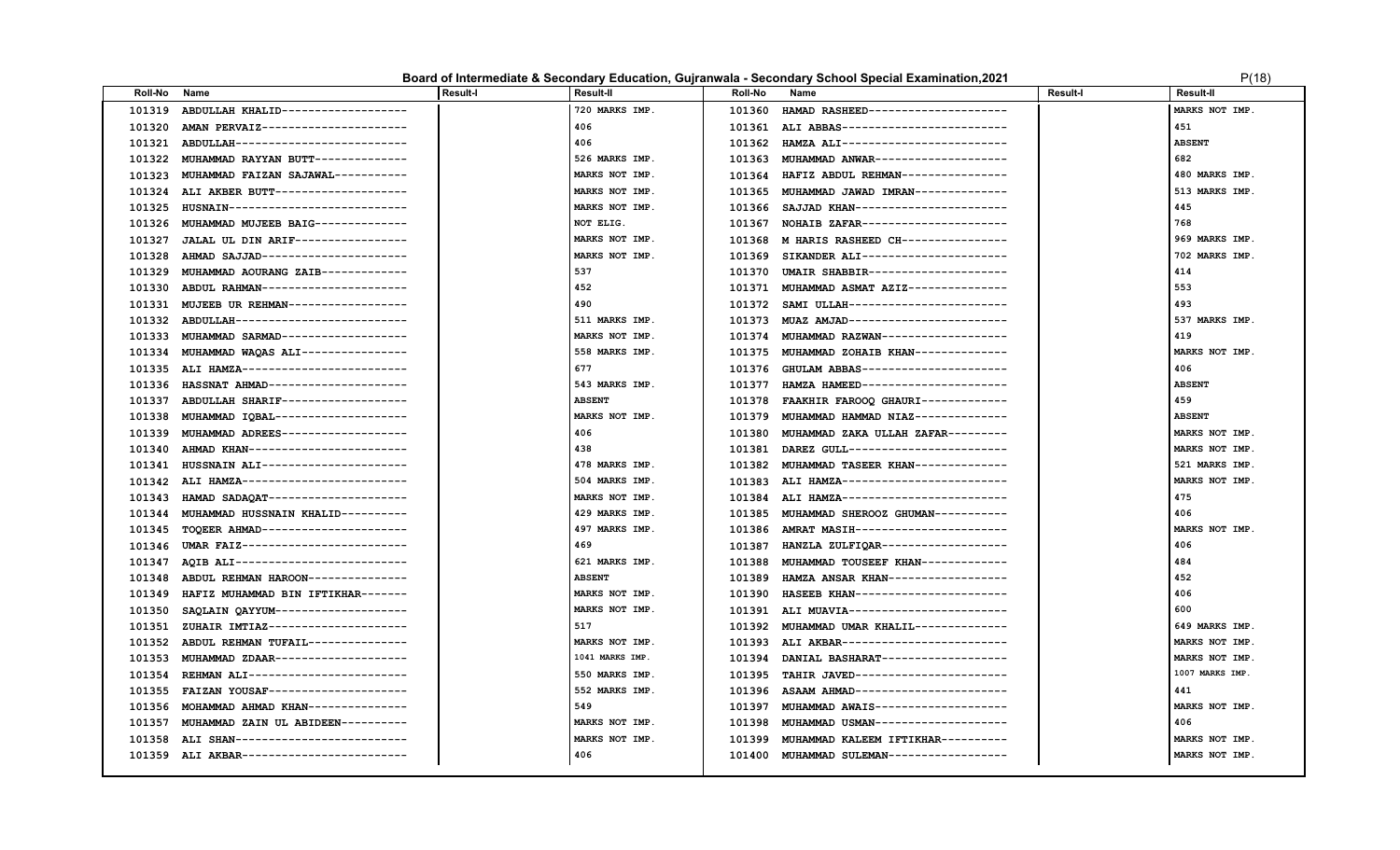#### **Board of Intermediate & Secondary Education, Gujranwala - Secondary School Special Examination, 2021** P(19) P(19)

|  | P(19) |  |
|--|-------|--|
|  |       |  |

| 578 MARKS IMP.<br>FAIZAN ALI------------------------<br>693 MARKS IMP.<br>MOHAMMAD SAMI ULLAH ANWAR---------<br>101401<br>101443<br>592 MARKS IMP.<br>406<br>101402<br>TAYYAB KHAN-----------------------<br>IRFAN ALI-------------------------<br>101444<br>MARKS NOT IMP.<br>521 MARKS IMP.<br>ABDUL REHMAN---------------------<br>101403<br>MUHAMMAD ATHAR RASOOL-------------<br>101445<br><b>ABSENT</b><br>MARKS NOT IMP.<br>101404<br>HAIDER ALI------------------------<br>ZAIN UL ABDIN---------------------<br>101446<br>463<br>444<br>ZOHAIB RIAZ-----------------------<br>101405<br>MUHAMMAD TAYYAB-------------------<br>101447<br>476<br>416<br>MUHAMMAD AHTSHAM KHAN-------------<br>ANIS UL MUJTABA-------------------<br>101406<br>101448<br>406<br>876 MARKS IMP.<br>NAVEED ABID-----------------------<br>MUHAMMAD ARSLAN TARIQ-------------<br>101407<br>101449<br>421<br>419<br>BURHAN HYEDAR---------------------<br>NABEEL ANJUM----------------------<br>101408<br>101450<br>415<br>MARKS NOT IMP.<br>KUMAIL RAZA-----------------------<br>101451 MUHAMMAD WARIS-------------------<br>101409<br>MARKS NOT IMP.<br>MARKS NOT IMP.<br>101452 SUFYAN ALI------------------------<br>101410<br>MUHAMMAD BASIT SARWAR-------------<br>412<br>USMAN RASOOL---------------------<br>101453 FAHAD SOHAIL---------------------<br><b>ABSENT</b><br>101411<br>480 MARKS IMP.<br>776 MARKS IMP.<br>101412<br>HAIDAR ALI-----------------------<br>101454<br>MUHAMMAD FAHAD-------------------<br>MUHAMMAD TANZEEL-----------------<br>451<br>MUHAMMAD BILAL-------------------<br><b>ABSENT</b><br>101413<br>101455<br>ABDULLAH QAYYUM-------------------<br>JAHAN ZAIB------------------------<br>642 MARKS IMP.<br>MARKS NOT IMP.<br>101414<br>101456<br>ALI HAMZA-------------------------<br>TALHA ANWAAR----------------------<br>MARKS NOT IMP.<br>MARKS NOT IMP.<br>101415<br>101457<br>ALI HAMZA-------------------------<br>438 MARKS IMP.<br>HASNAIN ALI-----------------------<br>406<br>101416<br>101458<br>428<br>781<br>MUHAMMAD RAFAY NAZEER-------------<br>101459 MUHAMMAD HASEEB TAYYAB------------<br>101417<br>522<br>MUHAMMAD ALI RAZA-----------------<br><b>ABSENT</b><br>ABDUL REHMAN----------------------<br>101418<br>101460<br>TALHA SHAHID----------------------<br>932 MARKS IMP.<br>MARKS NOT IMP.<br>101461 MUHAMMAD HUSNAIN TAHIR------------<br>101419<br><b>ABSENT</b><br>406<br>101421<br>HUNAIN YOUNAS---------------------<br>101462 MUHAMMAD TAYYAB MEHMOOD-----------<br>MUHAMMAD ZAID--------------------<br>406<br>101463 MUHAMMAD MUNTAQIM-----------------<br>720 MARKS IMP.<br>101422<br>MUHAMMAD HAMZA--------------------<br>406<br>MUHAMMAD SHERAZ------------------<br>442<br>101423<br>101464<br>REHMAN MAQSOOD--------------------<br>101465 ASIM SAEED------------------------<br>MARKS NOT IMP.<br>MARKS NOT IMP.<br>101424<br>ALI HASSAN------------------------<br>406<br>101466 ABDUL HANAN----------------------<br>455<br>101425<br>528<br>MUHAMMAD MUBEEN AZAM--------------<br>HAMMAD NADEEM---------------------<br>MARKS NOT IMP.<br>101426<br>101467<br>429<br>MUHAMMAD USMAN-------------------<br>MUHAMMAD--------------------------<br>406<br>101427<br>101468<br>SHEHROZ ALI-----------------------<br>699 MARKS IMP.<br>MEHRAN SADIQ----------------------<br>406<br>101428<br>101469<br>AESAM UL HAQ ----------------------<br>MARKS NOT IMP.<br>SAQIB KHAN------------------------<br>469 MARKS IMP.<br>101429<br>101470<br>HAMID ALI SALAMAT----------------<br>MARKS NOT IMP.<br>MARKS NOT IMP.<br>101430<br>470<br>ALI HAMZA-------------------------<br>MUHAMMAD ZUBAIR------------------<br>617 MARKS IMP.<br>101431<br>101472<br>406<br>733<br>UMAR AYUB------------------------<br>SUFYAN ASGHAR---------------------<br>101432<br>101473<br>677<br>576<br>MUHAMMAD AZAM---------------------<br>ABDUL WAHAB-----------------------<br>101433<br>101474<br>SADAQAT ALI-----------------------<br>MARKS NOT IMP.<br>MUHAMMAD IQBAL--------------------<br>MARKS NOT IMP.<br>101434<br>101475<br>406<br><b>ABSENT</b><br>MUHAMMAD AWAIS--------------------<br>HUNAIN ALI------------------------<br>101435<br>101476<br>MUHAMMAD SARMAD ZAHID-------------<br>620 MARKS IMP.<br>681<br>MUHAMMAD TALHA--------------------<br>101436<br>101477<br>SYED HAMMAD ALI------------------<br>537 MARKS IMP.<br>603<br>AHAD ALI--------------------------<br>101437<br>101478<br>753<br>MUHAMMAD AWAIS--------------------<br>MUHAMMAD HASSAN MUSTAFA-----------<br>MARKS NOT IMP.<br>101438<br>101479<br>MUHAMMAD NAUMAN-------------------<br>MUHAMMAD AWAIS--------------------<br>479 MARKS IMP.<br>MARKS NOT IMP.<br>101439<br>101480<br>ALI HASSAN------------------------<br>MUHAMMAD HAMZA-------------------<br>MARKS NOT IMP.<br><b>ABSENT</b><br>101440<br>101481<br>MUHAMMAD BILAL--------------------<br>851 MARKS IMP.<br>ALI HASSAN------------------------<br>488 MARKS IMP<br>101441<br>101482<br>530<br>432<br>101483 MUHAMMAD SAHIL--------------------<br>101442<br>ZUBAIR ASLAM---------------------- | <b>Roll-No</b> | Name | <b>Result-I</b> | <b>Result-II</b> | <b>Roll-No</b> | Name | Result-I | <b>Result-II</b> |
|----------------------------------------------------------------------------------------------------------------------------------------------------------------------------------------------------------------------------------------------------------------------------------------------------------------------------------------------------------------------------------------------------------------------------------------------------------------------------------------------------------------------------------------------------------------------------------------------------------------------------------------------------------------------------------------------------------------------------------------------------------------------------------------------------------------------------------------------------------------------------------------------------------------------------------------------------------------------------------------------------------------------------------------------------------------------------------------------------------------------------------------------------------------------------------------------------------------------------------------------------------------------------------------------------------------------------------------------------------------------------------------------------------------------------------------------------------------------------------------------------------------------------------------------------------------------------------------------------------------------------------------------------------------------------------------------------------------------------------------------------------------------------------------------------------------------------------------------------------------------------------------------------------------------------------------------------------------------------------------------------------------------------------------------------------------------------------------------------------------------------------------------------------------------------------------------------------------------------------------------------------------------------------------------------------------------------------------------------------------------------------------------------------------------------------------------------------------------------------------------------------------------------------------------------------------------------------------------------------------------------------------------------------------------------------------------------------------------------------------------------------------------------------------------------------------------------------------------------------------------------------------------------------------------------------------------------------------------------------------------------------------------------------------------------------------------------------------------------------------------------------------------------------------------------------------------------------------------------------------------------------------------------------------------------------------------------------------------------------------------------------------------------------------------------------------------------------------------------------------------------------------------------------------------------------------------------------------------------------------------------------------------------------------------------------------------------------------------------------------------------------------------------------------------------------------------------------------------------------------------------------------------------------------------------------------------------------------------------------------------------------------------------------------------------------------------------------------------------------------------------------------------------------------------------------------------------------------------------------------------------------------------------------------------------------------------------------------------------------------------------------------------------------------------------------------------------------------------------------------------------------------------------------------------------------------------------------------------------------------------------------------------------------------------------------------------------------------------------------------------------------------------------------------------------------------------------------------------------------------------------------------------------------------------------------------------------------------------------------------------------------------------------------------------------------------------------------------------------------------|----------------|------|-----------------|------------------|----------------|------|----------|------------------|
|                                                                                                                                                                                                                                                                                                                                                                                                                                                                                                                                                                                                                                                                                                                                                                                                                                                                                                                                                                                                                                                                                                                                                                                                                                                                                                                                                                                                                                                                                                                                                                                                                                                                                                                                                                                                                                                                                                                                                                                                                                                                                                                                                                                                                                                                                                                                                                                                                                                                                                                                                                                                                                                                                                                                                                                                                                                                                                                                                                                                                                                                                                                                                                                                                                                                                                                                                                                                                                                                                                                                                                                                                                                                                                                                                                                                                                                                                                                                                                                                                                                                                                                                                                                                                                                                                                                                                                                                                                                                                                                                                                                                                                                                                                                                                                                                                                                                                                                                                                                                                                                                                                                |                |      |                 |                  |                |      |          |                  |
|                                                                                                                                                                                                                                                                                                                                                                                                                                                                                                                                                                                                                                                                                                                                                                                                                                                                                                                                                                                                                                                                                                                                                                                                                                                                                                                                                                                                                                                                                                                                                                                                                                                                                                                                                                                                                                                                                                                                                                                                                                                                                                                                                                                                                                                                                                                                                                                                                                                                                                                                                                                                                                                                                                                                                                                                                                                                                                                                                                                                                                                                                                                                                                                                                                                                                                                                                                                                                                                                                                                                                                                                                                                                                                                                                                                                                                                                                                                                                                                                                                                                                                                                                                                                                                                                                                                                                                                                                                                                                                                                                                                                                                                                                                                                                                                                                                                                                                                                                                                                                                                                                                                |                |      |                 |                  |                |      |          |                  |
|                                                                                                                                                                                                                                                                                                                                                                                                                                                                                                                                                                                                                                                                                                                                                                                                                                                                                                                                                                                                                                                                                                                                                                                                                                                                                                                                                                                                                                                                                                                                                                                                                                                                                                                                                                                                                                                                                                                                                                                                                                                                                                                                                                                                                                                                                                                                                                                                                                                                                                                                                                                                                                                                                                                                                                                                                                                                                                                                                                                                                                                                                                                                                                                                                                                                                                                                                                                                                                                                                                                                                                                                                                                                                                                                                                                                                                                                                                                                                                                                                                                                                                                                                                                                                                                                                                                                                                                                                                                                                                                                                                                                                                                                                                                                                                                                                                                                                                                                                                                                                                                                                                                |                |      |                 |                  |                |      |          |                  |
|                                                                                                                                                                                                                                                                                                                                                                                                                                                                                                                                                                                                                                                                                                                                                                                                                                                                                                                                                                                                                                                                                                                                                                                                                                                                                                                                                                                                                                                                                                                                                                                                                                                                                                                                                                                                                                                                                                                                                                                                                                                                                                                                                                                                                                                                                                                                                                                                                                                                                                                                                                                                                                                                                                                                                                                                                                                                                                                                                                                                                                                                                                                                                                                                                                                                                                                                                                                                                                                                                                                                                                                                                                                                                                                                                                                                                                                                                                                                                                                                                                                                                                                                                                                                                                                                                                                                                                                                                                                                                                                                                                                                                                                                                                                                                                                                                                                                                                                                                                                                                                                                                                                |                |      |                 |                  |                |      |          |                  |
|                                                                                                                                                                                                                                                                                                                                                                                                                                                                                                                                                                                                                                                                                                                                                                                                                                                                                                                                                                                                                                                                                                                                                                                                                                                                                                                                                                                                                                                                                                                                                                                                                                                                                                                                                                                                                                                                                                                                                                                                                                                                                                                                                                                                                                                                                                                                                                                                                                                                                                                                                                                                                                                                                                                                                                                                                                                                                                                                                                                                                                                                                                                                                                                                                                                                                                                                                                                                                                                                                                                                                                                                                                                                                                                                                                                                                                                                                                                                                                                                                                                                                                                                                                                                                                                                                                                                                                                                                                                                                                                                                                                                                                                                                                                                                                                                                                                                                                                                                                                                                                                                                                                |                |      |                 |                  |                |      |          |                  |
|                                                                                                                                                                                                                                                                                                                                                                                                                                                                                                                                                                                                                                                                                                                                                                                                                                                                                                                                                                                                                                                                                                                                                                                                                                                                                                                                                                                                                                                                                                                                                                                                                                                                                                                                                                                                                                                                                                                                                                                                                                                                                                                                                                                                                                                                                                                                                                                                                                                                                                                                                                                                                                                                                                                                                                                                                                                                                                                                                                                                                                                                                                                                                                                                                                                                                                                                                                                                                                                                                                                                                                                                                                                                                                                                                                                                                                                                                                                                                                                                                                                                                                                                                                                                                                                                                                                                                                                                                                                                                                                                                                                                                                                                                                                                                                                                                                                                                                                                                                                                                                                                                                                |                |      |                 |                  |                |      |          |                  |
|                                                                                                                                                                                                                                                                                                                                                                                                                                                                                                                                                                                                                                                                                                                                                                                                                                                                                                                                                                                                                                                                                                                                                                                                                                                                                                                                                                                                                                                                                                                                                                                                                                                                                                                                                                                                                                                                                                                                                                                                                                                                                                                                                                                                                                                                                                                                                                                                                                                                                                                                                                                                                                                                                                                                                                                                                                                                                                                                                                                                                                                                                                                                                                                                                                                                                                                                                                                                                                                                                                                                                                                                                                                                                                                                                                                                                                                                                                                                                                                                                                                                                                                                                                                                                                                                                                                                                                                                                                                                                                                                                                                                                                                                                                                                                                                                                                                                                                                                                                                                                                                                                                                |                |      |                 |                  |                |      |          |                  |
|                                                                                                                                                                                                                                                                                                                                                                                                                                                                                                                                                                                                                                                                                                                                                                                                                                                                                                                                                                                                                                                                                                                                                                                                                                                                                                                                                                                                                                                                                                                                                                                                                                                                                                                                                                                                                                                                                                                                                                                                                                                                                                                                                                                                                                                                                                                                                                                                                                                                                                                                                                                                                                                                                                                                                                                                                                                                                                                                                                                                                                                                                                                                                                                                                                                                                                                                                                                                                                                                                                                                                                                                                                                                                                                                                                                                                                                                                                                                                                                                                                                                                                                                                                                                                                                                                                                                                                                                                                                                                                                                                                                                                                                                                                                                                                                                                                                                                                                                                                                                                                                                                                                |                |      |                 |                  |                |      |          |                  |
|                                                                                                                                                                                                                                                                                                                                                                                                                                                                                                                                                                                                                                                                                                                                                                                                                                                                                                                                                                                                                                                                                                                                                                                                                                                                                                                                                                                                                                                                                                                                                                                                                                                                                                                                                                                                                                                                                                                                                                                                                                                                                                                                                                                                                                                                                                                                                                                                                                                                                                                                                                                                                                                                                                                                                                                                                                                                                                                                                                                                                                                                                                                                                                                                                                                                                                                                                                                                                                                                                                                                                                                                                                                                                                                                                                                                                                                                                                                                                                                                                                                                                                                                                                                                                                                                                                                                                                                                                                                                                                                                                                                                                                                                                                                                                                                                                                                                                                                                                                                                                                                                                                                |                |      |                 |                  |                |      |          |                  |
|                                                                                                                                                                                                                                                                                                                                                                                                                                                                                                                                                                                                                                                                                                                                                                                                                                                                                                                                                                                                                                                                                                                                                                                                                                                                                                                                                                                                                                                                                                                                                                                                                                                                                                                                                                                                                                                                                                                                                                                                                                                                                                                                                                                                                                                                                                                                                                                                                                                                                                                                                                                                                                                                                                                                                                                                                                                                                                                                                                                                                                                                                                                                                                                                                                                                                                                                                                                                                                                                                                                                                                                                                                                                                                                                                                                                                                                                                                                                                                                                                                                                                                                                                                                                                                                                                                                                                                                                                                                                                                                                                                                                                                                                                                                                                                                                                                                                                                                                                                                                                                                                                                                |                |      |                 |                  |                |      |          |                  |
|                                                                                                                                                                                                                                                                                                                                                                                                                                                                                                                                                                                                                                                                                                                                                                                                                                                                                                                                                                                                                                                                                                                                                                                                                                                                                                                                                                                                                                                                                                                                                                                                                                                                                                                                                                                                                                                                                                                                                                                                                                                                                                                                                                                                                                                                                                                                                                                                                                                                                                                                                                                                                                                                                                                                                                                                                                                                                                                                                                                                                                                                                                                                                                                                                                                                                                                                                                                                                                                                                                                                                                                                                                                                                                                                                                                                                                                                                                                                                                                                                                                                                                                                                                                                                                                                                                                                                                                                                                                                                                                                                                                                                                                                                                                                                                                                                                                                                                                                                                                                                                                                                                                |                |      |                 |                  |                |      |          |                  |
|                                                                                                                                                                                                                                                                                                                                                                                                                                                                                                                                                                                                                                                                                                                                                                                                                                                                                                                                                                                                                                                                                                                                                                                                                                                                                                                                                                                                                                                                                                                                                                                                                                                                                                                                                                                                                                                                                                                                                                                                                                                                                                                                                                                                                                                                                                                                                                                                                                                                                                                                                                                                                                                                                                                                                                                                                                                                                                                                                                                                                                                                                                                                                                                                                                                                                                                                                                                                                                                                                                                                                                                                                                                                                                                                                                                                                                                                                                                                                                                                                                                                                                                                                                                                                                                                                                                                                                                                                                                                                                                                                                                                                                                                                                                                                                                                                                                                                                                                                                                                                                                                                                                |                |      |                 |                  |                |      |          |                  |
|                                                                                                                                                                                                                                                                                                                                                                                                                                                                                                                                                                                                                                                                                                                                                                                                                                                                                                                                                                                                                                                                                                                                                                                                                                                                                                                                                                                                                                                                                                                                                                                                                                                                                                                                                                                                                                                                                                                                                                                                                                                                                                                                                                                                                                                                                                                                                                                                                                                                                                                                                                                                                                                                                                                                                                                                                                                                                                                                                                                                                                                                                                                                                                                                                                                                                                                                                                                                                                                                                                                                                                                                                                                                                                                                                                                                                                                                                                                                                                                                                                                                                                                                                                                                                                                                                                                                                                                                                                                                                                                                                                                                                                                                                                                                                                                                                                                                                                                                                                                                                                                                                                                |                |      |                 |                  |                |      |          |                  |
|                                                                                                                                                                                                                                                                                                                                                                                                                                                                                                                                                                                                                                                                                                                                                                                                                                                                                                                                                                                                                                                                                                                                                                                                                                                                                                                                                                                                                                                                                                                                                                                                                                                                                                                                                                                                                                                                                                                                                                                                                                                                                                                                                                                                                                                                                                                                                                                                                                                                                                                                                                                                                                                                                                                                                                                                                                                                                                                                                                                                                                                                                                                                                                                                                                                                                                                                                                                                                                                                                                                                                                                                                                                                                                                                                                                                                                                                                                                                                                                                                                                                                                                                                                                                                                                                                                                                                                                                                                                                                                                                                                                                                                                                                                                                                                                                                                                                                                                                                                                                                                                                                                                |                |      |                 |                  |                |      |          |                  |
|                                                                                                                                                                                                                                                                                                                                                                                                                                                                                                                                                                                                                                                                                                                                                                                                                                                                                                                                                                                                                                                                                                                                                                                                                                                                                                                                                                                                                                                                                                                                                                                                                                                                                                                                                                                                                                                                                                                                                                                                                                                                                                                                                                                                                                                                                                                                                                                                                                                                                                                                                                                                                                                                                                                                                                                                                                                                                                                                                                                                                                                                                                                                                                                                                                                                                                                                                                                                                                                                                                                                                                                                                                                                                                                                                                                                                                                                                                                                                                                                                                                                                                                                                                                                                                                                                                                                                                                                                                                                                                                                                                                                                                                                                                                                                                                                                                                                                                                                                                                                                                                                                                                |                |      |                 |                  |                |      |          |                  |
|                                                                                                                                                                                                                                                                                                                                                                                                                                                                                                                                                                                                                                                                                                                                                                                                                                                                                                                                                                                                                                                                                                                                                                                                                                                                                                                                                                                                                                                                                                                                                                                                                                                                                                                                                                                                                                                                                                                                                                                                                                                                                                                                                                                                                                                                                                                                                                                                                                                                                                                                                                                                                                                                                                                                                                                                                                                                                                                                                                                                                                                                                                                                                                                                                                                                                                                                                                                                                                                                                                                                                                                                                                                                                                                                                                                                                                                                                                                                                                                                                                                                                                                                                                                                                                                                                                                                                                                                                                                                                                                                                                                                                                                                                                                                                                                                                                                                                                                                                                                                                                                                                                                |                |      |                 |                  |                |      |          |                  |
|                                                                                                                                                                                                                                                                                                                                                                                                                                                                                                                                                                                                                                                                                                                                                                                                                                                                                                                                                                                                                                                                                                                                                                                                                                                                                                                                                                                                                                                                                                                                                                                                                                                                                                                                                                                                                                                                                                                                                                                                                                                                                                                                                                                                                                                                                                                                                                                                                                                                                                                                                                                                                                                                                                                                                                                                                                                                                                                                                                                                                                                                                                                                                                                                                                                                                                                                                                                                                                                                                                                                                                                                                                                                                                                                                                                                                                                                                                                                                                                                                                                                                                                                                                                                                                                                                                                                                                                                                                                                                                                                                                                                                                                                                                                                                                                                                                                                                                                                                                                                                                                                                                                |                |      |                 |                  |                |      |          |                  |
|                                                                                                                                                                                                                                                                                                                                                                                                                                                                                                                                                                                                                                                                                                                                                                                                                                                                                                                                                                                                                                                                                                                                                                                                                                                                                                                                                                                                                                                                                                                                                                                                                                                                                                                                                                                                                                                                                                                                                                                                                                                                                                                                                                                                                                                                                                                                                                                                                                                                                                                                                                                                                                                                                                                                                                                                                                                                                                                                                                                                                                                                                                                                                                                                                                                                                                                                                                                                                                                                                                                                                                                                                                                                                                                                                                                                                                                                                                                                                                                                                                                                                                                                                                                                                                                                                                                                                                                                                                                                                                                                                                                                                                                                                                                                                                                                                                                                                                                                                                                                                                                                                                                |                |      |                 |                  |                |      |          |                  |
|                                                                                                                                                                                                                                                                                                                                                                                                                                                                                                                                                                                                                                                                                                                                                                                                                                                                                                                                                                                                                                                                                                                                                                                                                                                                                                                                                                                                                                                                                                                                                                                                                                                                                                                                                                                                                                                                                                                                                                                                                                                                                                                                                                                                                                                                                                                                                                                                                                                                                                                                                                                                                                                                                                                                                                                                                                                                                                                                                                                                                                                                                                                                                                                                                                                                                                                                                                                                                                                                                                                                                                                                                                                                                                                                                                                                                                                                                                                                                                                                                                                                                                                                                                                                                                                                                                                                                                                                                                                                                                                                                                                                                                                                                                                                                                                                                                                                                                                                                                                                                                                                                                                |                |      |                 |                  |                |      |          |                  |
|                                                                                                                                                                                                                                                                                                                                                                                                                                                                                                                                                                                                                                                                                                                                                                                                                                                                                                                                                                                                                                                                                                                                                                                                                                                                                                                                                                                                                                                                                                                                                                                                                                                                                                                                                                                                                                                                                                                                                                                                                                                                                                                                                                                                                                                                                                                                                                                                                                                                                                                                                                                                                                                                                                                                                                                                                                                                                                                                                                                                                                                                                                                                                                                                                                                                                                                                                                                                                                                                                                                                                                                                                                                                                                                                                                                                                                                                                                                                                                                                                                                                                                                                                                                                                                                                                                                                                                                                                                                                                                                                                                                                                                                                                                                                                                                                                                                                                                                                                                                                                                                                                                                |                |      |                 |                  |                |      |          |                  |
|                                                                                                                                                                                                                                                                                                                                                                                                                                                                                                                                                                                                                                                                                                                                                                                                                                                                                                                                                                                                                                                                                                                                                                                                                                                                                                                                                                                                                                                                                                                                                                                                                                                                                                                                                                                                                                                                                                                                                                                                                                                                                                                                                                                                                                                                                                                                                                                                                                                                                                                                                                                                                                                                                                                                                                                                                                                                                                                                                                                                                                                                                                                                                                                                                                                                                                                                                                                                                                                                                                                                                                                                                                                                                                                                                                                                                                                                                                                                                                                                                                                                                                                                                                                                                                                                                                                                                                                                                                                                                                                                                                                                                                                                                                                                                                                                                                                                                                                                                                                                                                                                                                                |                |      |                 |                  |                |      |          |                  |
|                                                                                                                                                                                                                                                                                                                                                                                                                                                                                                                                                                                                                                                                                                                                                                                                                                                                                                                                                                                                                                                                                                                                                                                                                                                                                                                                                                                                                                                                                                                                                                                                                                                                                                                                                                                                                                                                                                                                                                                                                                                                                                                                                                                                                                                                                                                                                                                                                                                                                                                                                                                                                                                                                                                                                                                                                                                                                                                                                                                                                                                                                                                                                                                                                                                                                                                                                                                                                                                                                                                                                                                                                                                                                                                                                                                                                                                                                                                                                                                                                                                                                                                                                                                                                                                                                                                                                                                                                                                                                                                                                                                                                                                                                                                                                                                                                                                                                                                                                                                                                                                                                                                |                |      |                 |                  |                |      |          |                  |
|                                                                                                                                                                                                                                                                                                                                                                                                                                                                                                                                                                                                                                                                                                                                                                                                                                                                                                                                                                                                                                                                                                                                                                                                                                                                                                                                                                                                                                                                                                                                                                                                                                                                                                                                                                                                                                                                                                                                                                                                                                                                                                                                                                                                                                                                                                                                                                                                                                                                                                                                                                                                                                                                                                                                                                                                                                                                                                                                                                                                                                                                                                                                                                                                                                                                                                                                                                                                                                                                                                                                                                                                                                                                                                                                                                                                                                                                                                                                                                                                                                                                                                                                                                                                                                                                                                                                                                                                                                                                                                                                                                                                                                                                                                                                                                                                                                                                                                                                                                                                                                                                                                                |                |      |                 |                  |                |      |          |                  |
|                                                                                                                                                                                                                                                                                                                                                                                                                                                                                                                                                                                                                                                                                                                                                                                                                                                                                                                                                                                                                                                                                                                                                                                                                                                                                                                                                                                                                                                                                                                                                                                                                                                                                                                                                                                                                                                                                                                                                                                                                                                                                                                                                                                                                                                                                                                                                                                                                                                                                                                                                                                                                                                                                                                                                                                                                                                                                                                                                                                                                                                                                                                                                                                                                                                                                                                                                                                                                                                                                                                                                                                                                                                                                                                                                                                                                                                                                                                                                                                                                                                                                                                                                                                                                                                                                                                                                                                                                                                                                                                                                                                                                                                                                                                                                                                                                                                                                                                                                                                                                                                                                                                |                |      |                 |                  |                |      |          |                  |
|                                                                                                                                                                                                                                                                                                                                                                                                                                                                                                                                                                                                                                                                                                                                                                                                                                                                                                                                                                                                                                                                                                                                                                                                                                                                                                                                                                                                                                                                                                                                                                                                                                                                                                                                                                                                                                                                                                                                                                                                                                                                                                                                                                                                                                                                                                                                                                                                                                                                                                                                                                                                                                                                                                                                                                                                                                                                                                                                                                                                                                                                                                                                                                                                                                                                                                                                                                                                                                                                                                                                                                                                                                                                                                                                                                                                                                                                                                                                                                                                                                                                                                                                                                                                                                                                                                                                                                                                                                                                                                                                                                                                                                                                                                                                                                                                                                                                                                                                                                                                                                                                                                                |                |      |                 |                  |                |      |          |                  |
|                                                                                                                                                                                                                                                                                                                                                                                                                                                                                                                                                                                                                                                                                                                                                                                                                                                                                                                                                                                                                                                                                                                                                                                                                                                                                                                                                                                                                                                                                                                                                                                                                                                                                                                                                                                                                                                                                                                                                                                                                                                                                                                                                                                                                                                                                                                                                                                                                                                                                                                                                                                                                                                                                                                                                                                                                                                                                                                                                                                                                                                                                                                                                                                                                                                                                                                                                                                                                                                                                                                                                                                                                                                                                                                                                                                                                                                                                                                                                                                                                                                                                                                                                                                                                                                                                                                                                                                                                                                                                                                                                                                                                                                                                                                                                                                                                                                                                                                                                                                                                                                                                                                |                |      |                 |                  |                |      |          |                  |
|                                                                                                                                                                                                                                                                                                                                                                                                                                                                                                                                                                                                                                                                                                                                                                                                                                                                                                                                                                                                                                                                                                                                                                                                                                                                                                                                                                                                                                                                                                                                                                                                                                                                                                                                                                                                                                                                                                                                                                                                                                                                                                                                                                                                                                                                                                                                                                                                                                                                                                                                                                                                                                                                                                                                                                                                                                                                                                                                                                                                                                                                                                                                                                                                                                                                                                                                                                                                                                                                                                                                                                                                                                                                                                                                                                                                                                                                                                                                                                                                                                                                                                                                                                                                                                                                                                                                                                                                                                                                                                                                                                                                                                                                                                                                                                                                                                                                                                                                                                                                                                                                                                                |                |      |                 |                  |                |      |          |                  |
|                                                                                                                                                                                                                                                                                                                                                                                                                                                                                                                                                                                                                                                                                                                                                                                                                                                                                                                                                                                                                                                                                                                                                                                                                                                                                                                                                                                                                                                                                                                                                                                                                                                                                                                                                                                                                                                                                                                                                                                                                                                                                                                                                                                                                                                                                                                                                                                                                                                                                                                                                                                                                                                                                                                                                                                                                                                                                                                                                                                                                                                                                                                                                                                                                                                                                                                                                                                                                                                                                                                                                                                                                                                                                                                                                                                                                                                                                                                                                                                                                                                                                                                                                                                                                                                                                                                                                                                                                                                                                                                                                                                                                                                                                                                                                                                                                                                                                                                                                                                                                                                                                                                |                |      |                 |                  |                |      |          |                  |
|                                                                                                                                                                                                                                                                                                                                                                                                                                                                                                                                                                                                                                                                                                                                                                                                                                                                                                                                                                                                                                                                                                                                                                                                                                                                                                                                                                                                                                                                                                                                                                                                                                                                                                                                                                                                                                                                                                                                                                                                                                                                                                                                                                                                                                                                                                                                                                                                                                                                                                                                                                                                                                                                                                                                                                                                                                                                                                                                                                                                                                                                                                                                                                                                                                                                                                                                                                                                                                                                                                                                                                                                                                                                                                                                                                                                                                                                                                                                                                                                                                                                                                                                                                                                                                                                                                                                                                                                                                                                                                                                                                                                                                                                                                                                                                                                                                                                                                                                                                                                                                                                                                                |                |      |                 |                  |                |      |          |                  |
|                                                                                                                                                                                                                                                                                                                                                                                                                                                                                                                                                                                                                                                                                                                                                                                                                                                                                                                                                                                                                                                                                                                                                                                                                                                                                                                                                                                                                                                                                                                                                                                                                                                                                                                                                                                                                                                                                                                                                                                                                                                                                                                                                                                                                                                                                                                                                                                                                                                                                                                                                                                                                                                                                                                                                                                                                                                                                                                                                                                                                                                                                                                                                                                                                                                                                                                                                                                                                                                                                                                                                                                                                                                                                                                                                                                                                                                                                                                                                                                                                                                                                                                                                                                                                                                                                                                                                                                                                                                                                                                                                                                                                                                                                                                                                                                                                                                                                                                                                                                                                                                                                                                |                |      |                 |                  |                |      |          |                  |
|                                                                                                                                                                                                                                                                                                                                                                                                                                                                                                                                                                                                                                                                                                                                                                                                                                                                                                                                                                                                                                                                                                                                                                                                                                                                                                                                                                                                                                                                                                                                                                                                                                                                                                                                                                                                                                                                                                                                                                                                                                                                                                                                                                                                                                                                                                                                                                                                                                                                                                                                                                                                                                                                                                                                                                                                                                                                                                                                                                                                                                                                                                                                                                                                                                                                                                                                                                                                                                                                                                                                                                                                                                                                                                                                                                                                                                                                                                                                                                                                                                                                                                                                                                                                                                                                                                                                                                                                                                                                                                                                                                                                                                                                                                                                                                                                                                                                                                                                                                                                                                                                                                                |                |      |                 |                  |                |      |          |                  |
|                                                                                                                                                                                                                                                                                                                                                                                                                                                                                                                                                                                                                                                                                                                                                                                                                                                                                                                                                                                                                                                                                                                                                                                                                                                                                                                                                                                                                                                                                                                                                                                                                                                                                                                                                                                                                                                                                                                                                                                                                                                                                                                                                                                                                                                                                                                                                                                                                                                                                                                                                                                                                                                                                                                                                                                                                                                                                                                                                                                                                                                                                                                                                                                                                                                                                                                                                                                                                                                                                                                                                                                                                                                                                                                                                                                                                                                                                                                                                                                                                                                                                                                                                                                                                                                                                                                                                                                                                                                                                                                                                                                                                                                                                                                                                                                                                                                                                                                                                                                                                                                                                                                |                |      |                 |                  |                |      |          |                  |
|                                                                                                                                                                                                                                                                                                                                                                                                                                                                                                                                                                                                                                                                                                                                                                                                                                                                                                                                                                                                                                                                                                                                                                                                                                                                                                                                                                                                                                                                                                                                                                                                                                                                                                                                                                                                                                                                                                                                                                                                                                                                                                                                                                                                                                                                                                                                                                                                                                                                                                                                                                                                                                                                                                                                                                                                                                                                                                                                                                                                                                                                                                                                                                                                                                                                                                                                                                                                                                                                                                                                                                                                                                                                                                                                                                                                                                                                                                                                                                                                                                                                                                                                                                                                                                                                                                                                                                                                                                                                                                                                                                                                                                                                                                                                                                                                                                                                                                                                                                                                                                                                                                                |                |      |                 |                  |                |      |          |                  |
|                                                                                                                                                                                                                                                                                                                                                                                                                                                                                                                                                                                                                                                                                                                                                                                                                                                                                                                                                                                                                                                                                                                                                                                                                                                                                                                                                                                                                                                                                                                                                                                                                                                                                                                                                                                                                                                                                                                                                                                                                                                                                                                                                                                                                                                                                                                                                                                                                                                                                                                                                                                                                                                                                                                                                                                                                                                                                                                                                                                                                                                                                                                                                                                                                                                                                                                                                                                                                                                                                                                                                                                                                                                                                                                                                                                                                                                                                                                                                                                                                                                                                                                                                                                                                                                                                                                                                                                                                                                                                                                                                                                                                                                                                                                                                                                                                                                                                                                                                                                                                                                                                                                |                |      |                 |                  |                |      |          |                  |
|                                                                                                                                                                                                                                                                                                                                                                                                                                                                                                                                                                                                                                                                                                                                                                                                                                                                                                                                                                                                                                                                                                                                                                                                                                                                                                                                                                                                                                                                                                                                                                                                                                                                                                                                                                                                                                                                                                                                                                                                                                                                                                                                                                                                                                                                                                                                                                                                                                                                                                                                                                                                                                                                                                                                                                                                                                                                                                                                                                                                                                                                                                                                                                                                                                                                                                                                                                                                                                                                                                                                                                                                                                                                                                                                                                                                                                                                                                                                                                                                                                                                                                                                                                                                                                                                                                                                                                                                                                                                                                                                                                                                                                                                                                                                                                                                                                                                                                                                                                                                                                                                                                                |                |      |                 |                  |                |      |          |                  |
|                                                                                                                                                                                                                                                                                                                                                                                                                                                                                                                                                                                                                                                                                                                                                                                                                                                                                                                                                                                                                                                                                                                                                                                                                                                                                                                                                                                                                                                                                                                                                                                                                                                                                                                                                                                                                                                                                                                                                                                                                                                                                                                                                                                                                                                                                                                                                                                                                                                                                                                                                                                                                                                                                                                                                                                                                                                                                                                                                                                                                                                                                                                                                                                                                                                                                                                                                                                                                                                                                                                                                                                                                                                                                                                                                                                                                                                                                                                                                                                                                                                                                                                                                                                                                                                                                                                                                                                                                                                                                                                                                                                                                                                                                                                                                                                                                                                                                                                                                                                                                                                                                                                |                |      |                 |                  |                |      |          |                  |
|                                                                                                                                                                                                                                                                                                                                                                                                                                                                                                                                                                                                                                                                                                                                                                                                                                                                                                                                                                                                                                                                                                                                                                                                                                                                                                                                                                                                                                                                                                                                                                                                                                                                                                                                                                                                                                                                                                                                                                                                                                                                                                                                                                                                                                                                                                                                                                                                                                                                                                                                                                                                                                                                                                                                                                                                                                                                                                                                                                                                                                                                                                                                                                                                                                                                                                                                                                                                                                                                                                                                                                                                                                                                                                                                                                                                                                                                                                                                                                                                                                                                                                                                                                                                                                                                                                                                                                                                                                                                                                                                                                                                                                                                                                                                                                                                                                                                                                                                                                                                                                                                                                                |                |      |                 |                  |                |      |          |                  |
|                                                                                                                                                                                                                                                                                                                                                                                                                                                                                                                                                                                                                                                                                                                                                                                                                                                                                                                                                                                                                                                                                                                                                                                                                                                                                                                                                                                                                                                                                                                                                                                                                                                                                                                                                                                                                                                                                                                                                                                                                                                                                                                                                                                                                                                                                                                                                                                                                                                                                                                                                                                                                                                                                                                                                                                                                                                                                                                                                                                                                                                                                                                                                                                                                                                                                                                                                                                                                                                                                                                                                                                                                                                                                                                                                                                                                                                                                                                                                                                                                                                                                                                                                                                                                                                                                                                                                                                                                                                                                                                                                                                                                                                                                                                                                                                                                                                                                                                                                                                                                                                                                                                |                |      |                 |                  |                |      |          |                  |
|                                                                                                                                                                                                                                                                                                                                                                                                                                                                                                                                                                                                                                                                                                                                                                                                                                                                                                                                                                                                                                                                                                                                                                                                                                                                                                                                                                                                                                                                                                                                                                                                                                                                                                                                                                                                                                                                                                                                                                                                                                                                                                                                                                                                                                                                                                                                                                                                                                                                                                                                                                                                                                                                                                                                                                                                                                                                                                                                                                                                                                                                                                                                                                                                                                                                                                                                                                                                                                                                                                                                                                                                                                                                                                                                                                                                                                                                                                                                                                                                                                                                                                                                                                                                                                                                                                                                                                                                                                                                                                                                                                                                                                                                                                                                                                                                                                                                                                                                                                                                                                                                                                                |                |      |                 |                  |                |      |          |                  |
|                                                                                                                                                                                                                                                                                                                                                                                                                                                                                                                                                                                                                                                                                                                                                                                                                                                                                                                                                                                                                                                                                                                                                                                                                                                                                                                                                                                                                                                                                                                                                                                                                                                                                                                                                                                                                                                                                                                                                                                                                                                                                                                                                                                                                                                                                                                                                                                                                                                                                                                                                                                                                                                                                                                                                                                                                                                                                                                                                                                                                                                                                                                                                                                                                                                                                                                                                                                                                                                                                                                                                                                                                                                                                                                                                                                                                                                                                                                                                                                                                                                                                                                                                                                                                                                                                                                                                                                                                                                                                                                                                                                                                                                                                                                                                                                                                                                                                                                                                                                                                                                                                                                |                |      |                 |                  |                |      |          |                  |
|                                                                                                                                                                                                                                                                                                                                                                                                                                                                                                                                                                                                                                                                                                                                                                                                                                                                                                                                                                                                                                                                                                                                                                                                                                                                                                                                                                                                                                                                                                                                                                                                                                                                                                                                                                                                                                                                                                                                                                                                                                                                                                                                                                                                                                                                                                                                                                                                                                                                                                                                                                                                                                                                                                                                                                                                                                                                                                                                                                                                                                                                                                                                                                                                                                                                                                                                                                                                                                                                                                                                                                                                                                                                                                                                                                                                                                                                                                                                                                                                                                                                                                                                                                                                                                                                                                                                                                                                                                                                                                                                                                                                                                                                                                                                                                                                                                                                                                                                                                                                                                                                                                                |                |      |                 |                  |                |      |          |                  |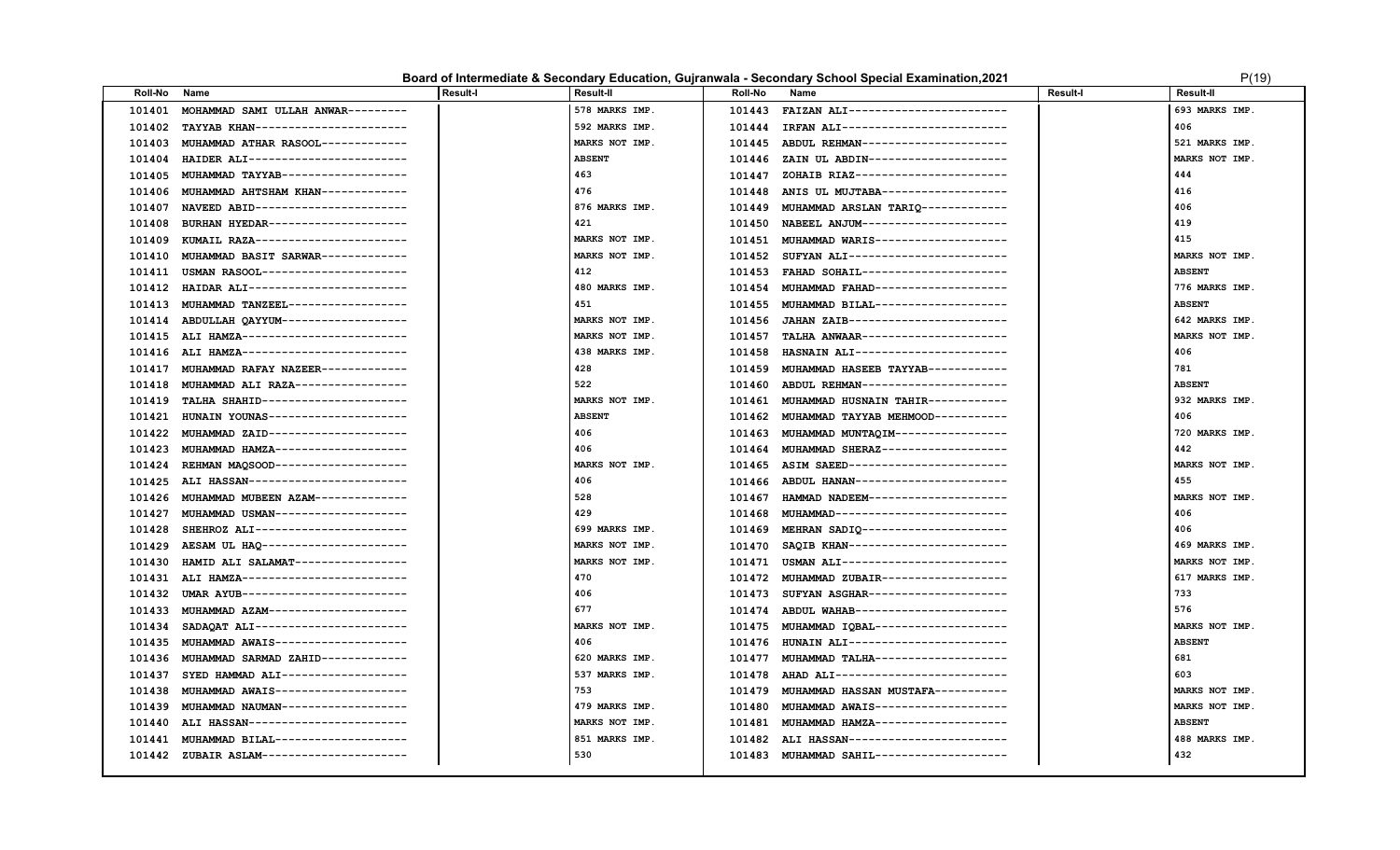### **Board of Intermediate & Secondary Education, Gujranwala - Secondary School Special Examination, 2021** P(20) P(20)

| <b>Roll-No</b> | Name                                | <b>Result-I</b> | <b>Result-II</b> | <b>Roll-No</b> | Name                                      | <b>Result-I</b> | <b>Result-II</b> |
|----------------|-------------------------------------|-----------------|------------------|----------------|-------------------------------------------|-----------------|------------------|
| 101484         | ALLAH DITTA-----------------------  |                 | 475 MARKS IMP.   | 101525         | ARRY GILL-------------------------        |                 | 421 MARKS IMP.   |
| 101485         | HAMZA SHABBIR---------------------  |                 | 649 MARKS IMP.   | 101526         | WALEED AHMAD----------------------        |                 | MARKS NOT IMP.   |
| 101486         | AMEER HAMZA-----------------------  |                 | 640              | 101527         | ASIM JAVAID-----------------------        |                 | MARKS NOT IMP.   |
| 101487         | MUHAMMAD DANIAL-------------------  |                 | 414              | 101528         | ABDULLAH NAVEED-------------------        |                 | 423              |
| 101488         | UMAIR ALI-------------------------  |                 | 406              | 101529         | MUHAMMAD SHOAIB AKHTAR------------        |                 | 498 MARKS IMP.   |
| 101489         | MUHAMMAD MOHSIN-------------------  |                 | <b>ABSENT</b>    | 101530         | MUHAMMAD JABRAN RANDHAWA----------        |                 | 406              |
| 101490         | MUHAMMAD NOMAN-------------------   |                 | 608 MARKS IMP.   | 101531         | MUHAMMAD FAIZAN CHAUDHARY---------        |                 | 571              |
| 101491         | MUHAMMAD UMAR --------------------- |                 | 414              |                | 101532 AJMAL ALI------------------------- |                 | MARKS NOT IMP.   |
| 101492         | HAMID ASHFAQ ---------------------- |                 | MARKS NOT IMP.   | 101533         | SAIL ABBAS------------------------        |                 | 438              |
| 101493         | MUHAMMAD KHIZER JAVED-------------  |                 | 1040 MARKS IMP.  | 101534         | ALI HASSAN KHAN-------------------        |                 | 431              |
| 101494         | MUHAMMAD ZAIN AFZAL---------------  |                 | MARKS NOT IMP.   | 101535         | MUHAMMAD KALEEM ARIF-------------         |                 | 808 MARKS IMP.   |
| 101495         | MUHAMMAD UMAIR--------------------  |                 | <b>ABSENT</b>    |                | 101536 MUHAMMAD WALEED HASAN------------- |                 | 530 MARKS IMP.   |
| 101496         | SAJEEL ARIF-----------------------  |                 | 470              | 101537         | SHEHRAM KHAN----------------------        |                 | MARKS NOT IMP.   |
| 101497         | HAFIZ ABDULLAH MASOOD-------------  |                 | <b>ABSENT</b>    | 101538         | ZAMAN ABBAS MUZAFAR---------------        |                 | 406              |
| 101498         | ALI ZABEH ULLAH KHAN--------------  |                 | NOT ELIG.        | 101539         | MUHAMMAD UMAIR SHAKEEL-----------         |                 | MARKS NOT IMP.   |
| 101499         | KALEEM ULLAH----------------------  |                 | 544              | 101540         | AWAIS ALI-------------------------        |                 | 414              |
| 101500         | UMAR SAJJAD-----------------------  |                 | MARKS NOT IMP.   | 101541         | AOIB AKBAR------------------------        |                 | 432 MARKS IMP.   |
| 101501         | MUHAMMAD ASIM SHAHID-------------   |                 | 451 MARKS IMP.   | 101542         | AHSAN ULLAH----------------------         |                 | м                |
| 101502         | ZOHAIB SHOUKAT--------------------  |                 | MARKS NOT IMP.   | 101543         | FARHAN ALI-----------------------         |                 | 704 MARKS IMP.   |
| 101503         | MUHAMMAD HAMID-------------------   |                 | MARKS NOT IMP.   | 101544         | MUHAMMAD USAMA--------------------        |                 | 406              |
| 101504         | ALI HAMZA-------------------------  |                 | 406              | 101545         | MUHAMMAD SUFYAN------------------         |                 | 414              |
| 101505         | MUHAMMAD WALEED-------------------  |                 | 406              | 101546         | SAQAB JAVED-----------------------        |                 | CANCELLED        |
| 101506         | TALHA TANVEER KHAN----------------  |                 | 497 MARKS IMP.   | 101547         | MUHAMMAD ZAIN---------------------        |                 | 491              |
| 101507         | HUZAIFA HAIDER--------------------  |                 | 619              | 101548         | SHEHRYAR SALEEM-------------------        |                 | 565              |
| 101508         | HASEEB AHMAD----------------------  |                 | 504 MARKS IMP.   | 101549         | ZAKAULLAH------------------------         |                 | 454              |
| 101509         | UMAR FAROOO-----------------------  |                 | 655 MARKS IMP.   | 101550         | AQEEL ARSHAD----------------------        |                 | 406              |
| 101510         | ABDUL BASIT BHATTI----------------  |                 | 562 MARKS IMP.   | 101551         | MUHAMMAD TALHA-------------------         |                 | 990 MARKS IMP.   |
| 101511         | MOAZAM ALI------------------------  |                 | 496              | 101552         | AHMAD ZAIB------------------------        |                 | MARKS NOT IMP.   |
| 101512         | AHMAD RAZA------------------------  |                 | MARKS NOT IMP.   | 101553         | MUHAMMAD UMAR---------------------        |                 | 406              |
| 101513         | ALI HASSAN------------------------  |                 | 406              | 101554         | MUHAMMAD USMAN-------------------         |                 | MARKS NOT IMP.   |
| 101514         | MUHAMMAD ZARO---------------------  |                 | 693 MARKS IMP.   | 101555         | SAMI ULLAH------------------------        |                 | 470              |
| 101515         | MUHAMMAD SAAD---------------------  |                 | 522 MARKS IMP.   | 101556         | ALI RAZA---------------------------       |                 | MARKS NOT IMP.   |
| 101516         | MUHAMMAD TAYYAB------------------   |                 | 597 MARKS IMP.   | 101557         | MUHAMMAD HUSSAIN MURTAZA----------        |                 | 561 MARKS IMP.   |
| 101517         | MUHAMMAD FAIZAN SAEED-------------  |                 | 431              | 101558         | ALI HASSAN------------------------        |                 | MARKS NOT IMP.   |
| 101518         | AHMAD ABDULLAH--------------------  |                 | 853              | 101559         | ABDULLAH--------------------------        |                 | 935 MARKS IMP.   |
| 101519         | HAMAD ALI-------------------------  |                 | 429              | 101560         | ALLAH DITTA-----------------------        |                 | MARKS NOT IMP.   |
| 101520         | MUHAMMAD UMAR AMIN---------------   |                 | MARKS NOT IMP.   | 101561         | ASAD BUTT-------------------------        |                 | 452              |
| 101521         | ARBEEL ANJUM----------------------  |                 | MARKS NOT IMP.   | 101562         | UMAIR MASIH-----------------------        |                 | 459 MARKS IMP.   |
| 101522         | ABDUL REHMAN----------------------  |                 | 1010 MARKS IMP.  | 101563         | MUHAMMAD FAHAD--------------------        |                 | 543 MARKS IMP.   |
| 101523         | MUHAMMAD ADNAN HAMID-------------   |                 | 526              | 101564         | HASSAN ALI------------------------        |                 | MARKS NOT IMP.   |
| 101524         | ALI KHALID------------------------  |                 | 472              | 101565         | SALMAN YOUSAF---------------------        |                 | MARKS NOT IMP.   |
|                |                                     |                 |                  |                |                                           |                 |                  |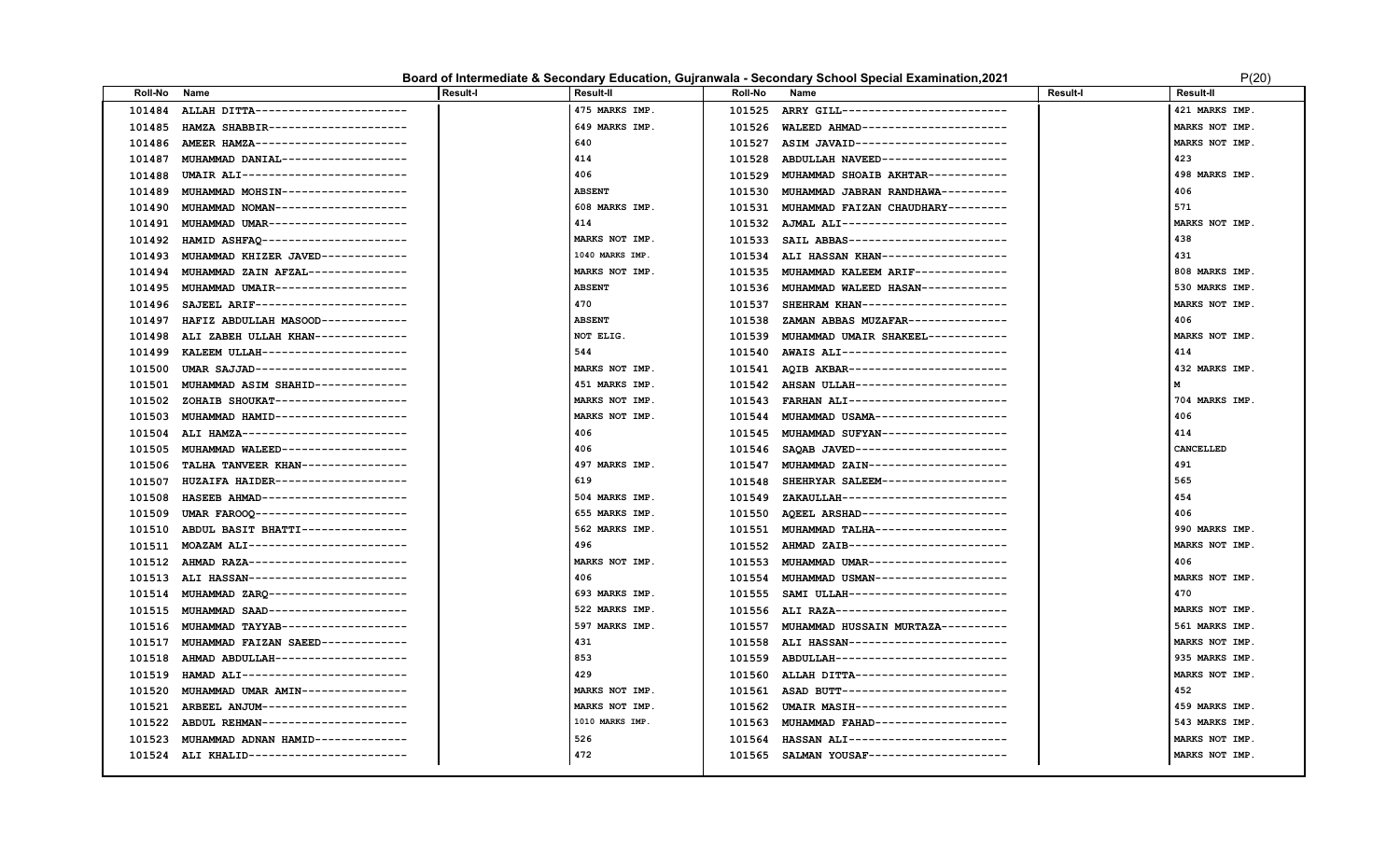### **Board of Intermediate & Secondary Education, Gujranwala - Secondary School Special Examination, 2021** P(21)

|  | P(21 |  |  |
|--|------|--|--|
|  |      |  |  |

| <b>Roll-No</b> | Name                                | <b>Result-I</b> | <b>Result-II</b>      | <b>Roll-No</b> | Name                                      | <b>Result-I</b> | <b>Result-II</b> |
|----------------|-------------------------------------|-----------------|-----------------------|----------------|-------------------------------------------|-----------------|------------------|
| 101566         | MUHAMMAD WASEEM------------------   |                 | 760 MARKS IMP.        | 102606         | ASIFA NOOR------------------------        |                 | MARKS NOT IMP.   |
| 101567         | RANA ABDULLAH GHAFOOR------------   |                 | MARKS NOT IMP.        | 102607         | HAFIZA WADDUHA--------------------        |                 | MARKS NOT IMP.   |
| 101568         | HUSNAIN ASIF GORAYA---------------  |                 | MARKS NOT IMP.        | 102608         | MAHNOOR PHILIPS-------------------        |                 | <b>ABSENT</b>    |
| 101569         | FARHAN KHALID--------------------   |                 | 860 MARKS IMP.        | 102609         | EMAN FAIZ-------------------------        |                 | 518              |
| 101570         | MUHAMMAD TAYYEB JAVID CHEEMA------  |                 | 406                   | 102610         | KHANSA NOOR-----------------------        |                 | 620              |
| 101571         | UZAIR ALI-------------------------  |                 | 406                   |                | 102611 IQRA BIBI------------------------- |                 | 606 MARKS IMP.   |
| 101572         | ELIAB GILL------------------------  |                 | 482 MARKS IMP.        | 102612         | SAFFA NAWAZ BUTT------------------        |                 | 495              |
| 101573         | GULZAIB---------------------------- |                 | 428                   | 102613         | UME KALSOOM-----------------------        |                 | 482              |
| 101574         | TOHEED HASSAN BASRA---------------  |                 | 594                   | 102614         | MEHWISH AZABEEL-------------------        |                 | <b>ABSENT</b>    |
| 101575         | USMAN FARYAD---------------------   |                 | 416 MARKS IMP.        |                | 102615 ASMA RANI------------------------  |                 | <b>ABSENT</b>    |
| 101576         | AMAN ULLAH-----------------------   |                 | 406                   | 102616         | HUMMA NOOR------------------------        |                 | 414              |
| 101577         | ALI HASSAN------------------------  |                 | 414                   | 102617         | TEHREEM FATIMA--------------------        |                 | 787 MARKS IMP.   |
| 101578         | UMAIR ALI------------------------   |                 | MARKS NOT IMP.        | 102618         | HIRA QASIM------------------------        |                 | MARKS NOT IMP.   |
| 101579         | MUHAMMAD WAQAR KHALID-------------  |                 | MARKS NOT IMP. RL FEE |                | 102619 AYESHA KANWAL--------------------  |                 | 588              |
| 101580         | AHMAD ALI-------------------------  |                 | 547                   | 102620         | NAYAB FATIMA----------------------        |                 | 779 MARKS IMP.   |
| 101581         | HUSNAIN ALI-----------------------  |                 | 593                   |                | 102621 KANWAL SHAHZADI------------------- |                 | 988 MARKS IMP.   |
| 101582         | TAYYAB UR REHMAN------------------  |                 | 663                   | 102622         | MISHAM FATIMA---------------------        |                 | 472 MARKS IMP.   |
| 101583         | ABDULLAH ARIF--------------------   |                 | 453                   | 102623         | NAFLA SHAHZADI--------------------        |                 | 406              |
| 101584         | MUHAMMAD UMAR --------------------  |                 | 471                   | 102624         | EMAN FATIMA-----------------------        |                 | <b>ABSENT</b>    |
| 102584         | KASHAF ASHRAF--------------------   |                 | 406                   |                | 102625 AYESHA FAISAL--------------------- |                 | 690 MARKS IMP.   |
| 102585         | SYEDA IZZAT KALSOOM NAQVI---------  |                 | 420                   | 102626         | ZAINAB FATIMA---------------------        |                 | MARKS NOT IMP.   |
| 102586         | MEERAB TAHIR---------------------   |                 | 516                   | 102627         | HAFIZA WALLAIL--------------------        |                 | MARKS NOT IMP.   |
| 102587         | KHADIJA ISHFAQ--------------------  |                 | 647 MARKS IMP.        | 102628         | HADIA FATIMA CHEEMA--------------         |                 | 1018 MARKS IMP.  |
| 102588         | ANFAL ARSHAD---------------------   |                 | MARKS NOT IMP.        | 102629         | SYEDA TANEEM ZAHRA BUKHARI--------        |                 | 541              |
| 102589         | ISMA ZAFAR------------------------  |                 | 1046                  | 102630         | NOOR FATIMA-----------------------        |                 | MARKS NOT IMP.   |
| 102590         | MEHAK ZAHRA-----------------------  |                 | 552 MARKS IMP.        |                | 102631 FIZA------------------------------ |                 | 416              |
| 102591         | AREEBA ARSHAD---------------------  |                 | 513                   | 102632         | LAIBA ABID------------------------        |                 | 552 MARKS IMP.   |
| 102592         | NOOR FATIMA----------------------   |                 | <b>ABSENT</b>         |                | 102633 ATIQA SHABBIR--------------------- |                 | 727 MARKS IMP.   |
| 102593         | MALAIKA EMAN---------------------   |                 | 410                   | 102634         | HAMNA BILAL----------------------         |                 | 485              |
| 102594         | TANAWISH PERWEZ------------------   |                 | 470                   |                | 102635 NOOR FATIMA----------------------  |                 | 441              |
| 102595         | AJAR FATIMA-----------------------  |                 | 947                   | 102636         | ESHA BIBI-------------------------        |                 | MARKS NOT IMP.   |
| 102596         | AYESHA SADIQA---------------------  |                 | <b>ABSENT</b>         | 102637         | ALIYA AWAN------------------------        |                 | MARKS NOT IMP.   |
| 102597         | RABAIL FATIMA---------------------  |                 | 674 MARKS IMP.        | 102638         | YASHFA CHANDNI--------------------        |                 | MARKS NOT IMP.   |
| 102598         | SUNBAL SHAHZADI------------------   |                 | 721                   |                | 102639 FAJAR----------------------------- |                 | 539              |
| 102599         | ALISHBA AMJAD---------------------  |                 | 507                   | 102640         | IQRA SHEHZADI--------------------         |                 | 575 MARKS IMP.   |
| 102600         | MANAHIL NOOR---------------------   |                 | 406                   | 102641         | ESHA SARDAR-----------------------        |                 | MARKS NOT IMP.   |
| 102601         | ZARWA SHAHID----------------------  |                 | 459                   | 102642         | MARIYAM KHALID--------------------        |                 | <b>ABSENT</b>    |
| 102602         | ZAINAB IRFAN---------------------   |                 | MARKS NOT IMP.        | 102643         | SAIRA ASJAD-----------------------        |                 | 1023 MARKS IMP.  |
| 102603         | AFSHAN MUBEEN---------------------  |                 | MARKS NOT IMP.        | 102644         | MAIRA-----------------------------        |                 | 596              |
| 102604         | SHAMZA SALEEM---------------------  |                 | 406                   | 102645         | RUKHSAR---------------------------        |                 | 584              |
| 102605         | EISHA EHSAN-----------------------  |                 | MARKS NOT IMP.        |                | 102646 MARYAM BIBI----------------------  |                 | 947 MARKS IMP.   |
|                |                                     |                 |                       |                |                                           |                 |                  |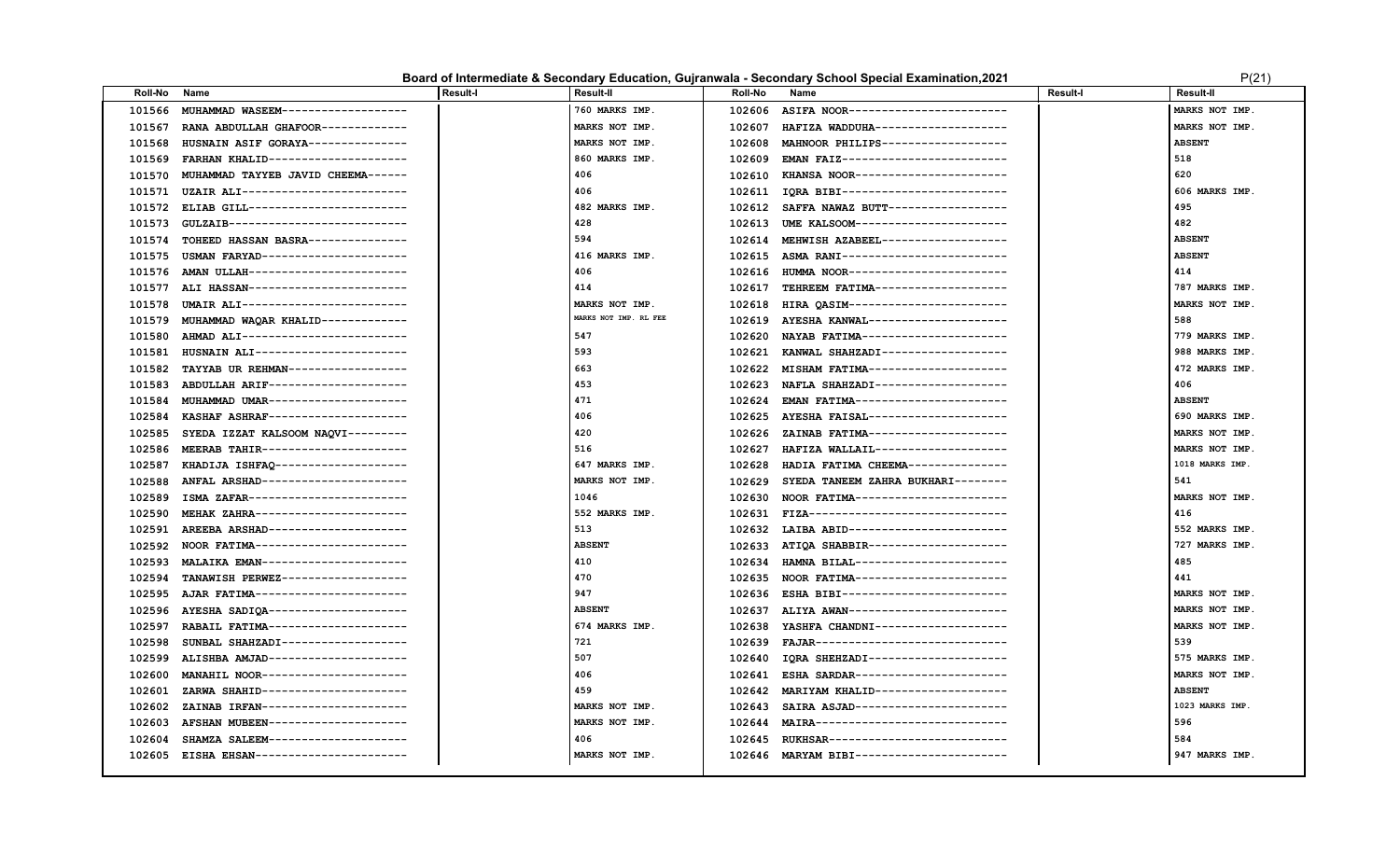### **Board of Intermediate & Secondary Education, Gujranwala - Secondary School Special Examination, 2021** P(22)

| <b>Roll-No</b> | Name                                | <b>Result-I</b> | <b>Result-II</b> | <b>Roll-No</b> | Name                                      | <b>Result-I</b> | <b>Result-II</b>    |
|----------------|-------------------------------------|-----------------|------------------|----------------|-------------------------------------------|-----------------|---------------------|
| 102647         | IORA------------------------------  |                 | MARKS NOT IMP.   | 102689         | AYESHA BIBI-----------------------        |                 | MARKS NOT IMP.      |
| 102648         | ESHA ASLAM------------------------  |                 | 440              | 102690         | ALISHA SHAFIQ---------------------        |                 | 438                 |
| 102649         | MAHAM ALI-------------------------  |                 | 577              | 102691         | ASIFA AKRAM-----------------------        |                 | MARKS NOT IMP.      |
| 102650         | RABIA BASRI-----------------------  |                 | 406              | 102692         | NAVERA SAEED----------------------        |                 | 406                 |
| 102651         | SAMAHAR--------------------------   |                 | <b>ABSENT</b>    |                | 102693 AREEBA IJAZ----------------------- |                 | MARKS NOT IMP.      |
| 102652         | NOOR UL AIN----------------------   |                 | 678              | 102694         | SANIA------------------------------       |                 | 716                 |
| 102653         | FAQHIA ZULFIQAR-------------------  |                 | 630              | 102695         | RUBBAB AFZAL---------------------         |                 | 406                 |
| 102654         | AMMARA NOOR-----------------------  |                 | 745              | 102696         | FARWA ZAFAR IOBAL----------------         |                 | 828 MARKS IMP.      |
| 102655         | FATIMA KAINAT--------------------   |                 | 453 MARKS IMP.   | 102697         | LAIBA SAJJAD----------------------        |                 | <b>BIO</b>          |
| 102656         | MALAIKA SHAHZADI-----------------   |                 | 563              | 102698         | SEHAR RIAZ------------------------        |                 | 553                 |
| 102657         | ZAINAB BATOOL---------------------  |                 | 512 MARKS IMP.   | 102699         | NIMRA MUBEEN----------------------        |                 | MARKS NOT IMP.      |
| 102658         | FATIMA BIBI----------------------   |                 | 554              | 102700         | SHAZMEEN ASHRAF------------------         |                 | MARKS NOT IMP.      |
| 102659         | AFSHAN AMEEN---------------------   |                 | MARKS NOT IMP.   | 102701         | GHULAM KHADIJA--------------------        |                 | 531                 |
| 102660         | YUSRA RAHAT-----------------------  |                 | 689 MARKS IMP.   | 102702         | MUNEEZA ABBAS---------------------        |                 | 488                 |
| 102661         | AMEESHA--------------------------   |                 | 406              | 102703         | ANESHA AFTAB---------------------         |                 | MARKS NOT IMP.      |
| 102662         | ARSHIA----------------------------  |                 | 650              | 102704         | ALISHA----------------------------        |                 | MARKS NOT IMP.      |
| 102663         | KHADIJA RANI----------------------  |                 | 668 MARKS IMP.   | 102705         | NARJIS FATIMA---------------------        |                 | MARKS NOT IMP.      |
| 102664         | HADIA-----------------------------  |                 | MARKS NOT IMP.   | 102706         | SAMIA NASIR-----------------------        |                 | 521 MARKS IMP.      |
| 102665         | AINA------------------------------- |                 | 494 MARKS IMP.   | 102707         | HUMA SHEHZADI---------------------        |                 | 674 MARKS IMP.      |
| 102666         | NIDA ANEES------------------------  |                 | 688 MARKS IMP.   | 102708         | INSHA KHALID----------------------        |                 | 672                 |
| 102667         | TAHREM----------------------------  |                 | 470 MARKS IMP.   | 102709         | LAIBA-----------------------------        |                 | 491                 |
| 102668         | AMNA------------------------------- |                 | <b>ABSENT</b>    | 102710         | SHAINA FARHEEN--------------------        |                 | 462                 |
| 102669         | MASSOMA AZAM----------------------  |                 | 689 MARKS IMP.   | 102711         | AYESHA NASEER---------------------        |                 | 406                 |
| 102670         | RABIA LATIF-----------------------  |                 | 810 MARKS IMP.   |                | 102712 AYESHA HABIB---------------------  |                 | 840 MARKS IMP.      |
| 102671         | NAYYAB----------------------------  |                 | 583              | 102713         | AROOSHAM NADEEM------------------         |                 | 540                 |
| 102672         | AYESHA----------------------------  |                 | <b>ABSENT</b>    |                | 102714 MAHNOOR--------------------------- |                 | <b>ABSENT</b>       |
| 102673         | SADIA SARWAR----------------------  |                 | MARKS NOT IMP.   |                | 102715 AMMARA DAUOOD--------------------- |                 | PASS IN ADD. SUB(s) |
| 102674         | HUMA SHAHID----------------------   |                 | 429 MARKS IMP.   |                | 102716 AROOJ FATIMA---------------------- |                 | 571                 |
| 102676         | SHABNAM KHALID--------------------  |                 | 449              | 102717         | KINZA JAVED-----------------------        |                 | 1073 MARKS IMP.     |
| 102677         | AIMAN OURBAN----------------------  |                 | 511 MARKS IMP.   | 102718         | KINZA IMAN------------------------        |                 | 728 MARKS IMP.      |
| 102678         | TAYYBA ASMAT----------------------  |                 | 894 MARKS IMP.   | 102719         | RIMSHA----------------------------        |                 | <b>ABSENT</b>       |
| 102679         | MUQADDAS SHAHZADI----------------   |                 | 674              | 102720         | MUSKAN GILL----------------------         |                 | 508 MARKS IMP.      |
| 102680         | AROOJ EMAN------------------------  |                 | MARKS NOT IMP.   | 102721         | LUBABA BATOOL---------------------        |                 | MARKS NOT IMP.      |
| 102681         | OANDEEL AFZAL---------------------  |                 | 406              | 102722         | AREEBA----------------------------        |                 | 970 MARKS IMP.      |
| 102682         | MOMNA SALEEM----------------------  |                 | MARKS NOT IMP.   | 102723         | FIZZA SALEEM----------------------        |                 | MARKS NOT IMP.      |
| 102683         | SYEADA ARBAB KAZMI---------------   |                 | 1049 MARKS IMP.  | 102724         | KHADIJA NASIR---------------------        |                 | MARKS NOT IMP.      |
| 102684         | MUKARMA AZAM----------------------  |                 | 664 MARKS IMP.   | 102725         | SYEDA FROZA ALI-------------------        |                 | 520                 |
| 102685         | RAFIA KHAN------------------------  |                 | MARKS NOT IMP.   | 102726         | TAHREEM ZULFIQAR------------------        |                 | <b>ABSENT</b>       |
| 102686         | MARYAM AKHTAR---------------------  |                 | 557 MARKS IMP.   | 102727         | MINHA QAISAR----------------------        |                 | 923                 |
| 102687         | AREEBA AKRAM----------------------  |                 | 580              | 102728         | LAIBA MUNAWAR---------------------        |                 | 406                 |
| 102688         | KANZA-----------------------------  |                 | MARKS NOT IMP.   |                | 102729 MUSFIRAH KHALID------------------  |                 | 452                 |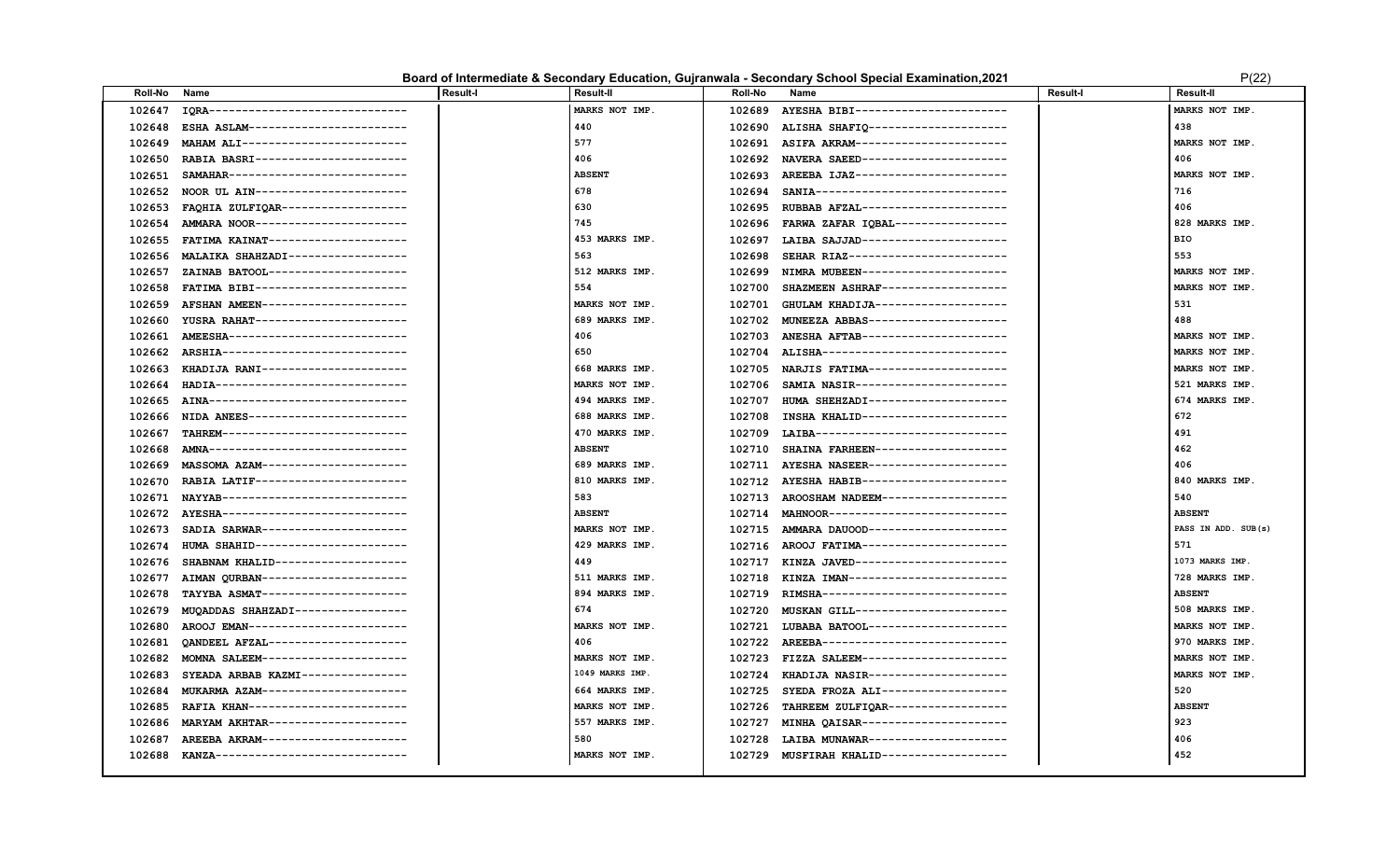#### Board of Intermediate & Secondary Education, Gujranwala - Secondary School Special Examination, 2021 **PEDITION** P(23)

| Roll-No | Name                                | <b>Result-I</b> | <b>Result-II</b> | Roll-No | Name                                      | <b>Result-I</b> | Result-II       |
|---------|-------------------------------------|-----------------|------------------|---------|-------------------------------------------|-----------------|-----------------|
| 102730  | FARAH YOUNAS----------------------  |                 | 609 MARKS IMP.   | 102772  | ESHA KANWAL----------------------         |                 | 771 MARKS IMP.  |
| 102731  | ISHA FAROOQ------------------------ |                 | 440              | 102773  | HAFIZA ZOHA BASSIRAT--------------        |                 | 577 MARKS IMP.  |
| 102732  | FIZA MUBASHAR---------------------  |                 | 406              | 102774  | SAROOJ RIAZ-----------------------        |                 | 529 MARKS IMP.  |
| 102733  | MEMOONA FATIMA--------------------  |                 | 580 MARKS IMP.   | 102775  | TAHREEM EMAN----------------------        |                 | <b>ABSENT</b>   |
| 102734  | HABIBA IFTIKHAR-------------------  |                 | 1008             | 102776  | AMNA-------------------------------       |                 | MARKS NOT IMP.  |
| 102735  | MEERAB AFZAAL---------------------  |                 | 498 MARKS IMP.   | 102777  | MEERAB---------------------------         |                 | 562 MARKS IMP.  |
| 102736  | NAILA MUNTAZIR--------------------  |                 | 429              | 102778  | ADIBA ZULFIQAR--------------------        |                 | 564             |
| 102737  | NABILA RASHID---------------------  |                 | 542 MARKS IMP.   | 102779  | MARIA NAWAZ-----------------------        |                 | 414             |
| 102738  | AYESHA----------------------------  |                 | MARKS NOT IMP.   | 102780  | FIZZA SHAHZADI-------------------         |                 | 412             |
| 102740  | MOBARA ARSHAD---------------------  |                 | 495              | 102781  | ZAINAB BIBI-----------------------        |                 | 933             |
| 102741  | HUSNA KANWAL----------------------  |                 | MARKS NOT IMP.   | 102782  | AREEBA WAHEED---------------------        |                 | MARKS NOT IMP.  |
| 102742  | UME AIMAN------------------------   |                 | 429 MARKS IMP.   | 102783  | NABIHA ABDUL KARIM HASHMI---------        |                 | 582             |
| 102743  | PAKEEZA---------------------------  |                 | MARKS NOT IMP.   | 102784  | SYEDA MUNTAHA NAVEED-------------         |                 | 412             |
| 102744  | HAMDA KHAN------------------------  |                 | 1031             | 102785  | MUNIBA RANI-----------------------        |                 | 431             |
| 102745  | HAFIZA FARAH GULL-----------------  |                 | 746 MARKS IMP.   | 102786  | SMAWIA BATOOL ASHRAF--------------        |                 | 778             |
| 102746  | ATIKA AMJAD-----------------------  |                 | 638              | 102787  | AROOJ ILYAS-----------------------        |                 | 442             |
| 102747  | MARYAM NADEEM---------------------  |                 | 473              | 102788  | KHADIJA BASHARAT------------------        |                 | MARKS NOT IMP.  |
| 102748  | EMAN SALEEM-----------------------  |                 | 406              | 102789  | SARHISH AGNISHIOUS GILL-----------        |                 | MARKS NOT IMP.  |
| 102749  | GHULAM FATIMA---------------------  |                 | 406              | 102790  | SYEDA LATMEEHA FATIMA-------------        |                 | <b>ABSENT</b>   |
| 102750  | HAFIZA HIFZA MUBASHAR-------------  |                 | MARKS NOT IMP.   | 102791  | LARAIB----------------------------        |                 | 514             |
| 102751  | SEERAT FATIMA---------------------  |                 | 563 MARKS IMP.   | 102792  | HABIBA NAZ------------------------        |                 | <b>ABSENT</b>   |
| 102752  | WASIA NOOR------------------------  |                 | 639 MARKS IMP.   | 102793  | AYESHA RIAZ-----------------------        |                 | MARKS NOT IMP.  |
| 102753  | AQSA KHALID-----------------------  |                 | 854              | 102794  | KHADIJA NASIR---------------------        |                 | 503             |
| 102754  | KHANSA MARYAM---------------------  |                 | 522              | 102795  | AMNA------------------------------        |                 | 611             |
| 102755  | KINZA SHAHZADI--------------------  |                 | <b>ABSENT</b>    | 102796  | MADIHA----------------------------        |                 | 1074 MARKS IMP. |
| 102756  | MAHNOOR FATIMA--------------------  |                 | 485              | 102797  | UMM E ROMAN-----------------------        |                 | MARKS NOT IMP.  |
| 102757  | AIMAN-----------------------------  |                 | 549              | 102798  | KINZA ASGHAR----------------------        |                 | MARKS NOT IMP.  |
| 102758  | ZAINAB----------------------------  |                 | MARKS NOT IMP.   | 102799  | ZARA KHALID-----------------------        |                 | <b>ABSENT</b>   |
| 102759  | KINZ UL EMAN----------------------  |                 | MARKS NOT IMP.   | 102800  | FATIMA----------------------------        |                 | 510 MARKS IMP.  |
| 102760  | ADAN SHAHID----------------------   |                 | CANCELLED        | 102801  | HAFIZA UMM E AIMAN SHAKOOR SANDHU-        |                 | MARKS NOT IMP.  |
| 102761  | ETRAT BATOOL----------------------  |                 | 481 MARKS IMP.   | 102802  | IFRA RABEEHA----------------------        |                 | 574             |
| 102762  | MUSKAN IQBAL---------------------   |                 | MARKS NOT IMP.   | 102803  | SYEDA FARWA RIZWAN---------------         |                 | 451             |
| 102763  | MALIHA KHAN-----------------------  |                 | 442 MARKS IMP.   | 102804  | MAH NOOR--------------------------        |                 | 539             |
| 102764  | SYEDA AYEMA ZAHRA-----------------  |                 | 578 MARKS IMP.   | 102805  | AZQA KANWAL----------------------         |                 | 502             |
| 102765  | ENZA SHAHBAZ----------------------- |                 | <b>ABSENT</b>    | 102806  | JAWARIA IMTIAZ--------------------        |                 | MARKS NOT IMP.  |
| 102766  | FILPA-----------------------------  |                 | 628              | 102807  | ATTIA BIBI------------------------        |                 | MARKS NOT IMP.  |
| 102767  | NAMAL----------------------------   |                 | 829              | 102808  | NAZIA AMAN------------------------        |                 | MARKS NOT IMP.  |
| 102768  | AIMAN SARFRAZ---------------------  |                 | 624 MARKS IMP.   | 102809  | ALISHBA---------------------------        |                 | 471             |
| 102769  | ISHA HASSAN KAMAL----------------   |                 | <b>ABSENT</b>    | 102810  | KHADIJA MUSHTAQ -------------------       |                 | 659             |
| 102770  | IMAN FATIMA----------------------   |                 | NOT ELIG.        | 102811  | MAHAM YASHFEEN-------------------         |                 | 666             |
| 102771  | SADIA SHAHZADI-------------------   |                 | 501              |         | 102812 SADIA----------------------------- |                 | <b>ABSENT</b>   |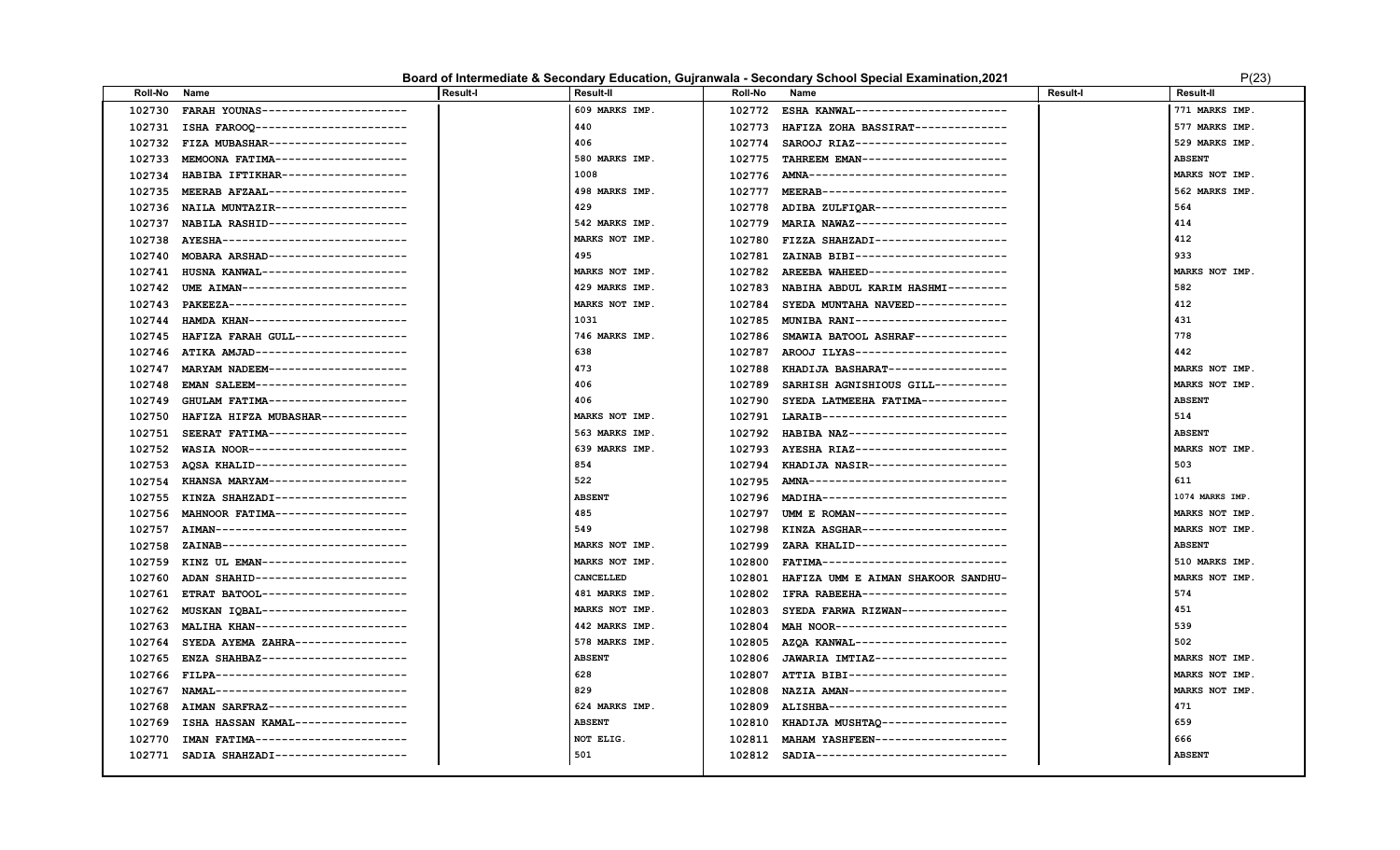### **Board of Intermediate & Secondary Education, Gujranwala - Secondary School Special Examination, 2021** P(24)

| ינרי<br>Δ |
|-----------|
|           |

| <b>Roll-No</b> | Name                                      | <b>Result-I</b> | <b>Result-II</b> | <b>Roll-No</b> | Name                                     | <b>Result-I</b> | <b>Result-II</b> |
|----------------|-------------------------------------------|-----------------|------------------|----------------|------------------------------------------|-----------------|------------------|
| 102813         | FARIA RIAZ DHARIWAL---------------        |                 | 562              | 102854         | IQRA RUBAB------------------------       |                 | <b>ABSENT</b>    |
| 102814         | AZWA FAISAL----------------------         |                 | MARKS NOT IMP    | 102855         | NIMRA ADIL------------------------       |                 | 615 MARKS IMP.   |
| 102815         | SEHAR FAROOQ ----------------------       |                 | 406              | 102856         | UMM E HABIBA----------------------       |                 | 406              |
| 102816         | AMNA KHAWAR-----------------------        |                 | MARKS NOT IMP.   | 102857         | ADAN MUDASSER---------------------       |                 | 686 MARKS IMP.   |
| 102817         | HOOR UL AIN BUTT------------------        |                 | MARKS NOT IMP.   | 102858         | IRHAA RAUF------------------------       |                 | 650 MARKS IMP.   |
| 102818         | RABIA------------------------------       |                 | 921              | 102859         | SYEDA EMAN FATIMA----------------        |                 | 1005 MARKS IMP   |
| 102819         | SUNDAS----------------------------        |                 | 621 MARKS IMP.   | 102860         | UMAIRA SARFRAZ--------------------       |                 | 1100 MARKS IMP   |
| 102820         | UME HABIBA------------------------        |                 | MARKS NOT IMP.   | 102861         | ASHEEBA SHAFIQUE------------------       |                 | 499              |
| 102821         | JASMEEN KHOKHAR------------------         |                 | MARKS NOT IMP.   | 102862         | NEELAM----------------------------       |                 | MARKS NOT IMP.   |
| 102822         | AMNA SHAHID-----------------------        |                 | 628 MARKS IMP.   | 102863         | NAIMA SHEHZADI-------------------        |                 | CANCELLED        |
| 102823         | HIFZA IRFAN-----------------------        |                 | MARKS NOT IMP.   | 102864         | HUSNA SAJID----------------------        |                 | 485              |
| 102824         | MALAIKA SHEHZADI------------------        |                 | 521 MARKS IMP.   | 102865         | MEHAK RIAZ MASIH------------------       |                 | 432              |
| 102825         | SNABIL NOOR-----------------------        |                 | 458 MARKS IMP.   | 102866         | AYESHA BUTT----------------------        |                 | 598 MARKS IMP.   |
| 102826         | EISHA NAUMAN----------------------        |                 | 434              | 102867         | SANIA-----------------------------       |                 | 412              |
| 102827         | RUKHMA----------------------------        |                 | 1087             | 102868         | HAFSA-----------------------------       |                 | 406              |
| 102828         | MUNIBA ZIA------------------------        |                 | <b>ABSENT</b>    | 102869         | SHOUR FATIMA----------------------       |                 | 717 MARKS IMP.   |
| 102829         | SADIA-----------------------------        |                 | <b>ABSENT</b>    | 102870         | ZAINAB FAROOQ NAGRA---------------       |                 | M, CH            |
| 102830         | UME HABIBA------------------------        |                 | MARKS NOT IMP.   | 102871         | EASHA RAZA------------------------       |                 | 515 MARKS IMP.   |
| 102831         | EMAN USMAN SAQI-------------------        |                 | MARKS NOT IMP.   | 102872         | SANIA MAJID----------------------        |                 | 679              |
| 102832         | SHANZA GHOURI--------------------         |                 | 480 MARKS IMP.   | 102873         | MAREENA KHAN----------------------       |                 | 503 MARKS IMP.   |
| 102833         | ZEENAT FATIMA---------------------        |                 | 977 MARKS IMP.   | 102874         | MAHRUKH SARWAR-------------------        |                 | 418 MARKS IMP.   |
| 102834         | LAIBA SALEEM----------------------        |                 | <b>ABSENT</b>    |                | 102875 ALISHA SABIR--------------------- |                 | 406              |
| 102835         | ZAINAB ASHRAF--------------------         |                 | 1090 MARKS IMP.  | 102876         | AMINA-----------------------------       |                 | 474              |
| 102836         | ZULAIKHA--------------------------        |                 | 499              | 102877         | HUDA AKHTAR-----------------------       |                 | MARKS NOT IMP.   |
| 102837         | ZANIB FATIMA---------------------         |                 | 463              | 102878         | MINAHIL YOUSAF-------------------        |                 | 406              |
| 102838         | MALIHA GHAFOOR--------------------        |                 | 1100 MARKS IMP.  | 102879         | NOOR FATIMA-----------------------       |                 | 890 MARKS IMP.   |
| 102839         | SABA PERVAIZ----------------------        |                 | MARKS NOT IMP.   | 102880         | JACKLEEN--------------------------       |                 | 417 MARKS IMP.   |
| 102840         | SABAHAT---------------------------        |                 | 602              | 102881         | AMBER AZHAR-----------------------       |                 | MARKS NOT IMP.   |
| 102841         | ZARAFSHAN SHAHID-----------------         |                 | 854 MARKS IMP.   | 102882         | AIMAN REHMAT---------------------        |                 | 746              |
| 102842         | HAIFA IJAZ-------------------------       |                 | 1096 MARKS IMP.  | 102883         | INSHA EMAN-----------------------        |                 | 472              |
| 102843         | LAIBA SHAUKAT---------------------        |                 | 850              | 102884         | IFRAH UL AIN DAR-----------------        |                 | 914 MARKS IMP.   |
| 102844         | LAIBA BATOOL----------------------        |                 | <b>ABSENT</b>    | 102885         | MOMINA JAMSHAID-------------------       |                 | MARKS NOT IMP.   |
| 102845         | TAYYABA NAVEED--------------------        |                 | 646              | 102886         | MAH NOOR--------------------------       |                 | 699              |
| 102846         | LAIBA CHAUHDRY--------------------        |                 | MARKS NOT IMP    | 102887         | MARYAM----------------------------       |                 | MARKS NOT IMP.   |
| 102847         | ZAINAB----------------------------        |                 | CANCELLED        | 102888         | AMAAN-----------------------------       |                 | 464 MARKS IMP.   |
| 102848         | AYESHA AFZAL----------------------        |                 | 966              | 102889         | LARAIB FATIMA--------------------        |                 | 970 MARKS IMP.   |
| 102849         | AREEJ FATIMA----------------------        |                 | 406              | 102890         | NOSHEEZA BIBI---------------------       |                 | 621 MARKS IMP.   |
| 102850         | MADIHA SALEEM---------------------        |                 | MARKS NOT IMP    | 102891         | ZARTASHIA-------------------------       |                 | MARKS NOT IMP.   |
| 102851         | KIRAN ZAHRA-----------------------        |                 | 1096 MARKS IMP.  | 102892         | ZWEEBA ASHFAQ---------------------       |                 | MARKS NOT IMP.   |
| 102852         | UM E AIMAN------------------------        |                 | 947              | 102893         | RAHIMA----------------------------       |                 | 954 MARKS IMP.   |
|                | 102853 KAINAT---------------------------- |                 | 424 MARKS IMP.   | 102894         | SANIA KANWAL----------------------       |                 | MARKS NOT IMP.   |
|                |                                           |                 |                  |                |                                          |                 |                  |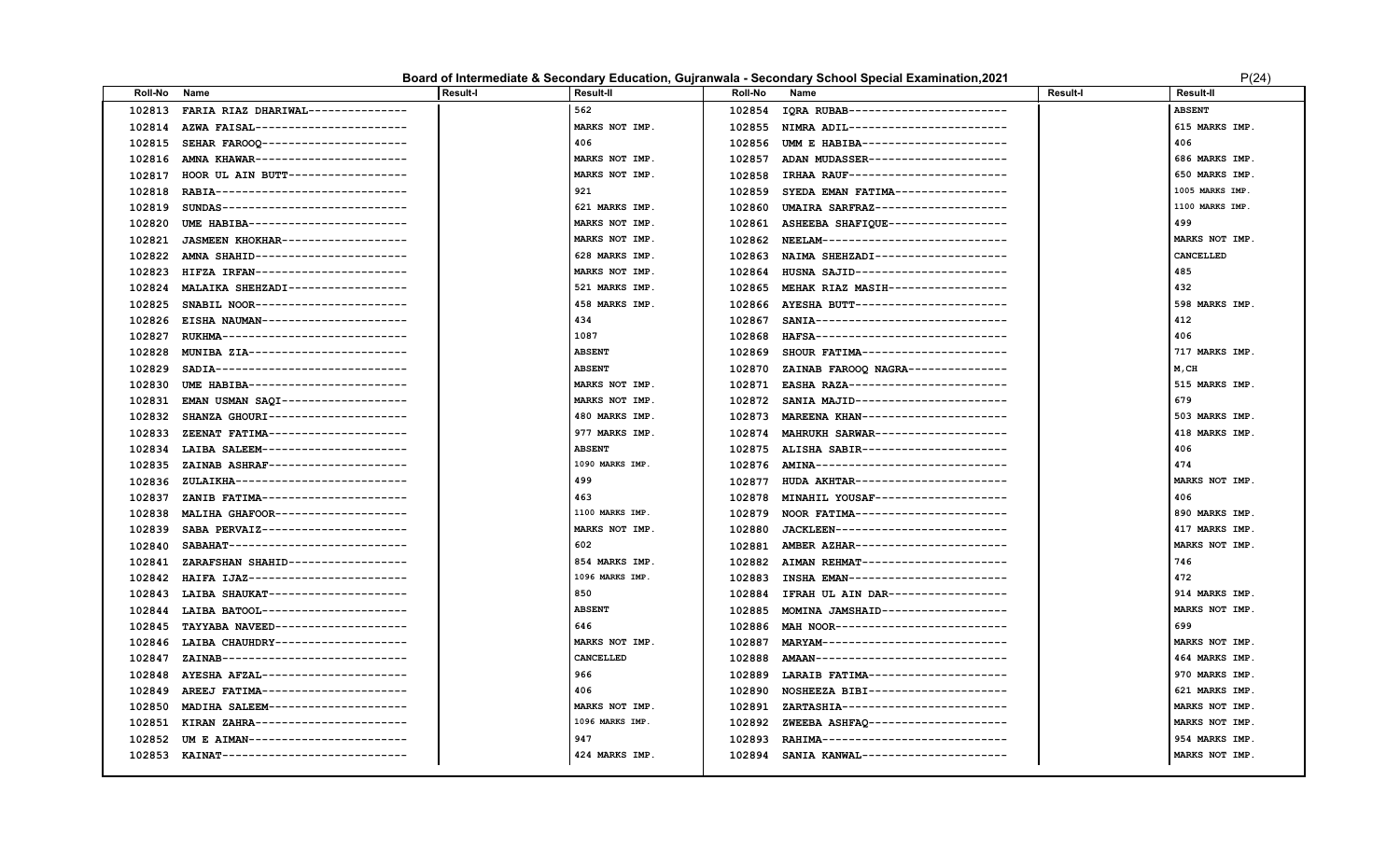#### **Board of Intermediate & Secondary Education, Gujranwala - Secondary School Special Examination, 2021** P(25)

| ר וכ |  |
|------|--|
|      |  |

| <b>Roll-No</b> | Name                                | <b>Result-I</b> | <b>Result-II</b> | <b>Roll-No</b> | Name                                     | <b>Result-I</b> | <b>Result-II</b> |
|----------------|-------------------------------------|-----------------|------------------|----------------|------------------------------------------|-----------------|------------------|
| 102895         | AROOJ AMIR------------------------  |                 | 414              | 102936         | ESHA-------------------------------      |                 | 412 MARKS IMP.   |
| 102896         | MINAHIL AZHAR---------------------  |                 | MARKS NOT IMP.   | 102937         | MAH NOOR ARSHAD-------------------       |                 | 571 MARKS IMP.   |
| 102897         | FATIMA BILAL----------------------  |                 | 462              | 102938         | SANA WAHEED----------------------        |                 | 991              |
| 102898         | HADIA-----------------------------  |                 | <b>ABSENT</b>    | 102939         | TAIBA RANI------------------------       |                 | 429 MARKS IMP.   |
| 102899         | UMM E FARWA-----------------------  |                 | 805 MARKS IMP.   | 102940         | AMINA AMIR------------------------       |                 | 525              |
| 102900         | MUSKAN----------------------------  |                 | MARKS NOT IMP.   | 102941         | MUBASHRA HAMID-------------------        |                 | 1096 MARKS IMP.  |
| 102901         | ESHA BIBI-------------------------  |                 | 600              | 102942         | NOOR E SEHAR----------------------       |                 | 455 MARKS IMP.   |
| 102902         | NUMAILA--------------------------   |                 | 406              | 102943         | ALIZA YAQOOB----------------------       |                 | <b>ABSENT</b>    |
| 102903         | BISMA SHEHZADI--------------------  |                 | 528              | 102944         | GUL MUQADAS-----------------------       |                 | 454              |
| 102904         | SUNDAS SHABIR---------------------  |                 | 496 MARKS IMP.   | 102945         | SANA MUSTAFA----------------------       |                 | 508              |
| 102905         | HABIBA IRFAN----------------------  |                 | 418              | 102946         | SANIA ANJUM-----------------------       |                 | 406              |
| 102906         | HARAM AKHTAR----------------------  |                 | MARKS NOT IMP.   | 102947         | SHUMAIM BUTT----------------------       |                 | MARKS NOT IMP.   |
| 102907         | HOOR UL AIEN----------------------  |                 | 665              | 102948         | PAKIZA----------------------------       |                 | MARKS NOT IMP.   |
| 102908         | NIMRA IFTIKHAR-------------------   |                 | 659 MARKS IMP.   | 102949         | SANA------------------------------       |                 | 410 MARKS IMP.   |
| 102909         | ISMA RASHEED---------------------   |                 | MARKS NOT IMP.   | 102950         | UZMA BIBI-------------------------       |                 | 406              |
| 102910         | DIL AWAIZ SHAHZADI----------------  |                 | 494              | 102951         | WARDA ZUBAIR----------------------       |                 | 426              |
| 102911         | TIMAR BIBI------------------------  |                 | 485 MARKS IMP.   | 102952         | MAHAM NOOR------------------------       |                 | 443 MARKS IMP.   |
| 102912         | FATIMA AMIN----------------------   |                 | 635 MARKS IMP.   | 102953         | NABEEHA SHAKEEL-------------------       |                 | 533              |
| 102913         | AMINA-----------------------------  |                 | MARKS NOT IMP.   | 102954         | ZARA HAMEED-----------------------       |                 | 406              |
| 102914         | MARIYAM--------------------------   |                 | 552              | 102955         | AYESHA----------------------------       |                 | 412              |
| 102915         | KINZA------------------------------ |                 | 414              | 102956         | HAFIZA MUGHISA--------------------       |                 | <b>ABSENT</b>    |
| 102916         | MAHRUKH--------------------------   |                 | 462 MARKS IMP.   | 102957         | LAIBA ZAHEER----------------------       |                 | 519              |
| 102917         | AAZBA MUZAMMIL--------------------  |                 | MARKS NOT IMP.   | 102958         | IRSA KANWEL----------------------        |                 | 414              |
| 102918         | RAMEEZA---------------------------  |                 | MARKS NOT IMP.   | 102959         | SNEHA-----------------------------       |                 | MARKS NOT IMP.   |
| 102919         | MARYAM FRAZ-----------------------  |                 | 1072 MARKS IMP.  | 102960         | AQSA YOUSAF-----------------------       |                 | 639 MARKS IMP.   |
| 102920         | MARIA SABIR-----------------------  |                 | 714 MARKS IMP.   | 102961         | AREEBA RIAZ-----------------------       |                 | 605              |
| 102921         | JAVERIA ARSHAD--------------------  |                 | 568              | 102962         | RIMSHA BATOOL---------------------       |                 | 717 MARKS IMP.   |
| 102922         | JAWARIA---------------------------  |                 | 760              | 102963         | NEELAM RANI-----------------------       |                 | 640 MARKS IMP.   |
| 102923         | SADAF SADIQ-----------------------  |                 | MARKS NOT IMP.   | 102964         | RABIA ARSHAD----------------------       |                 | 406              |
| 102924         | ZOHA ASIF BUTT--------------------  |                 | <b>ABSENT</b>    | 102965         | RAZIA SAFDAR----------------------       |                 | 742              |
| 102925         | HABIBA SOHAIL---------------------  |                 | 767              | 102966         | AMNA ANSAR------------------------       |                 | 597              |
| 102926         | SANIA------------------------------ |                 | 813 MARKS IMP.   | 102967         | UMME HABIBA-----------------------       |                 | MARKS NOT IMP.   |
| 102927         | AYSHA ZENAB-----------------------  |                 | 995 MARKS IMP.   | 102968         | SABA RIASAT-----------------------       |                 | 650 MARKS IMP.   |
| 102928         | HIBBA ARSHAD----------------------  |                 | 457              | 102969         | MARYAM IJAZ-----------------------       |                 | MARKS NOT IMP.   |
| 102929         | KOMAL ASGHAR----------------------  |                 | 643 MARKS IMP.   | 102970         | AROOJ FATIMA----------------------       |                 | MARKS NOT IMP.   |
| 102930         | SAHAR------------------------------ |                 | 455              | 102971         | SABA SIKANDAR---------------------       |                 | MARKS NOT IMP.   |
| 102931         | MAH NOOR-------------------------   |                 | 406              | 102972         | TAYYABA SHEHZADI-----------------        |                 | 461 MARKS IMP.   |
| 102932         | SUMAN-----------------------------  |                 | 473 MARKS IMP.   | 102973         | RAHILA KHALID--------------------        |                 | 448 MARKS IMP.   |
| 102933         | AMNA ANSAR------------------------  |                 | 675              | 102974         | AMARA IMTIAZ----------------------       |                 | <b>ABSENT</b>    |
| 102934         | SAIRA AFZAAL----------------------  |                 | 406              | 102975         | BENISH FATIMA---------------------       |                 | MARKS NOT IMP.   |
| 102935         | ASMA AHMAD------------------------  |                 | 480 MARKS IMP.   |                | 102976 UMAMA FAIZ----------------------- |                 | MARKS NOT IMP.   |
|                |                                     |                 |                  |                |                                          |                 |                  |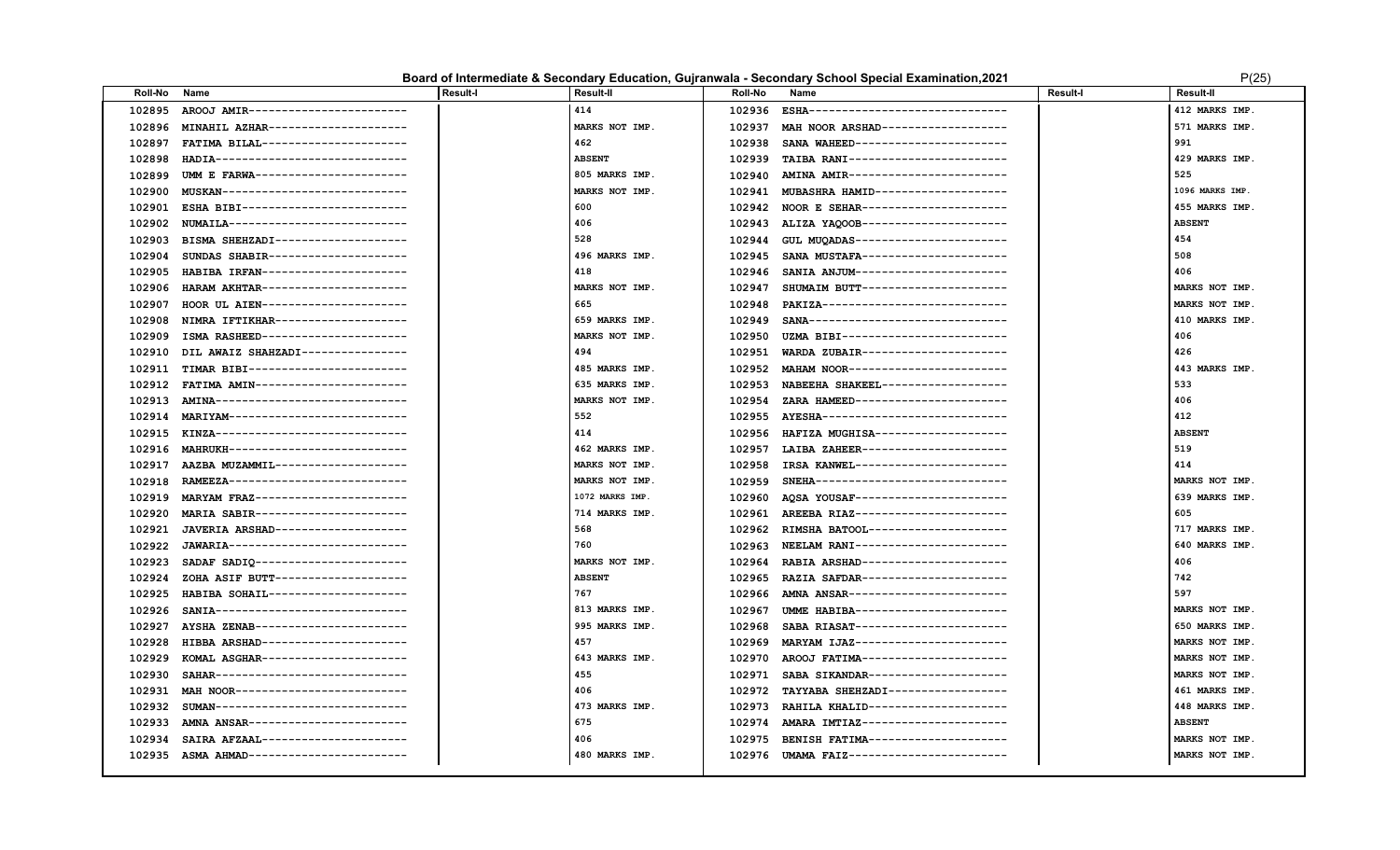#### **Board of Intermediate & Secondary Education, Gujranwala - Secondary School Special Examination, 2021** P(26)

| ?(26 |  |
|------|--|

| <b>Roll-No</b> | Name                                | <b>Result-I</b> | <b>Result-II</b> | <b>Roll-No</b> | Name                                     | <b>Result-I</b> | <b>Result-II</b> |
|----------------|-------------------------------------|-----------------|------------------|----------------|------------------------------------------|-----------------|------------------|
| 102977         | SADAF NAWAZ-----------------------  |                 | 472              | 103018         | AYESHA RANI-----------------------       |                 | MARKS NOT IMP    |
| 102978         | MEHAK GHULAM----------------------  |                 | 640 MARKS IMP.   | 103019         | AYESHA IQBAL----------------------       |                 | 623 MARKS IMP.   |
| 102979         | AROOJ FATIMA----------------------  |                 | 415              | 103020         | MINAHIL IQBAL JARRAL-------------        |                 | MARKS NOT IMP.   |
| 102980         | IMAN FATIMA-----------------------  |                 | <b>ABSENT</b>    | 103021         | HADIOA ARIF-----------------------       |                 | 406              |
| 102981         | MADIHA RANI-----------------------  |                 | 480              | 103022         | RABIA NAWAZ-----------------------       |                 | MARKS NOT IMP.   |
| 102982         | KAINAT SHAHID---------------------  |                 | 415              | 103023         | AROOSA ALI------------------------       |                 | <b>ABSENT</b>    |
| 102983         | ZILLAY HUMA-----------------------  |                 | 689 MARKS IMP.   | 103024         | SAIRA KANWAL---------------------        |                 | MARKS NOT IMP    |
| 102984         | KAINAT----------------------------  |                 | MARKS NOT IMP.   | 103025         | AMINA RANI------------------------       |                 | 406              |
| 102985         | ZAINAB ATTIQ ---------------------- |                 | 412              | 103026         | JAWARIA ASGHAR--------------------       |                 | MARKS NOT IMP    |
| 102986         | UMM E KALSOOM---------------------  |                 | 642 MARKS IMP.   | 103027         | SAMAN-----------------------------       |                 | <b>ABSENT</b>    |
| 102987         | ANUM SHAHZADI---------------------  |                 | MARKS NOT IMP    | 103028         | SANIYA MANZOOR--------------------       |                 | 897              |
| 102988         | UME RUBAB-------------------------  |                 | <b>ABSENT</b>    | 103029         | UMESSA YASIR----------------------       |                 | 659              |
| 102989         | ZARTAM ZAHRA----------------------  |                 | <b>ABSENT</b>    | 103030         | HAFIZA KHADIJA ASLAM--------------       |                 | 721 MARKS IMP.   |
| 102990         | LAIBA FAIZ------------------------- |                 | MARKS NOT IMP.   | 103031         | LAIBA RANI------------------------       |                 | 780              |
| 102991         | UM E FARWA-----------------------   |                 | 580              | 103032         | SAIRA TASAWAR---------------------       |                 | 542              |
| 102992         | RABIA KHALID----------------------  |                 | 467 MARKS IMP.   | 103033         | MUSKAN SHAHID--------------------        |                 | 647 MARKS IMP.   |
| 102993         | RIDA FATIMA-----------------------  |                 | 607 MARKS IMP.   | 103034         | KHANSA----------------------------       |                 | MARKS NOT IMP    |
| 102994         | SYEDA AMNA HUSSAIN KAZMI----------  |                 | NOT ELIG.        | 103035         | NIMRA RIAZ------------------------       |                 | <b>BIO</b>       |
| 102995         | EMAN MUSTAFA----------------------  |                 | MARKS NOT IMP.   | 103036         | WAREESHA AZHAR--------------------       |                 | MARKS NOT IMP    |
| 102996         | WAJIHA----------------------------  |                 | 406              | 103037         | SADIA SHAFIQ----------------------       |                 | 664 MARKS IMP.   |
| 102997         | EMAN FATIMA-----------------------  |                 | MARKS NOT IMP.   | 103038         | SABA------------------------------       |                 | 463              |
| 102998         | MARIYAM JAVED---------------------  |                 | 569 MARKS IMP.   | 103039         | AREEBA MUNIR----------------------       |                 | 466              |
| 102999         | SHAWAIZA IMRAN--------------------  |                 | 538 MARKS IMP    | 103040         | KAYNAT SHEHAR BANO----------------       |                 | 449              |
| 103000         | ZAHRA------------------------------ |                 | 470 MARKS IMP.   | 103041         | ALEENA----------------------------       |                 | 524 MARKS IMP.   |
| 103001         | BEENISH ZAMAN---------------------  |                 | 539              |                | 103042 FATIMA BATOOL-------------------- |                 | 493              |
| 103002         | MISBAH ALTAF----------------------  |                 | 475              | 103043         | SWERA IRSHAD----------------------       |                 | 434 MARKS IMP.   |
| 103003         | RUKHSANA SHAHZADI-----------------  |                 | 474              | 103044         | AREEBA----------------------------       |                 | MARKS NOT IMP.   |
| 103004         | WARISHA WASEEM--------------------  |                 | 438 MARKS IMP.   | 103045         | MUNIBA RANI-----------------------       |                 | 417              |
| 103005         | MISHAL SHAHID---------------------  |                 | MARKS NOT IMP.   | 103046         | ANUSHA NOOR-----------------------       |                 | 787              |
| 103006         | AMAN ZAKA------------------------   |                 | 483              | 103047         | MARYAM BIBI----------------------        |                 | 486              |
| 103007         | KAINAT----------------------------  |                 | 554              | 103048         | MADIHA ANSAR---------------------        |                 | MARKS NOT IMP.   |
| 103008         | MEHAK SHEHZADI--------------------  |                 | 745              | 103049         | SUMBAL ALIKA KAINAT--------------        |                 | MARKS NOT IMP.   |
| 103009         | KHADIJA---------------------------  |                 | 681 MARKS IMP.   | 103050         | RAFIA BIBI------------------------       |                 | 477 MARKS IMP.   |
| 103010         | MARYAM AZAM-----------------------  |                 | 636              | 103051         | SADAF AHSAN----------------------        |                 | MARKS NOT IMP.   |
| 103011         | AYESHA SAIF-----------------------  |                 | 458              | 103052         | GUL E ARZOO-----------------------       |                 | <b>ABSENT</b>    |
| 103012         | AYESHA NAZ------------------------  |                 | 406              | 103053         | MALAIKA SARFRAZ-------------------       |                 | 440              |
| 103013         | SEHAR TARIQUE---------------------  |                 | 446              | 103054         | SHUMAIM NAEEM---------------------       |                 | 713              |
| 103014         | RABIA SHAHZADI--------------------  |                 | 544 MARKS IMP.   | 103055         | MAHA HANEEF-----------------------       |                 | 406              |
| 103015         | USWA------------------------------- |                 | MARKS NOT IMP.   | 103056         | MAFIA MUQADAS---------------------       |                 | 466 MARKS IMP.   |
| 103016         | SAFA ALI--------------------------  |                 | 510              | 103057         | SABAHAT NAZ-----------------------       |                 | MARKS NOT IMP.   |
| 103017         | HIFZA JAVED------------------------ |                 | 751 MARKS IMP.   | 103058         | AROOJ IMTIAZ----------------------       |                 | 464 MARKS IMP.   |
|                |                                     |                 |                  |                |                                          |                 |                  |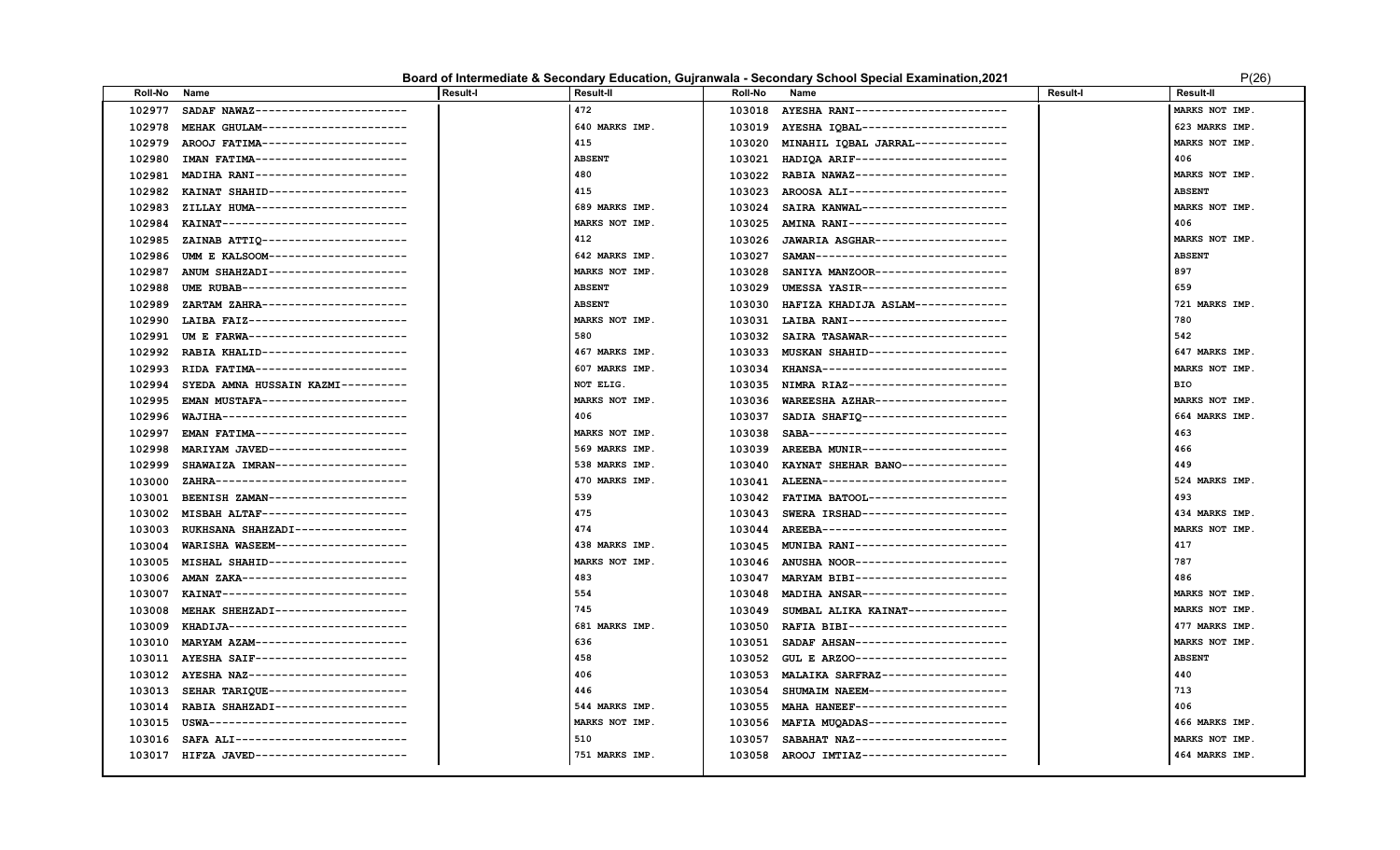#### Board of Intermediate & Secondary Education, Gujranwala - Secondary School Special Examination, 2021 **PEDITION** P(27)

| Roll-No | Name                                | <b>Result-I</b> | Result-II      | <b>Roll-No</b> | Name                                      | <b>Result-I</b> | <b>Result-II</b> |
|---------|-------------------------------------|-----------------|----------------|----------------|-------------------------------------------|-----------------|------------------|
| 103059  | AZKA NOREEN-----------------------  |                 | 572 MARKS IMP. | 103100         | AYESHA SADDIQA--------------------        |                 | 480 MARKS IMP.   |
| 103060  | FARAH JABEEN----------------------  |                 | 609            | 103101         | RUMAISA KHIZAR--------------------        |                 | 1092 MARKS IMP.  |
| 103061  | UMM E RUBAB-----------------------  |                 | MARKS NOT IMP. | 103102         | PAKEEZA BATOOL--------------------        |                 | 744              |
| 103062  | AYESHA KAWNAL---------------------  |                 | 474 MARKS IMP. | 103103         | KAYNAT----------------------------        |                 | MARKS NOT IMP.   |
| 103063  | EMAN FATIMA----------------------   |                 | 609            | 103104         | SHARIS FATIMA---------------------        |                 | 717              |
| 103064  | FARAH TARIQ ----------------------- |                 | MARKS NOT IMP. | 103105         | NIDA NAEEM-----------------------         |                 | 500              |
| 103065  | PAKEEZA FATIMA--------------------  |                 | 406            | 103106         | MANAHIL SAEED AWAN---------------         |                 | MARKS NOT IMP.   |
| 103066  | ANMOL-----------------------------  |                 | 988            | 103107         | ZAINAB FATIMA--------------------         |                 | 458 MARKS IMP.   |
| 103067  | HADIA YASEEN----------------------  |                 | 641 MARKS IMP. | 103108         | IMAN MURTAZA----------------------        |                 | 552              |
| 103068  | HAJRA BIBI------------------------  |                 | 628            | 103109         | LAIBA KANWAL----------------------        |                 | 592              |
| 103069  | MENAHAL SAFDAR--------------------  |                 | 867            | 103110         | LAIBA SHAHZADI--------------------        |                 | MARKS NOT IMP.   |
| 103070  | ESHA FATIMA-----------------------  |                 | 581 MARKS IMP. | 103111         | FATIMA PAUL----------------------         |                 | 449              |
| 103071  | KANWAL SHAHZADI-------------------  |                 | 434 MARKS IMP. | 103112         | KIRAN BIBI-----------------------         |                 | 432              |
| 103072  | KUBRA BIBI------------------------  |                 | 899            | 103113         | NAYAB FATIMA----------------------        |                 | M, PHY, CH       |
| 103073  | KUMAK RABEEB----------------------  |                 | CANCELLED      | 103114         | HIBBA SAJID-----------------------        |                 | 589              |
| 103074  | FARHEEN NASIR---------------------  |                 | 816            | 103115         | LAIBA IFTIKHAR--------------------        |                 | 766 MARKS IMP.   |
| 103075  | SHEZA EHSAN-----------------------  |                 | MARKS NOT IMP. |                | 103116 IQRA ASLAM------------------------ |                 | 583 MARKS IMP.   |
| 103076  | NOSHEEN ASHFAQ--------------------  |                 | 826 MARKS IMP. | 103117         | KAINAT HUSNAIN-------------------         |                 | 718 MARKS IMP.   |
| 103077  | LAIBA RANI------------------------  |                 | MARKS NOT IMP. | 103118         | AMINA RASHID----------------------        |                 | 704 MARKS IMP.   |
| 103078  | HINA RANI-------------------------  |                 | 406            | 103119         | PAKEEZA KHAN---------------------         |                 | MARKS NOT IMP.   |
| 103079  | OURAT UL AIN----------------------  |                 | 563 MARKS IMP. | 103120         | SABEEN ANSAR----------------------        |                 | 692              |
| 103080  | KUBRA BIBI------------------------  |                 | 429            | 103121         | SAWERA----------------------------        |                 | 761 MARKS IMP.   |
| 103081  | MARYAM BAHOO ---------------------  |                 | 737            | 103122         | SAMRA RANI------------------------        |                 | 577 MARKS IMP.   |
| 103082  | MALLAIKA AAMIR--------------------  |                 | 702 MARKS IMP. | 103123         | WIJAH KASHAF----------------------        |                 | 613              |
| 103083  | LAIBA SHAHBAZ---------------------  |                 | MARKS NOT IMP. | 103124         | SAWAIRA SHAHZADI-----------------         |                 | 487              |
| 103084  | NOOR UL SABA----------------------  |                 | 627 MARKS IMP. | 103125         | MAHNOOR SALEEM--------------------        |                 | MARKS NOT IMP.   |
| 103085  | BUSHRA RANI-----------------------  |                 | 446            | 103126         | ZAINA RIFFAT---------------------         |                 | 527 MARKS IMP.   |
| 103086  | AYESHA SARWAR---------------------  |                 | 606            | 103127         | SABAHAT---------------------------        |                 | 412 MARKS IMP.   |
| 103087  | MARYAM MUNAWAR--------------------  |                 | 406            | 103128         | NOOR FATIMA-----------------------        |                 | 406              |
| 103088  | ALEENA MUSKAN---------------------  |                 | 543 MARKS IMP. | 103129         | AASHA NAYAAB---------------------         |                 | 721 MARKS IMP.   |
| 103089  | AYESHA SARWAR---------------------  |                 | 678 MARKS IMP. | 103130         | HIFZA SHAHZADI-------------------         |                 | MARKS NOT IMP.   |
| 103090  | HABIBA TARIQ----------------------  |                 | 474 MARKS IMP. | 103131         | LAIBA SHEHZADI--------------------        |                 | 406              |
| 103091  | BUSHRA LAIBA----------------------  |                 | 456 MARKS IMP. | 103132         | MEERAB RIZWAN--------------------         |                 | 1081 MARKS IMP.  |
| 103092  | NAZISH YOUSAF---------------------  |                 | 644 MARKS IMP. | 103133         | MEHAK ARSHAD----------------------        |                 | 613              |
| 103093  | SALIKA NOOR-----------------------  |                 | MARKS NOT IMP. | 103134         | SEHAR NOOR------------------------        |                 | 515              |
| 103094  | KHANAMBIBI-----------------------   |                 | 406            | 103135         | ZAINAB FATIMA---------------------        |                 | 645              |
| 103095  | BUSHRA JAVED----------------------  |                 | 991 MARKS IMP. | 103136         | BISMA ALI-------------------------        |                 | 543 MARKS IMP.   |
| 103096  | IZNA NAVEED-----------------------  |                 | 509 MARKS IMP. | 103137         | KINZA ARSHAD----------------------        |                 | 406              |
| 103097  | ZAINAB----------------------------  |                 | 514 MARKS IMP. | 103138         | MAHNOOR NASEEM-------------------         |                 | MARKS NOT IMP.   |
| 103098  | KONPAL HUSSAIN--------------------  |                 | MARKS NOT IMP. | 103139         | SAIRA ALI-------------------------        |                 | 701 MARKS IMP.   |
| 103099  | NATALIA MUZAFFAR------------------  |                 | 515            |                | 103140 IMAN SHAHZADI--------------------- |                 | 621              |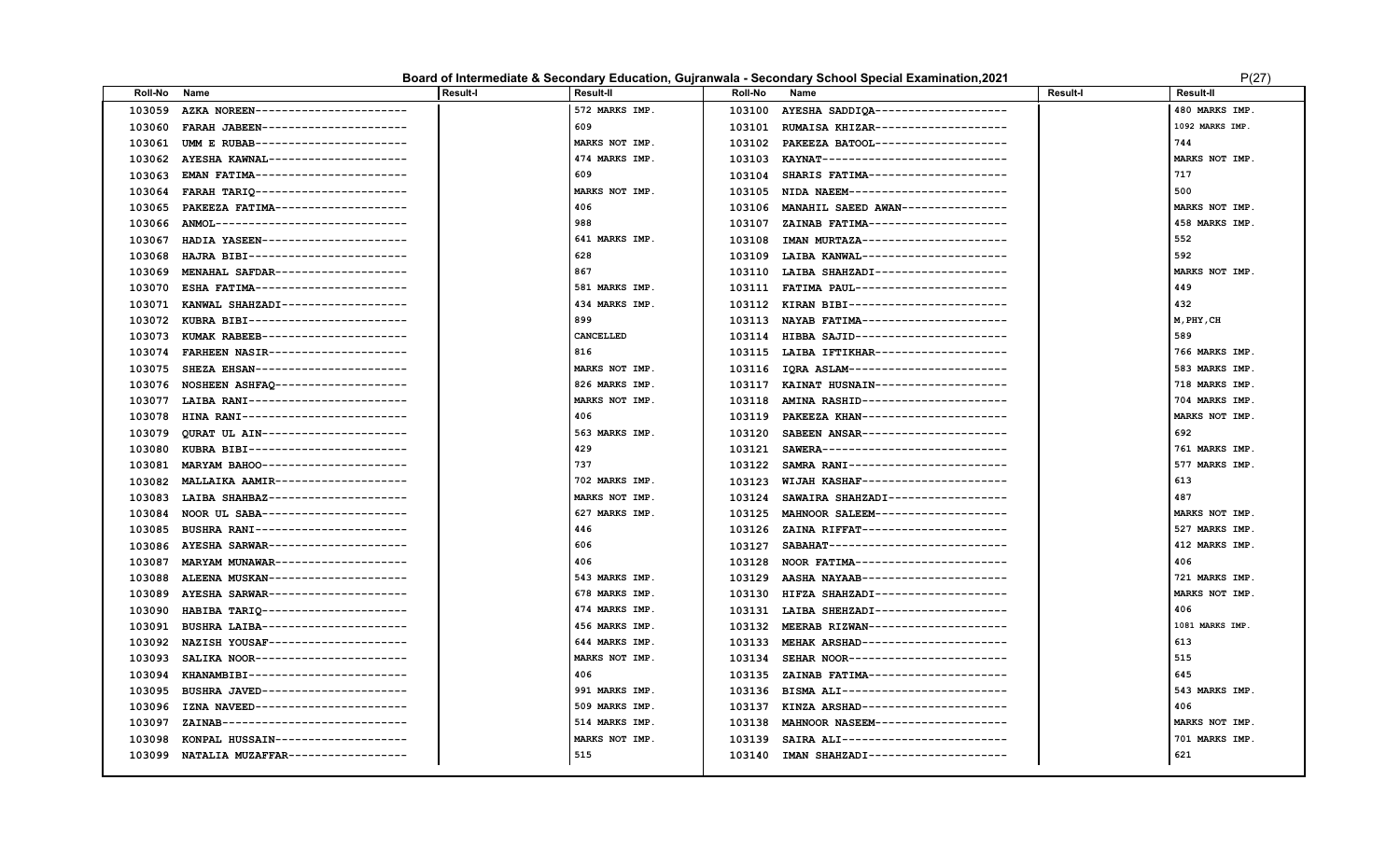|         | P(28)<br>Board of Intermediate & Secondary Education, Guiranwala - Secondary School Special Examination, 2021 |                 |                |                |                                           |                 |                  |  |  |
|---------|---------------------------------------------------------------------------------------------------------------|-----------------|----------------|----------------|-------------------------------------------|-----------------|------------------|--|--|
| Roll-No | Name                                                                                                          | <b>Result-I</b> | Result-II      | <b>Roll-No</b> | Name                                      | <b>Result-I</b> | <b>Result-II</b> |  |  |
| 103141  | HANSA-----------------------------                                                                            |                 | 538            | 103182         | IQRA-------------------------------       |                 | 406              |  |  |
| 103142  | MAHEEN EHSAN----------------------                                                                            |                 | 746 MARKS IMP. | 103183         | MARIA ANAR------------------------        |                 | 608              |  |  |
| 103143  | SADAF RAZZAQ ----------------------                                                                           |                 | 608 MARKS IMP. | 103184         | SUMAIYA RASOOL-------------------         |                 | 773              |  |  |
| 103144  | ZAWERA ISHAFO---------------------                                                                            |                 | 406            | 103185         | LARAIB KHALID---------------------        |                 | 406              |  |  |
| 103145  | EMAN MUBASHAR--------------------                                                                             |                 | 1017           | 103186         | MAH NOOR--------------------------        |                 | 415 MARKS IMP.   |  |  |
| 103146  | SAMAVIA KHALID-------------------                                                                             |                 | NOT ELIG.      | 103187         | SHUMAILA GULZAR-------------------        |                 | MARKS NOT IMP.   |  |  |
| 103147  | SYEDA MAMOONA AJMAL--------------                                                                             |                 | CH             | 103188         | SABA KHALIL-----------------------        |                 | 455              |  |  |
| 103148  | AYESHA HANIF----------------------                                                                            |                 | NOT ELIG.      | 103189         | HAJRAH LAL------------------------        |                 | MARKS NOT IMP.   |  |  |
| 103149  | IMAN FATIMA----------------------                                                                             |                 | 599 MARKS IMP. | 103190         | KINZA MAJEED---------------------         |                 | <b>ABSENT</b>    |  |  |
| 103150  | ESHA AKBAR------------------------                                                                            |                 | 550            | 103192         | SYEDA TOOBA MARIYAM--------------         |                 | 429              |  |  |
| 103151  | SABA SHEHZADI---------------------                                                                            |                 | 504            | 103194         | EMAN FATIMA-----------------------        |                 | 833              |  |  |
| 103152  | WAFA ZAINAB----------------------                                                                             |                 | 644 MARKS IMP. | 103195         | ALIYA ABRAR-----------------------        |                 | <b>ABSENT</b>    |  |  |
| 103153  | AILA MUQADDAS---------------------                                                                            |                 | 463            | 103196         | ZAINAB FATIMA---------------------        |                 | 564              |  |  |
| 103154  | AMARA BATOOL ----------------------                                                                           |                 | 429            | 103197         | HURAIN FATIMA---------------------        |                 | 406              |  |  |
| 103155  | AMINA AZHAR----------------------                                                                             |                 | 845 MARKS IMP. | 103198         | QURATULAIN FEROZ-----------------         |                 | 474              |  |  |
| 103156  | IRAM SHEHZADI---------------------                                                                            |                 | 534            | 103199         | UJALA IJAZ------------------------        |                 | 528              |  |  |
| 103157  | ASMA GUL---------------------------                                                                           |                 | 417            | 103200         | HINA MUKHTAR----------------------        |                 | <b>ABSENT</b>    |  |  |
| 103158  | KAINAT ISHFAQ---------------------                                                                            |                 | 434            | 103201         | SHAGUFTA RANI---------------------        |                 | 414              |  |  |
| 103159  | JAVERIA AFZAL---------------------                                                                            |                 | 672 MARKS IMP. | 103202         | MALAIKAH MUNIR--------------------        |                 | <b>ABSENT</b>    |  |  |
| 103160  | ANFAAL NAEEM----------------------                                                                            |                 | <b>ABSENT</b>  | 103203         | EMAN ZAHRA------------------------        |                 | 529              |  |  |
| 103161  | SAMRA RANI------------------------                                                                            |                 | MARKS NOT IMP. | 103204         | MANAHIL AZHAR--------------------         |                 | MARKS NOT IMP.   |  |  |
| 103162  | BUSHRA RANI-----------------------                                                                            |                 | 406            | 103205         | MARYAM SHAHZADI------------------         |                 | 807              |  |  |
| 103163  | ALISHBA AKHTAR--------------------                                                                            |                 | 441            | 103206         | AYESHA AZAM ----------------------        |                 | <b>ABSENT</b>    |  |  |
| 103164  | NIMRA NAZ-------------------------                                                                            |                 | MARKS NOT IMP. | 103207         | AYESHA NAVEED---------------------        |                 | 860 MARKS IMP.   |  |  |
| 103165  | INZA ZAFAR------------------------                                                                            |                 | 507            | 103208         | ZAINAB MUNEER---------------------        |                 | 406              |  |  |
|         | 103166 SUNDAS RANI-----------------------                                                                     |                 | 410 MARKS IMP. |                | 103209 MEHAK RUBAB----------------------- |                 | MARKS NOT IMP.   |  |  |

| 103149 | IMAN FATIMA----------------------- | 599 MARKS IMP.      | 103190 | KINZA MAJEED----------------------         | <b>ABSENT</b>  |
|--------|------------------------------------|---------------------|--------|--------------------------------------------|----------------|
| 103150 | ESHA AKBAR------------------------ | 550                 | 103192 | SYEDA TOOBA MARIYAM--------------          | 429            |
| 103151 | SABA SHEHZADI--------------------- | 504                 | 103194 | EMAN FATIMA-----------------------         | 833            |
| 103152 | WAFA ZAINAB----------------------- | 644 MARKS IMP.      | 103195 | ALIYA ABRAR-----------------------         | <b>ABSENT</b>  |
| 103153 | AILA MUQADDAS--------------------- | 463                 | 103196 | ZAINAB FATIMA---------------------         | 564            |
| 103154 | AMARA BATOOL---------------------- | 429                 | 103197 | HURAIN FATIMA--------------------          | 406            |
| 103155 | AMINA AZHAR----------------------- | 845 MARKS IMP.      | 103198 | QURATULAIN FEROZ------------------         | 474            |
| 103156 | IRAM SHEHZADI--------------------- | 534                 | 103199 | UJALA IJAZ-------------------------        | 528            |
| 103157 | ASMA GUL-------------------------- | 417                 | 103200 | HINA MUKHTAR----------------------         | <b>ABSENT</b>  |
| 103158 | KAINAT ISHFAO--------------------- | 434                 | 103201 | SHAGUFTA RANI---------------------         | 414            |
| 103159 | JAVERIA AFZAL--------------------- | 672 MARKS IMP.      | 103202 | MALAIKAH MUNIR--------------------         | <b>ABSENT</b>  |
| 103160 | ANFAAL NAEEM---------------------- | <b>ABSENT</b>       | 103203 | EMAN ZAHRA------------------------         | 529            |
| 103161 | SAMRA RANI------------------------ | MARKS NOT IMP.      | 103204 | MANAHIL AZHAR---------------------         | MARKS NOT IMP. |
| 103162 | BUSHRA RANI----------------------- | 406                 | 103205 | MARYAM SHAHZADI-------------------         | 807            |
| 103163 | ALISHBA AKHTAR-------------------- | 441                 |        | 103206 AYESHA AZAM-----------------------  | <b>ABSENT</b>  |
| 103164 | NIMRA NAZ------------------------- | MARKS NOT IMP.      | 103207 | AYESHA NAVEED---------------------         | 860 MARKS IMP. |
| 103165 | INZA ZAFAR------------------------ | 507                 | 103208 | ZAINAB MUNEER---------------------         | 406            |
| 103166 | SUNDAS RANI----------------------  | 410 MARKS IMP.      | 103209 | MEHAK RUBAB-----------------------         | MARKS NOT IMP. |
| 103167 | RAHEELA KHATOON------------------- | MARKS NOT IMP.      | 103210 | HAFIZA SOBAINA ARBAB--------------         | 439 MARKS IMP. |
| 103168 | SHEHZADI ALISHA------------------- | 466 MARKS IMP.      | 103211 | ALIZA PARVEEN---------------------         | 702            |
| 103169 | ANSA RAFIQUE---------------------- | 434                 | 103212 | SANIA SARWAR---------------------          | <b>ABSENT</b>  |
| 103170 | SAMREEN KANWAL-------------------  | 406                 | 103213 | KINZA BIBI------------------------         | MARKS NOT IMP. |
| 103171 | AREEBA ANWAR---------------------- | PASS IN ADD. SUB(s) | 103214 | SAMREEN KANWAL-------------------          | 484 MARKS IMP. |
| 103172 | FATIMA RAMZAN--------------------- | 499                 | 103215 | HAJRA NAWAZ-----------------------         | 472            |
| 103173 | HIRA BANARAS---------------------- | <b>ABSENT</b>       | 103216 | IZZA FIAZ-------------------------         | 844 MARKS IMP. |
| 103174 | SHAGUFTA NASEEM------------------- | 440                 | 103217 | LAIBA MUNEER----------------------         | 432            |
| 103175 | HIRA KASHAF----------------------- | MARKS NOT IMP.      | 103218 | ZEENAT ALI AHMED------------------         | <b>ABSENT</b>  |
| 103176 | NISHA ARSHAD---------------------- | 684 MARKS IMP.      | 103219 | ALINA ASLAM-----------------------         | MARKS NOT IMP. |
| 103177 | MARYAM FATIMA--------------------- | <b>ABSENT</b>       | 103220 | HADIA HASSAN----------------------         | 868 MARKS IMP. |
| 103178 | ROMESSA KIRAN--------------------- | MARKS NOT IMP.      | 103221 | SEERAT FATIMA---------------------         | 485 MARKS IMP. |
| 103179 | HASSEBA ZAHID--------------------- | 430 MARKS IMP.      | 103222 | NOOR FATIMA-----------------------         | 466 MARKS IMP. |
| 103180 | HADIA ABBAS----------------------- | MARKS NOT IMP.      | 103223 | AMREEN RANI----------------------          | 701            |
| 103181 | SAIQA NOREEN---------------------- | 498                 |        | 103225 AYESHA----------------------------- | MARKS NOT IMP. |
|        |                                    |                     |        |                                            |                |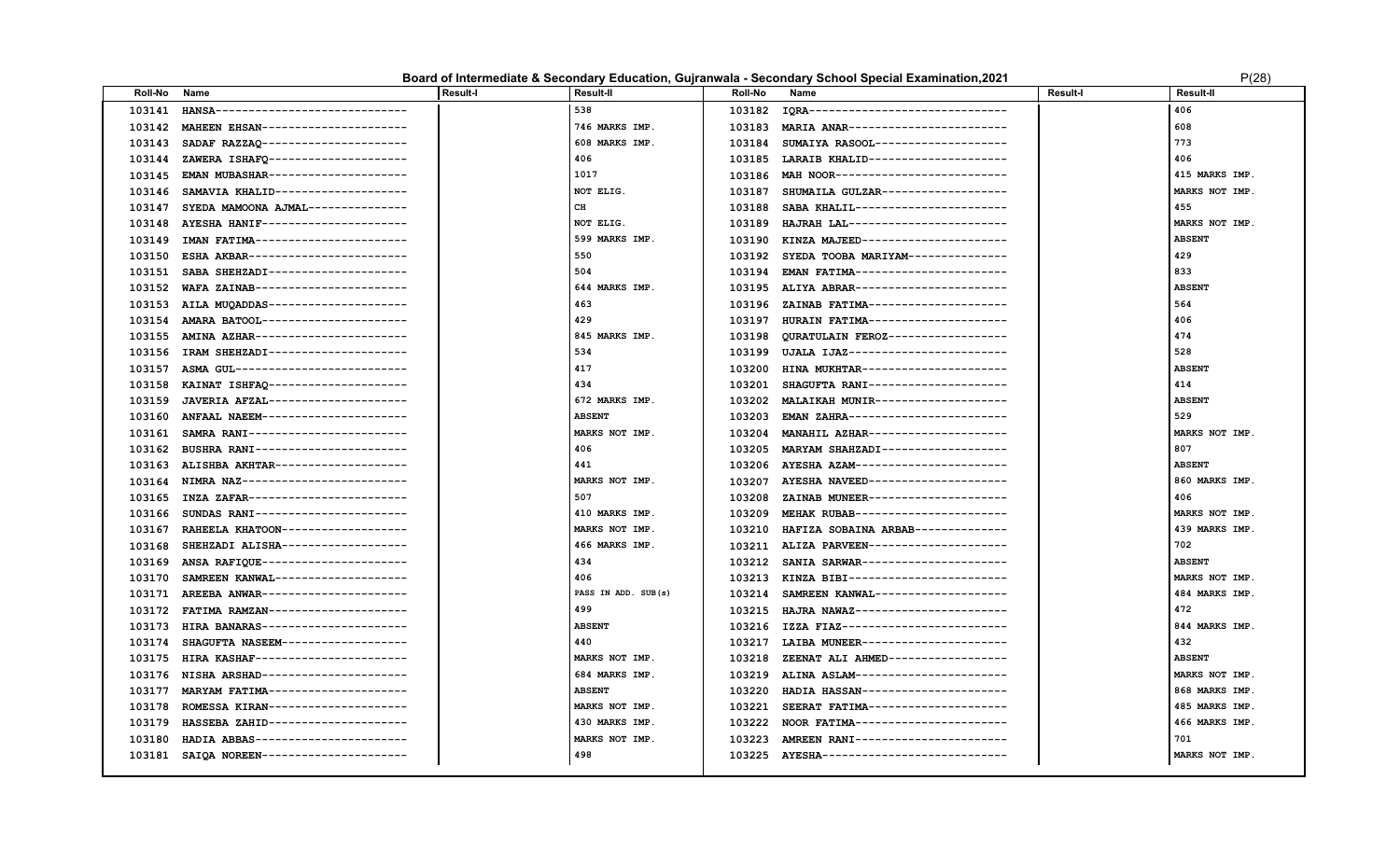### **Board of Intermediate & Secondary Education, Gujranwala - Secondary School Special Examination, 2021** P(29) P(29)

| <b>Roll-No</b> | Name                                       | <b>Result-I</b> | <b>Result-II</b> | <b>Roll-No</b> | Name                                      | Result-I | <b>Result-II</b> |
|----------------|--------------------------------------------|-----------------|------------------|----------------|-------------------------------------------|----------|------------------|
| 103226         | SWERA------------------------------        |                 | 705 MARKS IMP.   | 103267         | NIDA SEHAR------------------------        |          | 419              |
| 103227         | AZOA FATIMA-----------------------         |                 | 506 MARKS IMP.   | 103268         | EISHA YASMEEN---------------------        |          | 580              |
| 103228         | MALAIKA PERVEZ--------------------         |                 | MARKS NOT IMP.   | 103269         | EMAN RIAZ-------------------------        |          | 998 MARKS IMP.   |
| 103229         | SUBAH NOOR------------------------         |                 | 552 MARKS IMP.   | 103270         | SYEDA MUSKAN FATIMA---------------        |          | 460              |
| 103230         | ZAINAB TAJAMAL-------------------          |                 | 414              | 103271         | WARDA KHANAM----------------------        |          | 715 MARKS IMP.   |
| 103231         | ALISHBA NADEEM--------------------         |                 | 586 MARKS IMP.   | 103272         | IZZA REHMAT MASEEH----------------        |          | 565              |
| 103232         | EEMAN KHALID---------------------          |                 | 414              | 103273         | MUBARRA ZAHID---------------------        |          | 429              |
| 103233         | MARYAM ZAFAR----------------------         |                 | <b>ABSENT</b>    | 103274         | ARSHAMA---------------------------        |          | 620 MARKS IMP.   |
| 103234         | ALINA NAWAZ-----------------------         |                 | 553 MARKS IMP.   | 103275         | WAJIHA---------------------------         |          | 593 MARKS IMP.   |
| 103235         | HAJRA ZAHID-----------------------         |                 | 536              | 103276         | YASHFA SHAHID---------------------        |          | 583 MARKS IMP.   |
| 103236         | SAMAN PERVEZ----------------------         |                 | 926 MARKS IMP.   | 103277         | MALAIKA NOREEN--------------------        |          | 859              |
| 103237         | ALIHA RANI-----------------------          |                 | 969              | 103278         | ALISHA TABASSUM-------------------        |          | 787              |
| 103238         | FOZIA YASMEEN--------------------          |                 | <b>ABSENT</b>    | 103279         | MAHEEN KHURAM--------------------         |          | 496 MARKS IMP.   |
| 103239         | ANDLEEB TAHIR--------------------          |                 | MARKS NOT IMP.   | 103280         | JAVARIA---------------------------        |          | 508 MARKS IMP.   |
| 103240         | MUQADDAS--------------------------         |                 | 470 MARKS IMP.   |                | 103281 WISHAL FATIMA--------------------  |          | M, PHY, CH       |
| 103241         | ZUNAIRA NAEEM---------------------         |                 | 760 MARKS IMP.   |                | 103282 RUOIA INAYAT---------------------- |          | 524 MARKS IMP.   |
|                | 103242 LAIBA------------------------------ |                 | 534              |                | 103283 REJA AZHAR------------------------ |          | MARKS NOT IMP.   |
| 103243         | ZEE RUTBA UL HASSAN---------------         |                 | 481              | 103284         | REJA AZHAR------------------------        |          | CANCELLED        |
| 103244         | MUSKAN ASGHAR---------------------         |                 | 562 MARKS IMP.   | 103285         | ZAINAB BIBI-----------------------        |          | 447 MARKS IMP.   |
| 103245         | FIZZA KHALID---------------------          |                 | 725 MARKS IMP.   |                | 103286 ARFA EMAN------------------------- |          | <b>ABSENT</b>    |
| 103246         | HIFZA RIAZ------------------------         |                 | 534 MARKS IMP.   | 103287         | NOOR FATIMA-----------------------        |          | <b>ABSENT</b>    |
| 103247         | AYESHA GHAZANFAR-----------------          |                 | 721 MARKS IMP.   | 103288         | SEEMAB NAZIM---------------------         |          | 425 MARKS IMP.   |
| 103248         | RABIA RANI------------------------         |                 | <b>ABSENT</b>    | 103289         | TAYYABA ASLAM---------------------        |          | <b>ABSENT</b>    |
| 103249         | HINA KANWAL----------------------          |                 | M, PHY, CH       | 103290         | ASMA SEEMAB----------------------         |          | 622 MARKS IMP.   |
| 103250         | KINZA AROOJ-----------------------         |                 | 406              |                | 103291 HAMMAIL--------------------------- |          | <b>ABSENT</b>    |
| 103251         | NOOR UL EMAN---------------------          |                 | MARKS NOT IMP.   |                | 103292 AYESHA UMER----------------------- |          | 475              |
| 103252         | NOOR UL HUDA----------------------         |                 | 554              | 103293         | MUJEEBA RANI----------------------        |          | 484 MARKS IMP.   |
| 103253         | ZOHA IFTIKHAR---------------------         |                 | 520              | 103294         | SAHLA RANI------------------------        |          | 406              |
| 103254         | MAIMOONA PERVAIZ------------------         |                 | <b>ABSENT</b>    |                | 103295 AROOJ SHAMSHAD-------------------  |          | MARKS NOT IMP.   |
| 103255         | HAFSA ASIF------------------------         |                 | 671              | 103296         | MEERAB ZAFAR----------------------        |          | 480 MARKS IMP.   |
| 103256         | QURAT UL AIN---------------------          |                 | 511              | 103297         | ZAINAB ASGHAR---------------------        |          | 481              |
| 103257         | RIDA ZAINAB-----------------------         |                 | 488              | 103298         | NUBISHA---------------------------        |          | 951              |
| 103258         | RIDA NOOR-------------------------         |                 | <b>ABSENT</b>    | 103299         | ESHA TARIQ-------------------------       |          | <b>ABSENT</b>    |
| 103259         | ESHAL AKHTAR----------------------         |                 | 687              | 103300         | FIZZA BIBI------------------------        |          | 500              |
| 103260         | ASMA MAZHAR-----------------------         |                 | 771 MARKS IMP.   | 103301         | SHUMAILA BIBI---------------------        |          | 441              |
| 103261         | SAHER GULL------------------------         |                 | MARKS NOT IMP.   | 103302         | RANAD-----------------------------        |          | MARKS NOT IMP.   |
| 103262         | YASHFA MUBEEN---------------------         |                 | <b>ABSENT</b>    | 103303         | AKASHA SHAKEEL--------------------        |          | 521 MARKS IMP.   |
| 103263         | ALISHA SHAHID---------------------         |                 | 480              | 103304         | AFSHAN----------------------------        |          | 468              |
| 103264         | ESHA SAJID------------------------         |                 | 622 MARKS IMP.   | 103305         | HAJRA-----------------------------        |          | 577 MARKS IMP.   |
| 103265         | LAIBA NOOR------------------------         |                 | 429              | 103306         | TOHEED BIBI-----------------------        |          | MARKS NOT IMP    |
| 103266         | TEHREEM ASGHAR--------------------         |                 | MARKS NOT IMP.   |                | 103307 AYESHA---------------------------- |          | <b>ABSENT</b>    |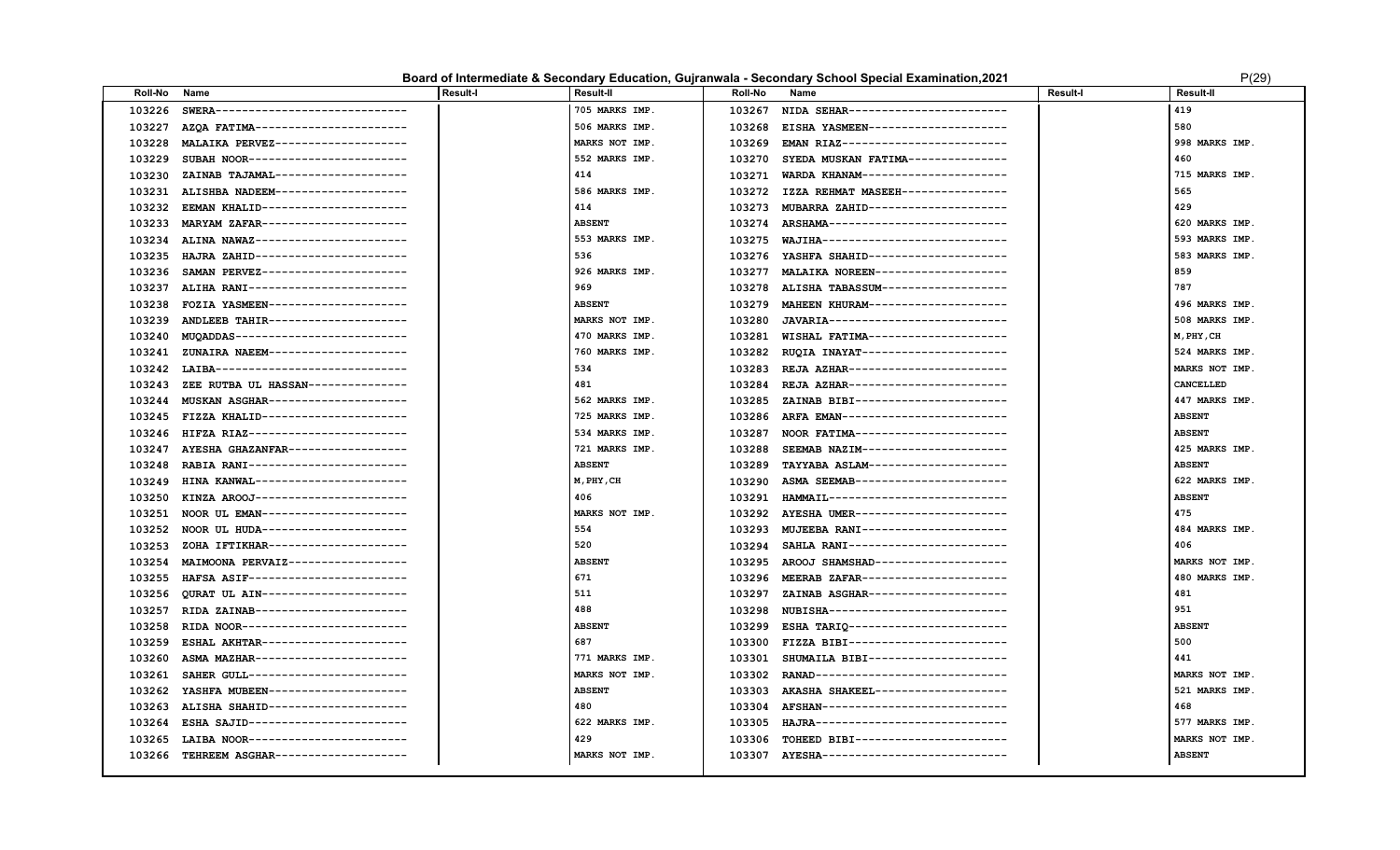### **Board of Intermediate & Secondary Education, Gujranwala - Secondary School Special Examination, 2021** P(30) P(30)

| LAIBA NOOR------------------------<br>MARKS NOT IMP.<br>KIRAN ASIF------------------------<br>406<br>103308<br>103349<br>MARKS NOT IMP.<br>587<br>103309<br>RUQIA-----------------------------<br>103350<br>EMAN FATIMA----------------------<br>MARKS NOT IMP.<br>HAFSA------------------------------<br>406<br>AIMAN IMTIAZ----------------------<br>103310<br>103351<br>MARKS NOT IMP.<br>741 MARKS IMP.<br>103311<br>MAHNOOR---------------------------<br>103352<br>MUSKAN SHEHZADI------------------<br>CANCELLED<br>878<br>MAHNOOR---------------------------<br>KANWAL ARSHAD---------------------<br>103312<br>103353<br><b>ABSENT</b><br>AYESHA MUSTAFA-------------------<br>UMM E AMMARA ZAFAR----------------<br>MARKS NOT IMP.<br>103313<br>103354<br>497<br>MALAIKA--------------------------<br>406<br>103314<br>SADIA NAWAZ-----------------------<br>103355<br>525<br>418<br>TNAVISH NASIR---------------------<br>103315<br>SADIA MUHAMMAD AMIN---------------<br>103356<br><b>ABSENT</b><br>1094<br>MALIHA KHAN----------------------<br>KHIZRA MUQADDAS-------------------<br>103316<br>103357<br>702 MARKS IMP.<br>406<br>LAIBA ASMAT-----------------------<br>103317<br>AYESHA SHABBIR--------------------<br>103358<br>467<br>AFIA GHAFFAR---------------------<br>MARKS NOT IMP.<br>AYESHA BIBI----------------------<br>103318<br>103359<br>552<br>AMMARA AYOOB---------------------<br>462 MARKS IMP.<br>103319<br>MALAIKA---------------------------<br>103360<br>406<br>ZAINAB IQBAL----------------------<br>BINASH JABEEN---------------------<br>103320<br>103361<br>602 MARKS IMP.<br>ARBAIL----------------------------<br>598<br>MUBEEN KOUSAR---------------------<br>103321<br>MARKS NOT IMP.<br>103362<br>103322<br>FATIMA-----------------------------<br><b>ABSENT</b><br>ROOHA AKHTAR----------------------<br>865 MARKS IMP.<br>103363<br>406<br>651 MARKS IMP.<br>103323<br>SHAFAO-----------------------------<br>MARYAM FAROOQ---------------------<br>103364<br><b>ABSENT</b><br>103324<br>ZAKIA-----------------------------<br>406<br>AYESHA----------------------------<br>103365<br>AREEBA SAJJAD---------------------<br>MARKS NOT IMP.<br>AMINA SHAHZADI-------------------<br>802<br>103325<br>103366<br>412<br>605 MARKS IMP.<br>MUSFIRA---------------------------<br>RIMSHA----------------------------<br>103326<br>103367<br>AYESHA---------------------------<br>933<br>NISHA ASGHAR----------------------<br>103327<br>103368<br>449<br>LAIBA FATIMA---------------------<br>494 MARKS IMP.<br>NAFEES FATIMA---------------------<br>917 MARKS IMP.<br>103328<br>103369<br>AREEBA UMER----------------------<br>855<br>SUNDAS RANI----------------------<br>795<br>103329<br>103370<br>MAFIA-----------------------------<br>754<br>MEEZAB KHALID---------------------<br>544<br>103330<br>103371<br>SEHAR-----------------------------<br>MARYAM HUSSAINI------------------<br><b>ABSENT</b><br>MARKS NOT IMP.<br>103331<br>103372<br>557<br>SHAISTA KANWAL--------------------<br>AMINA ARIF-----------------------<br>MARKS NOT IMP.<br>103332<br>103373<br>523<br>RABIA------------------------------<br>PARIA ARIF------------------------<br>MARKS NOT IMP.<br>103333<br>103374<br>1085 MARKS IMP.<br>SHAHZADI AYESHA------------------<br>NIMRA SHAHZADI--------------------<br>826<br>103334<br>103375<br>HUMAIRA ASGHAR--------------------<br>MARKS NOT IMP.<br>SAIRA------------------------------<br>502<br>103335<br>103376<br>HIFZA------------------------------<br>AMAT UL REHMAN-------------------<br>584<br>103336<br>MARKS NOT IMP.<br>103377<br>103337<br>AROOJ IMTIAZ----------------------<br>531<br>LAVEEZA IFTIKHAR------------------<br>429 MARKS IMP.<br>103378<br>103379 ANSA NISAR------------------------<br>AYESHA SARWAR---------------------<br>406<br>608 MARKS IMP.<br>103338<br>NATALIA TAHIR---------------------<br>1062<br>ADINA HAJRA-----------------------<br>720 MARKS IMP.<br>103339<br>103380<br>555<br>KHADIJA---------------------------<br>MARKS NOT IMP.<br>HIRA MAQSOOD----------------------<br>103340<br>103381<br>SHAMA-----------------------------<br>590<br>MARIA FATIMA----------------------<br>500<br>103341<br>103382<br>834<br>1028 MARKS IMP.<br>SEHAR-----------------------------<br>AYESHA BIBI-----------------------<br>103342<br>103383<br>MARIA ZUBAIR----------------------<br>456<br>MARYAM LATIF---------------------<br><b>ABSENT</b><br>103343<br>103384<br>SONIA------------------------------<br>526<br>HAMNA SHAHZADI--------------------<br>459<br>103344<br>103385<br>825<br>NOOR UL NISA----------------------<br>414<br>103345<br>ZARKISHA CHOUDHARY---------------<br>103386<br>MEHAK SHEHZADI--------------------<br>ZAIBA MUNIR-----------------------<br><b>ABSENT</b><br>406<br>103346<br>103387<br>SUFAH-----------------------------<br>406<br>ASMA-------------------------------<br>824 MARKS IMP.<br>103347<br>103388<br>474<br>432<br>MARYAM---------------------------<br>SAMIA-----------------------------<br>103348<br>103389 | <b>Roll-No</b> | Name | <b>Result-I</b> | <b>Result-II</b> | Roll-No | Name | <b>Result-I</b> | Result-II |
|--------------------------------------------------------------------------------------------------------------------------------------------------------------------------------------------------------------------------------------------------------------------------------------------------------------------------------------------------------------------------------------------------------------------------------------------------------------------------------------------------------------------------------------------------------------------------------------------------------------------------------------------------------------------------------------------------------------------------------------------------------------------------------------------------------------------------------------------------------------------------------------------------------------------------------------------------------------------------------------------------------------------------------------------------------------------------------------------------------------------------------------------------------------------------------------------------------------------------------------------------------------------------------------------------------------------------------------------------------------------------------------------------------------------------------------------------------------------------------------------------------------------------------------------------------------------------------------------------------------------------------------------------------------------------------------------------------------------------------------------------------------------------------------------------------------------------------------------------------------------------------------------------------------------------------------------------------------------------------------------------------------------------------------------------------------------------------------------------------------------------------------------------------------------------------------------------------------------------------------------------------------------------------------------------------------------------------------------------------------------------------------------------------------------------------------------------------------------------------------------------------------------------------------------------------------------------------------------------------------------------------------------------------------------------------------------------------------------------------------------------------------------------------------------------------------------------------------------------------------------------------------------------------------------------------------------------------------------------------------------------------------------------------------------------------------------------------------------------------------------------------------------------------------------------------------------------------------------------------------------------------------------------------------------------------------------------------------------------------------------------------------------------------------------------------------------------------------------------------------------------------------------------------------------------------------------------------------------------------------------------------------------------------------------------------------------------------------------------------------------------------------------------------------------------------------------------------------------------------------------------------------------------------------------------------------------------------------------------------------------------------------------------------------------------------------------------------------------------------------------------------------------------------------------------------------------------------------------------------------------------------------------------------------------------------------------------------------------------------------------------------------------------------------------------------------------------------------------------------------------------------------------------------------------------------------------------------------------------------------------------------------------------------------------------------------------------------------------------------------------------------------------------------------------------------------------------------------------------------------------------------------------------------------------------------------------------------------------------------------------------------------------------------------------------------------------------------------------|----------------|------|-----------------|------------------|---------|------|-----------------|-----------|
|                                                                                                                                                                                                                                                                                                                                                                                                                                                                                                                                                                                                                                                                                                                                                                                                                                                                                                                                                                                                                                                                                                                                                                                                                                                                                                                                                                                                                                                                                                                                                                                                                                                                                                                                                                                                                                                                                                                                                                                                                                                                                                                                                                                                                                                                                                                                                                                                                                                                                                                                                                                                                                                                                                                                                                                                                                                                                                                                                                                                                                                                                                                                                                                                                                                                                                                                                                                                                                                                                                                                                                                                                                                                                                                                                                                                                                                                                                                                                                                                                                                                                                                                                                                                                                                                                                                                                                                                                                                                                                                                                                                                                                                                                                                                                                                                                                                                                                                                                                                                                                                                                            |                |      |                 |                  |         |      |                 |           |
|                                                                                                                                                                                                                                                                                                                                                                                                                                                                                                                                                                                                                                                                                                                                                                                                                                                                                                                                                                                                                                                                                                                                                                                                                                                                                                                                                                                                                                                                                                                                                                                                                                                                                                                                                                                                                                                                                                                                                                                                                                                                                                                                                                                                                                                                                                                                                                                                                                                                                                                                                                                                                                                                                                                                                                                                                                                                                                                                                                                                                                                                                                                                                                                                                                                                                                                                                                                                                                                                                                                                                                                                                                                                                                                                                                                                                                                                                                                                                                                                                                                                                                                                                                                                                                                                                                                                                                                                                                                                                                                                                                                                                                                                                                                                                                                                                                                                                                                                                                                                                                                                                            |                |      |                 |                  |         |      |                 |           |
|                                                                                                                                                                                                                                                                                                                                                                                                                                                                                                                                                                                                                                                                                                                                                                                                                                                                                                                                                                                                                                                                                                                                                                                                                                                                                                                                                                                                                                                                                                                                                                                                                                                                                                                                                                                                                                                                                                                                                                                                                                                                                                                                                                                                                                                                                                                                                                                                                                                                                                                                                                                                                                                                                                                                                                                                                                                                                                                                                                                                                                                                                                                                                                                                                                                                                                                                                                                                                                                                                                                                                                                                                                                                                                                                                                                                                                                                                                                                                                                                                                                                                                                                                                                                                                                                                                                                                                                                                                                                                                                                                                                                                                                                                                                                                                                                                                                                                                                                                                                                                                                                                            |                |      |                 |                  |         |      |                 |           |
|                                                                                                                                                                                                                                                                                                                                                                                                                                                                                                                                                                                                                                                                                                                                                                                                                                                                                                                                                                                                                                                                                                                                                                                                                                                                                                                                                                                                                                                                                                                                                                                                                                                                                                                                                                                                                                                                                                                                                                                                                                                                                                                                                                                                                                                                                                                                                                                                                                                                                                                                                                                                                                                                                                                                                                                                                                                                                                                                                                                                                                                                                                                                                                                                                                                                                                                                                                                                                                                                                                                                                                                                                                                                                                                                                                                                                                                                                                                                                                                                                                                                                                                                                                                                                                                                                                                                                                                                                                                                                                                                                                                                                                                                                                                                                                                                                                                                                                                                                                                                                                                                                            |                |      |                 |                  |         |      |                 |           |
|                                                                                                                                                                                                                                                                                                                                                                                                                                                                                                                                                                                                                                                                                                                                                                                                                                                                                                                                                                                                                                                                                                                                                                                                                                                                                                                                                                                                                                                                                                                                                                                                                                                                                                                                                                                                                                                                                                                                                                                                                                                                                                                                                                                                                                                                                                                                                                                                                                                                                                                                                                                                                                                                                                                                                                                                                                                                                                                                                                                                                                                                                                                                                                                                                                                                                                                                                                                                                                                                                                                                                                                                                                                                                                                                                                                                                                                                                                                                                                                                                                                                                                                                                                                                                                                                                                                                                                                                                                                                                                                                                                                                                                                                                                                                                                                                                                                                                                                                                                                                                                                                                            |                |      |                 |                  |         |      |                 |           |
|                                                                                                                                                                                                                                                                                                                                                                                                                                                                                                                                                                                                                                                                                                                                                                                                                                                                                                                                                                                                                                                                                                                                                                                                                                                                                                                                                                                                                                                                                                                                                                                                                                                                                                                                                                                                                                                                                                                                                                                                                                                                                                                                                                                                                                                                                                                                                                                                                                                                                                                                                                                                                                                                                                                                                                                                                                                                                                                                                                                                                                                                                                                                                                                                                                                                                                                                                                                                                                                                                                                                                                                                                                                                                                                                                                                                                                                                                                                                                                                                                                                                                                                                                                                                                                                                                                                                                                                                                                                                                                                                                                                                                                                                                                                                                                                                                                                                                                                                                                                                                                                                                            |                |      |                 |                  |         |      |                 |           |
|                                                                                                                                                                                                                                                                                                                                                                                                                                                                                                                                                                                                                                                                                                                                                                                                                                                                                                                                                                                                                                                                                                                                                                                                                                                                                                                                                                                                                                                                                                                                                                                                                                                                                                                                                                                                                                                                                                                                                                                                                                                                                                                                                                                                                                                                                                                                                                                                                                                                                                                                                                                                                                                                                                                                                                                                                                                                                                                                                                                                                                                                                                                                                                                                                                                                                                                                                                                                                                                                                                                                                                                                                                                                                                                                                                                                                                                                                                                                                                                                                                                                                                                                                                                                                                                                                                                                                                                                                                                                                                                                                                                                                                                                                                                                                                                                                                                                                                                                                                                                                                                                                            |                |      |                 |                  |         |      |                 |           |
|                                                                                                                                                                                                                                                                                                                                                                                                                                                                                                                                                                                                                                                                                                                                                                                                                                                                                                                                                                                                                                                                                                                                                                                                                                                                                                                                                                                                                                                                                                                                                                                                                                                                                                                                                                                                                                                                                                                                                                                                                                                                                                                                                                                                                                                                                                                                                                                                                                                                                                                                                                                                                                                                                                                                                                                                                                                                                                                                                                                                                                                                                                                                                                                                                                                                                                                                                                                                                                                                                                                                                                                                                                                                                                                                                                                                                                                                                                                                                                                                                                                                                                                                                                                                                                                                                                                                                                                                                                                                                                                                                                                                                                                                                                                                                                                                                                                                                                                                                                                                                                                                                            |                |      |                 |                  |         |      |                 |           |
|                                                                                                                                                                                                                                                                                                                                                                                                                                                                                                                                                                                                                                                                                                                                                                                                                                                                                                                                                                                                                                                                                                                                                                                                                                                                                                                                                                                                                                                                                                                                                                                                                                                                                                                                                                                                                                                                                                                                                                                                                                                                                                                                                                                                                                                                                                                                                                                                                                                                                                                                                                                                                                                                                                                                                                                                                                                                                                                                                                                                                                                                                                                                                                                                                                                                                                                                                                                                                                                                                                                                                                                                                                                                                                                                                                                                                                                                                                                                                                                                                                                                                                                                                                                                                                                                                                                                                                                                                                                                                                                                                                                                                                                                                                                                                                                                                                                                                                                                                                                                                                                                                            |                |      |                 |                  |         |      |                 |           |
|                                                                                                                                                                                                                                                                                                                                                                                                                                                                                                                                                                                                                                                                                                                                                                                                                                                                                                                                                                                                                                                                                                                                                                                                                                                                                                                                                                                                                                                                                                                                                                                                                                                                                                                                                                                                                                                                                                                                                                                                                                                                                                                                                                                                                                                                                                                                                                                                                                                                                                                                                                                                                                                                                                                                                                                                                                                                                                                                                                                                                                                                                                                                                                                                                                                                                                                                                                                                                                                                                                                                                                                                                                                                                                                                                                                                                                                                                                                                                                                                                                                                                                                                                                                                                                                                                                                                                                                                                                                                                                                                                                                                                                                                                                                                                                                                                                                                                                                                                                                                                                                                                            |                |      |                 |                  |         |      |                 |           |
|                                                                                                                                                                                                                                                                                                                                                                                                                                                                                                                                                                                                                                                                                                                                                                                                                                                                                                                                                                                                                                                                                                                                                                                                                                                                                                                                                                                                                                                                                                                                                                                                                                                                                                                                                                                                                                                                                                                                                                                                                                                                                                                                                                                                                                                                                                                                                                                                                                                                                                                                                                                                                                                                                                                                                                                                                                                                                                                                                                                                                                                                                                                                                                                                                                                                                                                                                                                                                                                                                                                                                                                                                                                                                                                                                                                                                                                                                                                                                                                                                                                                                                                                                                                                                                                                                                                                                                                                                                                                                                                                                                                                                                                                                                                                                                                                                                                                                                                                                                                                                                                                                            |                |      |                 |                  |         |      |                 |           |
|                                                                                                                                                                                                                                                                                                                                                                                                                                                                                                                                                                                                                                                                                                                                                                                                                                                                                                                                                                                                                                                                                                                                                                                                                                                                                                                                                                                                                                                                                                                                                                                                                                                                                                                                                                                                                                                                                                                                                                                                                                                                                                                                                                                                                                                                                                                                                                                                                                                                                                                                                                                                                                                                                                                                                                                                                                                                                                                                                                                                                                                                                                                                                                                                                                                                                                                                                                                                                                                                                                                                                                                                                                                                                                                                                                                                                                                                                                                                                                                                                                                                                                                                                                                                                                                                                                                                                                                                                                                                                                                                                                                                                                                                                                                                                                                                                                                                                                                                                                                                                                                                                            |                |      |                 |                  |         |      |                 |           |
|                                                                                                                                                                                                                                                                                                                                                                                                                                                                                                                                                                                                                                                                                                                                                                                                                                                                                                                                                                                                                                                                                                                                                                                                                                                                                                                                                                                                                                                                                                                                                                                                                                                                                                                                                                                                                                                                                                                                                                                                                                                                                                                                                                                                                                                                                                                                                                                                                                                                                                                                                                                                                                                                                                                                                                                                                                                                                                                                                                                                                                                                                                                                                                                                                                                                                                                                                                                                                                                                                                                                                                                                                                                                                                                                                                                                                                                                                                                                                                                                                                                                                                                                                                                                                                                                                                                                                                                                                                                                                                                                                                                                                                                                                                                                                                                                                                                                                                                                                                                                                                                                                            |                |      |                 |                  |         |      |                 |           |
|                                                                                                                                                                                                                                                                                                                                                                                                                                                                                                                                                                                                                                                                                                                                                                                                                                                                                                                                                                                                                                                                                                                                                                                                                                                                                                                                                                                                                                                                                                                                                                                                                                                                                                                                                                                                                                                                                                                                                                                                                                                                                                                                                                                                                                                                                                                                                                                                                                                                                                                                                                                                                                                                                                                                                                                                                                                                                                                                                                                                                                                                                                                                                                                                                                                                                                                                                                                                                                                                                                                                                                                                                                                                                                                                                                                                                                                                                                                                                                                                                                                                                                                                                                                                                                                                                                                                                                                                                                                                                                                                                                                                                                                                                                                                                                                                                                                                                                                                                                                                                                                                                            |                |      |                 |                  |         |      |                 |           |
|                                                                                                                                                                                                                                                                                                                                                                                                                                                                                                                                                                                                                                                                                                                                                                                                                                                                                                                                                                                                                                                                                                                                                                                                                                                                                                                                                                                                                                                                                                                                                                                                                                                                                                                                                                                                                                                                                                                                                                                                                                                                                                                                                                                                                                                                                                                                                                                                                                                                                                                                                                                                                                                                                                                                                                                                                                                                                                                                                                                                                                                                                                                                                                                                                                                                                                                                                                                                                                                                                                                                                                                                                                                                                                                                                                                                                                                                                                                                                                                                                                                                                                                                                                                                                                                                                                                                                                                                                                                                                                                                                                                                                                                                                                                                                                                                                                                                                                                                                                                                                                                                                            |                |      |                 |                  |         |      |                 |           |
|                                                                                                                                                                                                                                                                                                                                                                                                                                                                                                                                                                                                                                                                                                                                                                                                                                                                                                                                                                                                                                                                                                                                                                                                                                                                                                                                                                                                                                                                                                                                                                                                                                                                                                                                                                                                                                                                                                                                                                                                                                                                                                                                                                                                                                                                                                                                                                                                                                                                                                                                                                                                                                                                                                                                                                                                                                                                                                                                                                                                                                                                                                                                                                                                                                                                                                                                                                                                                                                                                                                                                                                                                                                                                                                                                                                                                                                                                                                                                                                                                                                                                                                                                                                                                                                                                                                                                                                                                                                                                                                                                                                                                                                                                                                                                                                                                                                                                                                                                                                                                                                                                            |                |      |                 |                  |         |      |                 |           |
|                                                                                                                                                                                                                                                                                                                                                                                                                                                                                                                                                                                                                                                                                                                                                                                                                                                                                                                                                                                                                                                                                                                                                                                                                                                                                                                                                                                                                                                                                                                                                                                                                                                                                                                                                                                                                                                                                                                                                                                                                                                                                                                                                                                                                                                                                                                                                                                                                                                                                                                                                                                                                                                                                                                                                                                                                                                                                                                                                                                                                                                                                                                                                                                                                                                                                                                                                                                                                                                                                                                                                                                                                                                                                                                                                                                                                                                                                                                                                                                                                                                                                                                                                                                                                                                                                                                                                                                                                                                                                                                                                                                                                                                                                                                                                                                                                                                                                                                                                                                                                                                                                            |                |      |                 |                  |         |      |                 |           |
|                                                                                                                                                                                                                                                                                                                                                                                                                                                                                                                                                                                                                                                                                                                                                                                                                                                                                                                                                                                                                                                                                                                                                                                                                                                                                                                                                                                                                                                                                                                                                                                                                                                                                                                                                                                                                                                                                                                                                                                                                                                                                                                                                                                                                                                                                                                                                                                                                                                                                                                                                                                                                                                                                                                                                                                                                                                                                                                                                                                                                                                                                                                                                                                                                                                                                                                                                                                                                                                                                                                                                                                                                                                                                                                                                                                                                                                                                                                                                                                                                                                                                                                                                                                                                                                                                                                                                                                                                                                                                                                                                                                                                                                                                                                                                                                                                                                                                                                                                                                                                                                                                            |                |      |                 |                  |         |      |                 |           |
|                                                                                                                                                                                                                                                                                                                                                                                                                                                                                                                                                                                                                                                                                                                                                                                                                                                                                                                                                                                                                                                                                                                                                                                                                                                                                                                                                                                                                                                                                                                                                                                                                                                                                                                                                                                                                                                                                                                                                                                                                                                                                                                                                                                                                                                                                                                                                                                                                                                                                                                                                                                                                                                                                                                                                                                                                                                                                                                                                                                                                                                                                                                                                                                                                                                                                                                                                                                                                                                                                                                                                                                                                                                                                                                                                                                                                                                                                                                                                                                                                                                                                                                                                                                                                                                                                                                                                                                                                                                                                                                                                                                                                                                                                                                                                                                                                                                                                                                                                                                                                                                                                            |                |      |                 |                  |         |      |                 |           |
|                                                                                                                                                                                                                                                                                                                                                                                                                                                                                                                                                                                                                                                                                                                                                                                                                                                                                                                                                                                                                                                                                                                                                                                                                                                                                                                                                                                                                                                                                                                                                                                                                                                                                                                                                                                                                                                                                                                                                                                                                                                                                                                                                                                                                                                                                                                                                                                                                                                                                                                                                                                                                                                                                                                                                                                                                                                                                                                                                                                                                                                                                                                                                                                                                                                                                                                                                                                                                                                                                                                                                                                                                                                                                                                                                                                                                                                                                                                                                                                                                                                                                                                                                                                                                                                                                                                                                                                                                                                                                                                                                                                                                                                                                                                                                                                                                                                                                                                                                                                                                                                                                            |                |      |                 |                  |         |      |                 |           |
|                                                                                                                                                                                                                                                                                                                                                                                                                                                                                                                                                                                                                                                                                                                                                                                                                                                                                                                                                                                                                                                                                                                                                                                                                                                                                                                                                                                                                                                                                                                                                                                                                                                                                                                                                                                                                                                                                                                                                                                                                                                                                                                                                                                                                                                                                                                                                                                                                                                                                                                                                                                                                                                                                                                                                                                                                                                                                                                                                                                                                                                                                                                                                                                                                                                                                                                                                                                                                                                                                                                                                                                                                                                                                                                                                                                                                                                                                                                                                                                                                                                                                                                                                                                                                                                                                                                                                                                                                                                                                                                                                                                                                                                                                                                                                                                                                                                                                                                                                                                                                                                                                            |                |      |                 |                  |         |      |                 |           |
|                                                                                                                                                                                                                                                                                                                                                                                                                                                                                                                                                                                                                                                                                                                                                                                                                                                                                                                                                                                                                                                                                                                                                                                                                                                                                                                                                                                                                                                                                                                                                                                                                                                                                                                                                                                                                                                                                                                                                                                                                                                                                                                                                                                                                                                                                                                                                                                                                                                                                                                                                                                                                                                                                                                                                                                                                                                                                                                                                                                                                                                                                                                                                                                                                                                                                                                                                                                                                                                                                                                                                                                                                                                                                                                                                                                                                                                                                                                                                                                                                                                                                                                                                                                                                                                                                                                                                                                                                                                                                                                                                                                                                                                                                                                                                                                                                                                                                                                                                                                                                                                                                            |                |      |                 |                  |         |      |                 |           |
|                                                                                                                                                                                                                                                                                                                                                                                                                                                                                                                                                                                                                                                                                                                                                                                                                                                                                                                                                                                                                                                                                                                                                                                                                                                                                                                                                                                                                                                                                                                                                                                                                                                                                                                                                                                                                                                                                                                                                                                                                                                                                                                                                                                                                                                                                                                                                                                                                                                                                                                                                                                                                                                                                                                                                                                                                                                                                                                                                                                                                                                                                                                                                                                                                                                                                                                                                                                                                                                                                                                                                                                                                                                                                                                                                                                                                                                                                                                                                                                                                                                                                                                                                                                                                                                                                                                                                                                                                                                                                                                                                                                                                                                                                                                                                                                                                                                                                                                                                                                                                                                                                            |                |      |                 |                  |         |      |                 |           |
|                                                                                                                                                                                                                                                                                                                                                                                                                                                                                                                                                                                                                                                                                                                                                                                                                                                                                                                                                                                                                                                                                                                                                                                                                                                                                                                                                                                                                                                                                                                                                                                                                                                                                                                                                                                                                                                                                                                                                                                                                                                                                                                                                                                                                                                                                                                                                                                                                                                                                                                                                                                                                                                                                                                                                                                                                                                                                                                                                                                                                                                                                                                                                                                                                                                                                                                                                                                                                                                                                                                                                                                                                                                                                                                                                                                                                                                                                                                                                                                                                                                                                                                                                                                                                                                                                                                                                                                                                                                                                                                                                                                                                                                                                                                                                                                                                                                                                                                                                                                                                                                                                            |                |      |                 |                  |         |      |                 |           |
|                                                                                                                                                                                                                                                                                                                                                                                                                                                                                                                                                                                                                                                                                                                                                                                                                                                                                                                                                                                                                                                                                                                                                                                                                                                                                                                                                                                                                                                                                                                                                                                                                                                                                                                                                                                                                                                                                                                                                                                                                                                                                                                                                                                                                                                                                                                                                                                                                                                                                                                                                                                                                                                                                                                                                                                                                                                                                                                                                                                                                                                                                                                                                                                                                                                                                                                                                                                                                                                                                                                                                                                                                                                                                                                                                                                                                                                                                                                                                                                                                                                                                                                                                                                                                                                                                                                                                                                                                                                                                                                                                                                                                                                                                                                                                                                                                                                                                                                                                                                                                                                                                            |                |      |                 |                  |         |      |                 |           |
|                                                                                                                                                                                                                                                                                                                                                                                                                                                                                                                                                                                                                                                                                                                                                                                                                                                                                                                                                                                                                                                                                                                                                                                                                                                                                                                                                                                                                                                                                                                                                                                                                                                                                                                                                                                                                                                                                                                                                                                                                                                                                                                                                                                                                                                                                                                                                                                                                                                                                                                                                                                                                                                                                                                                                                                                                                                                                                                                                                                                                                                                                                                                                                                                                                                                                                                                                                                                                                                                                                                                                                                                                                                                                                                                                                                                                                                                                                                                                                                                                                                                                                                                                                                                                                                                                                                                                                                                                                                                                                                                                                                                                                                                                                                                                                                                                                                                                                                                                                                                                                                                                            |                |      |                 |                  |         |      |                 |           |
|                                                                                                                                                                                                                                                                                                                                                                                                                                                                                                                                                                                                                                                                                                                                                                                                                                                                                                                                                                                                                                                                                                                                                                                                                                                                                                                                                                                                                                                                                                                                                                                                                                                                                                                                                                                                                                                                                                                                                                                                                                                                                                                                                                                                                                                                                                                                                                                                                                                                                                                                                                                                                                                                                                                                                                                                                                                                                                                                                                                                                                                                                                                                                                                                                                                                                                                                                                                                                                                                                                                                                                                                                                                                                                                                                                                                                                                                                                                                                                                                                                                                                                                                                                                                                                                                                                                                                                                                                                                                                                                                                                                                                                                                                                                                                                                                                                                                                                                                                                                                                                                                                            |                |      |                 |                  |         |      |                 |           |
|                                                                                                                                                                                                                                                                                                                                                                                                                                                                                                                                                                                                                                                                                                                                                                                                                                                                                                                                                                                                                                                                                                                                                                                                                                                                                                                                                                                                                                                                                                                                                                                                                                                                                                                                                                                                                                                                                                                                                                                                                                                                                                                                                                                                                                                                                                                                                                                                                                                                                                                                                                                                                                                                                                                                                                                                                                                                                                                                                                                                                                                                                                                                                                                                                                                                                                                                                                                                                                                                                                                                                                                                                                                                                                                                                                                                                                                                                                                                                                                                                                                                                                                                                                                                                                                                                                                                                                                                                                                                                                                                                                                                                                                                                                                                                                                                                                                                                                                                                                                                                                                                                            |                |      |                 |                  |         |      |                 |           |
|                                                                                                                                                                                                                                                                                                                                                                                                                                                                                                                                                                                                                                                                                                                                                                                                                                                                                                                                                                                                                                                                                                                                                                                                                                                                                                                                                                                                                                                                                                                                                                                                                                                                                                                                                                                                                                                                                                                                                                                                                                                                                                                                                                                                                                                                                                                                                                                                                                                                                                                                                                                                                                                                                                                                                                                                                                                                                                                                                                                                                                                                                                                                                                                                                                                                                                                                                                                                                                                                                                                                                                                                                                                                                                                                                                                                                                                                                                                                                                                                                                                                                                                                                                                                                                                                                                                                                                                                                                                                                                                                                                                                                                                                                                                                                                                                                                                                                                                                                                                                                                                                                            |                |      |                 |                  |         |      |                 |           |
|                                                                                                                                                                                                                                                                                                                                                                                                                                                                                                                                                                                                                                                                                                                                                                                                                                                                                                                                                                                                                                                                                                                                                                                                                                                                                                                                                                                                                                                                                                                                                                                                                                                                                                                                                                                                                                                                                                                                                                                                                                                                                                                                                                                                                                                                                                                                                                                                                                                                                                                                                                                                                                                                                                                                                                                                                                                                                                                                                                                                                                                                                                                                                                                                                                                                                                                                                                                                                                                                                                                                                                                                                                                                                                                                                                                                                                                                                                                                                                                                                                                                                                                                                                                                                                                                                                                                                                                                                                                                                                                                                                                                                                                                                                                                                                                                                                                                                                                                                                                                                                                                                            |                |      |                 |                  |         |      |                 |           |
|                                                                                                                                                                                                                                                                                                                                                                                                                                                                                                                                                                                                                                                                                                                                                                                                                                                                                                                                                                                                                                                                                                                                                                                                                                                                                                                                                                                                                                                                                                                                                                                                                                                                                                                                                                                                                                                                                                                                                                                                                                                                                                                                                                                                                                                                                                                                                                                                                                                                                                                                                                                                                                                                                                                                                                                                                                                                                                                                                                                                                                                                                                                                                                                                                                                                                                                                                                                                                                                                                                                                                                                                                                                                                                                                                                                                                                                                                                                                                                                                                                                                                                                                                                                                                                                                                                                                                                                                                                                                                                                                                                                                                                                                                                                                                                                                                                                                                                                                                                                                                                                                                            |                |      |                 |                  |         |      |                 |           |
|                                                                                                                                                                                                                                                                                                                                                                                                                                                                                                                                                                                                                                                                                                                                                                                                                                                                                                                                                                                                                                                                                                                                                                                                                                                                                                                                                                                                                                                                                                                                                                                                                                                                                                                                                                                                                                                                                                                                                                                                                                                                                                                                                                                                                                                                                                                                                                                                                                                                                                                                                                                                                                                                                                                                                                                                                                                                                                                                                                                                                                                                                                                                                                                                                                                                                                                                                                                                                                                                                                                                                                                                                                                                                                                                                                                                                                                                                                                                                                                                                                                                                                                                                                                                                                                                                                                                                                                                                                                                                                                                                                                                                                                                                                                                                                                                                                                                                                                                                                                                                                                                                            |                |      |                 |                  |         |      |                 |           |
|                                                                                                                                                                                                                                                                                                                                                                                                                                                                                                                                                                                                                                                                                                                                                                                                                                                                                                                                                                                                                                                                                                                                                                                                                                                                                                                                                                                                                                                                                                                                                                                                                                                                                                                                                                                                                                                                                                                                                                                                                                                                                                                                                                                                                                                                                                                                                                                                                                                                                                                                                                                                                                                                                                                                                                                                                                                                                                                                                                                                                                                                                                                                                                                                                                                                                                                                                                                                                                                                                                                                                                                                                                                                                                                                                                                                                                                                                                                                                                                                                                                                                                                                                                                                                                                                                                                                                                                                                                                                                                                                                                                                                                                                                                                                                                                                                                                                                                                                                                                                                                                                                            |                |      |                 |                  |         |      |                 |           |
|                                                                                                                                                                                                                                                                                                                                                                                                                                                                                                                                                                                                                                                                                                                                                                                                                                                                                                                                                                                                                                                                                                                                                                                                                                                                                                                                                                                                                                                                                                                                                                                                                                                                                                                                                                                                                                                                                                                                                                                                                                                                                                                                                                                                                                                                                                                                                                                                                                                                                                                                                                                                                                                                                                                                                                                                                                                                                                                                                                                                                                                                                                                                                                                                                                                                                                                                                                                                                                                                                                                                                                                                                                                                                                                                                                                                                                                                                                                                                                                                                                                                                                                                                                                                                                                                                                                                                                                                                                                                                                                                                                                                                                                                                                                                                                                                                                                                                                                                                                                                                                                                                            |                |      |                 |                  |         |      |                 |           |
|                                                                                                                                                                                                                                                                                                                                                                                                                                                                                                                                                                                                                                                                                                                                                                                                                                                                                                                                                                                                                                                                                                                                                                                                                                                                                                                                                                                                                                                                                                                                                                                                                                                                                                                                                                                                                                                                                                                                                                                                                                                                                                                                                                                                                                                                                                                                                                                                                                                                                                                                                                                                                                                                                                                                                                                                                                                                                                                                                                                                                                                                                                                                                                                                                                                                                                                                                                                                                                                                                                                                                                                                                                                                                                                                                                                                                                                                                                                                                                                                                                                                                                                                                                                                                                                                                                                                                                                                                                                                                                                                                                                                                                                                                                                                                                                                                                                                                                                                                                                                                                                                                            |                |      |                 |                  |         |      |                 |           |
|                                                                                                                                                                                                                                                                                                                                                                                                                                                                                                                                                                                                                                                                                                                                                                                                                                                                                                                                                                                                                                                                                                                                                                                                                                                                                                                                                                                                                                                                                                                                                                                                                                                                                                                                                                                                                                                                                                                                                                                                                                                                                                                                                                                                                                                                                                                                                                                                                                                                                                                                                                                                                                                                                                                                                                                                                                                                                                                                                                                                                                                                                                                                                                                                                                                                                                                                                                                                                                                                                                                                                                                                                                                                                                                                                                                                                                                                                                                                                                                                                                                                                                                                                                                                                                                                                                                                                                                                                                                                                                                                                                                                                                                                                                                                                                                                                                                                                                                                                                                                                                                                                            |                |      |                 |                  |         |      |                 |           |
|                                                                                                                                                                                                                                                                                                                                                                                                                                                                                                                                                                                                                                                                                                                                                                                                                                                                                                                                                                                                                                                                                                                                                                                                                                                                                                                                                                                                                                                                                                                                                                                                                                                                                                                                                                                                                                                                                                                                                                                                                                                                                                                                                                                                                                                                                                                                                                                                                                                                                                                                                                                                                                                                                                                                                                                                                                                                                                                                                                                                                                                                                                                                                                                                                                                                                                                                                                                                                                                                                                                                                                                                                                                                                                                                                                                                                                                                                                                                                                                                                                                                                                                                                                                                                                                                                                                                                                                                                                                                                                                                                                                                                                                                                                                                                                                                                                                                                                                                                                                                                                                                                            |                |      |                 |                  |         |      |                 |           |
|                                                                                                                                                                                                                                                                                                                                                                                                                                                                                                                                                                                                                                                                                                                                                                                                                                                                                                                                                                                                                                                                                                                                                                                                                                                                                                                                                                                                                                                                                                                                                                                                                                                                                                                                                                                                                                                                                                                                                                                                                                                                                                                                                                                                                                                                                                                                                                                                                                                                                                                                                                                                                                                                                                                                                                                                                                                                                                                                                                                                                                                                                                                                                                                                                                                                                                                                                                                                                                                                                                                                                                                                                                                                                                                                                                                                                                                                                                                                                                                                                                                                                                                                                                                                                                                                                                                                                                                                                                                                                                                                                                                                                                                                                                                                                                                                                                                                                                                                                                                                                                                                                            |                |      |                 |                  |         |      |                 |           |
|                                                                                                                                                                                                                                                                                                                                                                                                                                                                                                                                                                                                                                                                                                                                                                                                                                                                                                                                                                                                                                                                                                                                                                                                                                                                                                                                                                                                                                                                                                                                                                                                                                                                                                                                                                                                                                                                                                                                                                                                                                                                                                                                                                                                                                                                                                                                                                                                                                                                                                                                                                                                                                                                                                                                                                                                                                                                                                                                                                                                                                                                                                                                                                                                                                                                                                                                                                                                                                                                                                                                                                                                                                                                                                                                                                                                                                                                                                                                                                                                                                                                                                                                                                                                                                                                                                                                                                                                                                                                                                                                                                                                                                                                                                                                                                                                                                                                                                                                                                                                                                                                                            |                |      |                 |                  |         |      |                 |           |
|                                                                                                                                                                                                                                                                                                                                                                                                                                                                                                                                                                                                                                                                                                                                                                                                                                                                                                                                                                                                                                                                                                                                                                                                                                                                                                                                                                                                                                                                                                                                                                                                                                                                                                                                                                                                                                                                                                                                                                                                                                                                                                                                                                                                                                                                                                                                                                                                                                                                                                                                                                                                                                                                                                                                                                                                                                                                                                                                                                                                                                                                                                                                                                                                                                                                                                                                                                                                                                                                                                                                                                                                                                                                                                                                                                                                                                                                                                                                                                                                                                                                                                                                                                                                                                                                                                                                                                                                                                                                                                                                                                                                                                                                                                                                                                                                                                                                                                                                                                                                                                                                                            |                |      |                 |                  |         |      |                 |           |
|                                                                                                                                                                                                                                                                                                                                                                                                                                                                                                                                                                                                                                                                                                                                                                                                                                                                                                                                                                                                                                                                                                                                                                                                                                                                                                                                                                                                                                                                                                                                                                                                                                                                                                                                                                                                                                                                                                                                                                                                                                                                                                                                                                                                                                                                                                                                                                                                                                                                                                                                                                                                                                                                                                                                                                                                                                                                                                                                                                                                                                                                                                                                                                                                                                                                                                                                                                                                                                                                                                                                                                                                                                                                                                                                                                                                                                                                                                                                                                                                                                                                                                                                                                                                                                                                                                                                                                                                                                                                                                                                                                                                                                                                                                                                                                                                                                                                                                                                                                                                                                                                                            |                |      |                 |                  |         |      |                 |           |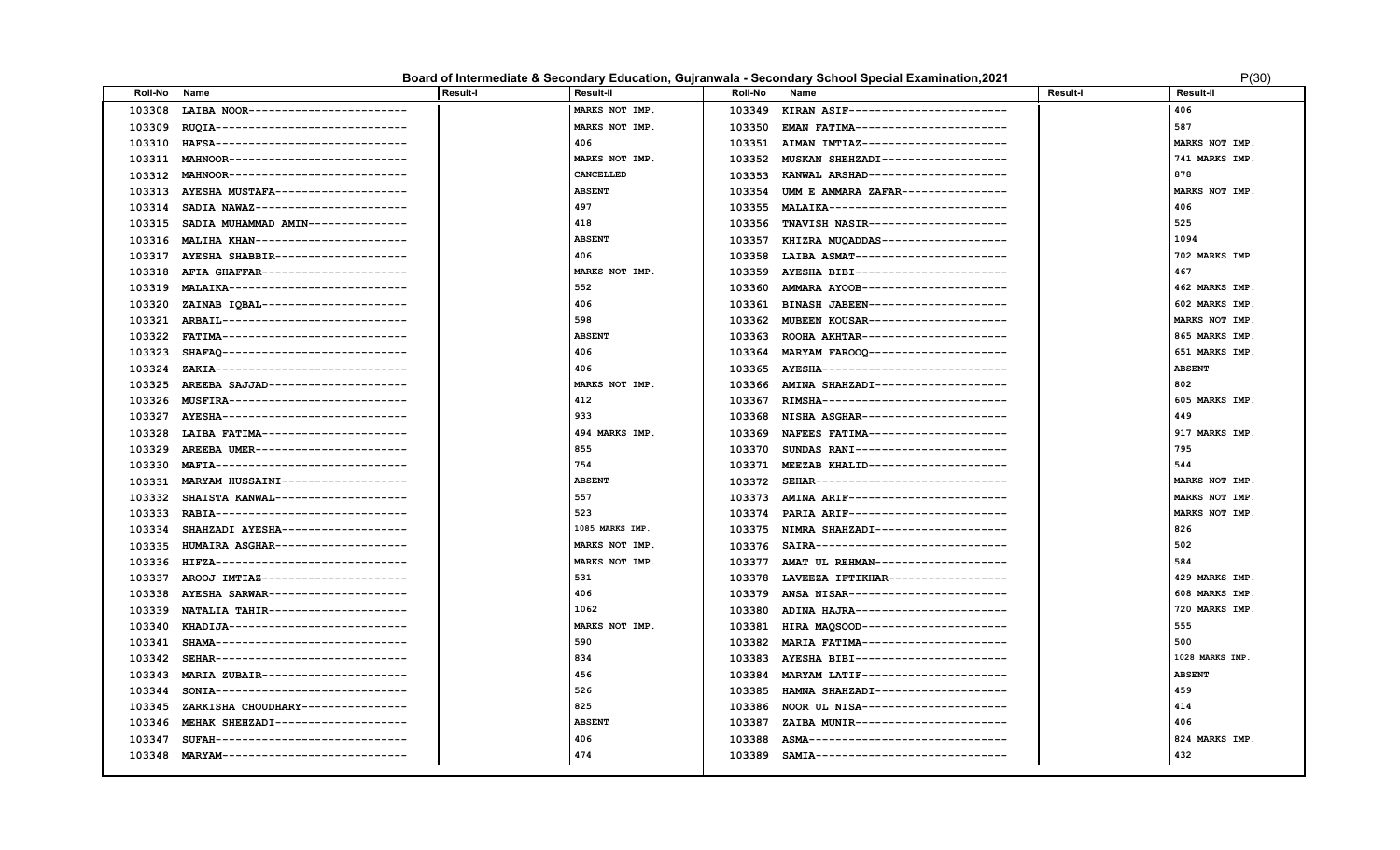### **Board of Intermediate & Secondary Education, Gujranwala - Secondary School Special Examination, 2021** P(31) P(31)

| <b>Roll-No</b> | Name                                | <b>Result-I</b> | Result-II       | <b>Roll-No</b> | Name                                      | <b>Result-I</b> | <b>Result-II</b> |
|----------------|-------------------------------------|-----------------|-----------------|----------------|-------------------------------------------|-----------------|------------------|
| 103390         | KHOLA ZAINAB----------------------  |                 | 1098 MARKS IMP. | 103431         | MAH NOOR--------------------------        |                 | 507 MARKS IMP.   |
| 103391         | HAFIZA ALIZA----------------------  |                 | 728 MARKS IMP.  | 103432         | ZEENAT----------------------------        |                 | <b>ABSENT</b>    |
| 103392         | SHAMA-----------------------------  |                 | 570 MARKS IMP.  | 103433         | AYESHA----------------------------        |                 | 708 MARKS IMP.   |
| 103393         | FIZA ARSHAD-----------------------  |                 | 559 MARKS IMP.  | 103434         | SABA SHAHZADI---------------------        |                 | 582 MARKS IMP.   |
| 103394         | LISHBA BIBI-----------------------  |                 | 440             | 103435         | SONIA SHAHZADI--------------------        |                 | 406              |
| 103395         | NOOR UL EMAN----------------------  |                 | <b>ABSENT</b>   | 103436         | KAREL YOUSAF MASIH----------------        |                 | 474 MARKS IMP.   |
| 103396         | ZAINAB SARFRAZ--------------------  |                 | MARKS NOT IMP.  | 103437         | FATIMA SHABBIR--------------------        |                 | MARKS NOT IMP.   |
| 103397         | AYESHA EJAZ-----------------------  |                 | 554 MARKS IMP.  | 103438         | SABEEN RIAZ KHAN------------------        |                 | MARKS NOT IMP.   |
| 103398         | AYESHA SADIQA---------------------  |                 | <b>ABSENT</b>   | 103439         | SADIA------------------------------       |                 | 406              |
| 103399         | SONAM-----------------------------  |                 | 534             | 103440         | ZAINAB WAHEED---------------------        |                 | 559 MARKS IMP.   |
| 103400         | AMMARA NASEER---------------------  |                 | MARKS NOT IMP.  | 103441         | ARISHA BIBI-----------------------        |                 | 497              |
| 103401         | ZOHA FIAZ-------------------------- |                 | 868             | 103442         | ABEERAH IFTIKHAR------------------        |                 | 647 MARKS IMP.   |
| 103402         | AYESHA NAVEED---------------------  |                 | 577 MARKS IMP.  | 103443         | MARIA BIBI------------------------        |                 | MARKS NOT IMP.   |
| 103403         | ATIOA SARWAR----------------------  |                 | 1025 MARKS IMP. | 103444         | JOWERIA NASEER--------------------        |                 | 477              |
| 103404         | MUNIBA SHAFIQUE-------------------  |                 | 495             | 103445         | SYEDA TASLEEM ZAHRA--------------         |                 | 496              |
| 103405         | HABIBA FAZAL----------------------  |                 | 906 MARKS IMP.  | 103446         | UMARA RANI-----------------------         |                 | 506              |
| 103406         | MAIDA BINTE TAHIR-----------------  |                 | 457             | 103447         | SAIRA SANIA-----------------------        |                 | 651 MARKS IMP.   |
| 103407         | MOMNA-----------------------------  |                 | <b>ABSENT</b>   | 103448         | LAIBA-----------------------------        |                 | 879              |
| 103408         | SUNEHA SALEEM---------------------  |                 | 474 MARKS IMP.  | 103449         | AYESHA FIAZ-----------------------        |                 | 574 MARKS IMP.   |
| 103409         | SAMAVIA---------------------------- |                 | 406             | 103450         | TAYYABA MAZHAR--------------------        |                 | 619              |
| 103410         | ALEEHA SARWAR---------------------  |                 | 777 MARKS IMP.  |                | 103451 FATIMA JABEEN--------------------- |                 | 412              |
| 103411         | ROMA KOUSAR-----------------------  |                 | 572             |                | 103452 MEHREEN SHEHZAD CHEEMA------------ |                 | 581              |
| 103412         | FATIMA JAVED---------------------   |                 | 1079 MARKS IMP. |                | 103453 KANWAL SAGHEER-------------------- |                 | 829              |
| 103413         | ANDLEEB---------------------------  |                 | 738 MARKS IMP.  | 103454         | KAINAT NADEEM---------------------        |                 | MARKS NOT IMP.   |
| 103414         | KANZAL EMAN----------------------   |                 | 614             |                | 103455 ARFANA KOUSAR--------------------  |                 | MARKS NOT IMP.   |
| 103415         | LAIBA-----------------------------  |                 | 406             | 103456         | ALISHBA AKRAM--------------------         |                 | 563 MARKS IMP.   |
| 103416         | MALAIKA RAMZAN--------------------  |                 | MARKS NOT IMP.  | 103457         | ZAINAB NOOR-----------------------        |                 | 523              |
| 103417         | MISBAHA---------------------------  |                 | MARKS NOT IMP.  | 103458         | HAMNA SHAHZADI--------------------        |                 | 489              |
| 103418         | UMME SALMA-----------------------   |                 | 671             | 103459         | SIDRA FATIMA----------------------        |                 | 406              |
| 103419         | FALAK NOOR------------------------  |                 | 778 MARKS IMP.  | 103460         | SANEHA SEHAR----------------------        |                 | MARKS NOT IMP.   |
| 103420         | MOAZMA MUSTAFA--------------------  |                 | MARKS NOT IMP.  | 103461         | AYESHA SHAHID--------------------         |                 | 463              |
| 103421         | ZAHRA BATOOL----------------------  |                 | 406             | 103462         | AMARA-----------------------------        |                 | 457              |
| 103422         | HUMA RIAZ-------------------------- |                 | MARKS NOT IMP.  | 103463         | FILZA MASOOD----------------------        |                 | 566 MARKS IMP.   |
| 103423         | MAHAK CHAUDHARY-------------------  |                 | 428             | 103464         | KINZA-----------------------------        |                 | 429 MARKS IMP.   |
| 103424         | SYEDA NISHWA ALI------------------  |                 | 412             | 103465         | NIDA FATIMA-----------------------        |                 | 890 MARKS IMP.   |
| 103425         | SAMREEN---------------------------  |                 | 910 MARKS IMP.  | 103466         | IZA MUNZAFAR----------------------        |                 | MARKS NOT IMP.   |
| 103426         | INSHA LATIF-----------------------  |                 | 506             | 103467         | UMM E ABIHA TAHIR----------------         |                 | <b>ABSENT</b>    |
| 103427         | AMNA RAMZAN-----------------------  |                 | MARKS NOT IMP.  | 103468         | LAIBA------------------------------       |                 | 595              |
| 103428         | ALEENA----------------------------  |                 | 406             | 103469         | MEHAK ANWAR-----------------------        |                 | MARKS NOT IMP.   |
| 103429         | RISHBA----------------------------- |                 | 406             | 103470         | ZAINAB BIBI-----------------------        |                 | 705              |
| 103430         | BISMA NAZIR-----------------------  |                 | <b>ABSENT</b>   |                | 103471 FIZA SHAHZADI--------------------- |                 | 776              |
|                |                                     |                 |                 |                |                                           |                 |                  |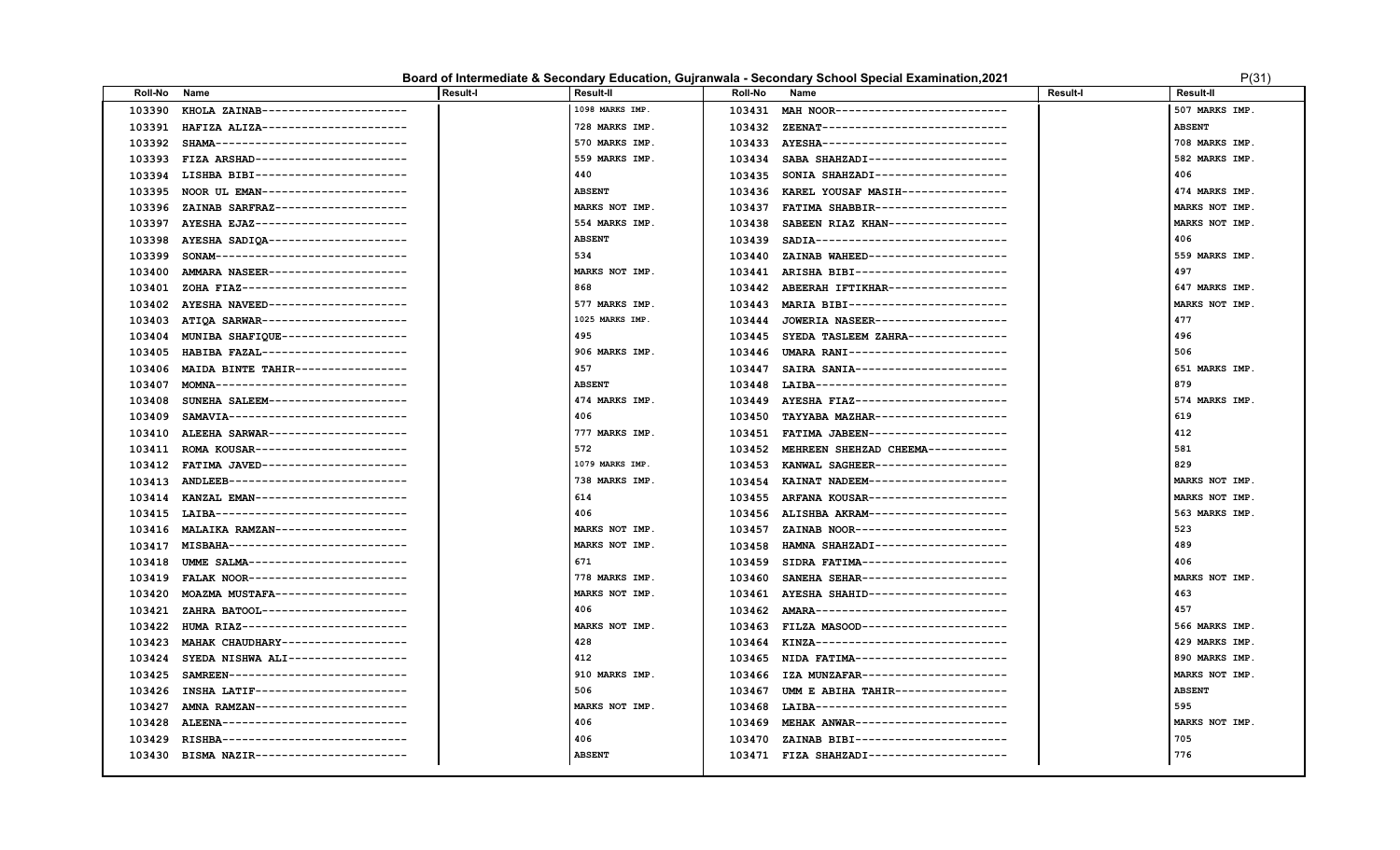#### **Board of Intermediate & Secondary Education, Gujranwala - Secondary School Special Examination, 2021** P(32)

| <b>Roll-No</b> | Name                                | <b>Result-I</b> | <b>Result-II</b> | <b>Roll-No</b> | Name                                      | <b>Result-I</b> | <b>Result-II</b>      |
|----------------|-------------------------------------|-----------------|------------------|----------------|-------------------------------------------|-----------------|-----------------------|
| 103472         | IQRA KANWAL----------------------   |                 | 718 MARKS IMP.   | 103513         | AMINA KHURSHEED-------------------        |                 | 537                   |
| 103473         | KAINAT TAHIR----------------------  |                 | 600 MARKS IMP.   | 103514         | HEEBA FARDOOS---------------------        |                 | 523                   |
| 103474         | SANIA KHALID---------------------   |                 | 514              | 103515         | HAFSA NAWAZ-----------------------        |                 | <b>ABSENT</b>         |
| 103475         | UMME HABIBA-----------------------  |                 | 518 MARKS IMP.   | 103516         | SANEHA HAROON--------------------         |                 | 442                   |
| 103476         | ANAM SAEED------------------------  |                 | 406              | 103517         | AFSHAN----------------------------        |                 | 415                   |
| 103477         | MISBAH NOOR-----------------------  |                 | MARKS NOT IMP.   | 103518         | SARA-------------------------------       |                 | 497 MARKS IMP.        |
| 103478         | LAIBA SHAHBAZ---------------------  |                 | <b>ABSENT</b>    | 103519         | MANAHIL SHABBIR------------------         |                 | 733                   |
| 103479         | SUMAN FATIMA----------------------  |                 | 406              | 103520         | UREEN NAJU M---------------------         |                 | 431 MARKS IMP.        |
| 103480         | KIRRAN ASHRAF---------------------  |                 | 406              | 103521         | SHEEZA----------------------------        |                 | 540 MARKS IMP.        |
| 103481         | SUNEHA ZAKRIA--------------------   |                 | MARKS NOT IMP.   | 103522         | MEERAB SHAFAQAT-------------------        |                 | 577                   |
| 103482         | ZAINAB FAYYAZ---------------------  |                 | 617              | 103523         | KHADIJA YOUNAS--------------------        |                 | 580                   |
| 103483         | MINAHIL--------------------------   |                 | 776 MARKS IMP.   | 103524         | ZUHAA SHAUKAT--------------------         |                 | 751                   |
| 103484         | MARIUM ZIA------------------------  |                 | <b>ABSENT</b>    | 103525         | AYESHA ADEEN----------------------        |                 | <b>ABSENT</b>         |
| 103485         | RIDA AFZAL------------------------  |                 | 872 MARKS IMP.   | 103526         | SABA GULSHAN----------------------        |                 | MARKS NOT IMP.        |
| 103486         | NIMAL SHAHZADI-------------------   |                 | 873              | 103527         | ANAM------------------------------        |                 | 406                   |
| 103487         | KANWAL KINZA----------------------  |                 | <b>ABSENT</b>    | 103528         | SAMIYA SHAHID---------------------        |                 | 443 MARKS IMP.        |
| 103488         | KOMAL IJAZ------------------------  |                 | 412              | 103529         | MALAIKA GULL----------------------        |                 | 476                   |
| 103489         | FARIHA SHAKEEL--------------------  |                 | MARKS NOT IMP.   | 103530         | MARYAM RAZA-----------------------        |                 | <b>ABSENT</b>         |
| 103490         | SEHAR SHEHZADI--------------------  |                 | 406              | 103531         | JENNIFER--------------------------        |                 | <b>ABSENT</b>         |
| 103491         | MUQDDAS ASIF----------------------  |                 | 446              |                | 103532 MEERAB MARIAM--------------------  |                 | <b>ABSENT</b>         |
| 103492         | KIRAN SHAHZADI--------------------  |                 | 502              | 103533         | SAIRA ASHFAQ----------------------        |                 | 439 MARKS IMP.        |
| 103493         | RABIA-----------------------------  |                 | 673 MARKS IMP.   | 103534         | AYESHA BIBI-----------------------        |                 | <b>MARKS NOT IMP.</b> |
| 103494         | AFSAH SHABIR---------------------   |                 | 1058 MARKS IMP.  |                | 103535 FATIMA RIZWAN SYED---------------- |                 | 970 MARKS IMP.        |
| 103495         | ZAINAB----------------------------  |                 | 673              |                | 103536 RABIA BIBI------------------------ |                 | 484                   |
| 103496         | PAKEEZA SHAHID-------------------   |                 | 455 MARKS IMP.   | 103537         | KARISHMA--------------------------        |                 | 406                   |
| 103497         | SYEDA AZHA FATIMA-----------------  |                 | 917 MARKS IMP.   | 103538         | LARAIB AFZAL----------------------        |                 | 415 MARKS IMP.        |
| 103498         | AMNA------------------------------  |                 | 565 MARKS IMP.   | 103539         | NOSHEEN NAEEM---------------------        |                 | MARKS NOT IMP.        |
| 103499         | JOYLA ILYAS-----------------------  |                 | 406              | 103540         | AYESHA JAMSHAID-------------------        |                 | <b>ABSENT</b>         |
| 103500         | SYEDA AREEJ FATIMA GILLANI--------  |                 | 406              | 103541         | EMAN HUSSAIN---------------------         |                 | MARKS NOT IMP.        |
| 103501         | RAZIA KISHAN LAL------------------  |                 | 440 MARKS IMP.   |                | 103542 RADIA AHMED----------------------- |                 | 707                   |
| 103502         | DURRE SHAHWAR---------------------  |                 | MARKS NOT IMP.   | 103543         | SOHAN NASIR-----------------------        |                 | 504                   |
| 103503         | RIMSHA----------------------------  |                 | 498              | 103544         | ATAIT ZAHRA-----------------------        |                 | 596 MARKS IMP.        |
| 103504         | URWA------------------------------- |                 | 546              | 103545         | <b>MEHAK-----------------------------</b> |                 | 1066 MARKS IMP.       |
| 103505         | ALISHBA---------------------------  |                 | 523              | 103546         | NAYAB JAVED-----------------------        |                 | 512                   |
| 103506         | SAIMA-----------------------------  |                 | 567 MARKS IMP.   | 103547         | SAMIYA JAVEED---------------------        |                 | 532 MARKS IMP.        |
| 103507         | LAIBA SHEHZAD---------------------  |                 | 509              | 103548         | ZIKRA------------------------------       |                 | 564 MARKS IMP.        |
| 103508         | ZAINAB SHAMS----------------------  |                 | MARKS NOT IMP.   | 103549         | AROOJ TARIQ -----------------------       |                 | 762 MARKS IMP.        |
| 103509         | MAHIRA----------------------------  |                 | 787 MARKS IMP.   | 103550         | MUNIBA EJAZ-----------------------        |                 | <b>ABSENT</b>         |
| 103510         | ZAINAB HANAN---------------------   |                 | <b>ABSENT</b>    | 103551         | MAHAM----------------------------         |                 | 568                   |
| 103511         | SAHAR ILYAS-----------------------  |                 | 593 MARKS IMP.   | 103552         | NOSHI BIBI------------------------        |                 | MARKS NOT IMP.        |
| 103512         | ALISHBA SAJID---------------------  |                 | 414              |                | 103553 KASHF QAISER---------------------- |                 | 1006 MARKS IMP.       |
|                |                                     |                 |                  |                |                                           |                 |                       |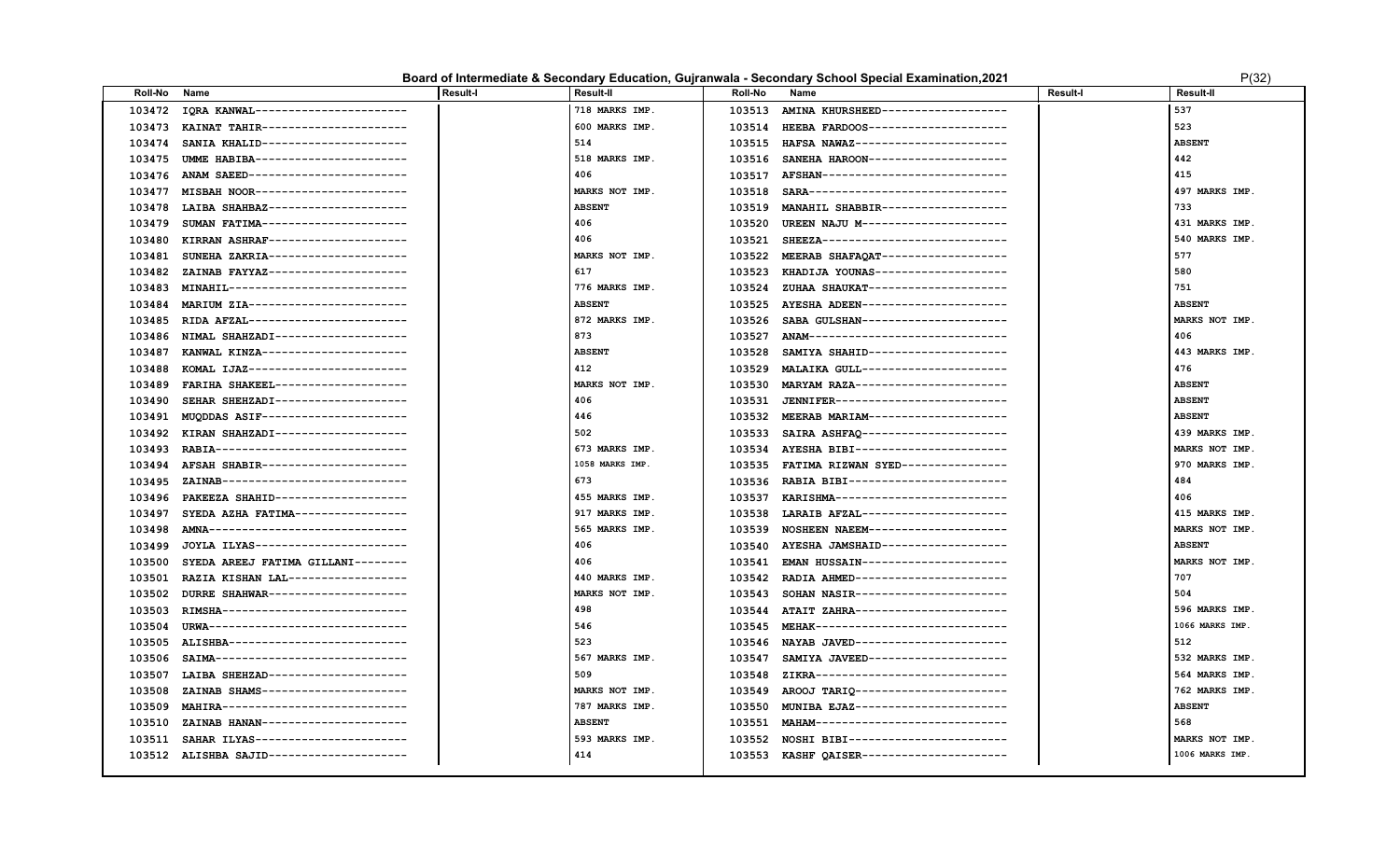### **Board of Intermediate & Secondary Education, Gujranwala - Secondary School Special Examination, 2021** P(33)

|   | P(33) |  |  |
|---|-------|--|--|
| г |       |  |  |

| Roll-No | Name                                | <b>Result-I</b> | Result-II       | Roll-No | Name                                      | Result-I | <b>Result-II</b> |
|---------|-------------------------------------|-----------------|-----------------|---------|-------------------------------------------|----------|------------------|
| 103554  | FIZA REHMAN----------------------   |                 | <b>ABSENT</b>   | 103595  | KANIZ IQBAL-----------------------        |          | 552              |
| 103555  | ZAINAB SALEEM---------------------  |                 | 480 MARKS IMP.  | 103596  | AEMAN WAKEEL---------------------         |          | 891 MARKS IMP.   |
| 103556  | AMINA-----------------------------  |                 | 590 MARKS IMP.  | 103597  | MAHRUKH--------------------------         |          | 754 MARKS IMP.   |
| 103557  | FAIZA BIBI------------------------  |                 | MARKS NOT IMP.  | 103598  | ASMA SAJJAD-----------------------        |          | 510 MARKS IMP.   |
| 103558  | IQRA AZAM-------------------------  |                 | 406             | 103599  | SANIHA IJAZ-----------------------        |          | 937 MARKS IMP.   |
| 103559  | SHUMAILA AZFAR--------------------  |                 | 414             | 103600  | SADAF RASHEED---------------------        |          | 610              |
| 103560  | AMREEN AMJAD---------------------   |                 | 529             | 103601  | TEHREEM SHEHZADI------------------        |          | 406              |
| 103561  | LAIBA TAYYAB----------------------  |                 | 788 MARKS IMP.  | 103602  | ZAHIDA PARVEEN--------------------        |          | 530              |
| 103562  | NAILA SHAHZADI--------------------  |                 | MARKS NOT IMP.  | 103603  | NEELAM SEHAR----------------------        |          | 406              |
| 103563  | HUMA NOSHEEN----------------------  |                 | MARKS NOT IMP.  | 103604  | SADIA BASHIR----------------------        |          | 576              |
| 103564  | MAHEK NASIR-----------------------  |                 | 470 MARKS IMP.  |         | 103605 ISHA FATIMA----------------------  |          | MARKS NOT IMP.   |
| 103565  | ZAKIA BATOOL----------------------  |                 | 725             |         | 103606 AYESHA JAVED---------------------  |          | 481 MARKS IMP.   |
| 103566  | FAIQA BATOOL----------------------  |                 | 754 MARKS IMP.  | 103607  | NIMRA SHAHID---------------------         |          | 478              |
| 103567  | MISHA MEHMOOD---------------------  |                 | <b>ABSENT</b>   | 103608  | AYESHA YOUSAF---------------------        |          | 406              |
| 103568  | BISSMA ADREES---------------------  |                 | 514             | 103609  | SAIQA-----------------------------        |          | 571              |
| 103569  | KASHAF BILAL----------------------  |                 | 1030 MARKS IMP. | 103610  | HUSNA RAFIQUE---------------------        |          | MARKS NOT IMP.   |
| 103570  | FARAH SHEHZADI-------------------   |                 | 536             | 103611  | HIBA SHEHZAD----------------------        |          | 566 MARKS IMP.   |
| 103571  | HAMNA KHALID----------------------  |                 | 520 MARKS IMP.  | 103612  | SANA GHAFOOR----------------------        |          | 575              |
| 103572  | MARYAM FAROOQ --------------------- |                 | 491 MARKS IMP.  | 103613  | MUNEEBA ADREES--------------------        |          | 415              |
| 103573  | MOMINA AFZAL----------------------  |                 | 457             |         | 103614 ALISHBAH SHAHID------------------- |          | MARKS NOT IMP.   |
| 103574  | IQRA KAREEM-----------------------  |                 | 582 MARKS IMP.  | 103615  | MUBSHRA ARIF---------------------         |          | 620 MARKS IMP.   |
| 103575  | FARWA MUBARAK---------------------  |                 | 406             |         | 103616 NIMRA NAZIM----------------------  |          | 412              |
| 103576  | MARYAM MUSHTAQ -------------------- |                 | 627 MARKS IMP.  | 103617  | TEHZEEBA SHAHZADI-----------------        |          | 675 MARKS IMP.   |
| 103577  | SANA GULZAR-----------------------  |                 | 734 MARKS IMP.  | 103619  | ALISHBA BANO----------------------        |          | 519              |
| 103578  | SAIRA FAROOQ----------------------  |                 | 500 MARKS IMP.  | 103620  | NIMRA AKRAM----------------------         |          | 515              |
| 103579  | AMINA AMEEN-----------------------  |                 | 866             | 103621  | SAMIA-----------------------------        |          | MARKS NOT IMP.   |
| 103580  | MIRHA ASLAM-----------------------  |                 | MARKS NOT IMP.  | 103622  | FAIZA BIBI------------------------        |          | 557              |
| 103581  | ZERTASHA--------------------------  |                 | 457             | 103623  | SANA MEHMOOD----------------------        |          | MARKS NOT IMP.   |
| 103582  | AMINA SHAHEEN---------------------  |                 | 596 MARKS IMP.  | 103624  | HAMNA BASHARAT--------------------        |          | 1065             |
| 103583  | HIFZA TARIQ ----------------------- |                 | $\mathtt{CH}$   | 103625  | PARWISHA JABEEN------------------         |          | MARKS NOT IMP.   |
| 103584  | AKTOOBA SAJJAD--------------------  |                 | 561             | 103626  | ZAINAB NOOR-----------------------        |          | 406              |
| 103585  | NAFEESA BATOOL--------------------  |                 | MARKS NOT IMP.  | 103627  | ZAMARA----------------------------        |          | 487 MARKS IMP.   |
| 103586  | SHANZAY EHSAN---------------------  |                 | 622             | 103628  | AMEN PATRAS-----------------------        |          | 537 MARKS IMP.   |
| 103587  | HAFSA SAMREEN---------------------  |                 | 754 MARKS IMP.  | 103629  | RAABIA LIAQAT---------------------        |          | 514 MARKS IMP.   |
| 103588  | AYESHA TARIQ ---------------------- |                 | 595 MARKS IMP.  | 103630  | AMINA NOOR AHMAD-----------------         |          | 457 MARKS IMP.   |
| 103589  | ANAM AKHTAR----------------------   |                 | 948             | 103631  | GULL E AMNA-----------------------        |          | 528              |
| 103590  | HABEERA ASIF----------------------  |                 | MARKS NOT IMP.  | 103632  | KALSOOM BIBI----------------------        |          | 406              |
| 103591  | MAH NOOR--------------------------  |                 | 416             |         | 103633 LAIBA----------------------------- |          | 602              |
| 103592  | MAHEEN SAFDAR---------------------  |                 | 446             | 103634  | IFFA IMRAN------------------------        |          | 523              |
| 103593  | KHADEEJA NADEEM-------------------  |                 | 462             | 103635  | ZIKRA SHAFIQ ---------------------        |          | 434              |
| 103594  | ASMA------------------------------- |                 | 493             |         | 103636 AYESHA---------------------------- |          | MARKS NOT IMP.   |
|         |                                     |                 |                 |         |                                           |          |                  |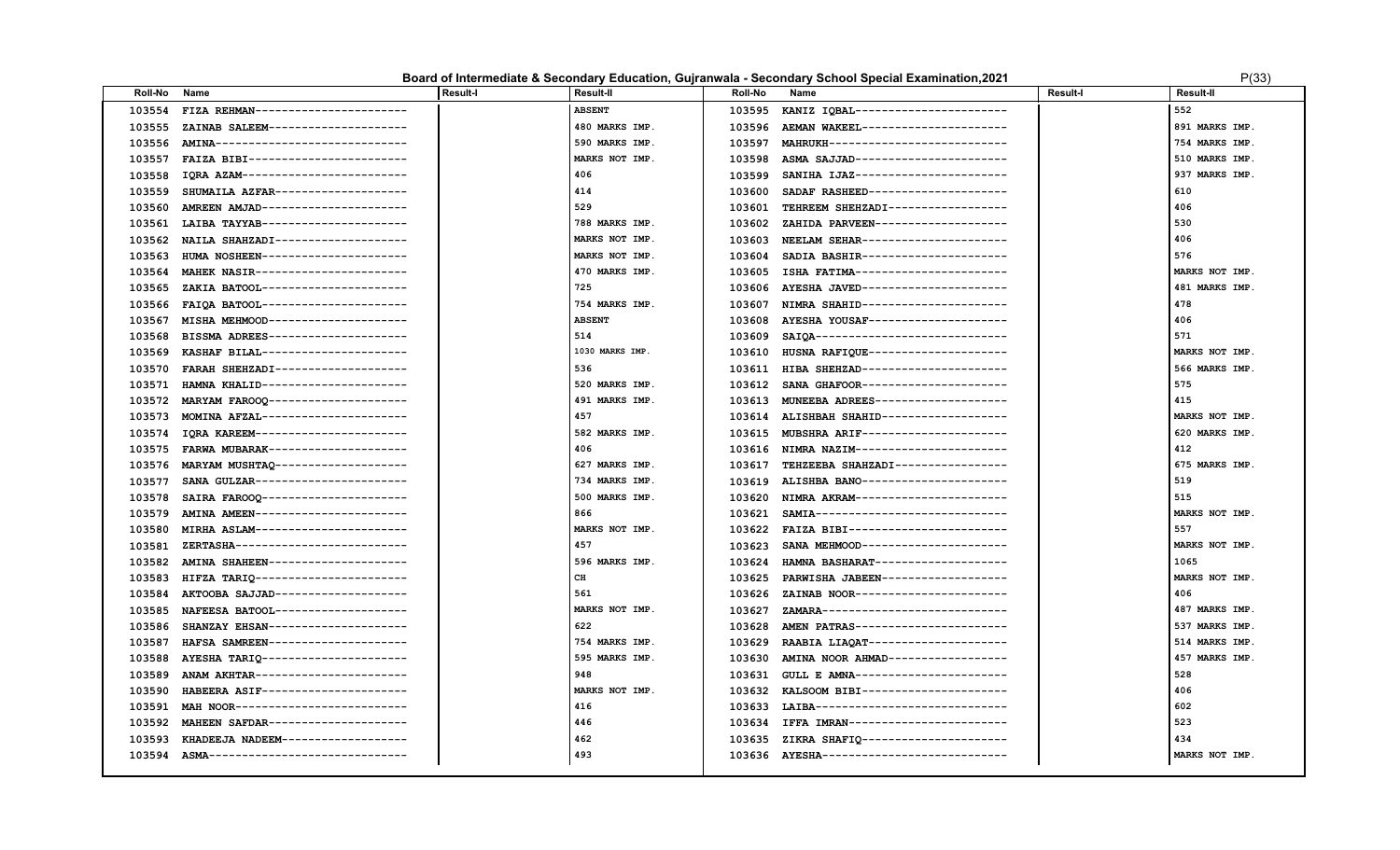#### **Board of Intermediate & Secondary Education, Gujranwala - Secondary School Special Examination, 2021** P(34)

| P(34 |  |
|------|--|

| <b>Roll-No</b> | Name                                 | <b>Result-I</b> | Result-II       | <b>Roll-No</b> | Name                                     | <b>Result-I</b> | <b>Result-II</b> |
|----------------|--------------------------------------|-----------------|-----------------|----------------|------------------------------------------|-----------------|------------------|
| 103637         | IFZA-------------------------------  |                 | 822             | 103678         | SHEEZA----------------------------       |                 | 589 MARKS IMP.   |
| 103638         | AYESHA ZAFAR----------------------   |                 | MARKS NOT IMP.  | 103679         | FAREHA SAEED----------------------       |                 | MARKS NOT IMP.   |
| 103639         | MUNIBA---------------------------    |                 | 521 MARKS IMP.  | 103680         | AFIA DAR--------------------------       |                 | 1083             |
| 103640         | HINA ASIF-------------------------   |                 | <b>ABSENT</b>   | 103681         | MEMOONA SHAMAS-------------------        |                 | 531 MARKS IMP.   |
| 103641         | HAFIZA MAHAM IRFAN BUTT-----------   |                 | 716 MARKS IMP.  | 103682         | SABEEHA SHAKOOR------------------        |                 | 653              |
| 103642         | IQRA SAJJAL-----------------------   |                 | 557 MARKS IMP.  | 103683         | AROOMA----------------------------       |                 | 406              |
| 103643         | MEHRAB FATIMA---------------------   |                 | <b>ABSENT</b>   | 103684         | SAWERA----------------------------       |                 | MARKS NOT IMP.   |
| 103644         | SABAHAT MAQBOOL -------------------  |                 | MARKS NOT IMP.  | 103685         | FARZANA BOOTA---------------------       |                 | 504              |
| 103645         | FAIZA------------------------------- |                 | 406             | 103686         | RAMSHA SHAHZADI-------------------       |                 | MARKS NOT IMP.   |
| 103646         | MAFIA ASLAM-----------------------   |                 | 406             | 103687         | AFSHEEN ZAHRA---------------------       |                 | 498              |
| 103647         | ASMA MUHABBAT---------------------   |                 | 525 MARKS IMP.  | 103688         | ANEESHA SAJJAD--------------------       |                 | 534              |
| 103648         | LARAIB BASHIR---------------------   |                 | 942 MARKS IMP.  | 103689         | SIDRA BIBI------------------------       |                 | 571              |
| 103649         | KINZA GUL--------------------------  |                 | 810 MARKS IMP.  | 103690         | EMAN FATIMA-----------------------       |                 | 599              |
| 103650         | TAHREEMA AZAM---------------------   |                 | 642             | 103691         | NIMRA ASAD------------------------       |                 | MARKS NOT IMP.   |
| 103651         | AYESHA MAQBOOL--------------------   |                 | 415 MARKS IMP.  | 103692         | TAYYABA PERVEEN-------------------       |                 | 925              |
| 103652         | ALISHA KANWAL---------------------   |                 | 406             | 103693         | SATAISH BABAR--------------------        |                 | MARKS NOT IMP.   |
| 103653         | AYESHA SAJJAD---------------------   |                 | 800 MARKS IMP.  | 103694         | ESHA-------------------------------      |                 | 609 MARKS IMP.   |
| 103654         | MEHAK ALYAS-----------------------   |                 | 563             | 103695         | HASNAT MUQADDAS-------------------       |                 | 406              |
| 103655         | SHABNUM SHAHZADI------------------   |                 | 412             | 103696         | MUNEBA RASHEED--------------------       |                 | 616 MARKS IMP.   |
| 103656         | ITRAT FATIMA----------------------   |                 | 800 MARKS IMP.  | 103697         | PAKIZA SHARAFAT------------------        |                 | 579              |
| 103657         | SAMAVIA IJAZ----------------------   |                 | 753             | 103698         | SHAFIZA MARYAM--------------------       |                 | 483              |
| 103658         | AYESHA FARYAD---------------------   |                 | <b>ABSENT</b>   | 103699         | SANIA RUBAB-----------------------       |                 | 447              |
| 103659         | KAIYNAT IFTIKHAR------------------   |                 | 940 MARKS IMP.  | 103700         | AINA------------------------------       |                 | 406              |
| 103660         | NISHA JAVED-----------------------   |                 | 638 MARKS IMP.  | 103701         | SAIRA KHANAM----------------------       |                 | 911              |
| 103661         | FIZZA BATOOL---------------------    |                 | MARKS NOT IMP.  |                | 103702 KISA FATIMA---------------------- |                 | 406              |
| 103662         | NABEELA RANI----------------------   |                 | 458             |                | 104702 AFTAB AHMAD---------------------- |                 | 405              |
| 103663         | SAWYRA SHOUQAT--------------------   |                 | 590 MARKS IMP.  | 104703         | WASIF ALI-------------------------       |                 | <b>ABSENT</b>    |
| 103664         | ZAINAB BIBI-----------------------   |                 | MARKS NOT IMP.  | 104704         | AMEER MAVIYA----------------------       |                 | 386              |
| 103665         | FAIZA WARIS-----------------------   |                 | <b>ABSENT</b>   | 104705         | ABDUL AHAD-----------------------        |                 | 526              |
| 103666         | MUQADDAS QADEER-------------------   |                 | 706 MARKS IMP.  | 104706         | MUSTAJAB HUSSAIN------------------       |                 | 522              |
| 103667         | SYEDA HUDAHAT BATOOL--------------   |                 | 637 MARKS IMP.  | 104707         | FAKHAR ABBAS----------------------       |                 | 557              |
| 103668         | ANSA SHEHZADI---------------------   |                 | 577             | 104708         | ABDUL REHMAN---------------------        |                 | 376              |
| 103669         | SANAAM MUSTAFA--------------------   |                 | 633             | 104709         | MUHAMMAD FAROOQ -------------------      |                 | 486              |
| 103670         | MARYAM---------------------------    |                 | 406             | 104710         | MUHAMMAD QAISER KHAN-------------        |                 | 426              |
| 103671         | RUQIA TABASSAM--------------------   |                 | 406             | 104711         | MUHAMMAD FAIZAN SHAKOOR-----------       |                 | 412              |
| 103672         | AYESHA BIBI-----------------------   |                 | 500 MARKS IMP.  | 104712         | GHULAM YASEEN---------------------       |                 | 586              |
| 103673         | AMMARA MEHMOOD--------------------   |                 | 894 MARKS IMP.  | 104713         | ZOHAIB SALEEM---------------------       |                 | 444              |
| 103674         | FATIMA ZAHRA----------------------   |                 | 418             | 104714         | KHALID SIKANDAR-------------------       |                 | 474              |
| 103675         | HALIMA SADIA----------------------   |                 | MARKS NOT IMP.  | 104715         | RABIA HANEEF---------------------        |                 | 404              |
| 103676         | HADIA ANSAR-----------------------   |                 | 1004 MARKS IMP. | 104716         | SHAHBAZ ANJUM---------------------       |                 | 432              |
| 103677         | KASAF ILYAS-----------------------   |                 | 675 MARKS IMP.  | 104717         | MUHAMMAD AWAIS--------------------       |                 | 438              |
|                |                                      |                 |                 |                |                                          |                 |                  |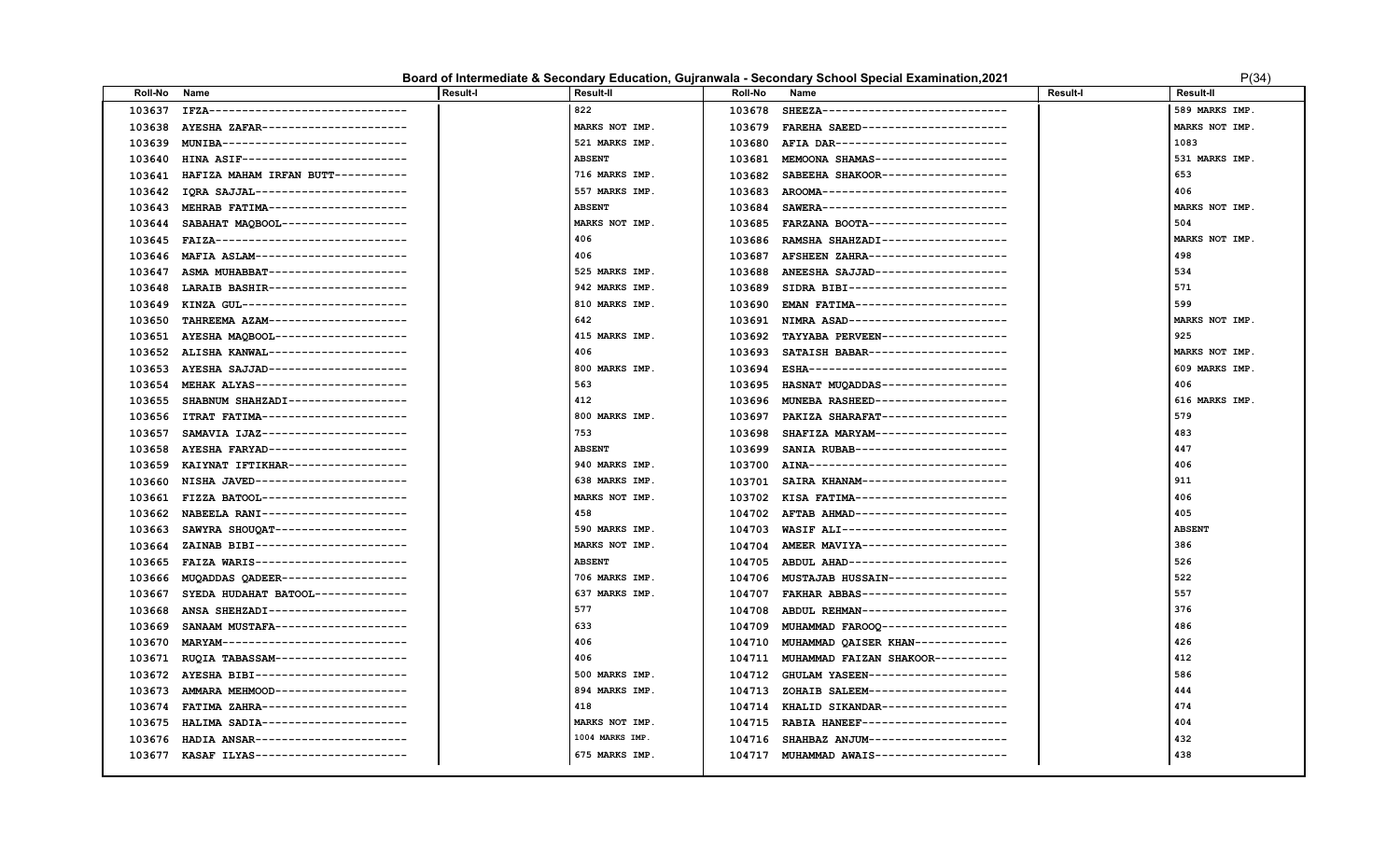### **Board of Intermediate & Secondary Education, Gujranwala - Secondary School Special Examination, 2021** P(35) P(35)

| 463<br>HAIDER ALI-----------------------<br>HASEEB ASHIQ----------------------<br>446<br>104718<br>104760<br>UMER NAWAZ------------------------<br>420<br>104761 ASIM ALI--------------------------<br>566 MARKS IMP.<br>104719<br>376<br>376<br>WAJID ALI-------------------------<br>ALI HASSAN------------------------<br>104720<br>104762<br>571<br>YASIR ALI-------------------------<br>ABDUL KABEER----------------------<br>586 MARKS IMP.<br>104721<br>104763<br>454<br>MUHAMMAD YASIR-------------------<br>473 MARKS IMP.<br>HAROON ABBAS----------------------<br>104722<br>104764<br>678<br>SHARJEEL AHSAN--------------------<br>449<br>HAFIZ MUHAMMAD ALI RAZA-----------<br>104723<br>104765<br>MUHAMMAD AMMAR--------------------<br><b>ABSENT</b><br>M JAWAD---------------------------<br>572 MARKS IMP.<br>104724<br>104766<br>528<br>ALI MURTAZA-----------------------<br>UMER RAZA-------------------------<br>MARKS NOT IMP.<br>104725<br>104767<br>478<br>400<br>ABU JANDAL------------------------<br>MUHAMMAD AFAQ ---------------------<br>104726<br>104768<br>460<br>MUHAMMAD DANISH------------------<br>MUHAMMAD FASIH HUMAYUN------------<br>492 MARKS IMP.<br>104727<br>104769<br>431<br>RANA AUQASHA----------------------<br>DAWOOD SHEHZAD--------------------<br>MARKS NOT IMP.<br>104770<br>104728<br>463<br>567 MARKS IMP.<br>JABAR ALI KHAN-------------------<br>SHAHBAZ AHMAD CHATTHA-------------<br>104729<br>104771<br>MUHAMMAD HAMZA NASEER-------------<br>884<br>HAROON SALEEM---------------------<br>514<br>104730<br>104772<br>ARSLAN ALI------------------------<br>TALHA TARIQ BUTT-----------------<br>376<br>508 MARKS IMP.<br>104731<br>104773<br>684<br>384 MARKS IMP.<br>ABDIYAH---------------------------<br>ABRAR HUSSAIN---------------------<br>104732<br>104774<br>600<br>FARASAT ALI-----------------------<br>MUZAMMAL-------------------------<br><b>ABSENT</b><br>104733<br>104775 | <b>Roll-No</b> | Name | <b>Result-I</b> | <b>Result-II</b> | <b>Roll-No</b> | Name | Result-I | <b>Result-II</b> |
|--------------------------------------------------------------------------------------------------------------------------------------------------------------------------------------------------------------------------------------------------------------------------------------------------------------------------------------------------------------------------------------------------------------------------------------------------------------------------------------------------------------------------------------------------------------------------------------------------------------------------------------------------------------------------------------------------------------------------------------------------------------------------------------------------------------------------------------------------------------------------------------------------------------------------------------------------------------------------------------------------------------------------------------------------------------------------------------------------------------------------------------------------------------------------------------------------------------------------------------------------------------------------------------------------------------------------------------------------------------------------------------------------------------------------------------------------------------------------------------------------------------------------------------------------------------------------------------------------------------------------------------------------------------------------------------------------------------------------------------------------------------------------------------------------------------------------------------------------------------------------------------------------------------------------------------------------------|----------------|------|-----------------|------------------|----------------|------|----------|------------------|
|                                                                                                                                                                                                                                                                                                                                                                                                                                                                                                                                                                                                                                                                                                                                                                                                                                                                                                                                                                                                                                                                                                                                                                                                                                                                                                                                                                                                                                                                                                                                                                                                                                                                                                                                                                                                                                                                                                                                                        |                |      |                 |                  |                |      |          |                  |
|                                                                                                                                                                                                                                                                                                                                                                                                                                                                                                                                                                                                                                                                                                                                                                                                                                                                                                                                                                                                                                                                                                                                                                                                                                                                                                                                                                                                                                                                                                                                                                                                                                                                                                                                                                                                                                                                                                                                                        |                |      |                 |                  |                |      |          |                  |
|                                                                                                                                                                                                                                                                                                                                                                                                                                                                                                                                                                                                                                                                                                                                                                                                                                                                                                                                                                                                                                                                                                                                                                                                                                                                                                                                                                                                                                                                                                                                                                                                                                                                                                                                                                                                                                                                                                                                                        |                |      |                 |                  |                |      |          |                  |
|                                                                                                                                                                                                                                                                                                                                                                                                                                                                                                                                                                                                                                                                                                                                                                                                                                                                                                                                                                                                                                                                                                                                                                                                                                                                                                                                                                                                                                                                                                                                                                                                                                                                                                                                                                                                                                                                                                                                                        |                |      |                 |                  |                |      |          |                  |
|                                                                                                                                                                                                                                                                                                                                                                                                                                                                                                                                                                                                                                                                                                                                                                                                                                                                                                                                                                                                                                                                                                                                                                                                                                                                                                                                                                                                                                                                                                                                                                                                                                                                                                                                                                                                                                                                                                                                                        |                |      |                 |                  |                |      |          |                  |
|                                                                                                                                                                                                                                                                                                                                                                                                                                                                                                                                                                                                                                                                                                                                                                                                                                                                                                                                                                                                                                                                                                                                                                                                                                                                                                                                                                                                                                                                                                                                                                                                                                                                                                                                                                                                                                                                                                                                                        |                |      |                 |                  |                |      |          |                  |
|                                                                                                                                                                                                                                                                                                                                                                                                                                                                                                                                                                                                                                                                                                                                                                                                                                                                                                                                                                                                                                                                                                                                                                                                                                                                                                                                                                                                                                                                                                                                                                                                                                                                                                                                                                                                                                                                                                                                                        |                |      |                 |                  |                |      |          |                  |
|                                                                                                                                                                                                                                                                                                                                                                                                                                                                                                                                                                                                                                                                                                                                                                                                                                                                                                                                                                                                                                                                                                                                                                                                                                                                                                                                                                                                                                                                                                                                                                                                                                                                                                                                                                                                                                                                                                                                                        |                |      |                 |                  |                |      |          |                  |
|                                                                                                                                                                                                                                                                                                                                                                                                                                                                                                                                                                                                                                                                                                                                                                                                                                                                                                                                                                                                                                                                                                                                                                                                                                                                                                                                                                                                                                                                                                                                                                                                                                                                                                                                                                                                                                                                                                                                                        |                |      |                 |                  |                |      |          |                  |
|                                                                                                                                                                                                                                                                                                                                                                                                                                                                                                                                                                                                                                                                                                                                                                                                                                                                                                                                                                                                                                                                                                                                                                                                                                                                                                                                                                                                                                                                                                                                                                                                                                                                                                                                                                                                                                                                                                                                                        |                |      |                 |                  |                |      |          |                  |
|                                                                                                                                                                                                                                                                                                                                                                                                                                                                                                                                                                                                                                                                                                                                                                                                                                                                                                                                                                                                                                                                                                                                                                                                                                                                                                                                                                                                                                                                                                                                                                                                                                                                                                                                                                                                                                                                                                                                                        |                |      |                 |                  |                |      |          |                  |
|                                                                                                                                                                                                                                                                                                                                                                                                                                                                                                                                                                                                                                                                                                                                                                                                                                                                                                                                                                                                                                                                                                                                                                                                                                                                                                                                                                                                                                                                                                                                                                                                                                                                                                                                                                                                                                                                                                                                                        |                |      |                 |                  |                |      |          |                  |
|                                                                                                                                                                                                                                                                                                                                                                                                                                                                                                                                                                                                                                                                                                                                                                                                                                                                                                                                                                                                                                                                                                                                                                                                                                                                                                                                                                                                                                                                                                                                                                                                                                                                                                                                                                                                                                                                                                                                                        |                |      |                 |                  |                |      |          |                  |
|                                                                                                                                                                                                                                                                                                                                                                                                                                                                                                                                                                                                                                                                                                                                                                                                                                                                                                                                                                                                                                                                                                                                                                                                                                                                                                                                                                                                                                                                                                                                                                                                                                                                                                                                                                                                                                                                                                                                                        |                |      |                 |                  |                |      |          |                  |
|                                                                                                                                                                                                                                                                                                                                                                                                                                                                                                                                                                                                                                                                                                                                                                                                                                                                                                                                                                                                                                                                                                                                                                                                                                                                                                                                                                                                                                                                                                                                                                                                                                                                                                                                                                                                                                                                                                                                                        |                |      |                 |                  |                |      |          |                  |
|                                                                                                                                                                                                                                                                                                                                                                                                                                                                                                                                                                                                                                                                                                                                                                                                                                                                                                                                                                                                                                                                                                                                                                                                                                                                                                                                                                                                                                                                                                                                                                                                                                                                                                                                                                                                                                                                                                                                                        |                |      |                 |                  |                |      |          |                  |
| 474<br>NAVEED HANIF---------------------<br>462 MARKS IMP.<br>104776 ALI RAZA---------------------------<br>104734                                                                                                                                                                                                                                                                                                                                                                                                                                                                                                                                                                                                                                                                                                                                                                                                                                                                                                                                                                                                                                                                                                                                                                                                                                                                                                                                                                                                                                                                                                                                                                                                                                                                                                                                                                                                                                     |                |      |                 |                  |                |      |          |                  |
| 598<br>452<br>MAQSOOD ALI-----------------------<br>SYED NABEEL HUSSAIN---------------<br>104735<br>104777                                                                                                                                                                                                                                                                                                                                                                                                                                                                                                                                                                                                                                                                                                                                                                                                                                                                                                                                                                                                                                                                                                                                                                                                                                                                                                                                                                                                                                                                                                                                                                                                                                                                                                                                                                                                                                             |                |      |                 |                  |                |      |          |                  |
| 519<br>548<br>MUHAMMAD SHAHZAIB----------------<br>TAMOOR----------------------------<br>104736<br>104778                                                                                                                                                                                                                                                                                                                                                                                                                                                                                                                                                                                                                                                                                                                                                                                                                                                                                                                                                                                                                                                                                                                                                                                                                                                                                                                                                                                                                                                                                                                                                                                                                                                                                                                                                                                                                                              |                |      |                 |                  |                |      |          |                  |
| KASHIF ALI-----------------------<br>MARKS NOT IMP.<br>ZESHAN AMJAD---------------------<br><b>ABSENT</b><br>104737<br>104779                                                                                                                                                                                                                                                                                                                                                                                                                                                                                                                                                                                                                                                                                                                                                                                                                                                                                                                                                                                                                                                                                                                                                                                                                                                                                                                                                                                                                                                                                                                                                                                                                                                                                                                                                                                                                          |                |      |                 |                  |                |      |          |                  |
| NADEEM----------------------------<br>666<br>HAFIZ MUHAMMAD AZHAR-------------<br>620<br>104738<br>104780                                                                                                                                                                                                                                                                                                                                                                                                                                                                                                                                                                                                                                                                                                                                                                                                                                                                                                                                                                                                                                                                                                                                                                                                                                                                                                                                                                                                                                                                                                                                                                                                                                                                                                                                                                                                                                              |                |      |                 |                  |                |      |          |                  |
| AMMAR BUTT-----------------------<br>571<br>SOHAIB AHMAD---------------------<br>411<br>104739<br>104781                                                                                                                                                                                                                                                                                                                                                                                                                                                                                                                                                                                                                                                                                                                                                                                                                                                                                                                                                                                                                                                                                                                                                                                                                                                                                                                                                                                                                                                                                                                                                                                                                                                                                                                                                                                                                                               |                |      |                 |                  |                |      |          |                  |
| 830<br>496<br>MUHAMMAD USAMA-------------------<br>MUHAMMAD KASHIF------------------<br>104740<br>104782                                                                                                                                                                                                                                                                                                                                                                                                                                                                                                                                                                                                                                                                                                                                                                                                                                                                                                                                                                                                                                                                                                                                                                                                                                                                                                                                                                                                                                                                                                                                                                                                                                                                                                                                                                                                                                               |                |      |                 |                  |                |      |          |                  |
| 516<br>ALI IRFAN-------------------------<br>456<br>104783<br>MUHAMMAD ZOHAIB JAVED-------------<br>104741                                                                                                                                                                                                                                                                                                                                                                                                                                                                                                                                                                                                                                                                                                                                                                                                                                                                                                                                                                                                                                                                                                                                                                                                                                                                                                                                                                                                                                                                                                                                                                                                                                                                                                                                                                                                                                             |                |      |                 |                  |                |      |          |                  |
| 437<br>SIKANDER-------------------------<br>MUHAMMAD MADNI--------------------<br>NOT ELIG.<br>104784<br>104742                                                                                                                                                                                                                                                                                                                                                                                                                                                                                                                                                                                                                                                                                                                                                                                                                                                                                                                                                                                                                                                                                                                                                                                                                                                                                                                                                                                                                                                                                                                                                                                                                                                                                                                                                                                                                                        |                |      |                 |                  |                |      |          |                  |
| <b>ABSENT</b><br>516<br>AQIB ALI--------------------------<br>BILAL AHMAD-----------------------<br>104743<br>104785                                                                                                                                                                                                                                                                                                                                                                                                                                                                                                                                                                                                                                                                                                                                                                                                                                                                                                                                                                                                                                                                                                                                                                                                                                                                                                                                                                                                                                                                                                                                                                                                                                                                                                                                                                                                                                   |                |      |                 |                  |                |      |          |                  |
| 386<br>404<br>SUNEEL----------------------------<br>HAMZA WAHEED----------------------<br>104744<br>104786                                                                                                                                                                                                                                                                                                                                                                                                                                                                                                                                                                                                                                                                                                                                                                                                                                                                                                                                                                                                                                                                                                                                                                                                                                                                                                                                                                                                                                                                                                                                                                                                                                                                                                                                                                                                                                             |                |      |                 |                  |                |      |          |                  |
| SYED MUSA RAZA--------------------<br>446<br>UZAIR NAEEM-----------------------<br>NOT ISSUE SLIP<br>104745<br>104787                                                                                                                                                                                                                                                                                                                                                                                                                                                                                                                                                                                                                                                                                                                                                                                                                                                                                                                                                                                                                                                                                                                                                                                                                                                                                                                                                                                                                                                                                                                                                                                                                                                                                                                                                                                                                                  |                |      |                 |                  |                |      |          |                  |
| 394<br>394<br>MUHAMMAD AYYAN ASHRAF------------<br>FAIZAN KHALID--------------------<br>104746<br>104788                                                                                                                                                                                                                                                                                                                                                                                                                                                                                                                                                                                                                                                                                                                                                                                                                                                                                                                                                                                                                                                                                                                                                                                                                                                                                                                                                                                                                                                                                                                                                                                                                                                                                                                                                                                                                                               |                |      |                 |                  |                |      |          |                  |
| 382<br><b>ABSENT</b><br>MUHAMMAD RAMZAN-------------------<br>MUHAMMAD KABEER-------------------<br>104747<br>104789                                                                                                                                                                                                                                                                                                                                                                                                                                                                                                                                                                                                                                                                                                                                                                                                                                                                                                                                                                                                                                                                                                                                                                                                                                                                                                                                                                                                                                                                                                                                                                                                                                                                                                                                                                                                                                   |                |      |                 |                  |                |      |          |                  |
| 531<br>567<br>DAUD AHMED------------------------<br>SAMI ULLAH------------------------<br>104748<br>104790                                                                                                                                                                                                                                                                                                                                                                                                                                                                                                                                                                                                                                                                                                                                                                                                                                                                                                                                                                                                                                                                                                                                                                                                                                                                                                                                                                                                                                                                                                                                                                                                                                                                                                                                                                                                                                             |                |      |                 |                  |                |      |          |                  |
| 472<br>553<br>MOAZZAM ABDULLAH-----------------<br>104791 ABDULLAH-------------------------<br>104749                                                                                                                                                                                                                                                                                                                                                                                                                                                                                                                                                                                                                                                                                                                                                                                                                                                                                                                                                                                                                                                                                                                                                                                                                                                                                                                                                                                                                                                                                                                                                                                                                                                                                                                                                                                                                                                  |                |      |                 |                  |                |      |          |                  |
| 533<br>499<br>104750<br>MUHAMMAD TAUSIF-------------------<br>104792 FAISAL ALI------------------------                                                                                                                                                                                                                                                                                                                                                                                                                                                                                                                                                                                                                                                                                                                                                                                                                                                                                                                                                                                                                                                                                                                                                                                                                                                                                                                                                                                                                                                                                                                                                                                                                                                                                                                                                                                                                                                |                |      |                 |                  |                |      |          |                  |
| 572<br>588<br>104751<br>ZOHAIB ALI------------------------<br>104793 UMAR ASGHAR-----------------------                                                                                                                                                                                                                                                                                                                                                                                                                                                                                                                                                                                                                                                                                                                                                                                                                                                                                                                                                                                                                                                                                                                                                                                                                                                                                                                                                                                                                                                                                                                                                                                                                                                                                                                                                                                                                                                |                |      |                 |                  |                |      |          |                  |
| 576 MARKS IMP.<br>MUHAMMAD AHMAD-------------------<br><b>ABSENT</b><br>MUHAMMAD ALI---------------------<br>104753<br>104794                                                                                                                                                                                                                                                                                                                                                                                                                                                                                                                                                                                                                                                                                                                                                                                                                                                                                                                                                                                                                                                                                                                                                                                                                                                                                                                                                                                                                                                                                                                                                                                                                                                                                                                                                                                                                          |                |      |                 |                  |                |      |          |                  |
| 438<br>ASGHAR ALI------------------------<br>104795 HAFIZ MUHAMMAD YAR---------------<br>486<br>104754                                                                                                                                                                                                                                                                                                                                                                                                                                                                                                                                                                                                                                                                                                                                                                                                                                                                                                                                                                                                                                                                                                                                                                                                                                                                                                                                                                                                                                                                                                                                                                                                                                                                                                                                                                                                                                                 |                |      |                 |                  |                |      |          |                  |
| HAMZA REHMAN---------------------<br>376<br>104796 ABDULLAH--------------------------<br>NOT ELIG.<br>104755                                                                                                                                                                                                                                                                                                                                                                                                                                                                                                                                                                                                                                                                                                                                                                                                                                                                                                                                                                                                                                                                                                                                                                                                                                                                                                                                                                                                                                                                                                                                                                                                                                                                                                                                                                                                                                           |                |      |                 |                  |                |      |          |                  |
| MUHAMMAD BILAL-------------------<br>GMath, IST<br>RANA SHAMSHAD---------------------<br>751<br>104756<br>104797                                                                                                                                                                                                                                                                                                                                                                                                                                                                                                                                                                                                                                                                                                                                                                                                                                                                                                                                                                                                                                                                                                                                                                                                                                                                                                                                                                                                                                                                                                                                                                                                                                                                                                                                                                                                                                       |                |      |                 |                  |                |      |          |                  |
| 530<br>NOT ISSUE SLIP<br>104757<br>ABDUL REHMAN---------------------<br>MUHAMMAD ABDULLAH----------------<br>104798                                                                                                                                                                                                                                                                                                                                                                                                                                                                                                                                                                                                                                                                                                                                                                                                                                                                                                                                                                                                                                                                                                                                                                                                                                                                                                                                                                                                                                                                                                                                                                                                                                                                                                                                                                                                                                    |                |      |                 |                  |                |      |          |                  |
| 410<br>NOT ELIG.<br>104758<br>HASSAN RAZA-----------------------<br>USAMA HAMAD ASLAM-----------------<br>104799                                                                                                                                                                                                                                                                                                                                                                                                                                                                                                                                                                                                                                                                                                                                                                                                                                                                                                                                                                                                                                                                                                                                                                                                                                                                                                                                                                                                                                                                                                                                                                                                                                                                                                                                                                                                                                       |                |      |                 |                  |                |      |          |                  |
| 652<br>522<br>104759<br>SAMIUULLAH-----------------------<br>104800 ADAN RAFI-------------------------                                                                                                                                                                                                                                                                                                                                                                                                                                                                                                                                                                                                                                                                                                                                                                                                                                                                                                                                                                                                                                                                                                                                                                                                                                                                                                                                                                                                                                                                                                                                                                                                                                                                                                                                                                                                                                                 |                |      |                 |                  |                |      |          |                  |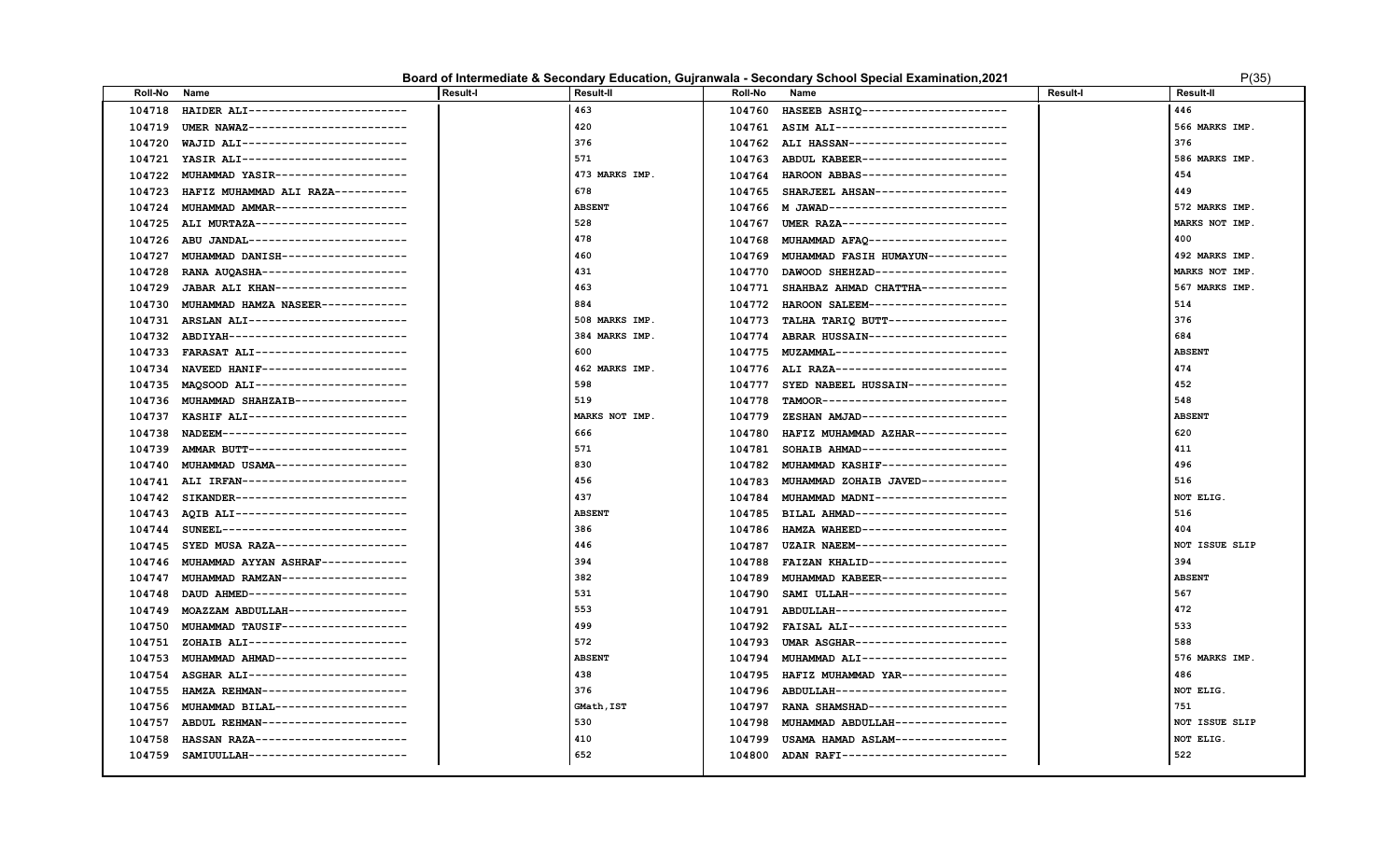| Board of Intermediate & Secondary Education, Gujranwala - Secondary School Special Examination, 2021 |
|------------------------------------------------------------------------------------------------------|
|------------------------------------------------------------------------------------------------------|

| (3) |  |
|-----|--|
|     |  |

| NOT ISSUE SLIP<br>MARKS NOT IMP.<br>104801<br>MUHAMMAD JAWAD-------------------<br>104842<br>GULFAM HEIDER---------------------<br>498<br>444 MARKS IMP.<br>SAYYAD MUHAMMAD MURTAZA HUSSAIN<br>104802<br>104843<br>MUHAMMAD YASEEN------------------<br>530<br>514<br>104803<br>RAJA MUHAMMAD IBRAR IQBAL---------<br>104844 MUHAMMAD NOMAN-------------------<br>430<br>392<br>104804<br>KAMRN ALI-------------------------<br>104845<br>HASNAIN ALI KHALID----------------<br>496<br>459<br>104805<br>AFTAB ALI-------------------------<br>104846 MUHAMMAD ADIL---------------------<br>394<br>407 MARKS IMP.<br>SAJJAD ALI------------------------<br>QASIM ALI-------------------------<br>104806<br>104847<br>576<br>447 MARKS IMP.<br>SHAHROZ---------------------------<br>ZEESHAN ABID----------------------<br>104807<br>104848<br>522<br>545 MARKS IMP.<br>MUHAMMAD AHMED-------------------<br>104849 MUHAMMAD AWAIS-------------------<br>104808<br>560<br>ASIF ALI--------------------------<br><b>ABSENT</b><br>104809<br>MUHAMMAD SAEED--------------------<br>104850<br>MISHAL---------------------------<br>386<br>HAIDER ALI------------------------<br>548<br>104810<br>104851<br>474<br>510 MARKS IMP.<br>ZIA UR REHMAN FAROQI--------------<br>MUDASSAR YOUSAF------------------<br>104811<br>104852<br><b>ABSENT</b><br>USAMA SHOUKAT VIRK---------------<br>376<br>104812 ATTA MUHAMMAD--------------------<br>104853<br>MUHAMMAD SUBHAN-------------------<br>376<br>MUHAMMAD ASIF---------------------<br>493<br>104813<br>104854<br>SHAZIB AHMED----------------------<br>528<br>104855 ALI HAMZA-------------------------<br>549<br>104814<br>430<br>MUSTAFA HASSAN--------------------<br>527<br>MUHAMMAD SALMAN------------------<br>104815<br>104856<br>508<br>556<br>DANISH----------------------------<br>ALI HASNAIN SHAH------------------<br>104816<br>104857<br>548<br>438<br>MUBASHAR HUSAIN------------------<br>ALI HASSAN------------------------<br>104817<br>104858<br>MUHAMMAD HASEEB-------------------<br><b>ABSENT</b><br>WAJID ALI-------------------------<br>486<br>104818<br>104859<br>NOMAN IQBAL-----------------------<br>496<br>MUHAMMAD ARIF---------------------<br><b>ABSENT</b><br>104819<br>104860<br>523 MARKS IMP.<br>ALI SHAHBAZ-----------------------<br>476<br>104820<br>ZIA UL HASSAN---------------------<br>104861<br>388<br>SAJID ALI-------------------------<br>405 MARKS IMP.<br>NUMAN ALI-------------------------<br>104821<br>104862<br>400<br>556<br>AQIB KHALID-----------------------<br>104822<br>MUHAMMAD SHEHROZ SAHARAN----------<br>104863<br>421<br>624<br>104864 ALI HASNAIN----------------------<br>ABU SUFYAN------------------------<br>104823<br>425<br>488<br>SAFTAIN NAZIR---------------------<br>104824<br>MUHAMMAD ASAD---------------------<br>104865<br>634 MARKS IMP.<br>414<br>TANVEER ALI-----------------------<br>104825<br>MUHAMMAD NOUMAN AKRAM-------------<br>104866<br>467<br>SAQLAIN ABBAS---------------------<br>858<br>104826<br>TANZEEL UL REHMAN-----------------<br>104867<br>468<br>104868 ABDUL MEHTAB SAGAR----------------<br>486<br>104827<br>HAFIZ MUHAMMAD AMJAD--------------<br>376<br>ADIL ZUBAIR-----------------------<br>444<br>104828<br>ASIM ALI--------------------------<br>104870<br>400<br>ZEESHAN ALI-----------------------<br>414<br>104829<br>HUSSNAIN SHAHZAD------------------<br>104872<br>432<br>500<br>ABUBAKAR--------------------------<br>MUHAMMAD ZEESHAN-----------------<br>104830<br>104873<br>452<br>376<br>NOMAN KHALID---------------------<br>MUHAMMAD IMRAN KAMBO--------------<br>104831<br>104874<br>531<br>535<br>GHULAM ABBAS----------------------<br>INAM UL HASSAN--------------------<br>104832<br>104875<br>526<br>436<br>ALI RAZA---------------------------<br>SAFFI ULLAH BABAR-----------------<br>104833<br>104876<br>410<br>ZAHEER ABBAS----------------------<br><b>ABSENT</b><br>MUHAMMAD UMAIR--------------------<br>104834<br>104877<br>IFTAKHAR HUSSAIN------------------<br>MARKS NOT IMP.<br>DANIAL KHALID---------------------<br>462<br>104835<br>104878<br>ABU SUFYAN------------------------<br>502<br>528<br>MUHAMMAD SAAD UL HASSAN-----------<br>104836<br>104879<br>479<br>538<br>GHULAM MUJTABA--------------------<br>104837<br>SADI AHMAD SAIL-------------------<br>104880<br>402<br>NAWAZASH ALI----------------------<br><b>ABSENT</b><br>ABUZAR KHALIQ ---------------------<br>104838<br>104881<br>HASHIM SHABBIR--------------------<br>640<br>LIAQAT ALI------------------------<br>944<br>104839<br>104882<br>478<br>QASIM ALI-------------------------<br>514 MARKS IMP.<br>TALHA BASHIR----------------------<br>104840<br>104883<br>382<br>486<br>HASSAN MURTAZA BHATTI-------------<br>HAMZA MUSTAFA---------------------<br>104841<br>104884 | Roll-No | Name | Result-I | Result-II | <b>Roll-No</b> | Name | Result-I | <b>Result-II</b> |
|--------------------------------------------------------------------------------------------------------------------------------------------------------------------------------------------------------------------------------------------------------------------------------------------------------------------------------------------------------------------------------------------------------------------------------------------------------------------------------------------------------------------------------------------------------------------------------------------------------------------------------------------------------------------------------------------------------------------------------------------------------------------------------------------------------------------------------------------------------------------------------------------------------------------------------------------------------------------------------------------------------------------------------------------------------------------------------------------------------------------------------------------------------------------------------------------------------------------------------------------------------------------------------------------------------------------------------------------------------------------------------------------------------------------------------------------------------------------------------------------------------------------------------------------------------------------------------------------------------------------------------------------------------------------------------------------------------------------------------------------------------------------------------------------------------------------------------------------------------------------------------------------------------------------------------------------------------------------------------------------------------------------------------------------------------------------------------------------------------------------------------------------------------------------------------------------------------------------------------------------------------------------------------------------------------------------------------------------------------------------------------------------------------------------------------------------------------------------------------------------------------------------------------------------------------------------------------------------------------------------------------------------------------------------------------------------------------------------------------------------------------------------------------------------------------------------------------------------------------------------------------------------------------------------------------------------------------------------------------------------------------------------------------------------------------------------------------------------------------------------------------------------------------------------------------------------------------------------------------------------------------------------------------------------------------------------------------------------------------------------------------------------------------------------------------------------------------------------------------------------------------------------------------------------------------------------------------------------------------------------------------------------------------------------------------------------------------------------------------------------------------------------------------------------------------------------------------------------------------------------------------------------------------------------------------------------------------------------------------------------------------------------------------------------------------------------------------------------------------------------------------------------------------------------------------------------------------------------------------------------------------------------------------------------------------------------------------------------------------------------------------------------------------------------------------------------------------------------------------------------------------------------------------------------------------------------------------------------------------------------------------------------------------------------------------------------------------------------------------------------------------------------------------------------------------------------------------------------------------|---------|------|----------|-----------|----------------|------|----------|------------------|
|                                                                                                                                                                                                                                                                                                                                                                                                                                                                                                                                                                                                                                                                                                                                                                                                                                                                                                                                                                                                                                                                                                                                                                                                                                                                                                                                                                                                                                                                                                                                                                                                                                                                                                                                                                                                                                                                                                                                                                                                                                                                                                                                                                                                                                                                                                                                                                                                                                                                                                                                                                                                                                                                                                                                                                                                                                                                                                                                                                                                                                                                                                                                                                                                                                                                                                                                                                                                                                                                                                                                                                                                                                                                                                                                                                                                                                                                                                                                                                                                                                                                                                                                                                                                                                                                                                                                                                                                                                                                                                                                                                                                                                                                                                                                                                                                                                                        |         |      |          |           |                |      |          |                  |
|                                                                                                                                                                                                                                                                                                                                                                                                                                                                                                                                                                                                                                                                                                                                                                                                                                                                                                                                                                                                                                                                                                                                                                                                                                                                                                                                                                                                                                                                                                                                                                                                                                                                                                                                                                                                                                                                                                                                                                                                                                                                                                                                                                                                                                                                                                                                                                                                                                                                                                                                                                                                                                                                                                                                                                                                                                                                                                                                                                                                                                                                                                                                                                                                                                                                                                                                                                                                                                                                                                                                                                                                                                                                                                                                                                                                                                                                                                                                                                                                                                                                                                                                                                                                                                                                                                                                                                                                                                                                                                                                                                                                                                                                                                                                                                                                                                                        |         |      |          |           |                |      |          |                  |
|                                                                                                                                                                                                                                                                                                                                                                                                                                                                                                                                                                                                                                                                                                                                                                                                                                                                                                                                                                                                                                                                                                                                                                                                                                                                                                                                                                                                                                                                                                                                                                                                                                                                                                                                                                                                                                                                                                                                                                                                                                                                                                                                                                                                                                                                                                                                                                                                                                                                                                                                                                                                                                                                                                                                                                                                                                                                                                                                                                                                                                                                                                                                                                                                                                                                                                                                                                                                                                                                                                                                                                                                                                                                                                                                                                                                                                                                                                                                                                                                                                                                                                                                                                                                                                                                                                                                                                                                                                                                                                                                                                                                                                                                                                                                                                                                                                                        |         |      |          |           |                |      |          |                  |
|                                                                                                                                                                                                                                                                                                                                                                                                                                                                                                                                                                                                                                                                                                                                                                                                                                                                                                                                                                                                                                                                                                                                                                                                                                                                                                                                                                                                                                                                                                                                                                                                                                                                                                                                                                                                                                                                                                                                                                                                                                                                                                                                                                                                                                                                                                                                                                                                                                                                                                                                                                                                                                                                                                                                                                                                                                                                                                                                                                                                                                                                                                                                                                                                                                                                                                                                                                                                                                                                                                                                                                                                                                                                                                                                                                                                                                                                                                                                                                                                                                                                                                                                                                                                                                                                                                                                                                                                                                                                                                                                                                                                                                                                                                                                                                                                                                                        |         |      |          |           |                |      |          |                  |
|                                                                                                                                                                                                                                                                                                                                                                                                                                                                                                                                                                                                                                                                                                                                                                                                                                                                                                                                                                                                                                                                                                                                                                                                                                                                                                                                                                                                                                                                                                                                                                                                                                                                                                                                                                                                                                                                                                                                                                                                                                                                                                                                                                                                                                                                                                                                                                                                                                                                                                                                                                                                                                                                                                                                                                                                                                                                                                                                                                                                                                                                                                                                                                                                                                                                                                                                                                                                                                                                                                                                                                                                                                                                                                                                                                                                                                                                                                                                                                                                                                                                                                                                                                                                                                                                                                                                                                                                                                                                                                                                                                                                                                                                                                                                                                                                                                                        |         |      |          |           |                |      |          |                  |
|                                                                                                                                                                                                                                                                                                                                                                                                                                                                                                                                                                                                                                                                                                                                                                                                                                                                                                                                                                                                                                                                                                                                                                                                                                                                                                                                                                                                                                                                                                                                                                                                                                                                                                                                                                                                                                                                                                                                                                                                                                                                                                                                                                                                                                                                                                                                                                                                                                                                                                                                                                                                                                                                                                                                                                                                                                                                                                                                                                                                                                                                                                                                                                                                                                                                                                                                                                                                                                                                                                                                                                                                                                                                                                                                                                                                                                                                                                                                                                                                                                                                                                                                                                                                                                                                                                                                                                                                                                                                                                                                                                                                                                                                                                                                                                                                                                                        |         |      |          |           |                |      |          |                  |
|                                                                                                                                                                                                                                                                                                                                                                                                                                                                                                                                                                                                                                                                                                                                                                                                                                                                                                                                                                                                                                                                                                                                                                                                                                                                                                                                                                                                                                                                                                                                                                                                                                                                                                                                                                                                                                                                                                                                                                                                                                                                                                                                                                                                                                                                                                                                                                                                                                                                                                                                                                                                                                                                                                                                                                                                                                                                                                                                                                                                                                                                                                                                                                                                                                                                                                                                                                                                                                                                                                                                                                                                                                                                                                                                                                                                                                                                                                                                                                                                                                                                                                                                                                                                                                                                                                                                                                                                                                                                                                                                                                                                                                                                                                                                                                                                                                                        |         |      |          |           |                |      |          |                  |
|                                                                                                                                                                                                                                                                                                                                                                                                                                                                                                                                                                                                                                                                                                                                                                                                                                                                                                                                                                                                                                                                                                                                                                                                                                                                                                                                                                                                                                                                                                                                                                                                                                                                                                                                                                                                                                                                                                                                                                                                                                                                                                                                                                                                                                                                                                                                                                                                                                                                                                                                                                                                                                                                                                                                                                                                                                                                                                                                                                                                                                                                                                                                                                                                                                                                                                                                                                                                                                                                                                                                                                                                                                                                                                                                                                                                                                                                                                                                                                                                                                                                                                                                                                                                                                                                                                                                                                                                                                                                                                                                                                                                                                                                                                                                                                                                                                                        |         |      |          |           |                |      |          |                  |
|                                                                                                                                                                                                                                                                                                                                                                                                                                                                                                                                                                                                                                                                                                                                                                                                                                                                                                                                                                                                                                                                                                                                                                                                                                                                                                                                                                                                                                                                                                                                                                                                                                                                                                                                                                                                                                                                                                                                                                                                                                                                                                                                                                                                                                                                                                                                                                                                                                                                                                                                                                                                                                                                                                                                                                                                                                                                                                                                                                                                                                                                                                                                                                                                                                                                                                                                                                                                                                                                                                                                                                                                                                                                                                                                                                                                                                                                                                                                                                                                                                                                                                                                                                                                                                                                                                                                                                                                                                                                                                                                                                                                                                                                                                                                                                                                                                                        |         |      |          |           |                |      |          |                  |
|                                                                                                                                                                                                                                                                                                                                                                                                                                                                                                                                                                                                                                                                                                                                                                                                                                                                                                                                                                                                                                                                                                                                                                                                                                                                                                                                                                                                                                                                                                                                                                                                                                                                                                                                                                                                                                                                                                                                                                                                                                                                                                                                                                                                                                                                                                                                                                                                                                                                                                                                                                                                                                                                                                                                                                                                                                                                                                                                                                                                                                                                                                                                                                                                                                                                                                                                                                                                                                                                                                                                                                                                                                                                                                                                                                                                                                                                                                                                                                                                                                                                                                                                                                                                                                                                                                                                                                                                                                                                                                                                                                                                                                                                                                                                                                                                                                                        |         |      |          |           |                |      |          |                  |
|                                                                                                                                                                                                                                                                                                                                                                                                                                                                                                                                                                                                                                                                                                                                                                                                                                                                                                                                                                                                                                                                                                                                                                                                                                                                                                                                                                                                                                                                                                                                                                                                                                                                                                                                                                                                                                                                                                                                                                                                                                                                                                                                                                                                                                                                                                                                                                                                                                                                                                                                                                                                                                                                                                                                                                                                                                                                                                                                                                                                                                                                                                                                                                                                                                                                                                                                                                                                                                                                                                                                                                                                                                                                                                                                                                                                                                                                                                                                                                                                                                                                                                                                                                                                                                                                                                                                                                                                                                                                                                                                                                                                                                                                                                                                                                                                                                                        |         |      |          |           |                |      |          |                  |
|                                                                                                                                                                                                                                                                                                                                                                                                                                                                                                                                                                                                                                                                                                                                                                                                                                                                                                                                                                                                                                                                                                                                                                                                                                                                                                                                                                                                                                                                                                                                                                                                                                                                                                                                                                                                                                                                                                                                                                                                                                                                                                                                                                                                                                                                                                                                                                                                                                                                                                                                                                                                                                                                                                                                                                                                                                                                                                                                                                                                                                                                                                                                                                                                                                                                                                                                                                                                                                                                                                                                                                                                                                                                                                                                                                                                                                                                                                                                                                                                                                                                                                                                                                                                                                                                                                                                                                                                                                                                                                                                                                                                                                                                                                                                                                                                                                                        |         |      |          |           |                |      |          |                  |
|                                                                                                                                                                                                                                                                                                                                                                                                                                                                                                                                                                                                                                                                                                                                                                                                                                                                                                                                                                                                                                                                                                                                                                                                                                                                                                                                                                                                                                                                                                                                                                                                                                                                                                                                                                                                                                                                                                                                                                                                                                                                                                                                                                                                                                                                                                                                                                                                                                                                                                                                                                                                                                                                                                                                                                                                                                                                                                                                                                                                                                                                                                                                                                                                                                                                                                                                                                                                                                                                                                                                                                                                                                                                                                                                                                                                                                                                                                                                                                                                                                                                                                                                                                                                                                                                                                                                                                                                                                                                                                                                                                                                                                                                                                                                                                                                                                                        |         |      |          |           |                |      |          |                  |
|                                                                                                                                                                                                                                                                                                                                                                                                                                                                                                                                                                                                                                                                                                                                                                                                                                                                                                                                                                                                                                                                                                                                                                                                                                                                                                                                                                                                                                                                                                                                                                                                                                                                                                                                                                                                                                                                                                                                                                                                                                                                                                                                                                                                                                                                                                                                                                                                                                                                                                                                                                                                                                                                                                                                                                                                                                                                                                                                                                                                                                                                                                                                                                                                                                                                                                                                                                                                                                                                                                                                                                                                                                                                                                                                                                                                                                                                                                                                                                                                                                                                                                                                                                                                                                                                                                                                                                                                                                                                                                                                                                                                                                                                                                                                                                                                                                                        |         |      |          |           |                |      |          |                  |
|                                                                                                                                                                                                                                                                                                                                                                                                                                                                                                                                                                                                                                                                                                                                                                                                                                                                                                                                                                                                                                                                                                                                                                                                                                                                                                                                                                                                                                                                                                                                                                                                                                                                                                                                                                                                                                                                                                                                                                                                                                                                                                                                                                                                                                                                                                                                                                                                                                                                                                                                                                                                                                                                                                                                                                                                                                                                                                                                                                                                                                                                                                                                                                                                                                                                                                                                                                                                                                                                                                                                                                                                                                                                                                                                                                                                                                                                                                                                                                                                                                                                                                                                                                                                                                                                                                                                                                                                                                                                                                                                                                                                                                                                                                                                                                                                                                                        |         |      |          |           |                |      |          |                  |
|                                                                                                                                                                                                                                                                                                                                                                                                                                                                                                                                                                                                                                                                                                                                                                                                                                                                                                                                                                                                                                                                                                                                                                                                                                                                                                                                                                                                                                                                                                                                                                                                                                                                                                                                                                                                                                                                                                                                                                                                                                                                                                                                                                                                                                                                                                                                                                                                                                                                                                                                                                                                                                                                                                                                                                                                                                                                                                                                                                                                                                                                                                                                                                                                                                                                                                                                                                                                                                                                                                                                                                                                                                                                                                                                                                                                                                                                                                                                                                                                                                                                                                                                                                                                                                                                                                                                                                                                                                                                                                                                                                                                                                                                                                                                                                                                                                                        |         |      |          |           |                |      |          |                  |
|                                                                                                                                                                                                                                                                                                                                                                                                                                                                                                                                                                                                                                                                                                                                                                                                                                                                                                                                                                                                                                                                                                                                                                                                                                                                                                                                                                                                                                                                                                                                                                                                                                                                                                                                                                                                                                                                                                                                                                                                                                                                                                                                                                                                                                                                                                                                                                                                                                                                                                                                                                                                                                                                                                                                                                                                                                                                                                                                                                                                                                                                                                                                                                                                                                                                                                                                                                                                                                                                                                                                                                                                                                                                                                                                                                                                                                                                                                                                                                                                                                                                                                                                                                                                                                                                                                                                                                                                                                                                                                                                                                                                                                                                                                                                                                                                                                                        |         |      |          |           |                |      |          |                  |
|                                                                                                                                                                                                                                                                                                                                                                                                                                                                                                                                                                                                                                                                                                                                                                                                                                                                                                                                                                                                                                                                                                                                                                                                                                                                                                                                                                                                                                                                                                                                                                                                                                                                                                                                                                                                                                                                                                                                                                                                                                                                                                                                                                                                                                                                                                                                                                                                                                                                                                                                                                                                                                                                                                                                                                                                                                                                                                                                                                                                                                                                                                                                                                                                                                                                                                                                                                                                                                                                                                                                                                                                                                                                                                                                                                                                                                                                                                                                                                                                                                                                                                                                                                                                                                                                                                                                                                                                                                                                                                                                                                                                                                                                                                                                                                                                                                                        |         |      |          |           |                |      |          |                  |
|                                                                                                                                                                                                                                                                                                                                                                                                                                                                                                                                                                                                                                                                                                                                                                                                                                                                                                                                                                                                                                                                                                                                                                                                                                                                                                                                                                                                                                                                                                                                                                                                                                                                                                                                                                                                                                                                                                                                                                                                                                                                                                                                                                                                                                                                                                                                                                                                                                                                                                                                                                                                                                                                                                                                                                                                                                                                                                                                                                                                                                                                                                                                                                                                                                                                                                                                                                                                                                                                                                                                                                                                                                                                                                                                                                                                                                                                                                                                                                                                                                                                                                                                                                                                                                                                                                                                                                                                                                                                                                                                                                                                                                                                                                                                                                                                                                                        |         |      |          |           |                |      |          |                  |
|                                                                                                                                                                                                                                                                                                                                                                                                                                                                                                                                                                                                                                                                                                                                                                                                                                                                                                                                                                                                                                                                                                                                                                                                                                                                                                                                                                                                                                                                                                                                                                                                                                                                                                                                                                                                                                                                                                                                                                                                                                                                                                                                                                                                                                                                                                                                                                                                                                                                                                                                                                                                                                                                                                                                                                                                                                                                                                                                                                                                                                                                                                                                                                                                                                                                                                                                                                                                                                                                                                                                                                                                                                                                                                                                                                                                                                                                                                                                                                                                                                                                                                                                                                                                                                                                                                                                                                                                                                                                                                                                                                                                                                                                                                                                                                                                                                                        |         |      |          |           |                |      |          |                  |
|                                                                                                                                                                                                                                                                                                                                                                                                                                                                                                                                                                                                                                                                                                                                                                                                                                                                                                                                                                                                                                                                                                                                                                                                                                                                                                                                                                                                                                                                                                                                                                                                                                                                                                                                                                                                                                                                                                                                                                                                                                                                                                                                                                                                                                                                                                                                                                                                                                                                                                                                                                                                                                                                                                                                                                                                                                                                                                                                                                                                                                                                                                                                                                                                                                                                                                                                                                                                                                                                                                                                                                                                                                                                                                                                                                                                                                                                                                                                                                                                                                                                                                                                                                                                                                                                                                                                                                                                                                                                                                                                                                                                                                                                                                                                                                                                                                                        |         |      |          |           |                |      |          |                  |
|                                                                                                                                                                                                                                                                                                                                                                                                                                                                                                                                                                                                                                                                                                                                                                                                                                                                                                                                                                                                                                                                                                                                                                                                                                                                                                                                                                                                                                                                                                                                                                                                                                                                                                                                                                                                                                                                                                                                                                                                                                                                                                                                                                                                                                                                                                                                                                                                                                                                                                                                                                                                                                                                                                                                                                                                                                                                                                                                                                                                                                                                                                                                                                                                                                                                                                                                                                                                                                                                                                                                                                                                                                                                                                                                                                                                                                                                                                                                                                                                                                                                                                                                                                                                                                                                                                                                                                                                                                                                                                                                                                                                                                                                                                                                                                                                                                                        |         |      |          |           |                |      |          |                  |
|                                                                                                                                                                                                                                                                                                                                                                                                                                                                                                                                                                                                                                                                                                                                                                                                                                                                                                                                                                                                                                                                                                                                                                                                                                                                                                                                                                                                                                                                                                                                                                                                                                                                                                                                                                                                                                                                                                                                                                                                                                                                                                                                                                                                                                                                                                                                                                                                                                                                                                                                                                                                                                                                                                                                                                                                                                                                                                                                                                                                                                                                                                                                                                                                                                                                                                                                                                                                                                                                                                                                                                                                                                                                                                                                                                                                                                                                                                                                                                                                                                                                                                                                                                                                                                                                                                                                                                                                                                                                                                                                                                                                                                                                                                                                                                                                                                                        |         |      |          |           |                |      |          |                  |
|                                                                                                                                                                                                                                                                                                                                                                                                                                                                                                                                                                                                                                                                                                                                                                                                                                                                                                                                                                                                                                                                                                                                                                                                                                                                                                                                                                                                                                                                                                                                                                                                                                                                                                                                                                                                                                                                                                                                                                                                                                                                                                                                                                                                                                                                                                                                                                                                                                                                                                                                                                                                                                                                                                                                                                                                                                                                                                                                                                                                                                                                                                                                                                                                                                                                                                                                                                                                                                                                                                                                                                                                                                                                                                                                                                                                                                                                                                                                                                                                                                                                                                                                                                                                                                                                                                                                                                                                                                                                                                                                                                                                                                                                                                                                                                                                                                                        |         |      |          |           |                |      |          |                  |
|                                                                                                                                                                                                                                                                                                                                                                                                                                                                                                                                                                                                                                                                                                                                                                                                                                                                                                                                                                                                                                                                                                                                                                                                                                                                                                                                                                                                                                                                                                                                                                                                                                                                                                                                                                                                                                                                                                                                                                                                                                                                                                                                                                                                                                                                                                                                                                                                                                                                                                                                                                                                                                                                                                                                                                                                                                                                                                                                                                                                                                                                                                                                                                                                                                                                                                                                                                                                                                                                                                                                                                                                                                                                                                                                                                                                                                                                                                                                                                                                                                                                                                                                                                                                                                                                                                                                                                                                                                                                                                                                                                                                                                                                                                                                                                                                                                                        |         |      |          |           |                |      |          |                  |
|                                                                                                                                                                                                                                                                                                                                                                                                                                                                                                                                                                                                                                                                                                                                                                                                                                                                                                                                                                                                                                                                                                                                                                                                                                                                                                                                                                                                                                                                                                                                                                                                                                                                                                                                                                                                                                                                                                                                                                                                                                                                                                                                                                                                                                                                                                                                                                                                                                                                                                                                                                                                                                                                                                                                                                                                                                                                                                                                                                                                                                                                                                                                                                                                                                                                                                                                                                                                                                                                                                                                                                                                                                                                                                                                                                                                                                                                                                                                                                                                                                                                                                                                                                                                                                                                                                                                                                                                                                                                                                                                                                                                                                                                                                                                                                                                                                                        |         |      |          |           |                |      |          |                  |
|                                                                                                                                                                                                                                                                                                                                                                                                                                                                                                                                                                                                                                                                                                                                                                                                                                                                                                                                                                                                                                                                                                                                                                                                                                                                                                                                                                                                                                                                                                                                                                                                                                                                                                                                                                                                                                                                                                                                                                                                                                                                                                                                                                                                                                                                                                                                                                                                                                                                                                                                                                                                                                                                                                                                                                                                                                                                                                                                                                                                                                                                                                                                                                                                                                                                                                                                                                                                                                                                                                                                                                                                                                                                                                                                                                                                                                                                                                                                                                                                                                                                                                                                                                                                                                                                                                                                                                                                                                                                                                                                                                                                                                                                                                                                                                                                                                                        |         |      |          |           |                |      |          |                  |
|                                                                                                                                                                                                                                                                                                                                                                                                                                                                                                                                                                                                                                                                                                                                                                                                                                                                                                                                                                                                                                                                                                                                                                                                                                                                                                                                                                                                                                                                                                                                                                                                                                                                                                                                                                                                                                                                                                                                                                                                                                                                                                                                                                                                                                                                                                                                                                                                                                                                                                                                                                                                                                                                                                                                                                                                                                                                                                                                                                                                                                                                                                                                                                                                                                                                                                                                                                                                                                                                                                                                                                                                                                                                                                                                                                                                                                                                                                                                                                                                                                                                                                                                                                                                                                                                                                                                                                                                                                                                                                                                                                                                                                                                                                                                                                                                                                                        |         |      |          |           |                |      |          |                  |
|                                                                                                                                                                                                                                                                                                                                                                                                                                                                                                                                                                                                                                                                                                                                                                                                                                                                                                                                                                                                                                                                                                                                                                                                                                                                                                                                                                                                                                                                                                                                                                                                                                                                                                                                                                                                                                                                                                                                                                                                                                                                                                                                                                                                                                                                                                                                                                                                                                                                                                                                                                                                                                                                                                                                                                                                                                                                                                                                                                                                                                                                                                                                                                                                                                                                                                                                                                                                                                                                                                                                                                                                                                                                                                                                                                                                                                                                                                                                                                                                                                                                                                                                                                                                                                                                                                                                                                                                                                                                                                                                                                                                                                                                                                                                                                                                                                                        |         |      |          |           |                |      |          |                  |
|                                                                                                                                                                                                                                                                                                                                                                                                                                                                                                                                                                                                                                                                                                                                                                                                                                                                                                                                                                                                                                                                                                                                                                                                                                                                                                                                                                                                                                                                                                                                                                                                                                                                                                                                                                                                                                                                                                                                                                                                                                                                                                                                                                                                                                                                                                                                                                                                                                                                                                                                                                                                                                                                                                                                                                                                                                                                                                                                                                                                                                                                                                                                                                                                                                                                                                                                                                                                                                                                                                                                                                                                                                                                                                                                                                                                                                                                                                                                                                                                                                                                                                                                                                                                                                                                                                                                                                                                                                                                                                                                                                                                                                                                                                                                                                                                                                                        |         |      |          |           |                |      |          |                  |
|                                                                                                                                                                                                                                                                                                                                                                                                                                                                                                                                                                                                                                                                                                                                                                                                                                                                                                                                                                                                                                                                                                                                                                                                                                                                                                                                                                                                                                                                                                                                                                                                                                                                                                                                                                                                                                                                                                                                                                                                                                                                                                                                                                                                                                                                                                                                                                                                                                                                                                                                                                                                                                                                                                                                                                                                                                                                                                                                                                                                                                                                                                                                                                                                                                                                                                                                                                                                                                                                                                                                                                                                                                                                                                                                                                                                                                                                                                                                                                                                                                                                                                                                                                                                                                                                                                                                                                                                                                                                                                                                                                                                                                                                                                                                                                                                                                                        |         |      |          |           |                |      |          |                  |
|                                                                                                                                                                                                                                                                                                                                                                                                                                                                                                                                                                                                                                                                                                                                                                                                                                                                                                                                                                                                                                                                                                                                                                                                                                                                                                                                                                                                                                                                                                                                                                                                                                                                                                                                                                                                                                                                                                                                                                                                                                                                                                                                                                                                                                                                                                                                                                                                                                                                                                                                                                                                                                                                                                                                                                                                                                                                                                                                                                                                                                                                                                                                                                                                                                                                                                                                                                                                                                                                                                                                                                                                                                                                                                                                                                                                                                                                                                                                                                                                                                                                                                                                                                                                                                                                                                                                                                                                                                                                                                                                                                                                                                                                                                                                                                                                                                                        |         |      |          |           |                |      |          |                  |
|                                                                                                                                                                                                                                                                                                                                                                                                                                                                                                                                                                                                                                                                                                                                                                                                                                                                                                                                                                                                                                                                                                                                                                                                                                                                                                                                                                                                                                                                                                                                                                                                                                                                                                                                                                                                                                                                                                                                                                                                                                                                                                                                                                                                                                                                                                                                                                                                                                                                                                                                                                                                                                                                                                                                                                                                                                                                                                                                                                                                                                                                                                                                                                                                                                                                                                                                                                                                                                                                                                                                                                                                                                                                                                                                                                                                                                                                                                                                                                                                                                                                                                                                                                                                                                                                                                                                                                                                                                                                                                                                                                                                                                                                                                                                                                                                                                                        |         |      |          |           |                |      |          |                  |
|                                                                                                                                                                                                                                                                                                                                                                                                                                                                                                                                                                                                                                                                                                                                                                                                                                                                                                                                                                                                                                                                                                                                                                                                                                                                                                                                                                                                                                                                                                                                                                                                                                                                                                                                                                                                                                                                                                                                                                                                                                                                                                                                                                                                                                                                                                                                                                                                                                                                                                                                                                                                                                                                                                                                                                                                                                                                                                                                                                                                                                                                                                                                                                                                                                                                                                                                                                                                                                                                                                                                                                                                                                                                                                                                                                                                                                                                                                                                                                                                                                                                                                                                                                                                                                                                                                                                                                                                                                                                                                                                                                                                                                                                                                                                                                                                                                                        |         |      |          |           |                |      |          |                  |
|                                                                                                                                                                                                                                                                                                                                                                                                                                                                                                                                                                                                                                                                                                                                                                                                                                                                                                                                                                                                                                                                                                                                                                                                                                                                                                                                                                                                                                                                                                                                                                                                                                                                                                                                                                                                                                                                                                                                                                                                                                                                                                                                                                                                                                                                                                                                                                                                                                                                                                                                                                                                                                                                                                                                                                                                                                                                                                                                                                                                                                                                                                                                                                                                                                                                                                                                                                                                                                                                                                                                                                                                                                                                                                                                                                                                                                                                                                                                                                                                                                                                                                                                                                                                                                                                                                                                                                                                                                                                                                                                                                                                                                                                                                                                                                                                                                                        |         |      |          |           |                |      |          |                  |
|                                                                                                                                                                                                                                                                                                                                                                                                                                                                                                                                                                                                                                                                                                                                                                                                                                                                                                                                                                                                                                                                                                                                                                                                                                                                                                                                                                                                                                                                                                                                                                                                                                                                                                                                                                                                                                                                                                                                                                                                                                                                                                                                                                                                                                                                                                                                                                                                                                                                                                                                                                                                                                                                                                                                                                                                                                                                                                                                                                                                                                                                                                                                                                                                                                                                                                                                                                                                                                                                                                                                                                                                                                                                                                                                                                                                                                                                                                                                                                                                                                                                                                                                                                                                                                                                                                                                                                                                                                                                                                                                                                                                                                                                                                                                                                                                                                                        |         |      |          |           |                |      |          |                  |
|                                                                                                                                                                                                                                                                                                                                                                                                                                                                                                                                                                                                                                                                                                                                                                                                                                                                                                                                                                                                                                                                                                                                                                                                                                                                                                                                                                                                                                                                                                                                                                                                                                                                                                                                                                                                                                                                                                                                                                                                                                                                                                                                                                                                                                                                                                                                                                                                                                                                                                                                                                                                                                                                                                                                                                                                                                                                                                                                                                                                                                                                                                                                                                                                                                                                                                                                                                                                                                                                                                                                                                                                                                                                                                                                                                                                                                                                                                                                                                                                                                                                                                                                                                                                                                                                                                                                                                                                                                                                                                                                                                                                                                                                                                                                                                                                                                                        |         |      |          |           |                |      |          |                  |
|                                                                                                                                                                                                                                                                                                                                                                                                                                                                                                                                                                                                                                                                                                                                                                                                                                                                                                                                                                                                                                                                                                                                                                                                                                                                                                                                                                                                                                                                                                                                                                                                                                                                                                                                                                                                                                                                                                                                                                                                                                                                                                                                                                                                                                                                                                                                                                                                                                                                                                                                                                                                                                                                                                                                                                                                                                                                                                                                                                                                                                                                                                                                                                                                                                                                                                                                                                                                                                                                                                                                                                                                                                                                                                                                                                                                                                                                                                                                                                                                                                                                                                                                                                                                                                                                                                                                                                                                                                                                                                                                                                                                                                                                                                                                                                                                                                                        |         |      |          |           |                |      |          |                  |
|                                                                                                                                                                                                                                                                                                                                                                                                                                                                                                                                                                                                                                                                                                                                                                                                                                                                                                                                                                                                                                                                                                                                                                                                                                                                                                                                                                                                                                                                                                                                                                                                                                                                                                                                                                                                                                                                                                                                                                                                                                                                                                                                                                                                                                                                                                                                                                                                                                                                                                                                                                                                                                                                                                                                                                                                                                                                                                                                                                                                                                                                                                                                                                                                                                                                                                                                                                                                                                                                                                                                                                                                                                                                                                                                                                                                                                                                                                                                                                                                                                                                                                                                                                                                                                                                                                                                                                                                                                                                                                                                                                                                                                                                                                                                                                                                                                                        |         |      |          |           |                |      |          |                  |
|                                                                                                                                                                                                                                                                                                                                                                                                                                                                                                                                                                                                                                                                                                                                                                                                                                                                                                                                                                                                                                                                                                                                                                                                                                                                                                                                                                                                                                                                                                                                                                                                                                                                                                                                                                                                                                                                                                                                                                                                                                                                                                                                                                                                                                                                                                                                                                                                                                                                                                                                                                                                                                                                                                                                                                                                                                                                                                                                                                                                                                                                                                                                                                                                                                                                                                                                                                                                                                                                                                                                                                                                                                                                                                                                                                                                                                                                                                                                                                                                                                                                                                                                                                                                                                                                                                                                                                                                                                                                                                                                                                                                                                                                                                                                                                                                                                                        |         |      |          |           |                |      |          |                  |
|                                                                                                                                                                                                                                                                                                                                                                                                                                                                                                                                                                                                                                                                                                                                                                                                                                                                                                                                                                                                                                                                                                                                                                                                                                                                                                                                                                                                                                                                                                                                                                                                                                                                                                                                                                                                                                                                                                                                                                                                                                                                                                                                                                                                                                                                                                                                                                                                                                                                                                                                                                                                                                                                                                                                                                                                                                                                                                                                                                                                                                                                                                                                                                                                                                                                                                                                                                                                                                                                                                                                                                                                                                                                                                                                                                                                                                                                                                                                                                                                                                                                                                                                                                                                                                                                                                                                                                                                                                                                                                                                                                                                                                                                                                                                                                                                                                                        |         |      |          |           |                |      |          |                  |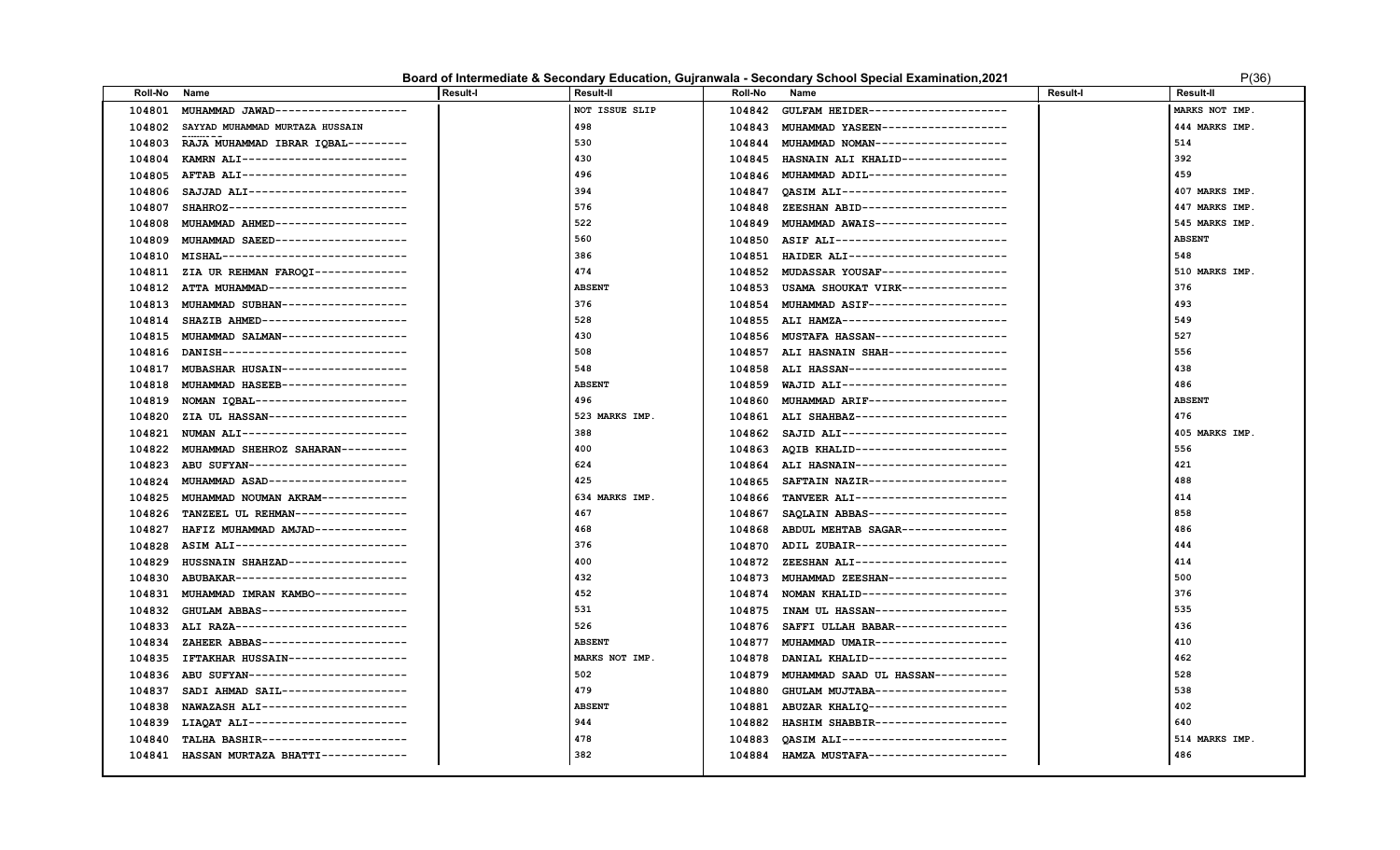#### **Board of Intermediate & Secondary Education, Gujranwala - Secondary School Special Examination, 2021** P(37) P(37)

| , |  |  |
|---|--|--|
|   |  |  |

| 376<br>438<br>JALAL MEHMBOOB--------------------<br>104926<br>SUBTAIN JAMSHAID-----------------<br>104885<br>376<br>470<br>MAQBOOL HUSSAIN-------------------<br>ALI RAZA---------------------------<br>104886<br>104927<br>732<br>438<br>MOHSAN ALI-----------------------<br>104887<br>HUSNAIN SHABBIR-------------------<br>104928<br>420<br>376<br>SHAHZAD AHMAD---------------------<br>104888<br>CHAUDHARY MUHAMMAD SAEED ALAM-----<br>104929<br>402<br>402<br>SAJAWAL ALI-----------------------<br>104889<br>NASEEB ALI------------------------<br>104930<br>376<br>515<br>ALI HASSAN------------------------<br>ALI USAMA--------------------------<br>104890<br>104931<br>480<br>SAAD ZAFAR BAJWA------------------<br><b>ABSENT</b><br>MUHAMMAD KAIS---------------------<br>104891<br>104932<br>422<br><b>ABSENT</b><br>SAQLAIN LIAQAT--------------------<br>ATIF HUSSAIN----------------------<br>104892<br>104933<br>386<br><b>ABSENT</b><br>UMAR ALI--------------------------<br>KHIZAR KAMAL----------------------<br>104893<br>104934<br>376<br>668<br>RIZWAN ALI-----------------------<br>EHTISHAM SHEHZAD------------------<br>104894<br>104935<br>581<br>MUHAMMAD AWAIS--------------------<br><b>ABSENT</b><br>ADEEL MUNAWAR---------------------<br>104895<br>104936<br>428<br>104896<br>AWAIS YOUNAS-----------------------<br>104937<br>MUHAMMAD IRFAN--------------------<br>MARKS NOT IMP.<br>474<br>DANIYAL ASIF----------------------<br>HUSNAIN---------------------------<br>104897<br>104938<br>NOT ELIG.<br>MUHAMMAD ABUBAKAR-----------------<br>521<br>ADIL MASIH------------------------<br>512 MARKS IMP.<br>104939<br>104898<br>428<br>404<br>ABDULLAH ARSHAD-------------------<br>104899<br>104940<br>ASAD RAZA MOHSIN BHATTI-----------<br>558 MARKS IMP. OLD RL<br>MUHAMMAD HASEEB-------------------<br>ALI HASSAN------------------------<br>MARKS NOT IMP.<br>104900<br>104941<br>412 MARKS IMP.<br>MUHAMMAD KAMRAN FAREED------------<br>694 MARKS IMP.<br>104901<br>ASAD ALI--------------------------<br>104942<br>394<br>MARKS NOT IMP.<br>MUHAMMAD UMAIR--------------------<br>FARHAN MUSHTAO--------------------<br>104902<br>104943<br>456 MARKS IMP.<br>MUHAMMAD ATIF--------------------<br>452<br>ALI ISHAQ KHAN--------------------<br>104903<br>104944<br>542<br>HAFIZ ZOHAIB GHAZANFAR------------<br>SALEEM ULLAH----------------------<br>542<br>104904<br>104945<br>MUHAMMAD MATEEN------------------<br>ALMAS TANVEER---------------------<br>426 MARKS IMP.<br>524 MARKS IMP.<br>104905<br>104946<br>470<br>SUQLAIN HAIDER--------------------<br>SAIF ULLAH SABIR------------------<br>542 MARKS IMP.<br>104906<br>104949<br>383<br>MUHAMMAD ASAD ULLAH--------------<br>DAUD GILL-------------------------<br>548 MARKS IMP.<br>104907<br>104950<br>MALIK MUHAMMAD ALI NAWAZ----------<br><b>ABSENT</b><br>MUHAMMAD SAMEER------------------<br>468 MARKS IMP.<br>104908<br>104951<br>482<br>555<br>HAMID EHSAN-----------------------<br>REHMAN AJMAL---------------------<br>104909<br>104952<br><b>ABSENT</b><br>402<br>104910<br>ILYAS BASHIR----------------------<br>104953<br>IBRAR UL HAQ----------------------<br>452<br>BABAR ALI-------------------------<br>470<br>MAUZ BIN TABBSUM------------------<br>104911<br>104954<br>INAM ULLAH------------------------<br>777<br>SHAHZAD AHMED---------------------<br>431<br>104912<br>104955<br>MUHAMMAD NOSHAD------------------<br>AQIB JAVED------------------------<br>538<br><b>ABSENT</b><br>104913<br>104956<br>UMAIR ALI-------------------------<br>AZEEM HUSSAIN---------------------<br>634<br>556<br>104914<br>104957<br>MUHAMMAD SUBHAN ALI--------------<br>MUHAMMAD ABRAR--------------------<br>462 MARKS IMP.<br>445 MARKS IMP.<br>104915<br>104958<br>RANA FARHAN KHAN------------------<br>646<br>MUHAMMAD JAWWAD------------------<br>510<br>104916<br>104959<br>519<br>RAHEEM SUBHANI-------------------<br>OASIM JAWAD-----------------------<br>598 MARKS IMP.<br>104917<br>104960<br>707<br>HUSNAIN ALI-----------------------<br>404<br>104918<br>MAZHAR ALI------------------------<br>104961<br>504<br>MUHAMMAD ASIM---------------------<br><b>ABSENT</b><br>104919<br>MUHAMMAD ADIL RAFIQ---------------<br>104962<br>SALEEM----------------------------<br>507<br>104920<br>SUBHAN NISAR AHMAD----------------<br>NOT ELIG.<br>104963<br>532<br>104921<br>UMMAR HASSAN---------------------<br>ALI HASSAN------------------------<br><b>ABSENT</b><br>104964<br>786<br>ABDULLAH-------------------------<br>SHEHERYAR AHMAD MUGHAL------------<br>491 MARKS IMP.<br>104922<br>104965<br>529<br>SAQIB ALI-------------------------<br>394<br>104923<br>SHAHRYAR--------------------------<br>104966<br>420<br>MUHAMMAD SAAD---------------------<br>523<br>MUHAMMAD UMER---------------------<br>104924<br>104967<br>728<br>399<br>104925 ALI SHAIR-------------------------<br>MUHAMMAD NAVEED-------------------<br>104968 | Roll-No | Name | <b>Result-I</b> | Result-II | Roll-No | Name | <b>Result-I</b> | <b>Result-II</b> |
|--------------------------------------------------------------------------------------------------------------------------------------------------------------------------------------------------------------------------------------------------------------------------------------------------------------------------------------------------------------------------------------------------------------------------------------------------------------------------------------------------------------------------------------------------------------------------------------------------------------------------------------------------------------------------------------------------------------------------------------------------------------------------------------------------------------------------------------------------------------------------------------------------------------------------------------------------------------------------------------------------------------------------------------------------------------------------------------------------------------------------------------------------------------------------------------------------------------------------------------------------------------------------------------------------------------------------------------------------------------------------------------------------------------------------------------------------------------------------------------------------------------------------------------------------------------------------------------------------------------------------------------------------------------------------------------------------------------------------------------------------------------------------------------------------------------------------------------------------------------------------------------------------------------------------------------------------------------------------------------------------------------------------------------------------------------------------------------------------------------------------------------------------------------------------------------------------------------------------------------------------------------------------------------------------------------------------------------------------------------------------------------------------------------------------------------------------------------------------------------------------------------------------------------------------------------------------------------------------------------------------------------------------------------------------------------------------------------------------------------------------------------------------------------------------------------------------------------------------------------------------------------------------------------------------------------------------------------------------------------------------------------------------------------------------------------------------------------------------------------------------------------------------------------------------------------------------------------------------------------------------------------------------------------------------------------------------------------------------------------------------------------------------------------------------------------------------------------------------------------------------------------------------------------------------------------------------------------------------------------------------------------------------------------------------------------------------------------------------------------------------------------------------------------------------------------------------------------------------------------------------------------------------------------------------------------------------------------------------------------------------------------------------------------------------------------------------------------------------------------------------------------------------------------------------------------------------------------------------------------------------------------------------------------------------------------------------------------------------------------------------------------------------------------------------------------------------------------------------------------------------------------------------------------------------------------------------------------------------------------------------------------------------------------------------------------------------------------------------------------------------------------------------------------------------------------------------------------------------------------------------------------------------------------------------------------------------------------------------------------|---------|------|-----------------|-----------|---------|------|-----------------|------------------|
|                                                                                                                                                                                                                                                                                                                                                                                                                                                                                                                                                                                                                                                                                                                                                                                                                                                                                                                                                                                                                                                                                                                                                                                                                                                                                                                                                                                                                                                                                                                                                                                                                                                                                                                                                                                                                                                                                                                                                                                                                                                                                                                                                                                                                                                                                                                                                                                                                                                                                                                                                                                                                                                                                                                                                                                                                                                                                                                                                                                                                                                                                                                                                                                                                                                                                                                                                                                                                                                                                                                                                                                                                                                                                                                                                                                                                                                                                                                                                                                                                                                                                                                                                                                                                                                                                                                                                                                                                                                                                                                                                                                                                                                                                                                                                                                                                                                                                                                                                                                      |         |      |                 |           |         |      |                 |                  |
|                                                                                                                                                                                                                                                                                                                                                                                                                                                                                                                                                                                                                                                                                                                                                                                                                                                                                                                                                                                                                                                                                                                                                                                                                                                                                                                                                                                                                                                                                                                                                                                                                                                                                                                                                                                                                                                                                                                                                                                                                                                                                                                                                                                                                                                                                                                                                                                                                                                                                                                                                                                                                                                                                                                                                                                                                                                                                                                                                                                                                                                                                                                                                                                                                                                                                                                                                                                                                                                                                                                                                                                                                                                                                                                                                                                                                                                                                                                                                                                                                                                                                                                                                                                                                                                                                                                                                                                                                                                                                                                                                                                                                                                                                                                                                                                                                                                                                                                                                                                      |         |      |                 |           |         |      |                 |                  |
|                                                                                                                                                                                                                                                                                                                                                                                                                                                                                                                                                                                                                                                                                                                                                                                                                                                                                                                                                                                                                                                                                                                                                                                                                                                                                                                                                                                                                                                                                                                                                                                                                                                                                                                                                                                                                                                                                                                                                                                                                                                                                                                                                                                                                                                                                                                                                                                                                                                                                                                                                                                                                                                                                                                                                                                                                                                                                                                                                                                                                                                                                                                                                                                                                                                                                                                                                                                                                                                                                                                                                                                                                                                                                                                                                                                                                                                                                                                                                                                                                                                                                                                                                                                                                                                                                                                                                                                                                                                                                                                                                                                                                                                                                                                                                                                                                                                                                                                                                                                      |         |      |                 |           |         |      |                 |                  |
|                                                                                                                                                                                                                                                                                                                                                                                                                                                                                                                                                                                                                                                                                                                                                                                                                                                                                                                                                                                                                                                                                                                                                                                                                                                                                                                                                                                                                                                                                                                                                                                                                                                                                                                                                                                                                                                                                                                                                                                                                                                                                                                                                                                                                                                                                                                                                                                                                                                                                                                                                                                                                                                                                                                                                                                                                                                                                                                                                                                                                                                                                                                                                                                                                                                                                                                                                                                                                                                                                                                                                                                                                                                                                                                                                                                                                                                                                                                                                                                                                                                                                                                                                                                                                                                                                                                                                                                                                                                                                                                                                                                                                                                                                                                                                                                                                                                                                                                                                                                      |         |      |                 |           |         |      |                 |                  |
|                                                                                                                                                                                                                                                                                                                                                                                                                                                                                                                                                                                                                                                                                                                                                                                                                                                                                                                                                                                                                                                                                                                                                                                                                                                                                                                                                                                                                                                                                                                                                                                                                                                                                                                                                                                                                                                                                                                                                                                                                                                                                                                                                                                                                                                                                                                                                                                                                                                                                                                                                                                                                                                                                                                                                                                                                                                                                                                                                                                                                                                                                                                                                                                                                                                                                                                                                                                                                                                                                                                                                                                                                                                                                                                                                                                                                                                                                                                                                                                                                                                                                                                                                                                                                                                                                                                                                                                                                                                                                                                                                                                                                                                                                                                                                                                                                                                                                                                                                                                      |         |      |                 |           |         |      |                 |                  |
|                                                                                                                                                                                                                                                                                                                                                                                                                                                                                                                                                                                                                                                                                                                                                                                                                                                                                                                                                                                                                                                                                                                                                                                                                                                                                                                                                                                                                                                                                                                                                                                                                                                                                                                                                                                                                                                                                                                                                                                                                                                                                                                                                                                                                                                                                                                                                                                                                                                                                                                                                                                                                                                                                                                                                                                                                                                                                                                                                                                                                                                                                                                                                                                                                                                                                                                                                                                                                                                                                                                                                                                                                                                                                                                                                                                                                                                                                                                                                                                                                                                                                                                                                                                                                                                                                                                                                                                                                                                                                                                                                                                                                                                                                                                                                                                                                                                                                                                                                                                      |         |      |                 |           |         |      |                 |                  |
|                                                                                                                                                                                                                                                                                                                                                                                                                                                                                                                                                                                                                                                                                                                                                                                                                                                                                                                                                                                                                                                                                                                                                                                                                                                                                                                                                                                                                                                                                                                                                                                                                                                                                                                                                                                                                                                                                                                                                                                                                                                                                                                                                                                                                                                                                                                                                                                                                                                                                                                                                                                                                                                                                                                                                                                                                                                                                                                                                                                                                                                                                                                                                                                                                                                                                                                                                                                                                                                                                                                                                                                                                                                                                                                                                                                                                                                                                                                                                                                                                                                                                                                                                                                                                                                                                                                                                                                                                                                                                                                                                                                                                                                                                                                                                                                                                                                                                                                                                                                      |         |      |                 |           |         |      |                 |                  |
|                                                                                                                                                                                                                                                                                                                                                                                                                                                                                                                                                                                                                                                                                                                                                                                                                                                                                                                                                                                                                                                                                                                                                                                                                                                                                                                                                                                                                                                                                                                                                                                                                                                                                                                                                                                                                                                                                                                                                                                                                                                                                                                                                                                                                                                                                                                                                                                                                                                                                                                                                                                                                                                                                                                                                                                                                                                                                                                                                                                                                                                                                                                                                                                                                                                                                                                                                                                                                                                                                                                                                                                                                                                                                                                                                                                                                                                                                                                                                                                                                                                                                                                                                                                                                                                                                                                                                                                                                                                                                                                                                                                                                                                                                                                                                                                                                                                                                                                                                                                      |         |      |                 |           |         |      |                 |                  |
|                                                                                                                                                                                                                                                                                                                                                                                                                                                                                                                                                                                                                                                                                                                                                                                                                                                                                                                                                                                                                                                                                                                                                                                                                                                                                                                                                                                                                                                                                                                                                                                                                                                                                                                                                                                                                                                                                                                                                                                                                                                                                                                                                                                                                                                                                                                                                                                                                                                                                                                                                                                                                                                                                                                                                                                                                                                                                                                                                                                                                                                                                                                                                                                                                                                                                                                                                                                                                                                                                                                                                                                                                                                                                                                                                                                                                                                                                                                                                                                                                                                                                                                                                                                                                                                                                                                                                                                                                                                                                                                                                                                                                                                                                                                                                                                                                                                                                                                                                                                      |         |      |                 |           |         |      |                 |                  |
|                                                                                                                                                                                                                                                                                                                                                                                                                                                                                                                                                                                                                                                                                                                                                                                                                                                                                                                                                                                                                                                                                                                                                                                                                                                                                                                                                                                                                                                                                                                                                                                                                                                                                                                                                                                                                                                                                                                                                                                                                                                                                                                                                                                                                                                                                                                                                                                                                                                                                                                                                                                                                                                                                                                                                                                                                                                                                                                                                                                                                                                                                                                                                                                                                                                                                                                                                                                                                                                                                                                                                                                                                                                                                                                                                                                                                                                                                                                                                                                                                                                                                                                                                                                                                                                                                                                                                                                                                                                                                                                                                                                                                                                                                                                                                                                                                                                                                                                                                                                      |         |      |                 |           |         |      |                 |                  |
|                                                                                                                                                                                                                                                                                                                                                                                                                                                                                                                                                                                                                                                                                                                                                                                                                                                                                                                                                                                                                                                                                                                                                                                                                                                                                                                                                                                                                                                                                                                                                                                                                                                                                                                                                                                                                                                                                                                                                                                                                                                                                                                                                                                                                                                                                                                                                                                                                                                                                                                                                                                                                                                                                                                                                                                                                                                                                                                                                                                                                                                                                                                                                                                                                                                                                                                                                                                                                                                                                                                                                                                                                                                                                                                                                                                                                                                                                                                                                                                                                                                                                                                                                                                                                                                                                                                                                                                                                                                                                                                                                                                                                                                                                                                                                                                                                                                                                                                                                                                      |         |      |                 |           |         |      |                 |                  |
|                                                                                                                                                                                                                                                                                                                                                                                                                                                                                                                                                                                                                                                                                                                                                                                                                                                                                                                                                                                                                                                                                                                                                                                                                                                                                                                                                                                                                                                                                                                                                                                                                                                                                                                                                                                                                                                                                                                                                                                                                                                                                                                                                                                                                                                                                                                                                                                                                                                                                                                                                                                                                                                                                                                                                                                                                                                                                                                                                                                                                                                                                                                                                                                                                                                                                                                                                                                                                                                                                                                                                                                                                                                                                                                                                                                                                                                                                                                                                                                                                                                                                                                                                                                                                                                                                                                                                                                                                                                                                                                                                                                                                                                                                                                                                                                                                                                                                                                                                                                      |         |      |                 |           |         |      |                 |                  |
|                                                                                                                                                                                                                                                                                                                                                                                                                                                                                                                                                                                                                                                                                                                                                                                                                                                                                                                                                                                                                                                                                                                                                                                                                                                                                                                                                                                                                                                                                                                                                                                                                                                                                                                                                                                                                                                                                                                                                                                                                                                                                                                                                                                                                                                                                                                                                                                                                                                                                                                                                                                                                                                                                                                                                                                                                                                                                                                                                                                                                                                                                                                                                                                                                                                                                                                                                                                                                                                                                                                                                                                                                                                                                                                                                                                                                                                                                                                                                                                                                                                                                                                                                                                                                                                                                                                                                                                                                                                                                                                                                                                                                                                                                                                                                                                                                                                                                                                                                                                      |         |      |                 |           |         |      |                 |                  |
|                                                                                                                                                                                                                                                                                                                                                                                                                                                                                                                                                                                                                                                                                                                                                                                                                                                                                                                                                                                                                                                                                                                                                                                                                                                                                                                                                                                                                                                                                                                                                                                                                                                                                                                                                                                                                                                                                                                                                                                                                                                                                                                                                                                                                                                                                                                                                                                                                                                                                                                                                                                                                                                                                                                                                                                                                                                                                                                                                                                                                                                                                                                                                                                                                                                                                                                                                                                                                                                                                                                                                                                                                                                                                                                                                                                                                                                                                                                                                                                                                                                                                                                                                                                                                                                                                                                                                                                                                                                                                                                                                                                                                                                                                                                                                                                                                                                                                                                                                                                      |         |      |                 |           |         |      |                 |                  |
|                                                                                                                                                                                                                                                                                                                                                                                                                                                                                                                                                                                                                                                                                                                                                                                                                                                                                                                                                                                                                                                                                                                                                                                                                                                                                                                                                                                                                                                                                                                                                                                                                                                                                                                                                                                                                                                                                                                                                                                                                                                                                                                                                                                                                                                                                                                                                                                                                                                                                                                                                                                                                                                                                                                                                                                                                                                                                                                                                                                                                                                                                                                                                                                                                                                                                                                                                                                                                                                                                                                                                                                                                                                                                                                                                                                                                                                                                                                                                                                                                                                                                                                                                                                                                                                                                                                                                                                                                                                                                                                                                                                                                                                                                                                                                                                                                                                                                                                                                                                      |         |      |                 |           |         |      |                 |                  |
|                                                                                                                                                                                                                                                                                                                                                                                                                                                                                                                                                                                                                                                                                                                                                                                                                                                                                                                                                                                                                                                                                                                                                                                                                                                                                                                                                                                                                                                                                                                                                                                                                                                                                                                                                                                                                                                                                                                                                                                                                                                                                                                                                                                                                                                                                                                                                                                                                                                                                                                                                                                                                                                                                                                                                                                                                                                                                                                                                                                                                                                                                                                                                                                                                                                                                                                                                                                                                                                                                                                                                                                                                                                                                                                                                                                                                                                                                                                                                                                                                                                                                                                                                                                                                                                                                                                                                                                                                                                                                                                                                                                                                                                                                                                                                                                                                                                                                                                                                                                      |         |      |                 |           |         |      |                 |                  |
|                                                                                                                                                                                                                                                                                                                                                                                                                                                                                                                                                                                                                                                                                                                                                                                                                                                                                                                                                                                                                                                                                                                                                                                                                                                                                                                                                                                                                                                                                                                                                                                                                                                                                                                                                                                                                                                                                                                                                                                                                                                                                                                                                                                                                                                                                                                                                                                                                                                                                                                                                                                                                                                                                                                                                                                                                                                                                                                                                                                                                                                                                                                                                                                                                                                                                                                                                                                                                                                                                                                                                                                                                                                                                                                                                                                                                                                                                                                                                                                                                                                                                                                                                                                                                                                                                                                                                                                                                                                                                                                                                                                                                                                                                                                                                                                                                                                                                                                                                                                      |         |      |                 |           |         |      |                 |                  |
|                                                                                                                                                                                                                                                                                                                                                                                                                                                                                                                                                                                                                                                                                                                                                                                                                                                                                                                                                                                                                                                                                                                                                                                                                                                                                                                                                                                                                                                                                                                                                                                                                                                                                                                                                                                                                                                                                                                                                                                                                                                                                                                                                                                                                                                                                                                                                                                                                                                                                                                                                                                                                                                                                                                                                                                                                                                                                                                                                                                                                                                                                                                                                                                                                                                                                                                                                                                                                                                                                                                                                                                                                                                                                                                                                                                                                                                                                                                                                                                                                                                                                                                                                                                                                                                                                                                                                                                                                                                                                                                                                                                                                                                                                                                                                                                                                                                                                                                                                                                      |         |      |                 |           |         |      |                 |                  |
|                                                                                                                                                                                                                                                                                                                                                                                                                                                                                                                                                                                                                                                                                                                                                                                                                                                                                                                                                                                                                                                                                                                                                                                                                                                                                                                                                                                                                                                                                                                                                                                                                                                                                                                                                                                                                                                                                                                                                                                                                                                                                                                                                                                                                                                                                                                                                                                                                                                                                                                                                                                                                                                                                                                                                                                                                                                                                                                                                                                                                                                                                                                                                                                                                                                                                                                                                                                                                                                                                                                                                                                                                                                                                                                                                                                                                                                                                                                                                                                                                                                                                                                                                                                                                                                                                                                                                                                                                                                                                                                                                                                                                                                                                                                                                                                                                                                                                                                                                                                      |         |      |                 |           |         |      |                 |                  |
|                                                                                                                                                                                                                                                                                                                                                                                                                                                                                                                                                                                                                                                                                                                                                                                                                                                                                                                                                                                                                                                                                                                                                                                                                                                                                                                                                                                                                                                                                                                                                                                                                                                                                                                                                                                                                                                                                                                                                                                                                                                                                                                                                                                                                                                                                                                                                                                                                                                                                                                                                                                                                                                                                                                                                                                                                                                                                                                                                                                                                                                                                                                                                                                                                                                                                                                                                                                                                                                                                                                                                                                                                                                                                                                                                                                                                                                                                                                                                                                                                                                                                                                                                                                                                                                                                                                                                                                                                                                                                                                                                                                                                                                                                                                                                                                                                                                                                                                                                                                      |         |      |                 |           |         |      |                 |                  |
|                                                                                                                                                                                                                                                                                                                                                                                                                                                                                                                                                                                                                                                                                                                                                                                                                                                                                                                                                                                                                                                                                                                                                                                                                                                                                                                                                                                                                                                                                                                                                                                                                                                                                                                                                                                                                                                                                                                                                                                                                                                                                                                                                                                                                                                                                                                                                                                                                                                                                                                                                                                                                                                                                                                                                                                                                                                                                                                                                                                                                                                                                                                                                                                                                                                                                                                                                                                                                                                                                                                                                                                                                                                                                                                                                                                                                                                                                                                                                                                                                                                                                                                                                                                                                                                                                                                                                                                                                                                                                                                                                                                                                                                                                                                                                                                                                                                                                                                                                                                      |         |      |                 |           |         |      |                 |                  |
|                                                                                                                                                                                                                                                                                                                                                                                                                                                                                                                                                                                                                                                                                                                                                                                                                                                                                                                                                                                                                                                                                                                                                                                                                                                                                                                                                                                                                                                                                                                                                                                                                                                                                                                                                                                                                                                                                                                                                                                                                                                                                                                                                                                                                                                                                                                                                                                                                                                                                                                                                                                                                                                                                                                                                                                                                                                                                                                                                                                                                                                                                                                                                                                                                                                                                                                                                                                                                                                                                                                                                                                                                                                                                                                                                                                                                                                                                                                                                                                                                                                                                                                                                                                                                                                                                                                                                                                                                                                                                                                                                                                                                                                                                                                                                                                                                                                                                                                                                                                      |         |      |                 |           |         |      |                 |                  |
|                                                                                                                                                                                                                                                                                                                                                                                                                                                                                                                                                                                                                                                                                                                                                                                                                                                                                                                                                                                                                                                                                                                                                                                                                                                                                                                                                                                                                                                                                                                                                                                                                                                                                                                                                                                                                                                                                                                                                                                                                                                                                                                                                                                                                                                                                                                                                                                                                                                                                                                                                                                                                                                                                                                                                                                                                                                                                                                                                                                                                                                                                                                                                                                                                                                                                                                                                                                                                                                                                                                                                                                                                                                                                                                                                                                                                                                                                                                                                                                                                                                                                                                                                                                                                                                                                                                                                                                                                                                                                                                                                                                                                                                                                                                                                                                                                                                                                                                                                                                      |         |      |                 |           |         |      |                 |                  |
|                                                                                                                                                                                                                                                                                                                                                                                                                                                                                                                                                                                                                                                                                                                                                                                                                                                                                                                                                                                                                                                                                                                                                                                                                                                                                                                                                                                                                                                                                                                                                                                                                                                                                                                                                                                                                                                                                                                                                                                                                                                                                                                                                                                                                                                                                                                                                                                                                                                                                                                                                                                                                                                                                                                                                                                                                                                                                                                                                                                                                                                                                                                                                                                                                                                                                                                                                                                                                                                                                                                                                                                                                                                                                                                                                                                                                                                                                                                                                                                                                                                                                                                                                                                                                                                                                                                                                                                                                                                                                                                                                                                                                                                                                                                                                                                                                                                                                                                                                                                      |         |      |                 |           |         |      |                 |                  |
|                                                                                                                                                                                                                                                                                                                                                                                                                                                                                                                                                                                                                                                                                                                                                                                                                                                                                                                                                                                                                                                                                                                                                                                                                                                                                                                                                                                                                                                                                                                                                                                                                                                                                                                                                                                                                                                                                                                                                                                                                                                                                                                                                                                                                                                                                                                                                                                                                                                                                                                                                                                                                                                                                                                                                                                                                                                                                                                                                                                                                                                                                                                                                                                                                                                                                                                                                                                                                                                                                                                                                                                                                                                                                                                                                                                                                                                                                                                                                                                                                                                                                                                                                                                                                                                                                                                                                                                                                                                                                                                                                                                                                                                                                                                                                                                                                                                                                                                                                                                      |         |      |                 |           |         |      |                 |                  |
|                                                                                                                                                                                                                                                                                                                                                                                                                                                                                                                                                                                                                                                                                                                                                                                                                                                                                                                                                                                                                                                                                                                                                                                                                                                                                                                                                                                                                                                                                                                                                                                                                                                                                                                                                                                                                                                                                                                                                                                                                                                                                                                                                                                                                                                                                                                                                                                                                                                                                                                                                                                                                                                                                                                                                                                                                                                                                                                                                                                                                                                                                                                                                                                                                                                                                                                                                                                                                                                                                                                                                                                                                                                                                                                                                                                                                                                                                                                                                                                                                                                                                                                                                                                                                                                                                                                                                                                                                                                                                                                                                                                                                                                                                                                                                                                                                                                                                                                                                                                      |         |      |                 |           |         |      |                 |                  |
|                                                                                                                                                                                                                                                                                                                                                                                                                                                                                                                                                                                                                                                                                                                                                                                                                                                                                                                                                                                                                                                                                                                                                                                                                                                                                                                                                                                                                                                                                                                                                                                                                                                                                                                                                                                                                                                                                                                                                                                                                                                                                                                                                                                                                                                                                                                                                                                                                                                                                                                                                                                                                                                                                                                                                                                                                                                                                                                                                                                                                                                                                                                                                                                                                                                                                                                                                                                                                                                                                                                                                                                                                                                                                                                                                                                                                                                                                                                                                                                                                                                                                                                                                                                                                                                                                                                                                                                                                                                                                                                                                                                                                                                                                                                                                                                                                                                                                                                                                                                      |         |      |                 |           |         |      |                 |                  |
|                                                                                                                                                                                                                                                                                                                                                                                                                                                                                                                                                                                                                                                                                                                                                                                                                                                                                                                                                                                                                                                                                                                                                                                                                                                                                                                                                                                                                                                                                                                                                                                                                                                                                                                                                                                                                                                                                                                                                                                                                                                                                                                                                                                                                                                                                                                                                                                                                                                                                                                                                                                                                                                                                                                                                                                                                                                                                                                                                                                                                                                                                                                                                                                                                                                                                                                                                                                                                                                                                                                                                                                                                                                                                                                                                                                                                                                                                                                                                                                                                                                                                                                                                                                                                                                                                                                                                                                                                                                                                                                                                                                                                                                                                                                                                                                                                                                                                                                                                                                      |         |      |                 |           |         |      |                 |                  |
|                                                                                                                                                                                                                                                                                                                                                                                                                                                                                                                                                                                                                                                                                                                                                                                                                                                                                                                                                                                                                                                                                                                                                                                                                                                                                                                                                                                                                                                                                                                                                                                                                                                                                                                                                                                                                                                                                                                                                                                                                                                                                                                                                                                                                                                                                                                                                                                                                                                                                                                                                                                                                                                                                                                                                                                                                                                                                                                                                                                                                                                                                                                                                                                                                                                                                                                                                                                                                                                                                                                                                                                                                                                                                                                                                                                                                                                                                                                                                                                                                                                                                                                                                                                                                                                                                                                                                                                                                                                                                                                                                                                                                                                                                                                                                                                                                                                                                                                                                                                      |         |      |                 |           |         |      |                 |                  |
|                                                                                                                                                                                                                                                                                                                                                                                                                                                                                                                                                                                                                                                                                                                                                                                                                                                                                                                                                                                                                                                                                                                                                                                                                                                                                                                                                                                                                                                                                                                                                                                                                                                                                                                                                                                                                                                                                                                                                                                                                                                                                                                                                                                                                                                                                                                                                                                                                                                                                                                                                                                                                                                                                                                                                                                                                                                                                                                                                                                                                                                                                                                                                                                                                                                                                                                                                                                                                                                                                                                                                                                                                                                                                                                                                                                                                                                                                                                                                                                                                                                                                                                                                                                                                                                                                                                                                                                                                                                                                                                                                                                                                                                                                                                                                                                                                                                                                                                                                                                      |         |      |                 |           |         |      |                 |                  |
|                                                                                                                                                                                                                                                                                                                                                                                                                                                                                                                                                                                                                                                                                                                                                                                                                                                                                                                                                                                                                                                                                                                                                                                                                                                                                                                                                                                                                                                                                                                                                                                                                                                                                                                                                                                                                                                                                                                                                                                                                                                                                                                                                                                                                                                                                                                                                                                                                                                                                                                                                                                                                                                                                                                                                                                                                                                                                                                                                                                                                                                                                                                                                                                                                                                                                                                                                                                                                                                                                                                                                                                                                                                                                                                                                                                                                                                                                                                                                                                                                                                                                                                                                                                                                                                                                                                                                                                                                                                                                                                                                                                                                                                                                                                                                                                                                                                                                                                                                                                      |         |      |                 |           |         |      |                 |                  |
|                                                                                                                                                                                                                                                                                                                                                                                                                                                                                                                                                                                                                                                                                                                                                                                                                                                                                                                                                                                                                                                                                                                                                                                                                                                                                                                                                                                                                                                                                                                                                                                                                                                                                                                                                                                                                                                                                                                                                                                                                                                                                                                                                                                                                                                                                                                                                                                                                                                                                                                                                                                                                                                                                                                                                                                                                                                                                                                                                                                                                                                                                                                                                                                                                                                                                                                                                                                                                                                                                                                                                                                                                                                                                                                                                                                                                                                                                                                                                                                                                                                                                                                                                                                                                                                                                                                                                                                                                                                                                                                                                                                                                                                                                                                                                                                                                                                                                                                                                                                      |         |      |                 |           |         |      |                 |                  |
|                                                                                                                                                                                                                                                                                                                                                                                                                                                                                                                                                                                                                                                                                                                                                                                                                                                                                                                                                                                                                                                                                                                                                                                                                                                                                                                                                                                                                                                                                                                                                                                                                                                                                                                                                                                                                                                                                                                                                                                                                                                                                                                                                                                                                                                                                                                                                                                                                                                                                                                                                                                                                                                                                                                                                                                                                                                                                                                                                                                                                                                                                                                                                                                                                                                                                                                                                                                                                                                                                                                                                                                                                                                                                                                                                                                                                                                                                                                                                                                                                                                                                                                                                                                                                                                                                                                                                                                                                                                                                                                                                                                                                                                                                                                                                                                                                                                                                                                                                                                      |         |      |                 |           |         |      |                 |                  |
|                                                                                                                                                                                                                                                                                                                                                                                                                                                                                                                                                                                                                                                                                                                                                                                                                                                                                                                                                                                                                                                                                                                                                                                                                                                                                                                                                                                                                                                                                                                                                                                                                                                                                                                                                                                                                                                                                                                                                                                                                                                                                                                                                                                                                                                                                                                                                                                                                                                                                                                                                                                                                                                                                                                                                                                                                                                                                                                                                                                                                                                                                                                                                                                                                                                                                                                                                                                                                                                                                                                                                                                                                                                                                                                                                                                                                                                                                                                                                                                                                                                                                                                                                                                                                                                                                                                                                                                                                                                                                                                                                                                                                                                                                                                                                                                                                                                                                                                                                                                      |         |      |                 |           |         |      |                 |                  |
|                                                                                                                                                                                                                                                                                                                                                                                                                                                                                                                                                                                                                                                                                                                                                                                                                                                                                                                                                                                                                                                                                                                                                                                                                                                                                                                                                                                                                                                                                                                                                                                                                                                                                                                                                                                                                                                                                                                                                                                                                                                                                                                                                                                                                                                                                                                                                                                                                                                                                                                                                                                                                                                                                                                                                                                                                                                                                                                                                                                                                                                                                                                                                                                                                                                                                                                                                                                                                                                                                                                                                                                                                                                                                                                                                                                                                                                                                                                                                                                                                                                                                                                                                                                                                                                                                                                                                                                                                                                                                                                                                                                                                                                                                                                                                                                                                                                                                                                                                                                      |         |      |                 |           |         |      |                 |                  |
|                                                                                                                                                                                                                                                                                                                                                                                                                                                                                                                                                                                                                                                                                                                                                                                                                                                                                                                                                                                                                                                                                                                                                                                                                                                                                                                                                                                                                                                                                                                                                                                                                                                                                                                                                                                                                                                                                                                                                                                                                                                                                                                                                                                                                                                                                                                                                                                                                                                                                                                                                                                                                                                                                                                                                                                                                                                                                                                                                                                                                                                                                                                                                                                                                                                                                                                                                                                                                                                                                                                                                                                                                                                                                                                                                                                                                                                                                                                                                                                                                                                                                                                                                                                                                                                                                                                                                                                                                                                                                                                                                                                                                                                                                                                                                                                                                                                                                                                                                                                      |         |      |                 |           |         |      |                 |                  |
|                                                                                                                                                                                                                                                                                                                                                                                                                                                                                                                                                                                                                                                                                                                                                                                                                                                                                                                                                                                                                                                                                                                                                                                                                                                                                                                                                                                                                                                                                                                                                                                                                                                                                                                                                                                                                                                                                                                                                                                                                                                                                                                                                                                                                                                                                                                                                                                                                                                                                                                                                                                                                                                                                                                                                                                                                                                                                                                                                                                                                                                                                                                                                                                                                                                                                                                                                                                                                                                                                                                                                                                                                                                                                                                                                                                                                                                                                                                                                                                                                                                                                                                                                                                                                                                                                                                                                                                                                                                                                                                                                                                                                                                                                                                                                                                                                                                                                                                                                                                      |         |      |                 |           |         |      |                 |                  |
|                                                                                                                                                                                                                                                                                                                                                                                                                                                                                                                                                                                                                                                                                                                                                                                                                                                                                                                                                                                                                                                                                                                                                                                                                                                                                                                                                                                                                                                                                                                                                                                                                                                                                                                                                                                                                                                                                                                                                                                                                                                                                                                                                                                                                                                                                                                                                                                                                                                                                                                                                                                                                                                                                                                                                                                                                                                                                                                                                                                                                                                                                                                                                                                                                                                                                                                                                                                                                                                                                                                                                                                                                                                                                                                                                                                                                                                                                                                                                                                                                                                                                                                                                                                                                                                                                                                                                                                                                                                                                                                                                                                                                                                                                                                                                                                                                                                                                                                                                                                      |         |      |                 |           |         |      |                 |                  |
|                                                                                                                                                                                                                                                                                                                                                                                                                                                                                                                                                                                                                                                                                                                                                                                                                                                                                                                                                                                                                                                                                                                                                                                                                                                                                                                                                                                                                                                                                                                                                                                                                                                                                                                                                                                                                                                                                                                                                                                                                                                                                                                                                                                                                                                                                                                                                                                                                                                                                                                                                                                                                                                                                                                                                                                                                                                                                                                                                                                                                                                                                                                                                                                                                                                                                                                                                                                                                                                                                                                                                                                                                                                                                                                                                                                                                                                                                                                                                                                                                                                                                                                                                                                                                                                                                                                                                                                                                                                                                                                                                                                                                                                                                                                                                                                                                                                                                                                                                                                      |         |      |                 |           |         |      |                 |                  |
|                                                                                                                                                                                                                                                                                                                                                                                                                                                                                                                                                                                                                                                                                                                                                                                                                                                                                                                                                                                                                                                                                                                                                                                                                                                                                                                                                                                                                                                                                                                                                                                                                                                                                                                                                                                                                                                                                                                                                                                                                                                                                                                                                                                                                                                                                                                                                                                                                                                                                                                                                                                                                                                                                                                                                                                                                                                                                                                                                                                                                                                                                                                                                                                                                                                                                                                                                                                                                                                                                                                                                                                                                                                                                                                                                                                                                                                                                                                                                                                                                                                                                                                                                                                                                                                                                                                                                                                                                                                                                                                                                                                                                                                                                                                                                                                                                                                                                                                                                                                      |         |      |                 |           |         |      |                 |                  |
|                                                                                                                                                                                                                                                                                                                                                                                                                                                                                                                                                                                                                                                                                                                                                                                                                                                                                                                                                                                                                                                                                                                                                                                                                                                                                                                                                                                                                                                                                                                                                                                                                                                                                                                                                                                                                                                                                                                                                                                                                                                                                                                                                                                                                                                                                                                                                                                                                                                                                                                                                                                                                                                                                                                                                                                                                                                                                                                                                                                                                                                                                                                                                                                                                                                                                                                                                                                                                                                                                                                                                                                                                                                                                                                                                                                                                                                                                                                                                                                                                                                                                                                                                                                                                                                                                                                                                                                                                                                                                                                                                                                                                                                                                                                                                                                                                                                                                                                                                                                      |         |      |                 |           |         |      |                 |                  |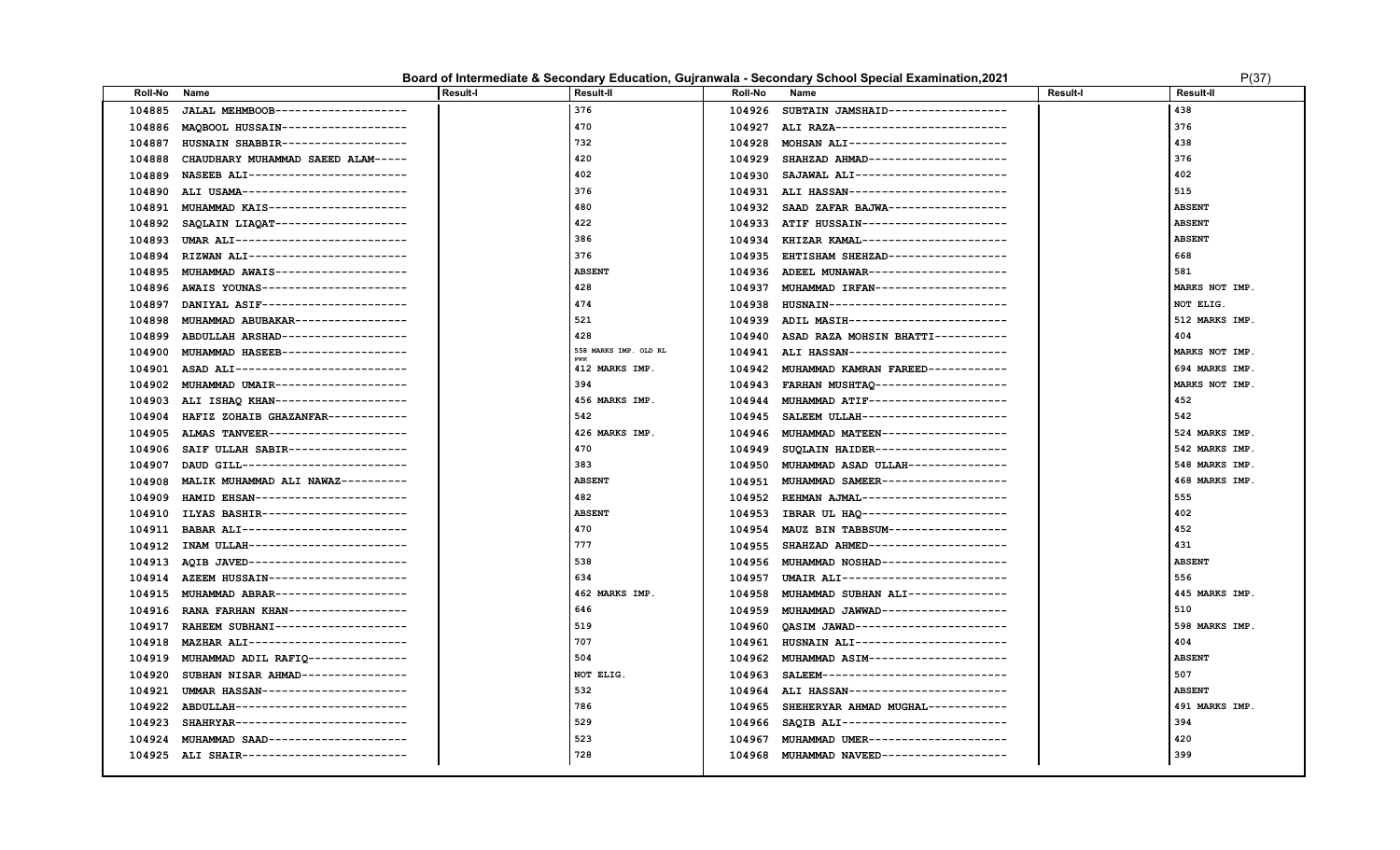#### **Board of Intermediate & Secondary Education, Gujranwala - Secondary School Special Examination, 2021** P(38)

| '(38. |  |
|-------|--|
|       |  |

| Roll-No | Name                                | <b>Result-I</b> | <b>Result-II</b> | Roll-No | Name                                      | Result-I | Result-II           |
|---------|-------------------------------------|-----------------|------------------|---------|-------------------------------------------|----------|---------------------|
| 104969  | ASAD ULLAH------------------------  |                 | 830              | 105010  | ATTA UL REHMAN-------------------         |          | 386                 |
| 104970  | SHEHRYAAR MUBARIK-----------------  |                 | 450              | 105011  | JALIL REHMAN----------------------        |          | 414 MARKS IMP.      |
| 104971  | KASHIR ALI------------------------  |                 | <b>ABSENT</b>    | 105012  | ALI ABBAS-------------------------        |          | 465                 |
| 104972  | MUHAMMAD NOMAN SHAKOOR------------  |                 | 376              | 105013  | ABDUL REHMAN----------------------        |          | 433                 |
| 104973  | ROSHAN QADEER---------------------  |                 | 376              | 105014  | MUHAMMAD IBRAHIM------------------        |          | PASS IN ADD. SUB(s) |
| 104974  | HAFIZ MUHAMMAD ABDULLAH HASSAN----  |                 | 496              | 105015  | ASAD ULLAH------------------------        |          | 394                 |
| 104975  | MUHAMMAD SHERAZ-------------------  |                 | 400              | 105016  | MUHAMMAD SOUD--------------------         |          | 463                 |
| 104976  | RAHEEM ULLAH HASSAN---------------  |                 | 586              | 105017  | JUNAID ALI------------------------        |          | 505                 |
| 104977  | ANAS ALI--------------------------- |                 | 488 MARKS IMP.   | 105018  | SHOAIB AKHTAR---------------------        |          | 432                 |
| 104978  | DARAADEN ASIF---------------------  |                 | 584 MARKS IMP.   | 105019  | GHULAM MUHAMMAD-------------------        |          | GMath, PUN          |
| 104979  | SAWAIS IOBAL----------------------  |                 | 376              | 105020  | AZAAN SHABBIR---------------------        |          | 376                 |
| 104980  | SHAHID ABBAS----------------------  |                 | 392              | 105021  | MUHAMMAD KHIZER REHEMAN-----------        |          | 428                 |
| 104981  | IBRAHIM MUSTAFA NOOR--------------  |                 | 412              | 105022  | SUBHAN ANSAR----------------------        |          | <b>ABSENT</b>       |
| 104982  | MIR HUSSNAIN----------------------  |                 | 598              | 106022  | SEERAT ARSHAD---------------------        |          | 612                 |
| 104983  | MUHAMMAD TAYYAB-------------------  |                 | 376              | 106023  | SABEEN IFTKHAR--------------------        |          | 530                 |
| 104984  | MUHAMMAD AWAIS TABASSUM-----------  |                 | 640              | 106024  | NOOR FATIMA-----------------------        |          | 646                 |
| 104985  | UZAIR NAZ-------------------------  |                 | <b>ABSENT</b>    | 106025  | SHEEZA RANI-----------------------        |          | 535                 |
| 104986  | FAHAD------------------------------ |                 | 376              | 106026  | ZEENAT WARIS----------------------        |          | 452                 |
| 104987  | ABU BAKAR-------------------------  |                 | <b>ABSENT</b>    | 106027  | ALVISHA ASHIQ----------------------       |          | NOT ISSUE SLIP      |
| 104988  | ABEEL AKHTAR----------------------  |                 | NOT ELIG.        | 106028  | ZAINAB NAWAZ----------------------        |          | 570                 |
| 104989  | ATTIQ SHAHID JANJUA---------------  |                 | 576 MARKS IMP.   | 106029  | AMINA ARSHAD----------------------        |          | 616                 |
| 104990  | MUHAMMAD IRFAN--------------------  |                 | 488              | 106030  | HINA RASHEED----------------------        |          | 695                 |
| 104991  | NAQEEB UR REHMAN------------------  |                 | 634              | 106031  | EZZA SHAFIQUE---------------------        |          | 572                 |
| 104992  | MUZAMMIL HASSAN-------------------  |                 | 608              | 106032  | ANEEZA----------------------------        |          | 506                 |
| 104993  | ABDUL REHMAN----------------------  |                 | 432              |         | 106033 AIZA MARYAM----------------------- |          | 634                 |
| 104994  | HUSNAIN JAMIL---------------------  |                 | 386              | 106034  | SHAZER ZAFER----------------------        |          | 518                 |
| 104995  | ABDUL REHMAN----------------------  |                 | 401 MARKS IMP.   | 106035  | AOSA BIBI-------------------------        |          | 433                 |
| 104996  | SHEHROZ ANJAM---------------------  |                 | 528 MARKS IMP.   | 106036  | IMAN MIRZA------------------------        |          | 376                 |
| 104997  | ABDUL WAHAB-----------------------  |                 | <b>ABSENT</b>    | 106037  | HADIQA BOOTA----------------------        |          | 582                 |
| 104998  | MUHAMMAD AKRAM ALI SAEEDI---------  |                 | 420              | 106038  | NIMRA SHAHZADI--------------------        |          | 537                 |
| 104999  | MIRZA KAIF BAIG-------------------  |                 | 414              | 106039  | MAHNOOR---------------------------        |          | 506                 |
| 105000  | MUHAMMAD HAMZA--------------------  |                 | 394              | 106040  | SHUMAILA--------------------------        |          | 503                 |
| 105001  | DANISH AHMED---------------------   |                 | 402              | 106041  | ADEELA RAZAQ ----------------------       |          | 429                 |
| 105002  | MUHAMMAD ALI----------------------  |                 | 602 MARKS IMP.   | 106042  | SHAFA-----------------------------        |          | 483 MARKS IMP.      |
| 105003  | NOMAN MAHMOOD---------------------  |                 | 470              | 106043  | MARYAM BIBI-----------------------        |          | 438                 |
| 105004  | MUHAMMAD AFTAB ABDULLAH-----------  |                 | 554              | 106044  | NASHRAH---------------------------        |          | 468                 |
| 105005  | MUHAMMAD ABDULLAH IQBAL-----------  |                 | 482              | 106045  | AMNA ABBAS------------------------        |          | 523                 |
| 105006  | ZAIN UL ABIDEEN-------------------  |                 | 428              | 106046  | GULSHAN BIBI---------------------         |          | 882                 |
| 105007  | FAIZAN AHMED----------------------  |                 | 376              | 106047  | NAZIA------------------------------       |          | 600                 |
| 105008  | ZAMAN HAIDER----------------------  |                 | 410              | 106048  | YUSRA-----------------------------        |          | 796                 |
| 105009  | UMER KHAN------------------------   |                 | 660 MARKS IMP.   |         | 106049 LAIBA----------------------------- |          | 530                 |
|         |                                     |                 |                  |         |                                           |          |                     |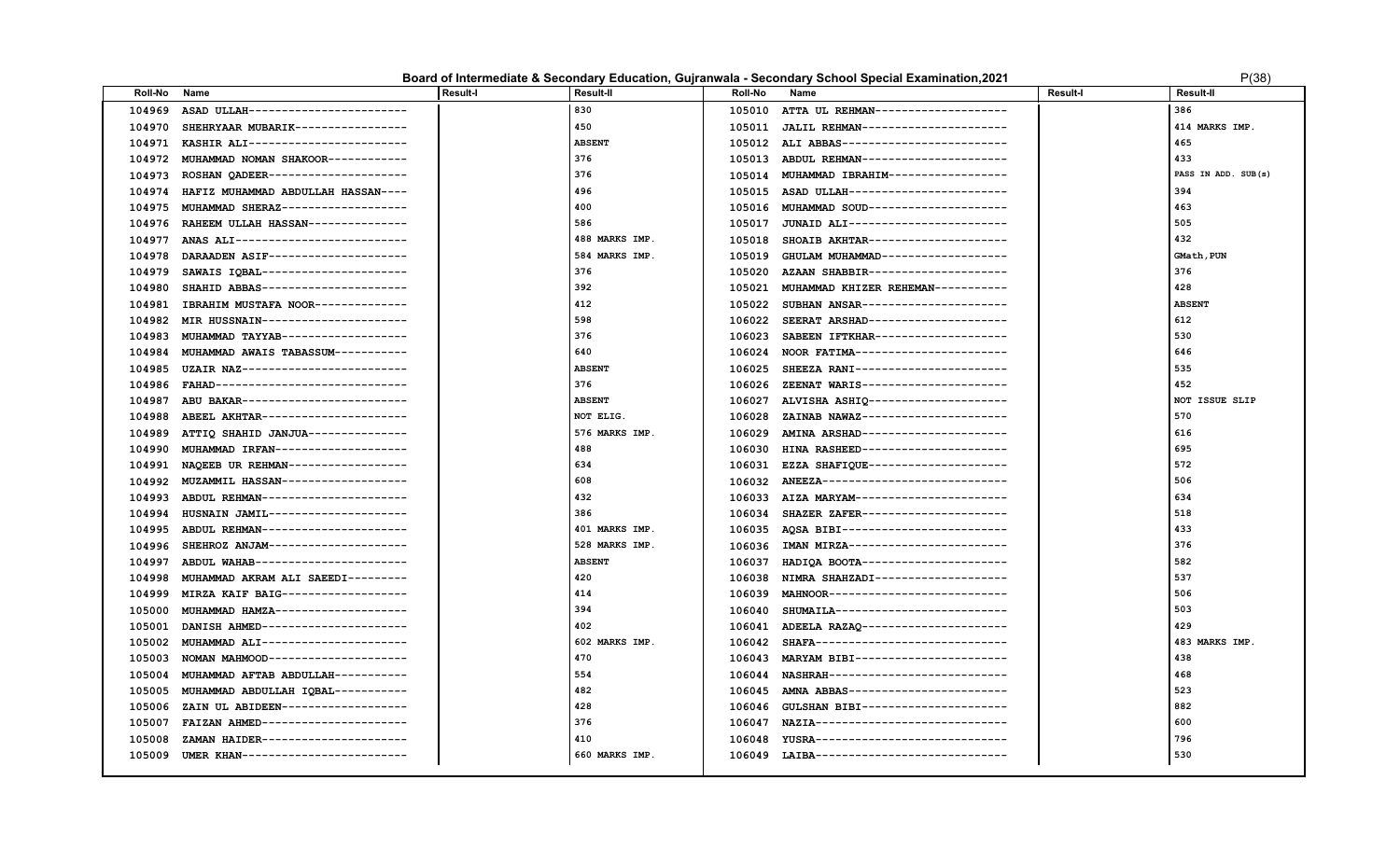|  |  | Board of Intermediate & Secondary Education, Gujranwala - Secondary School Special Examination, 2021 | P(39) |
|--|--|------------------------------------------------------------------------------------------------------|-------|
|--|--|------------------------------------------------------------------------------------------------------|-------|

| r | 20 | ١ |
|---|----|---|
|   |    |   |

| 399<br>AQSA YOUNAS-----------------------<br>RABIA ISHFAQ----------------------<br>576<br>106050<br>106092<br>106051 ARZO MUSHTAQ ---------------------<br>438<br>EMAN KHALID----------------------<br>472<br>106093<br>728<br>106094 AROOJ AMEEN-----------------------<br>474 MARKS IMP.<br>106052 ALISHBA---------------------------<br>684<br>532<br>106053<br>AFRIGH----------------------------<br>106095<br>NIMRA IQBAL-----------------------<br>553<br>106096 ALISHA----------------------------<br>516<br>106054<br>AYESHA MUHAMMAD HUSSAIN-----------<br>468<br>452<br>KAINAT NASIR----------------------<br>KHADIJA TUL ZAHRA-----------------<br>106055<br>106097<br>504<br>KINZA------------------------------<br>KINZA KHALID----------------------<br>489<br>106056<br>106098<br>694<br>AROOJ FATIMA----------------------<br>MISHAL MUNAWAR--------------------<br>508<br>106057<br>106099<br>388<br>ZUNAIRA BIBI----------------------<br>MAHRUKH--------------------------<br>746<br>106058<br>106100<br>424<br>658<br>106059<br>BISMA RANI------------------------<br>106101<br>MOMNA SAGHIR----------------------<br>483<br>634<br>106060<br>MUBEEN FATIMA---------------------<br>MARIA-----------------------------<br>106102<br>445 MARKS IMP.<br>448<br>BISMILLAH-------------------------<br>RABIA-----------------------------<br>106061<br>106103<br>ZAINAB SHAFIQUE-------------------<br>535<br>IRTIFA JAMSHAID-------------------<br>812<br>106062<br>106104<br>KOMAL KASHIF----------------------<br>434<br>MEHWISH ARSHAD--------------------<br>599 MARKS IMP.<br>106063<br>106105<br>IQRA MALIK------------------------<br>545<br>MISBAH ABBAS----------------------<br>457<br>106064<br>106106<br>500<br>AIZA-------------------------------<br>533<br>NOSHABA HANEEF--------------------<br>106065<br>106107<br>720<br>KAINAT---------------------------<br>AMINA ARIF-----------------------<br>646<br>106066<br>106108<br>481<br>498<br>106067<br>KHADIJAH ANSAR--------------------<br>106109<br>GULSHAN RANI----------------------<br>500<br>484 MARKS IMP.<br>KINZA SHAHZADI--------------------<br>ESHA------------------------------<br>106068<br>106110<br>475<br>796<br>AYESHA NAEEM----------------------<br>LAIBA MAHMOOD---------------------<br>106069<br>106111<br>533 MARKS IMP.<br>ZUNAIRA AJMAL---------------------<br>LAIBA ARIF------------------------<br>660<br>106070<br>106112<br>840<br>ALISHA----------------------------<br>106113 AYESHA SOHAIL---------------------<br>394<br>106071<br>591<br>AMNA------------------------------<br>KAINAT----------------------------<br>728<br>106073<br>106114<br>592<br>MUNEEBA ABRAR---------------------<br>456<br>106074<br>SIDRA------------------------------<br>106115<br>584<br>106075<br>ATIKA BATOOL----------------------<br>106116<br>AREEBA ABRAR----------------------<br>382<br>540<br>572<br>106076<br>ZOHA USMAN------------------------<br>SALIHA----------------------------<br>106117<br>410<br>AYESHA BIBI-----------------------<br>AR00J------------------------------<br>551<br>106077<br>106118<br>531<br>LAIBA------------------------------<br>ESHA-------------------------------<br>430<br>106078<br>106119<br>644<br>MEERAB----------------------------<br>NOOR FATIMA-----------------------<br>414<br>106079<br>106120<br>494<br>489<br>FATIMA TUL ZAHRA------------------<br>LAIBA RAMZAN----------------------<br>106080<br>106121<br>412<br>ZAINAB----------------------------<br>540 MARKS IMP.<br>ZAKIA RIAZ------------------------<br>106081<br>106122<br>AYESHA IDREES---------------------<br>512<br>AYESHA IMTIAZ---------------------<br><b>ABSENT</b><br>106082<br>106123<br>LAIBA NAVEED----------------------<br>GSC, IST<br>KASHAF----------------------------<br>533<br>106083<br>106124<br>535<br>LAIBA TARIQ -----------------------<br>IQRA AZEEM------------------------<br>528<br>106084<br>106125<br>AYESHA----------------------------<br>486<br>RIDA NIAZ-------------------------<br>651<br>106085<br>106126<br>IRAM YAQOOB-----------------------<br><b>ABSENT</b><br>MARYAM---------------------------<br><b>ABSENT</b><br>106086<br>106127<br>507<br>KANEEZ FATIMA---------------------<br>TAYBA JABEEN----------------------<br>650<br>106087<br>106128<br>LAIBA------------------------------<br>628<br>ZAHRA------------------------------<br>528<br>106088<br>106129<br>ALEEZA NADEEM---------------------<br>AMNA ZAHID------------------------<br>512 MARKS IMP.<br>488<br>106089<br>106130<br>472<br>SANA-------------------------------<br>EMAN FATIMA-----------------------<br>449<br>106090<br>106131 | Roll-No | Name                                      | <b>Result-I</b> | <b>Result-II</b> | Roll-No | Name                                       | <b>Result-I</b> | <b>Result-II</b> |
|------------------------------------------------------------------------------------------------------------------------------------------------------------------------------------------------------------------------------------------------------------------------------------------------------------------------------------------------------------------------------------------------------------------------------------------------------------------------------------------------------------------------------------------------------------------------------------------------------------------------------------------------------------------------------------------------------------------------------------------------------------------------------------------------------------------------------------------------------------------------------------------------------------------------------------------------------------------------------------------------------------------------------------------------------------------------------------------------------------------------------------------------------------------------------------------------------------------------------------------------------------------------------------------------------------------------------------------------------------------------------------------------------------------------------------------------------------------------------------------------------------------------------------------------------------------------------------------------------------------------------------------------------------------------------------------------------------------------------------------------------------------------------------------------------------------------------------------------------------------------------------------------------------------------------------------------------------------------------------------------------------------------------------------------------------------------------------------------------------------------------------------------------------------------------------------------------------------------------------------------------------------------------------------------------------------------------------------------------------------------------------------------------------------------------------------------------------------------------------------------------------------------------------------------------------------------------------------------------------------------------------------------------------------------------------------------------------------------------------------------------------------------------------------------------------------------------------------------------------------------------------------------------------------------------------------------------------------------------------------------------------------------------------------------------------------------------------------------------------------------------------------------------------------------------------------------------------------------------------------------------------------------------------------------------------------------------------------------------------------------------------------------------------------------------------------------------------------------------------------------------------------------------------------------------------------------------------------------------------------------------------------------------------------------------------------------------------------------------------------------------------------------------------------------------------------------------------------------------------------------------------------------------------------------------------------------------------------------------------------------------------------------------------------------------------------------------------------------------------------------------------------------------------------------------------------------------------------------------------------------------------------------------------------------------------------------------------------------------------------------------------------------------------------------------------------------------------------------------------------------------------------------------------------------------------------------------------------------------------------------------------------------------------------------------------|---------|-------------------------------------------|-----------------|------------------|---------|--------------------------------------------|-----------------|------------------|
|                                                                                                                                                                                                                                                                                                                                                                                                                                                                                                                                                                                                                                                                                                                                                                                                                                                                                                                                                                                                                                                                                                                                                                                                                                                                                                                                                                                                                                                                                                                                                                                                                                                                                                                                                                                                                                                                                                                                                                                                                                                                                                                                                                                                                                                                                                                                                                                                                                                                                                                                                                                                                                                                                                                                                                                                                                                                                                                                                                                                                                                                                                                                                                                                                                                                                                                                                                                                                                                                                                                                                                                                                                                                                                                                                                                                                                                                                                                                                                                                                                                                                                                                                                                                                                                                                                                                                                                                                                                                                                                                                                                                                                                                                    |         |                                           |                 |                  |         |                                            |                 |                  |
|                                                                                                                                                                                                                                                                                                                                                                                                                                                                                                                                                                                                                                                                                                                                                                                                                                                                                                                                                                                                                                                                                                                                                                                                                                                                                                                                                                                                                                                                                                                                                                                                                                                                                                                                                                                                                                                                                                                                                                                                                                                                                                                                                                                                                                                                                                                                                                                                                                                                                                                                                                                                                                                                                                                                                                                                                                                                                                                                                                                                                                                                                                                                                                                                                                                                                                                                                                                                                                                                                                                                                                                                                                                                                                                                                                                                                                                                                                                                                                                                                                                                                                                                                                                                                                                                                                                                                                                                                                                                                                                                                                                                                                                                                    |         |                                           |                 |                  |         |                                            |                 |                  |
|                                                                                                                                                                                                                                                                                                                                                                                                                                                                                                                                                                                                                                                                                                                                                                                                                                                                                                                                                                                                                                                                                                                                                                                                                                                                                                                                                                                                                                                                                                                                                                                                                                                                                                                                                                                                                                                                                                                                                                                                                                                                                                                                                                                                                                                                                                                                                                                                                                                                                                                                                                                                                                                                                                                                                                                                                                                                                                                                                                                                                                                                                                                                                                                                                                                                                                                                                                                                                                                                                                                                                                                                                                                                                                                                                                                                                                                                                                                                                                                                                                                                                                                                                                                                                                                                                                                                                                                                                                                                                                                                                                                                                                                                                    |         |                                           |                 |                  |         |                                            |                 |                  |
|                                                                                                                                                                                                                                                                                                                                                                                                                                                                                                                                                                                                                                                                                                                                                                                                                                                                                                                                                                                                                                                                                                                                                                                                                                                                                                                                                                                                                                                                                                                                                                                                                                                                                                                                                                                                                                                                                                                                                                                                                                                                                                                                                                                                                                                                                                                                                                                                                                                                                                                                                                                                                                                                                                                                                                                                                                                                                                                                                                                                                                                                                                                                                                                                                                                                                                                                                                                                                                                                                                                                                                                                                                                                                                                                                                                                                                                                                                                                                                                                                                                                                                                                                                                                                                                                                                                                                                                                                                                                                                                                                                                                                                                                                    |         |                                           |                 |                  |         |                                            |                 |                  |
|                                                                                                                                                                                                                                                                                                                                                                                                                                                                                                                                                                                                                                                                                                                                                                                                                                                                                                                                                                                                                                                                                                                                                                                                                                                                                                                                                                                                                                                                                                                                                                                                                                                                                                                                                                                                                                                                                                                                                                                                                                                                                                                                                                                                                                                                                                                                                                                                                                                                                                                                                                                                                                                                                                                                                                                                                                                                                                                                                                                                                                                                                                                                                                                                                                                                                                                                                                                                                                                                                                                                                                                                                                                                                                                                                                                                                                                                                                                                                                                                                                                                                                                                                                                                                                                                                                                                                                                                                                                                                                                                                                                                                                                                                    |         |                                           |                 |                  |         |                                            |                 |                  |
|                                                                                                                                                                                                                                                                                                                                                                                                                                                                                                                                                                                                                                                                                                                                                                                                                                                                                                                                                                                                                                                                                                                                                                                                                                                                                                                                                                                                                                                                                                                                                                                                                                                                                                                                                                                                                                                                                                                                                                                                                                                                                                                                                                                                                                                                                                                                                                                                                                                                                                                                                                                                                                                                                                                                                                                                                                                                                                                                                                                                                                                                                                                                                                                                                                                                                                                                                                                                                                                                                                                                                                                                                                                                                                                                                                                                                                                                                                                                                                                                                                                                                                                                                                                                                                                                                                                                                                                                                                                                                                                                                                                                                                                                                    |         |                                           |                 |                  |         |                                            |                 |                  |
|                                                                                                                                                                                                                                                                                                                                                                                                                                                                                                                                                                                                                                                                                                                                                                                                                                                                                                                                                                                                                                                                                                                                                                                                                                                                                                                                                                                                                                                                                                                                                                                                                                                                                                                                                                                                                                                                                                                                                                                                                                                                                                                                                                                                                                                                                                                                                                                                                                                                                                                                                                                                                                                                                                                                                                                                                                                                                                                                                                                                                                                                                                                                                                                                                                                                                                                                                                                                                                                                                                                                                                                                                                                                                                                                                                                                                                                                                                                                                                                                                                                                                                                                                                                                                                                                                                                                                                                                                                                                                                                                                                                                                                                                                    |         |                                           |                 |                  |         |                                            |                 |                  |
|                                                                                                                                                                                                                                                                                                                                                                                                                                                                                                                                                                                                                                                                                                                                                                                                                                                                                                                                                                                                                                                                                                                                                                                                                                                                                                                                                                                                                                                                                                                                                                                                                                                                                                                                                                                                                                                                                                                                                                                                                                                                                                                                                                                                                                                                                                                                                                                                                                                                                                                                                                                                                                                                                                                                                                                                                                                                                                                                                                                                                                                                                                                                                                                                                                                                                                                                                                                                                                                                                                                                                                                                                                                                                                                                                                                                                                                                                                                                                                                                                                                                                                                                                                                                                                                                                                                                                                                                                                                                                                                                                                                                                                                                                    |         |                                           |                 |                  |         |                                            |                 |                  |
|                                                                                                                                                                                                                                                                                                                                                                                                                                                                                                                                                                                                                                                                                                                                                                                                                                                                                                                                                                                                                                                                                                                                                                                                                                                                                                                                                                                                                                                                                                                                                                                                                                                                                                                                                                                                                                                                                                                                                                                                                                                                                                                                                                                                                                                                                                                                                                                                                                                                                                                                                                                                                                                                                                                                                                                                                                                                                                                                                                                                                                                                                                                                                                                                                                                                                                                                                                                                                                                                                                                                                                                                                                                                                                                                                                                                                                                                                                                                                                                                                                                                                                                                                                                                                                                                                                                                                                                                                                                                                                                                                                                                                                                                                    |         |                                           |                 |                  |         |                                            |                 |                  |
|                                                                                                                                                                                                                                                                                                                                                                                                                                                                                                                                                                                                                                                                                                                                                                                                                                                                                                                                                                                                                                                                                                                                                                                                                                                                                                                                                                                                                                                                                                                                                                                                                                                                                                                                                                                                                                                                                                                                                                                                                                                                                                                                                                                                                                                                                                                                                                                                                                                                                                                                                                                                                                                                                                                                                                                                                                                                                                                                                                                                                                                                                                                                                                                                                                                                                                                                                                                                                                                                                                                                                                                                                                                                                                                                                                                                                                                                                                                                                                                                                                                                                                                                                                                                                                                                                                                                                                                                                                                                                                                                                                                                                                                                                    |         |                                           |                 |                  |         |                                            |                 |                  |
|                                                                                                                                                                                                                                                                                                                                                                                                                                                                                                                                                                                                                                                                                                                                                                                                                                                                                                                                                                                                                                                                                                                                                                                                                                                                                                                                                                                                                                                                                                                                                                                                                                                                                                                                                                                                                                                                                                                                                                                                                                                                                                                                                                                                                                                                                                                                                                                                                                                                                                                                                                                                                                                                                                                                                                                                                                                                                                                                                                                                                                                                                                                                                                                                                                                                                                                                                                                                                                                                                                                                                                                                                                                                                                                                                                                                                                                                                                                                                                                                                                                                                                                                                                                                                                                                                                                                                                                                                                                                                                                                                                                                                                                                                    |         |                                           |                 |                  |         |                                            |                 |                  |
|                                                                                                                                                                                                                                                                                                                                                                                                                                                                                                                                                                                                                                                                                                                                                                                                                                                                                                                                                                                                                                                                                                                                                                                                                                                                                                                                                                                                                                                                                                                                                                                                                                                                                                                                                                                                                                                                                                                                                                                                                                                                                                                                                                                                                                                                                                                                                                                                                                                                                                                                                                                                                                                                                                                                                                                                                                                                                                                                                                                                                                                                                                                                                                                                                                                                                                                                                                                                                                                                                                                                                                                                                                                                                                                                                                                                                                                                                                                                                                                                                                                                                                                                                                                                                                                                                                                                                                                                                                                                                                                                                                                                                                                                                    |         |                                           |                 |                  |         |                                            |                 |                  |
|                                                                                                                                                                                                                                                                                                                                                                                                                                                                                                                                                                                                                                                                                                                                                                                                                                                                                                                                                                                                                                                                                                                                                                                                                                                                                                                                                                                                                                                                                                                                                                                                                                                                                                                                                                                                                                                                                                                                                                                                                                                                                                                                                                                                                                                                                                                                                                                                                                                                                                                                                                                                                                                                                                                                                                                                                                                                                                                                                                                                                                                                                                                                                                                                                                                                                                                                                                                                                                                                                                                                                                                                                                                                                                                                                                                                                                                                                                                                                                                                                                                                                                                                                                                                                                                                                                                                                                                                                                                                                                                                                                                                                                                                                    |         |                                           |                 |                  |         |                                            |                 |                  |
|                                                                                                                                                                                                                                                                                                                                                                                                                                                                                                                                                                                                                                                                                                                                                                                                                                                                                                                                                                                                                                                                                                                                                                                                                                                                                                                                                                                                                                                                                                                                                                                                                                                                                                                                                                                                                                                                                                                                                                                                                                                                                                                                                                                                                                                                                                                                                                                                                                                                                                                                                                                                                                                                                                                                                                                                                                                                                                                                                                                                                                                                                                                                                                                                                                                                                                                                                                                                                                                                                                                                                                                                                                                                                                                                                                                                                                                                                                                                                                                                                                                                                                                                                                                                                                                                                                                                                                                                                                                                                                                                                                                                                                                                                    |         |                                           |                 |                  |         |                                            |                 |                  |
|                                                                                                                                                                                                                                                                                                                                                                                                                                                                                                                                                                                                                                                                                                                                                                                                                                                                                                                                                                                                                                                                                                                                                                                                                                                                                                                                                                                                                                                                                                                                                                                                                                                                                                                                                                                                                                                                                                                                                                                                                                                                                                                                                                                                                                                                                                                                                                                                                                                                                                                                                                                                                                                                                                                                                                                                                                                                                                                                                                                                                                                                                                                                                                                                                                                                                                                                                                                                                                                                                                                                                                                                                                                                                                                                                                                                                                                                                                                                                                                                                                                                                                                                                                                                                                                                                                                                                                                                                                                                                                                                                                                                                                                                                    |         |                                           |                 |                  |         |                                            |                 |                  |
|                                                                                                                                                                                                                                                                                                                                                                                                                                                                                                                                                                                                                                                                                                                                                                                                                                                                                                                                                                                                                                                                                                                                                                                                                                                                                                                                                                                                                                                                                                                                                                                                                                                                                                                                                                                                                                                                                                                                                                                                                                                                                                                                                                                                                                                                                                                                                                                                                                                                                                                                                                                                                                                                                                                                                                                                                                                                                                                                                                                                                                                                                                                                                                                                                                                                                                                                                                                                                                                                                                                                                                                                                                                                                                                                                                                                                                                                                                                                                                                                                                                                                                                                                                                                                                                                                                                                                                                                                                                                                                                                                                                                                                                                                    |         |                                           |                 |                  |         |                                            |                 |                  |
|                                                                                                                                                                                                                                                                                                                                                                                                                                                                                                                                                                                                                                                                                                                                                                                                                                                                                                                                                                                                                                                                                                                                                                                                                                                                                                                                                                                                                                                                                                                                                                                                                                                                                                                                                                                                                                                                                                                                                                                                                                                                                                                                                                                                                                                                                                                                                                                                                                                                                                                                                                                                                                                                                                                                                                                                                                                                                                                                                                                                                                                                                                                                                                                                                                                                                                                                                                                                                                                                                                                                                                                                                                                                                                                                                                                                                                                                                                                                                                                                                                                                                                                                                                                                                                                                                                                                                                                                                                                                                                                                                                                                                                                                                    |         |                                           |                 |                  |         |                                            |                 |                  |
|                                                                                                                                                                                                                                                                                                                                                                                                                                                                                                                                                                                                                                                                                                                                                                                                                                                                                                                                                                                                                                                                                                                                                                                                                                                                                                                                                                                                                                                                                                                                                                                                                                                                                                                                                                                                                                                                                                                                                                                                                                                                                                                                                                                                                                                                                                                                                                                                                                                                                                                                                                                                                                                                                                                                                                                                                                                                                                                                                                                                                                                                                                                                                                                                                                                                                                                                                                                                                                                                                                                                                                                                                                                                                                                                                                                                                                                                                                                                                                                                                                                                                                                                                                                                                                                                                                                                                                                                                                                                                                                                                                                                                                                                                    |         |                                           |                 |                  |         |                                            |                 |                  |
|                                                                                                                                                                                                                                                                                                                                                                                                                                                                                                                                                                                                                                                                                                                                                                                                                                                                                                                                                                                                                                                                                                                                                                                                                                                                                                                                                                                                                                                                                                                                                                                                                                                                                                                                                                                                                                                                                                                                                                                                                                                                                                                                                                                                                                                                                                                                                                                                                                                                                                                                                                                                                                                                                                                                                                                                                                                                                                                                                                                                                                                                                                                                                                                                                                                                                                                                                                                                                                                                                                                                                                                                                                                                                                                                                                                                                                                                                                                                                                                                                                                                                                                                                                                                                                                                                                                                                                                                                                                                                                                                                                                                                                                                                    |         |                                           |                 |                  |         |                                            |                 |                  |
|                                                                                                                                                                                                                                                                                                                                                                                                                                                                                                                                                                                                                                                                                                                                                                                                                                                                                                                                                                                                                                                                                                                                                                                                                                                                                                                                                                                                                                                                                                                                                                                                                                                                                                                                                                                                                                                                                                                                                                                                                                                                                                                                                                                                                                                                                                                                                                                                                                                                                                                                                                                                                                                                                                                                                                                                                                                                                                                                                                                                                                                                                                                                                                                                                                                                                                                                                                                                                                                                                                                                                                                                                                                                                                                                                                                                                                                                                                                                                                                                                                                                                                                                                                                                                                                                                                                                                                                                                                                                                                                                                                                                                                                                                    |         |                                           |                 |                  |         |                                            |                 |                  |
|                                                                                                                                                                                                                                                                                                                                                                                                                                                                                                                                                                                                                                                                                                                                                                                                                                                                                                                                                                                                                                                                                                                                                                                                                                                                                                                                                                                                                                                                                                                                                                                                                                                                                                                                                                                                                                                                                                                                                                                                                                                                                                                                                                                                                                                                                                                                                                                                                                                                                                                                                                                                                                                                                                                                                                                                                                                                                                                                                                                                                                                                                                                                                                                                                                                                                                                                                                                                                                                                                                                                                                                                                                                                                                                                                                                                                                                                                                                                                                                                                                                                                                                                                                                                                                                                                                                                                                                                                                                                                                                                                                                                                                                                                    |         |                                           |                 |                  |         |                                            |                 |                  |
|                                                                                                                                                                                                                                                                                                                                                                                                                                                                                                                                                                                                                                                                                                                                                                                                                                                                                                                                                                                                                                                                                                                                                                                                                                                                                                                                                                                                                                                                                                                                                                                                                                                                                                                                                                                                                                                                                                                                                                                                                                                                                                                                                                                                                                                                                                                                                                                                                                                                                                                                                                                                                                                                                                                                                                                                                                                                                                                                                                                                                                                                                                                                                                                                                                                                                                                                                                                                                                                                                                                                                                                                                                                                                                                                                                                                                                                                                                                                                                                                                                                                                                                                                                                                                                                                                                                                                                                                                                                                                                                                                                                                                                                                                    |         |                                           |                 |                  |         |                                            |                 |                  |
|                                                                                                                                                                                                                                                                                                                                                                                                                                                                                                                                                                                                                                                                                                                                                                                                                                                                                                                                                                                                                                                                                                                                                                                                                                                                                                                                                                                                                                                                                                                                                                                                                                                                                                                                                                                                                                                                                                                                                                                                                                                                                                                                                                                                                                                                                                                                                                                                                                                                                                                                                                                                                                                                                                                                                                                                                                                                                                                                                                                                                                                                                                                                                                                                                                                                                                                                                                                                                                                                                                                                                                                                                                                                                                                                                                                                                                                                                                                                                                                                                                                                                                                                                                                                                                                                                                                                                                                                                                                                                                                                                                                                                                                                                    |         |                                           |                 |                  |         |                                            |                 |                  |
|                                                                                                                                                                                                                                                                                                                                                                                                                                                                                                                                                                                                                                                                                                                                                                                                                                                                                                                                                                                                                                                                                                                                                                                                                                                                                                                                                                                                                                                                                                                                                                                                                                                                                                                                                                                                                                                                                                                                                                                                                                                                                                                                                                                                                                                                                                                                                                                                                                                                                                                                                                                                                                                                                                                                                                                                                                                                                                                                                                                                                                                                                                                                                                                                                                                                                                                                                                                                                                                                                                                                                                                                                                                                                                                                                                                                                                                                                                                                                                                                                                                                                                                                                                                                                                                                                                                                                                                                                                                                                                                                                                                                                                                                                    |         |                                           |                 |                  |         |                                            |                 |                  |
|                                                                                                                                                                                                                                                                                                                                                                                                                                                                                                                                                                                                                                                                                                                                                                                                                                                                                                                                                                                                                                                                                                                                                                                                                                                                                                                                                                                                                                                                                                                                                                                                                                                                                                                                                                                                                                                                                                                                                                                                                                                                                                                                                                                                                                                                                                                                                                                                                                                                                                                                                                                                                                                                                                                                                                                                                                                                                                                                                                                                                                                                                                                                                                                                                                                                                                                                                                                                                                                                                                                                                                                                                                                                                                                                                                                                                                                                                                                                                                                                                                                                                                                                                                                                                                                                                                                                                                                                                                                                                                                                                                                                                                                                                    |         |                                           |                 |                  |         |                                            |                 |                  |
|                                                                                                                                                                                                                                                                                                                                                                                                                                                                                                                                                                                                                                                                                                                                                                                                                                                                                                                                                                                                                                                                                                                                                                                                                                                                                                                                                                                                                                                                                                                                                                                                                                                                                                                                                                                                                                                                                                                                                                                                                                                                                                                                                                                                                                                                                                                                                                                                                                                                                                                                                                                                                                                                                                                                                                                                                                                                                                                                                                                                                                                                                                                                                                                                                                                                                                                                                                                                                                                                                                                                                                                                                                                                                                                                                                                                                                                                                                                                                                                                                                                                                                                                                                                                                                                                                                                                                                                                                                                                                                                                                                                                                                                                                    |         |                                           |                 |                  |         |                                            |                 |                  |
|                                                                                                                                                                                                                                                                                                                                                                                                                                                                                                                                                                                                                                                                                                                                                                                                                                                                                                                                                                                                                                                                                                                                                                                                                                                                                                                                                                                                                                                                                                                                                                                                                                                                                                                                                                                                                                                                                                                                                                                                                                                                                                                                                                                                                                                                                                                                                                                                                                                                                                                                                                                                                                                                                                                                                                                                                                                                                                                                                                                                                                                                                                                                                                                                                                                                                                                                                                                                                                                                                                                                                                                                                                                                                                                                                                                                                                                                                                                                                                                                                                                                                                                                                                                                                                                                                                                                                                                                                                                                                                                                                                                                                                                                                    |         |                                           |                 |                  |         |                                            |                 |                  |
|                                                                                                                                                                                                                                                                                                                                                                                                                                                                                                                                                                                                                                                                                                                                                                                                                                                                                                                                                                                                                                                                                                                                                                                                                                                                                                                                                                                                                                                                                                                                                                                                                                                                                                                                                                                                                                                                                                                                                                                                                                                                                                                                                                                                                                                                                                                                                                                                                                                                                                                                                                                                                                                                                                                                                                                                                                                                                                                                                                                                                                                                                                                                                                                                                                                                                                                                                                                                                                                                                                                                                                                                                                                                                                                                                                                                                                                                                                                                                                                                                                                                                                                                                                                                                                                                                                                                                                                                                                                                                                                                                                                                                                                                                    |         |                                           |                 |                  |         |                                            |                 |                  |
|                                                                                                                                                                                                                                                                                                                                                                                                                                                                                                                                                                                                                                                                                                                                                                                                                                                                                                                                                                                                                                                                                                                                                                                                                                                                                                                                                                                                                                                                                                                                                                                                                                                                                                                                                                                                                                                                                                                                                                                                                                                                                                                                                                                                                                                                                                                                                                                                                                                                                                                                                                                                                                                                                                                                                                                                                                                                                                                                                                                                                                                                                                                                                                                                                                                                                                                                                                                                                                                                                                                                                                                                                                                                                                                                                                                                                                                                                                                                                                                                                                                                                                                                                                                                                                                                                                                                                                                                                                                                                                                                                                                                                                                                                    |         |                                           |                 |                  |         |                                            |                 |                  |
|                                                                                                                                                                                                                                                                                                                                                                                                                                                                                                                                                                                                                                                                                                                                                                                                                                                                                                                                                                                                                                                                                                                                                                                                                                                                                                                                                                                                                                                                                                                                                                                                                                                                                                                                                                                                                                                                                                                                                                                                                                                                                                                                                                                                                                                                                                                                                                                                                                                                                                                                                                                                                                                                                                                                                                                                                                                                                                                                                                                                                                                                                                                                                                                                                                                                                                                                                                                                                                                                                                                                                                                                                                                                                                                                                                                                                                                                                                                                                                                                                                                                                                                                                                                                                                                                                                                                                                                                                                                                                                                                                                                                                                                                                    |         |                                           |                 |                  |         |                                            |                 |                  |
|                                                                                                                                                                                                                                                                                                                                                                                                                                                                                                                                                                                                                                                                                                                                                                                                                                                                                                                                                                                                                                                                                                                                                                                                                                                                                                                                                                                                                                                                                                                                                                                                                                                                                                                                                                                                                                                                                                                                                                                                                                                                                                                                                                                                                                                                                                                                                                                                                                                                                                                                                                                                                                                                                                                                                                                                                                                                                                                                                                                                                                                                                                                                                                                                                                                                                                                                                                                                                                                                                                                                                                                                                                                                                                                                                                                                                                                                                                                                                                                                                                                                                                                                                                                                                                                                                                                                                                                                                                                                                                                                                                                                                                                                                    |         |                                           |                 |                  |         |                                            |                 |                  |
|                                                                                                                                                                                                                                                                                                                                                                                                                                                                                                                                                                                                                                                                                                                                                                                                                                                                                                                                                                                                                                                                                                                                                                                                                                                                                                                                                                                                                                                                                                                                                                                                                                                                                                                                                                                                                                                                                                                                                                                                                                                                                                                                                                                                                                                                                                                                                                                                                                                                                                                                                                                                                                                                                                                                                                                                                                                                                                                                                                                                                                                                                                                                                                                                                                                                                                                                                                                                                                                                                                                                                                                                                                                                                                                                                                                                                                                                                                                                                                                                                                                                                                                                                                                                                                                                                                                                                                                                                                                                                                                                                                                                                                                                                    |         |                                           |                 |                  |         |                                            |                 |                  |
|                                                                                                                                                                                                                                                                                                                                                                                                                                                                                                                                                                                                                                                                                                                                                                                                                                                                                                                                                                                                                                                                                                                                                                                                                                                                                                                                                                                                                                                                                                                                                                                                                                                                                                                                                                                                                                                                                                                                                                                                                                                                                                                                                                                                                                                                                                                                                                                                                                                                                                                                                                                                                                                                                                                                                                                                                                                                                                                                                                                                                                                                                                                                                                                                                                                                                                                                                                                                                                                                                                                                                                                                                                                                                                                                                                                                                                                                                                                                                                                                                                                                                                                                                                                                                                                                                                                                                                                                                                                                                                                                                                                                                                                                                    |         |                                           |                 |                  |         |                                            |                 |                  |
|                                                                                                                                                                                                                                                                                                                                                                                                                                                                                                                                                                                                                                                                                                                                                                                                                                                                                                                                                                                                                                                                                                                                                                                                                                                                                                                                                                                                                                                                                                                                                                                                                                                                                                                                                                                                                                                                                                                                                                                                                                                                                                                                                                                                                                                                                                                                                                                                                                                                                                                                                                                                                                                                                                                                                                                                                                                                                                                                                                                                                                                                                                                                                                                                                                                                                                                                                                                                                                                                                                                                                                                                                                                                                                                                                                                                                                                                                                                                                                                                                                                                                                                                                                                                                                                                                                                                                                                                                                                                                                                                                                                                                                                                                    |         |                                           |                 |                  |         |                                            |                 |                  |
|                                                                                                                                                                                                                                                                                                                                                                                                                                                                                                                                                                                                                                                                                                                                                                                                                                                                                                                                                                                                                                                                                                                                                                                                                                                                                                                                                                                                                                                                                                                                                                                                                                                                                                                                                                                                                                                                                                                                                                                                                                                                                                                                                                                                                                                                                                                                                                                                                                                                                                                                                                                                                                                                                                                                                                                                                                                                                                                                                                                                                                                                                                                                                                                                                                                                                                                                                                                                                                                                                                                                                                                                                                                                                                                                                                                                                                                                                                                                                                                                                                                                                                                                                                                                                                                                                                                                                                                                                                                                                                                                                                                                                                                                                    |         |                                           |                 |                  |         |                                            |                 |                  |
|                                                                                                                                                                                                                                                                                                                                                                                                                                                                                                                                                                                                                                                                                                                                                                                                                                                                                                                                                                                                                                                                                                                                                                                                                                                                                                                                                                                                                                                                                                                                                                                                                                                                                                                                                                                                                                                                                                                                                                                                                                                                                                                                                                                                                                                                                                                                                                                                                                                                                                                                                                                                                                                                                                                                                                                                                                                                                                                                                                                                                                                                                                                                                                                                                                                                                                                                                                                                                                                                                                                                                                                                                                                                                                                                                                                                                                                                                                                                                                                                                                                                                                                                                                                                                                                                                                                                                                                                                                                                                                                                                                                                                                                                                    |         |                                           |                 |                  |         |                                            |                 |                  |
|                                                                                                                                                                                                                                                                                                                                                                                                                                                                                                                                                                                                                                                                                                                                                                                                                                                                                                                                                                                                                                                                                                                                                                                                                                                                                                                                                                                                                                                                                                                                                                                                                                                                                                                                                                                                                                                                                                                                                                                                                                                                                                                                                                                                                                                                                                                                                                                                                                                                                                                                                                                                                                                                                                                                                                                                                                                                                                                                                                                                                                                                                                                                                                                                                                                                                                                                                                                                                                                                                                                                                                                                                                                                                                                                                                                                                                                                                                                                                                                                                                                                                                                                                                                                                                                                                                                                                                                                                                                                                                                                                                                                                                                                                    |         |                                           |                 |                  |         |                                            |                 |                  |
|                                                                                                                                                                                                                                                                                                                                                                                                                                                                                                                                                                                                                                                                                                                                                                                                                                                                                                                                                                                                                                                                                                                                                                                                                                                                                                                                                                                                                                                                                                                                                                                                                                                                                                                                                                                                                                                                                                                                                                                                                                                                                                                                                                                                                                                                                                                                                                                                                                                                                                                                                                                                                                                                                                                                                                                                                                                                                                                                                                                                                                                                                                                                                                                                                                                                                                                                                                                                                                                                                                                                                                                                                                                                                                                                                                                                                                                                                                                                                                                                                                                                                                                                                                                                                                                                                                                                                                                                                                                                                                                                                                                                                                                                                    |         |                                           |                 |                  |         |                                            |                 |                  |
|                                                                                                                                                                                                                                                                                                                                                                                                                                                                                                                                                                                                                                                                                                                                                                                                                                                                                                                                                                                                                                                                                                                                                                                                                                                                                                                                                                                                                                                                                                                                                                                                                                                                                                                                                                                                                                                                                                                                                                                                                                                                                                                                                                                                                                                                                                                                                                                                                                                                                                                                                                                                                                                                                                                                                                                                                                                                                                                                                                                                                                                                                                                                                                                                                                                                                                                                                                                                                                                                                                                                                                                                                                                                                                                                                                                                                                                                                                                                                                                                                                                                                                                                                                                                                                                                                                                                                                                                                                                                                                                                                                                                                                                                                    |         |                                           |                 |                  |         |                                            |                 |                  |
|                                                                                                                                                                                                                                                                                                                                                                                                                                                                                                                                                                                                                                                                                                                                                                                                                                                                                                                                                                                                                                                                                                                                                                                                                                                                                                                                                                                                                                                                                                                                                                                                                                                                                                                                                                                                                                                                                                                                                                                                                                                                                                                                                                                                                                                                                                                                                                                                                                                                                                                                                                                                                                                                                                                                                                                                                                                                                                                                                                                                                                                                                                                                                                                                                                                                                                                                                                                                                                                                                                                                                                                                                                                                                                                                                                                                                                                                                                                                                                                                                                                                                                                                                                                                                                                                                                                                                                                                                                                                                                                                                                                                                                                                                    |         |                                           |                 |                  |         |                                            |                 |                  |
|                                                                                                                                                                                                                                                                                                                                                                                                                                                                                                                                                                                                                                                                                                                                                                                                                                                                                                                                                                                                                                                                                                                                                                                                                                                                                                                                                                                                                                                                                                                                                                                                                                                                                                                                                                                                                                                                                                                                                                                                                                                                                                                                                                                                                                                                                                                                                                                                                                                                                                                                                                                                                                                                                                                                                                                                                                                                                                                                                                                                                                                                                                                                                                                                                                                                                                                                                                                                                                                                                                                                                                                                                                                                                                                                                                                                                                                                                                                                                                                                                                                                                                                                                                                                                                                                                                                                                                                                                                                                                                                                                                                                                                                                                    |         | 106091 FAIZA DAWOOD---------------------- |                 | 515              |         | 106132 LAIBA------------------------------ |                 | 376              |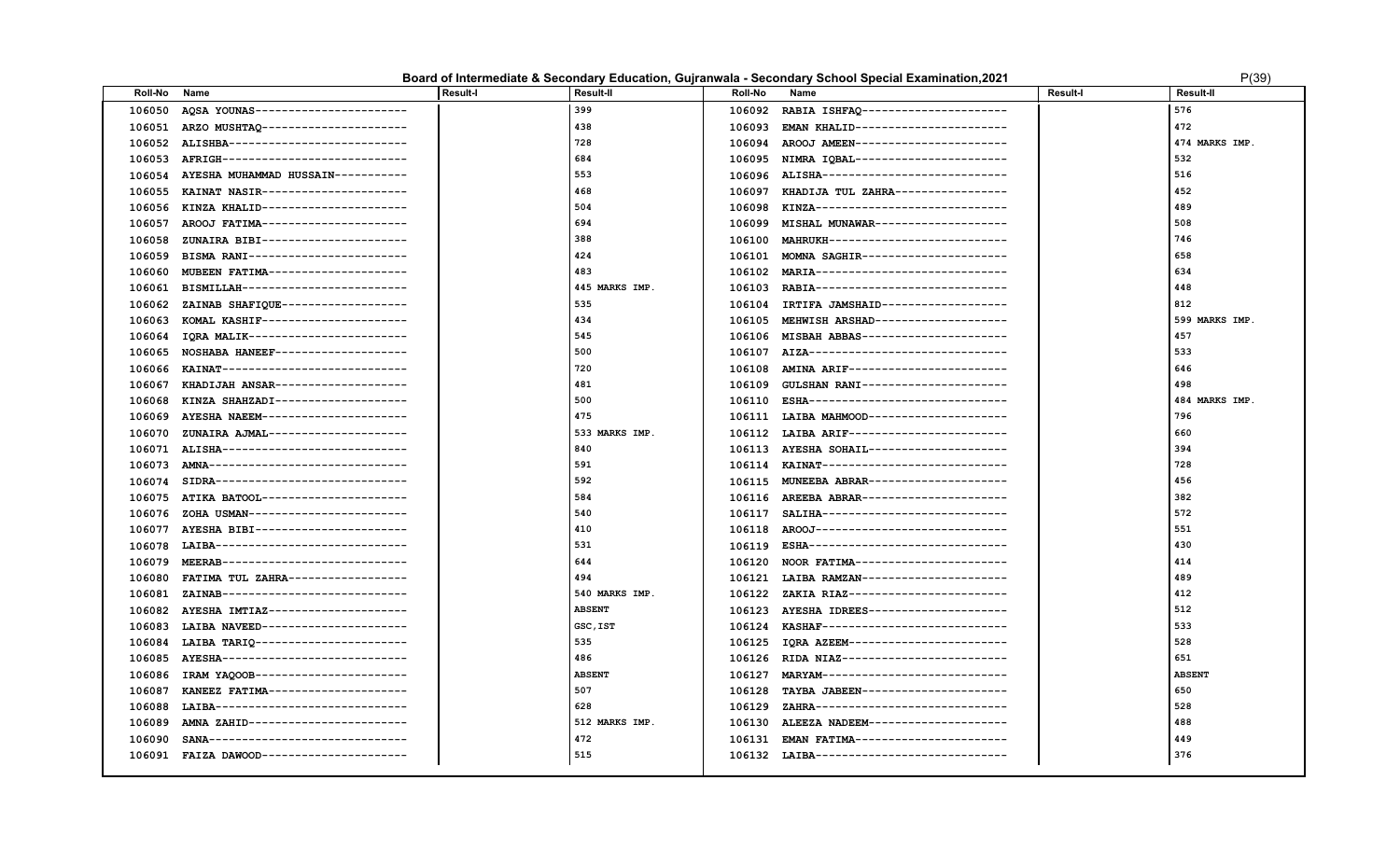### **Board of Intermediate & Secondary Education, Gujranwala - Secondary School Special Examination, 2021** P(40) P(40)

| FATIMA----------------------------<br>780<br>TANIA ZAHID-----------------------<br>586<br>106133<br>106175<br>LAIBA------------------------------<br>497<br>106176 IRAM SHAHZADI--------------------<br>505<br>106134<br>402<br>432<br>MUKARMA--------------------------<br>106177<br>NIMRA IRFAN-----------------------<br>106135<br>562<br>ZUNAIRA NAWAZ---------------------<br>106178 KHADIJA BIBI----------------------<br>GMath, GSC, IST<br>106136<br>SAWAIRA ASHRAF--------------------<br>924<br>HAJRA BIBI------------------------<br>548<br>106137<br>106179<br>KALSOOM RANI----------------------<br>483 MARKS IMP.<br>TAHIRA RAFIQUE--------------------<br><b>ABSENT</b><br>106138<br>106180<br>489<br>539<br>TASKEEN BIBI----------------------<br>AZEEMA IMTYAZ---------------------<br>106139<br>106181<br>601 MARKS IMP.<br>662<br>FARYAL NADEEM---------------------<br>106140<br>106182<br>SEERAT IMAN-----------------------<br>500<br>612<br>106141<br>IQRA BIBI-------------------------<br>106183<br>ZOYA IQBAL------------------------<br>848<br>762<br>SAWERA FATIMA---------------------<br>SAMREEN ASHFAQ--------------------<br>106142<br>106184<br>553<br>SONIA RANI------------------------<br>438 MARKS IMP.<br>106185 IQRA RAZZAQ-----------------------<br>106143<br>602<br>376<br>106145<br>KHADEEJA ARSHAD-------------------<br>106186 ALEENA FATIMA--------------------- |
|----------------------------------------------------------------------------------------------------------------------------------------------------------------------------------------------------------------------------------------------------------------------------------------------------------------------------------------------------------------------------------------------------------------------------------------------------------------------------------------------------------------------------------------------------------------------------------------------------------------------------------------------------------------------------------------------------------------------------------------------------------------------------------------------------------------------------------------------------------------------------------------------------------------------------------------------------------------------------------------------------------------------------------------------------------------------------------------------------------------------------------------------------------------------------------------------------------------------------------------------------------------------------------------------------------------------------------------------------------------------------------------------------------------|
|                                                                                                                                                                                                                                                                                                                                                                                                                                                                                                                                                                                                                                                                                                                                                                                                                                                                                                                                                                                                                                                                                                                                                                                                                                                                                                                                                                                                                |
|                                                                                                                                                                                                                                                                                                                                                                                                                                                                                                                                                                                                                                                                                                                                                                                                                                                                                                                                                                                                                                                                                                                                                                                                                                                                                                                                                                                                                |
|                                                                                                                                                                                                                                                                                                                                                                                                                                                                                                                                                                                                                                                                                                                                                                                                                                                                                                                                                                                                                                                                                                                                                                                                                                                                                                                                                                                                                |
|                                                                                                                                                                                                                                                                                                                                                                                                                                                                                                                                                                                                                                                                                                                                                                                                                                                                                                                                                                                                                                                                                                                                                                                                                                                                                                                                                                                                                |
|                                                                                                                                                                                                                                                                                                                                                                                                                                                                                                                                                                                                                                                                                                                                                                                                                                                                                                                                                                                                                                                                                                                                                                                                                                                                                                                                                                                                                |
|                                                                                                                                                                                                                                                                                                                                                                                                                                                                                                                                                                                                                                                                                                                                                                                                                                                                                                                                                                                                                                                                                                                                                                                                                                                                                                                                                                                                                |
|                                                                                                                                                                                                                                                                                                                                                                                                                                                                                                                                                                                                                                                                                                                                                                                                                                                                                                                                                                                                                                                                                                                                                                                                                                                                                                                                                                                                                |
|                                                                                                                                                                                                                                                                                                                                                                                                                                                                                                                                                                                                                                                                                                                                                                                                                                                                                                                                                                                                                                                                                                                                                                                                                                                                                                                                                                                                                |
|                                                                                                                                                                                                                                                                                                                                                                                                                                                                                                                                                                                                                                                                                                                                                                                                                                                                                                                                                                                                                                                                                                                                                                                                                                                                                                                                                                                                                |
|                                                                                                                                                                                                                                                                                                                                                                                                                                                                                                                                                                                                                                                                                                                                                                                                                                                                                                                                                                                                                                                                                                                                                                                                                                                                                                                                                                                                                |
|                                                                                                                                                                                                                                                                                                                                                                                                                                                                                                                                                                                                                                                                                                                                                                                                                                                                                                                                                                                                                                                                                                                                                                                                                                                                                                                                                                                                                |
|                                                                                                                                                                                                                                                                                                                                                                                                                                                                                                                                                                                                                                                                                                                                                                                                                                                                                                                                                                                                                                                                                                                                                                                                                                                                                                                                                                                                                |
| AQSA AKMAL------------------------<br>842<br>AYESHA NOOR----------------------<br>494<br>106146<br>106187                                                                                                                                                                                                                                                                                                                                                                                                                                                                                                                                                                                                                                                                                                                                                                                                                                                                                                                                                                                                                                                                                                                                                                                                                                                                                                      |
| AMINA SAFDAR----------------------<br>IRSA HANIF-----------------------<br>576 MARKS IMP.<br>400<br>106147<br>106188                                                                                                                                                                                                                                                                                                                                                                                                                                                                                                                                                                                                                                                                                                                                                                                                                                                                                                                                                                                                                                                                                                                                                                                                                                                                                           |
| 579<br>489<br>MAHAM SHOAIB---------------------<br>HUMAIRA PARVEEN-------------------<br>106148<br>106189                                                                                                                                                                                                                                                                                                                                                                                                                                                                                                                                                                                                                                                                                                                                                                                                                                                                                                                                                                                                                                                                                                                                                                                                                                                                                                      |
| 730<br>FATIMA TAHIR----------------------<br>526<br>RAFIA YAQOOB----------------------<br>106149<br>106190                                                                                                                                                                                                                                                                                                                                                                                                                                                                                                                                                                                                                                                                                                                                                                                                                                                                                                                                                                                                                                                                                                                                                                                                                                                                                                     |
| 524<br>404<br>ANISHA FATIMA---------------------<br>UMME AMIN------------------------<br>106150<br>106191                                                                                                                                                                                                                                                                                                                                                                                                                                                                                                                                                                                                                                                                                                                                                                                                                                                                                                                                                                                                                                                                                                                                                                                                                                                                                                      |
| SABA ARSHAD----------------------<br><b>ABSENT</b><br>SAMIA NOOR------------------------<br>487<br>106151<br>106192                                                                                                                                                                                                                                                                                                                                                                                                                                                                                                                                                                                                                                                                                                                                                                                                                                                                                                                                                                                                                                                                                                                                                                                                                                                                                            |
| MOMINA NAEEM----------------------<br>746<br>106193 ALIYA-----------------------------<br>412<br>106152                                                                                                                                                                                                                                                                                                                                                                                                                                                                                                                                                                                                                                                                                                                                                                                                                                                                                                                                                                                                                                                                                                                                                                                                                                                                                                        |
| 592<br>554<br>HINA ABBAS------------------------<br>CHASMAN ARSHAD--------------------<br>106153<br>106194                                                                                                                                                                                                                                                                                                                                                                                                                                                                                                                                                                                                                                                                                                                                                                                                                                                                                                                                                                                                                                                                                                                                                                                                                                                                                                     |
| 592<br>430<br>SHEEZA RIYASAT--------------------<br>106195 ALIYA BATOOL----------------------<br>106154                                                                                                                                                                                                                                                                                                                                                                                                                                                                                                                                                                                                                                                                                                                                                                                                                                                                                                                                                                                                                                                                                                                                                                                                                                                                                                        |
| 796<br>ULFAT SHEHZADI-------------------<br>866<br>ARZOO SHAFIQUE--------------------<br>106155<br>106196                                                                                                                                                                                                                                                                                                                                                                                                                                                                                                                                                                                                                                                                                                                                                                                                                                                                                                                                                                                                                                                                                                                                                                                                                                                                                                      |
| MEMOONA---------------------------<br><b>ABSENT</b><br>LAIBA BIBI------------------------<br><b>ABSENT</b><br>106156<br>106197                                                                                                                                                                                                                                                                                                                                                                                                                                                                                                                                                                                                                                                                                                                                                                                                                                                                                                                                                                                                                                                                                                                                                                                                                                                                                 |
| ANIDA AMIR------------------------<br>500<br>RIDA FATIMA-----------------------<br>503<br>106157<br>106198                                                                                                                                                                                                                                                                                                                                                                                                                                                                                                                                                                                                                                                                                                                                                                                                                                                                                                                                                                                                                                                                                                                                                                                                                                                                                                     |
| 640<br>UZMA BIBI-------------------------<br>MARKS NOT IMP.<br>UMME FERVA------------------------<br>106158<br>106199                                                                                                                                                                                                                                                                                                                                                                                                                                                                                                                                                                                                                                                                                                                                                                                                                                                                                                                                                                                                                                                                                                                                                                                                                                                                                          |
| 582<br>507<br>FAIZA BIBI------------------------<br>KIRAN ZAHRA-----------------------<br>106159<br>106200                                                                                                                                                                                                                                                                                                                                                                                                                                                                                                                                                                                                                                                                                                                                                                                                                                                                                                                                                                                                                                                                                                                                                                                                                                                                                                     |
| 486<br>453<br>ZOIA SALEEM-----------------------<br>KIRAN SHAHZADI-------------------<br>106160<br>106201                                                                                                                                                                                                                                                                                                                                                                                                                                                                                                                                                                                                                                                                                                                                                                                                                                                                                                                                                                                                                                                                                                                                                                                                                                                                                                      |
| 567<br>714<br>HIFSA TARIQ-----------------------<br>AASMA QAMAR -----------------------<br>106161<br>106202                                                                                                                                                                                                                                                                                                                                                                                                                                                                                                                                                                                                                                                                                                                                                                                                                                                                                                                                                                                                                                                                                                                                                                                                                                                                                                    |
| 563<br>JAZBA BATOOL----------------------<br>501<br>ADEENA ALI------------------------<br>106162<br>106203                                                                                                                                                                                                                                                                                                                                                                                                                                                                                                                                                                                                                                                                                                                                                                                                                                                                                                                                                                                                                                                                                                                                                                                                                                                                                                     |
| 553<br>754<br>MARYAM EHSAN----------------------<br>SHARUKH AMEER---------------------<br>106163<br>106204                                                                                                                                                                                                                                                                                                                                                                                                                                                                                                                                                                                                                                                                                                                                                                                                                                                                                                                                                                                                                                                                                                                                                                                                                                                                                                     |
| 512<br>FARIA MUSHTAQ---------------------<br>752<br>KISSA FATIMA---------------------<br>106164<br>106205                                                                                                                                                                                                                                                                                                                                                                                                                                                                                                                                                                                                                                                                                                                                                                                                                                                                                                                                                                                                                                                                                                                                                                                                                                                                                                      |
| 531<br>410 MARKS IMP.<br>SIDRA MUQADAS---------------------<br>106165<br>SYEDA MARYAM FATIMA--------------<br>106206                                                                                                                                                                                                                                                                                                                                                                                                                                                                                                                                                                                                                                                                                                                                                                                                                                                                                                                                                                                                                                                                                                                                                                                                                                                                                           |
| 526<br>414<br>MLAIKA KHALID---------------------<br>KINZA ASLAM-----------------------<br>106166<br>106207                                                                                                                                                                                                                                                                                                                                                                                                                                                                                                                                                                                                                                                                                                                                                                                                                                                                                                                                                                                                                                                                                                                                                                                                                                                                                                     |
| NEELAM SHAHZADI------------------<br><b>ABSENT</b><br>106208 KINZA PRAVEEN--------------------<br><b>ABSENT</b><br>106167                                                                                                                                                                                                                                                                                                                                                                                                                                                                                                                                                                                                                                                                                                                                                                                                                                                                                                                                                                                                                                                                                                                                                                                                                                                                                      |
| IQRA MUBEEN-----------------------<br>790<br>ALISHFA NOOR----------------------<br>488<br>106168<br>106209                                                                                                                                                                                                                                                                                                                                                                                                                                                                                                                                                                                                                                                                                                                                                                                                                                                                                                                                                                                                                                                                                                                                                                                                                                                                                                     |
| NIMRA IMRAN-----------------------<br>574<br>FAIQA MUQADDAS--------------------<br><b>ABSENT</b><br>106169<br>106210                                                                                                                                                                                                                                                                                                                                                                                                                                                                                                                                                                                                                                                                                                                                                                                                                                                                                                                                                                                                                                                                                                                                                                                                                                                                                           |
| <b>ABSENT</b><br>ANSA RANI-------------------------<br>480<br>IQRA GHULAM RASOOL----------------<br>106211<br>106170                                                                                                                                                                                                                                                                                                                                                                                                                                                                                                                                                                                                                                                                                                                                                                                                                                                                                                                                                                                                                                                                                                                                                                                                                                                                                           |
| 444 MARKS IMP.<br>376<br>IFZA SHAUKAT----------------------<br>106212 AYESHA ABBAS----------------------<br>106171                                                                                                                                                                                                                                                                                                                                                                                                                                                                                                                                                                                                                                                                                                                                                                                                                                                                                                                                                                                                                                                                                                                                                                                                                                                                                             |
| RIMSHA JAVED----------------------<br>594<br>NATASHA---------------------------<br><b>ABSENT</b><br>106172<br>106213                                                                                                                                                                                                                                                                                                                                                                                                                                                                                                                                                                                                                                                                                                                                                                                                                                                                                                                                                                                                                                                                                                                                                                                                                                                                                           |
| 515<br>470<br>106173<br>RIMSHA KANWAL---------------------<br>RIMSHA----------------------------<br>106214                                                                                                                                                                                                                                                                                                                                                                                                                                                                                                                                                                                                                                                                                                                                                                                                                                                                                                                                                                                                                                                                                                                                                                                                                                                                                                     |
| 376<br>473<br>106174<br>HAMNA MUSKAN----------------------<br>106215 BUSHRA ATTA-----------------------                                                                                                                                                                                                                                                                                                                                                                                                                                                                                                                                                                                                                                                                                                                                                                                                                                                                                                                                                                                                                                                                                                                                                                                                                                                                                                        |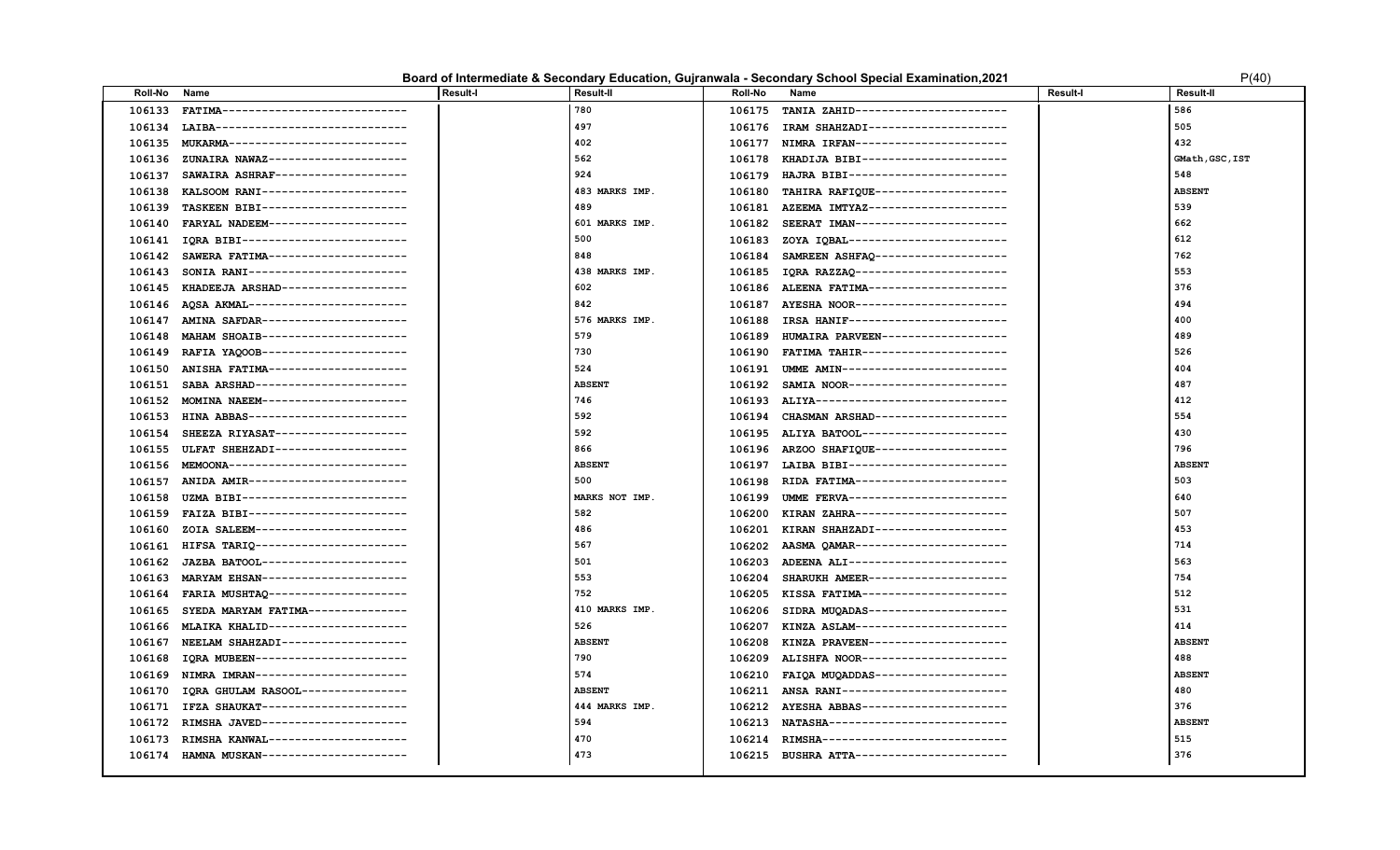| Board of Intermediate & Secondary Education, Gujranwala - Secondary School Special Examination,2021 |  |  |  | P(41) |  |
|-----------------------------------------------------------------------------------------------------|--|--|--|-------|--|
|-----------------------------------------------------------------------------------------------------|--|--|--|-------|--|

| ᠈(<br>r | 4 | 1 |  |
|---------|---|---|--|
|         |   |   |  |

| Roll-No | Name                                | <b>Result-I</b> | <b>Result-II</b> | Roll-No | Name                                      | <b>Result-I</b> | <b>Result-II</b> |
|---------|-------------------------------------|-----------------|------------------|---------|-------------------------------------------|-----------------|------------------|
| 106216  | MARYUM SEWERA---------------------  |                 | 708 MARKS IMP.   | 106258  | ASIA-------------------------------       |                 | 421              |
| 106217  | QURAT UL AIN----------------------  |                 | 452              | 106259  | ZAINAB BIBI-----------------------        |                 | 527 MARKS IMP.   |
| 106218  | SAMAWIA RANI----------------------  |                 | 752              | 106260  | ZOHA TAHIR------------------------        |                 | 628              |
| 106219  | KINZA ARIF------------------------  |                 | 464              | 106261  | MEHAK BIBI------------------------        |                 | 714              |
| 106220  | HUMAIRA AFZAL---------------------  |                 | 502              | 106262  | NAZIA-----------------------------        |                 | 527              |
| 106221  | NIDA BATOOL-----------------------  |                 | 465              | 106263  | NISAR FATIMA----------------------        |                 | 452              |
| 106222  | ZAINAB BIBI-----------------------  |                 | <b>ABSENT</b>    | 106264  | SADIA------------------------------       |                 | 556              |
| 106223  | MEHAK AKBAR----------------------   |                 | 520              | 106265  | SAIRA TUBASSAM--------------------        |                 | 384              |
| 106224  | IRSA SALEEM------------------------ |                 | 412              | 106266  | SABA ANSAR------------------------        |                 | 492              |
| 106225  | ESHA MEHDI------------------------  |                 | 543              | 106267  | ZAINAB SHEHZADI-------------------        |                 | 432              |
| 106226  | SADIA ABBAS-----------------------  |                 | 607              | 106268  | MEHAK----------------------------         |                 | 484              |
| 106227  | EQRA BENT E HAWA------------------  |                 | 578 MARKS IMP.   | 106269  | MUSHARFA MUSHTAQ -----------------        |                 | 521              |
| 106228  | MUHANDAS--------------------------  |                 | 666              | 106270  | MEHWISH AYUB----------------------        |                 | NOT ELIG.        |
| 106229  | AYSHA TASLEEM---------------------  |                 | 556              | 106271  | EISHA ASGHAR----------------------        |                 | 447              |
| 106230  | UMM E AMARA-----------------------  |                 | 754              | 106272  | NEHA------------------------------        |                 | 376              |
| 106231  | MADIHA KOUSAR---------------------  |                 | 506              | 106273  | EMAN BUTT------------------------         |                 | 486              |
| 106232  | MALAIKA ANSAR---------------------  |                 | 563              | 106274  | ASHA-------------------------------       |                 | 746              |
| 106233  | NOOR FATIMA-----------------------  |                 | 558              | 106275  | AYESHA SADDIQA--------------------        |                 | EHE              |
| 106234  | MUQADAS---------------------------  |                 | 566              | 106276  | ZUNAIRA SHAHZADI-----------------         |                 | <b>ABSENT</b>    |
| 106235  | LAIBA MURTAZA---------------------  |                 | 576              | 106277  | AISHA------------------------------       |                 | 940              |
| 106236  | SHEHREENA-------------------------  |                 | 458              | 106278  | UMRA SHAHZADI---------------------        |                 | GMath, EHE       |
| 106237  | MAINAL SHAHBAZ--------------------  |                 | 433              | 106279  | AFSHANDA--------------------------        |                 | 752 MARKS IMP.   |
| 106238  | NEHA RASHEED----------------------  |                 | 525              | 106280  | RABIA KANWAL---------------------         |                 | 424              |
| 106239  | SAMIA BIBI------------------------  |                 | 527              | 106281  | LAIBA ZAFAR-----------------------        |                 | 503              |
| 106240  | ALIZA------------------------------ |                 | 607              | 106282  | NOREEN BIBI-----------------------        |                 | 382              |
| 106241  | ANMBER---------------------------   |                 | 627              | 106283  | MUQADAS GEORGE--------------------        |                 | 414              |
| 106242  | KINZA SHOUKAT---------------------  |                 | 506 MARKS IMP.   | 106284  | ZUNAIRA---------------------------        |                 | 432              |
| 106243  | EMAN FATIMA----------------------   |                 | <b>ABSENT</b>    | 106285  | SHAMSHAD ISLAM-------------------         |                 | 652              |
| 106244  | AFSHAN----------------------------  |                 | <b>ABSENT</b>    | 106286  | MEHAK----------------------------         |                 | 474              |
| 106245  | MEHRAM AMJAD----------------------  |                 | 496              | 106287  | MEHAK-----------------------------        |                 | 454              |
| 106246  | SHAISTA NAYAB---------------------  |                 | 460              | 106288  | SAMRA-----------------------------        |                 | 503              |
| 106247  | KHUSH BAKHAT----------------------  |                 | 414              | 106289  | AFSHAN----------------------------        |                 | 702              |
| 106248  | MEHAM-----------------------------  |                 | <b>ABSENT</b>    | 106290  | KHADIJA SHAHZADI------------------        |                 | 556              |
| 106249  | SEHAR-----------------------------  |                 | 486              | 106291  | RAZIA SHAFIQUE--------------------        |                 | 962              |
| 106250  | TAIBA PERVAIZ---------------------  |                 | <b>ABSENT</b>    | 106292  | KOMAL SHAHZADI-------------------         |                 | 592 MARKS IMP.   |
| 106251  | AMARA ASHFAQ----------------------  |                 | 492              | 106293  | SANIA RASHEED---------------------        |                 | <b>ABSENT</b>    |
| 106252  | SOWAIBA FATIMA--------------------  |                 | 404              | 106294  | ZAINAB----------------------------        |                 | 770              |
| 106253  | AYESHA AMJAD----------------------  |                 | 434              | 106295  | RAHEELA KOUSAR--------------------        |                 | 619              |
| 106255  | RIMSHA SHEHZADI-------------------  |                 | 432              | 106296  | SHAMSA KANWAL---------------------        |                 | 454              |
| 106256  | TOSHEEN ZAHRA---------------------  |                 | 633              | 106297  | AYTEEN ALAM-----------------------        |                 | 496 MARKS IMP.   |
| 106257  | MOMNA----------------------------   |                 | 828              |         | 106298 MUSKAN---------------------------- |                 | 700              |
|         |                                     |                 |                  |         |                                           |                 |                  |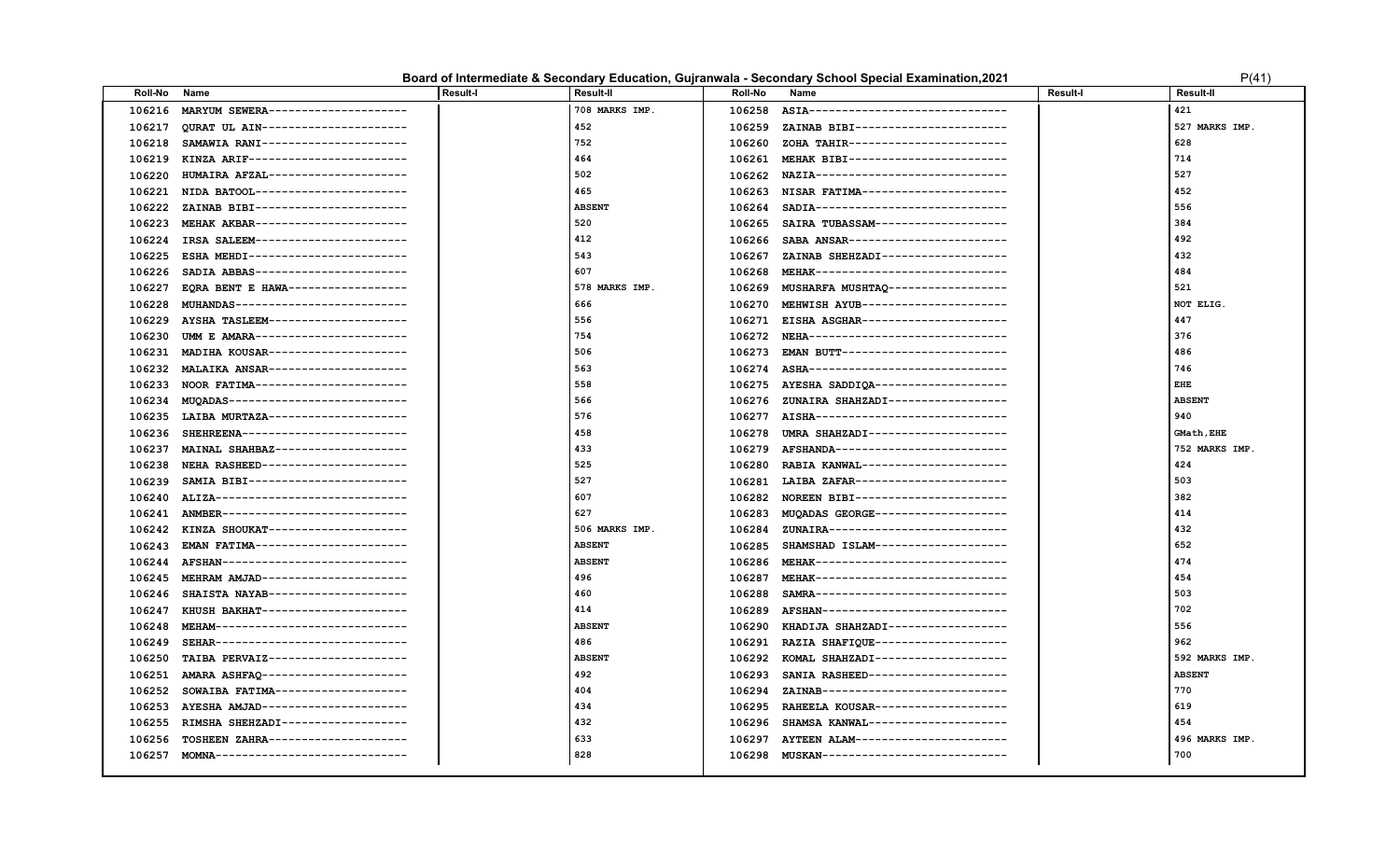| Board of Intermediate & Secondary Education, Gujranwala - Secondary School Special Examination,2021 |  | P(42) |
|-----------------------------------------------------------------------------------------------------|--|-------|
|-----------------------------------------------------------------------------------------------------|--|-------|

| Roll-No | Name                                | <b>Result-I</b> | Result-II      | Roll-No | Name                                      | Result-I | <b>Result-II</b>    |
|---------|-------------------------------------|-----------------|----------------|---------|-------------------------------------------|----------|---------------------|
| 106299  | MARYAM----------------------------  |                 | 592            | 108338  | LAIBA SHAHZAD---------------------        |          | 901 MARKS IMP       |
| 106300  | AMARIA----------------------------  |                 | 491            | 108339  | RABIA AKHTAR----------------------        |          | <b>ABSENT</b>       |
| 106301  | NIMRA SHEHZADI--------------------  |                 | 438            | 108340  | SAHER AFREEN---------------------         |          | 482                 |
| 106302  | MARYAM SALMA----------------------  |                 | <b>ABSENT</b>  | 108341  | SAIRA-----------------------------        |          | 526                 |
| 106303  | SONIA GEORGE----------------------  |                 | 488            | 108342  | SHIZA BATOOL----------------------        |          | 505                 |
| 106304  | MALAIKA NASEER--------------------  |                 | 376            | 108343  | MUHAMMAD AWAIS--------------------        |          | 393 MARKS IMP       |
| 106305  | SHANZA NAVEED---------------------  |                 | 385            | 108344  | MOAZAM---------------------------         |          | <b>ABSENT</b>       |
| 106306  | KINZA BATOOL----------------------  |                 | 424 MARKS IMP. |         | 108345 MUHAMMAD QASIM-------------------- |          | 474                 |
| 106307  | AYESHA BIBI-----------------------  |                 | 480            |         | 108346 ALI UZAIR------------------------- |          | 406                 |
| 106308  | AMINA-----------------------------  |                 | 450            | 108347  | MUHAMMAD UMER---------------------        |          | <b>ABSENT</b>       |
| 106309  | RABIA-----------------------------  |                 | 376            | 108348  | NAINA FERDOUS---------------------        |          | 511                 |
| 106310  | SADAF MEHRAB---------------------   |                 | <b>ABSENT</b>  | 108349  | EMIN------------------------------        |          | 527                 |
| 106311  | LAIBA ASHFAQ----------------------  |                 | 376            | 108350  | ZUNAIRA ILYAS---------------------        |          | 406                 |
| 106312  | HUMNA SHABBIR---------------------  |                 | 670 MARKS IMP. | 108351  | ZARMEEN AFZAL---------------------        |          | 406                 |
| 106313  | HIFZA------------------------------ |                 | <b>ABSENT</b>  | 108352  | YASMEEN--------------------------         |          | 474                 |
| 106314  | NIMRA-----------------------------  |                 | 412            | 108353  | FATIMA SHEHZADI------------------         |          | MARKS NOT IMP       |
| 106315  | TAYYABA IJAZ----------------------- |                 | 495            | 108355  | SAWAN ALI-------------------------        |          | 414                 |
| 106316  | TEHREEM ZAFAR---------------------  |                 | <b>ABSENT</b>  | 108356  | HAIDER ALI------------------------        |          | 414                 |
| 106317  | NADIA YOUNAS----------------------  |                 | 616            | 108357  | MUHAMMAD SAQIB-------------------         |          | 414                 |
| 106318  | NIRJLA---------------------------   |                 | 541            | 108358  | EHSAN ULLAH-----------------------        |          | 432                 |
| 106319  | GULNAZ ASLAM----------------------  |                 | 694 MARKS IMP. | 108359  | MUHAMMAD ZORAIZ-------------------        |          | <b>ABSENT</b>       |
| 106320  | ANISHA BIBI-----------------------  |                 | 607            | 108360  | ABDUL BASIT-----------------------        |          | 444                 |
| 106321  | NATASHA SHEHZADI-----------------   |                 | 480            | 108361  | ZOHAIB HASSAN--------------------         |          | 426                 |
| 106322  | KHADIJA BATOOL--------------------  |                 | 451            | 108362  | MUHMMAD DANYAL FAREED-------------        |          | <b>ABSENT</b>       |
| 106323  | ASIA------------------------------  |                 | 475            | 108363  | MUHAMMAD USMAN ZAFAR-------------         |          | 492                 |
| 106324  | MAFIA BIBI------------------------  |                 | 512            | 108364  | SULMATULLAH-----------------------        |          | MARKS NOT IMP.      |
| 106325  | NIMRA-----------------------------  |                 | 376            | 108365  | NIMRA MAZHAR----------------------        |          | 406                 |
| 106326  | KAINAT---------------------------   |                 | <b>ABSENT</b>  | 108366  | ALISHA-----------------------------       |          | 420                 |
| 106327  | ASMA SHAHEEN----------------------  |                 | 518            | 108367  | MUHAMMAD TAYYAB-------------------        |          | 406                 |
| 106328  | LAIBA REHMAT----------------------  |                 | 480            | 108368  | MUHAMMAD HUSNAIN------------------        |          | MARKS NOT IMP.      |
| 106329  | RIMSHA ASMAT---------------------   |                 | 475            | 108369  | UMER SHABBIR----------------------        |          | <b>ABSENT</b>       |
| 106330  | MEHAK ZAHRA-----------------------  |                 | 446            | 108370  | MUHAMMAD IMRAN--------------------        |          | PASS IN ADD. SUB(s) |
| 106331  | ZAINAB----------------------------  |                 | <b>ABSENT</b>  | 108371  | MUHAMMAD RAMZAN-------------------        |          | 484                 |
| 107331  | MUHAMMAD AZEEM HAFEEZ-------------  |                 | PASS           | 108372  | USAMA-----------------------------        |          | 538                 |
| 108331  | NAGINA BASHIR---------------------  |                 | <b>PASS</b>    | 108373  | RANA AHSAN ALI--------------------        |          | 376                 |
| 108332  | IQRA SHUOKAT----------------------  |                 | PASS           | 108374  | HADIA BIBI------------------------        |          | 536 MARKS IMP       |
| 108333  | FARWA BIBI-----------------------   |                 | PASS           | 108375  | ESHA RAFIQ------------------------        |          | MARKS NOT IMP       |
| 108334  | SYEDA ZAINAB----------------------  |                 | 433            | 108376  | TAHA MURTAZA----------------------        |          | 446                 |
| 108335  | WAJEEHA TALIB---------------------  |                 | 417            | 108377  | IMTIAZ HUSSAIN--------------------        |          | 456                 |
| 108336  | RIMSHA KANWAL---------------------  |                 | 468            | 108378  | SWAIRA ARIF-----------------------        |          | 539                 |
| 108337  | SHOZEENA--------------------------- |                 | 434            | 108379  | NOOR ZAINAB-----------------------        |          | 630 MARKS IMP.      |